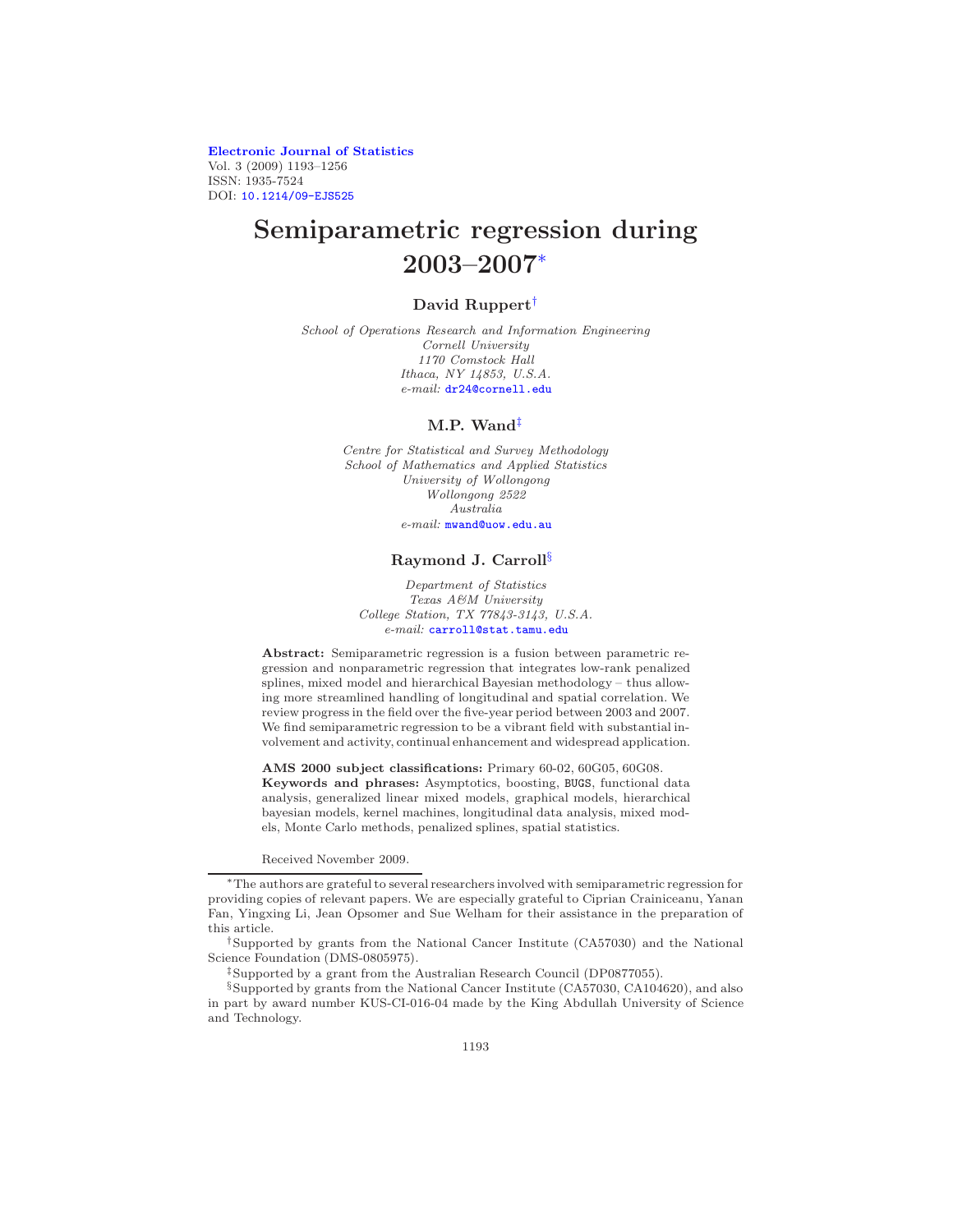# Contents

|                |         |                                                                                      | 1195 |
|----------------|---------|--------------------------------------------------------------------------------------|------|
|                | $1.1 -$ | Summary of mixed model-based penalized spline approach                               | 1196 |
|                | 1.2     | Layout of review $\dots \dots \dots \dots \dots \dots \dots \dots \dots \dots \dots$ | 1199 |
|                | 1.3     |                                                                                      | 1200 |
| $\overline{2}$ |         |                                                                                      | 1200 |
|                | 2.1     |                                                                                      | 1200 |
|                | 2.2     |                                                                                      | 1201 |
|                | 2.3     | Bayesian semiparametric regression                                                   | 1202 |
|                | 2.4     |                                                                                      | 1203 |
|                | 2.5     |                                                                                      | 1204 |
|                | 2.6     |                                                                                      | 1206 |
|                | 2.7     |                                                                                      | 1209 |
| 3              |         | Advancement of models and methods $\dots \dots \dots \dots \dots \dots$              | 1211 |
|                | 3.1     |                                                                                      | 1211 |
|                | 3.2     | Connections with kernel machines $\ldots \ldots \ldots \ldots \ldots$                | 1212 |
|                | 3.3     |                                                                                      | 1213 |
|                | 3.4     |                                                                                      | 1214 |
|                | $3.5\,$ |                                                                                      | 1216 |
|                | 3.6     |                                                                                      | 1217 |
|                | 3.7     |                                                                                      | 1219 |
|                | 3.8     | Longitudinal data analysis $\dots \dots \dots \dots \dots \dots \dots \dots$         | 1219 |
|                | 3.9     |                                                                                      | 1220 |
|                |         | 3.10 Measurement error models and deconvolution $\ldots \ldots \ldots$               | 1221 |
|                |         | 3.11 Missing data $\ldots \ldots \ldots \ldots \ldots \ldots \ldots \ldots \ldots$   | 1222 |
|                |         |                                                                                      | 1223 |
|                |         |                                                                                      | 1223 |
|                |         |                                                                                      | 1224 |
|                |         |                                                                                      | 1225 |
|                |         |                                                                                      | 1226 |
|                |         | 3.17 Spatial adaptivity                                                              | 1226 |
|                |         | 3.18 Spatial and other high-dimensional data                                         | 1227 |
|                |         |                                                                                      | 1228 |
|                |         | 3.20 Temporal data $\ldots \ldots \ldots \ldots \ldots \ldots \ldots \ldots \ldots$  | 1229 |
|                |         |                                                                                      | 1229 |
|                |         | 3.22 Review articles $\ldots \ldots \ldots \ldots \ldots \ldots \ldots \ldots$       | 1230 |
| 4              |         | Applications                                                                         | 1231 |
|                |         | 4.1 Blood lead exposure on intellectual impairment                                   | 1231 |
|                |         | 4.2 Spatial and temporal distribution of particulate air pollution . 1231            |      |
|                | 4.3     | Time series of enterococcus counts in a harbor $\dots \dots$                         | 1232 |
|                | 4.4     | Concurrency of events in on-line auctions                                            | 1232 |
|                | 4.5     | Genomic-assisted prediction of genetic value                                         | 1233 |
|                | 4.6     | Carbon sequestration in agricultural soils $\ldots \ldots \ldots \ldots$             | 1234 |
|                | 4.7     | Time series of air pollution and mortality $\ldots \ldots \ldots \ldots$             | 1234 |
|                | 4.8     | The cosmic microwave background $\ldots \ldots \ldots \ldots \ldots \ldots$          | 1235 |
|                |         |                                                                                      |      |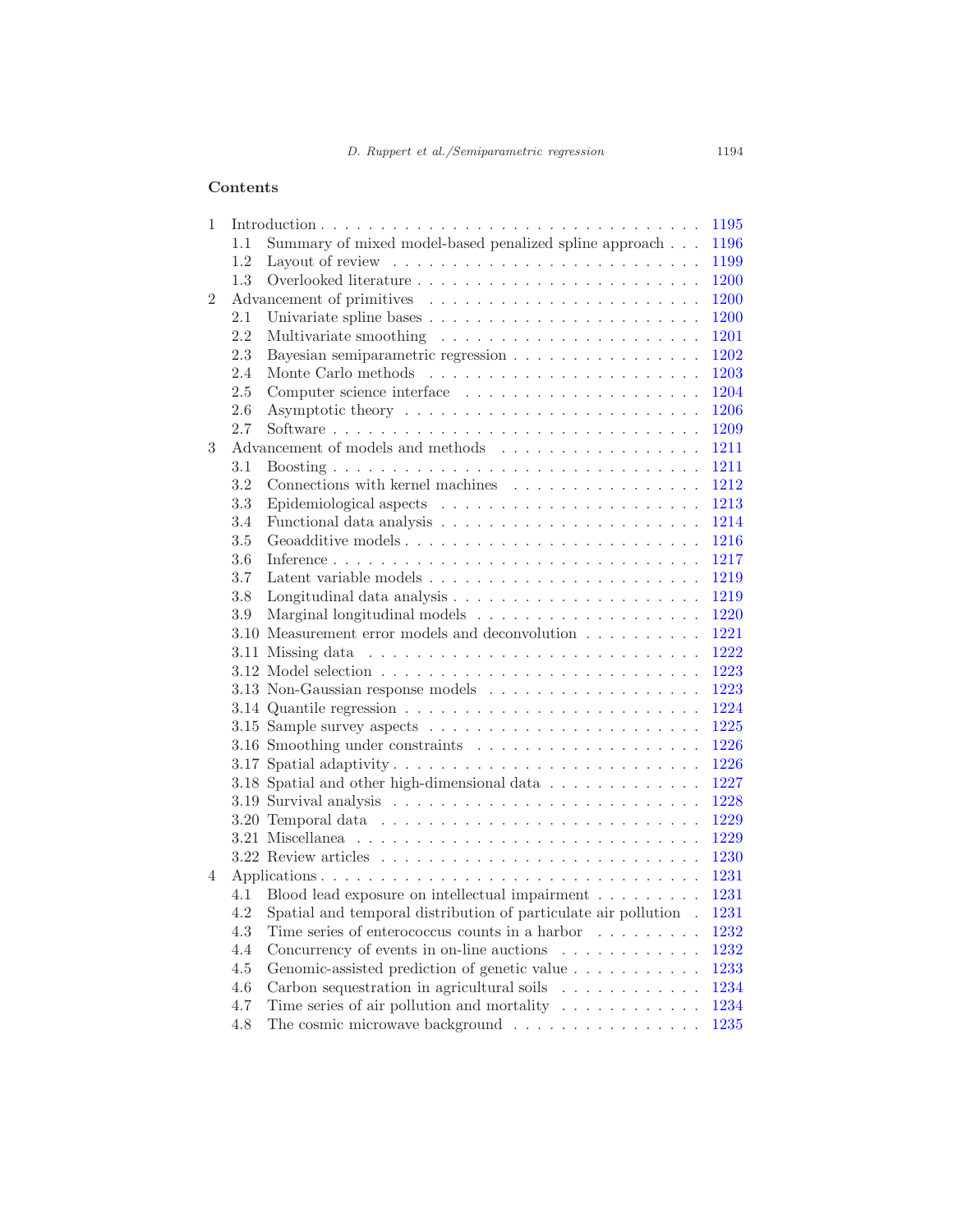| 4.9 Needle losses of Norway spruces 1236                                               |  |
|----------------------------------------------------------------------------------------|--|
| 4.10 Capture-recapture studies $\ldots \ldots \ldots \ldots \ldots \ldots \ldots 1236$ |  |
|                                                                                        |  |

# <span id="page-2-0"></span>1. Introduction

Semiparametric regression is a fusion between traditional parametric regression analysis (e.g. Cook and Weisberg [\[54](#page-47-0)]; Draper and Smith [\[77\]](#page-49-0)) and newer nonparametric regression methods (e.g. Wahba [\[275\]](#page-61-0); Hastie and Tibshirani [\[126\]](#page-52-0); Green and Silverman [\[115\]](#page-51-0)). This emerging field synthesizes research across several branches of Statistics: parametric and nonparametric regression, longitudinal and spatial data analysis, mixed and hierarchical Bayesian models, Expectation-Maximization (EM) and Markov Chain Monte Carlo (MCMC) algorithms. Semiparametric regression is a field deeply rooted in applications and its evolution reflects the increasingly large and complex problems that are arising in science and industry.

We do not view semiparametric regression as a competitor to parametric and nonparametric approaches, but rather as a bridge between them. The need for parsimonious statistical models is well-known and parametric models are often a convenient method for achieving parsimony. However, nonparametric models exist because there are many examples where parametric models do not provide a suitable fit to the data. Semiparametric modeling allows a researcher to have the best of both worlds: the parametric and the nonparametric. Those features of the data that are suitable for parametric modeling are modeled that way and nonparametric components are used only where needed. For example, in the study discussed in Section [4.1,](#page-38-1) the effect of blood lead concentration on a child's intelligence quotient is modeled with a spline in order to detect a nonlinear dose response. In that study, the effects of the numerous confounders are modeled linearly and within-child correlations are modeled by a parametric mixed model to achieve a parsimonious fit. The extreme cases, fully parametric or completely nonparametric models, can be used when they are appropriate.

Two prominent features throughout much of semiparametric regression are:

- keeping the nonparametric regression part relatively simple by using lowrank penalized splines;
- utilizing the mixed model representation of penalized splines.

These bring several benefits. Firstly, longitudinal and spatial effects are easily incorporated. Secondly, fitting and inference can be performed within the established frameworks of maximum likelihood and best prediction. Established mixed model software in R and SAS can aid implementation. If a Bayesian approach is used then the infrastructure of Bayesian inference can be called upon. This includes the BUGS software project (e.g. Lunn *et al.* [\[177\]](#page-55-0)). The Bayesian/BUGS route is particularly attractive in non-standard situations, such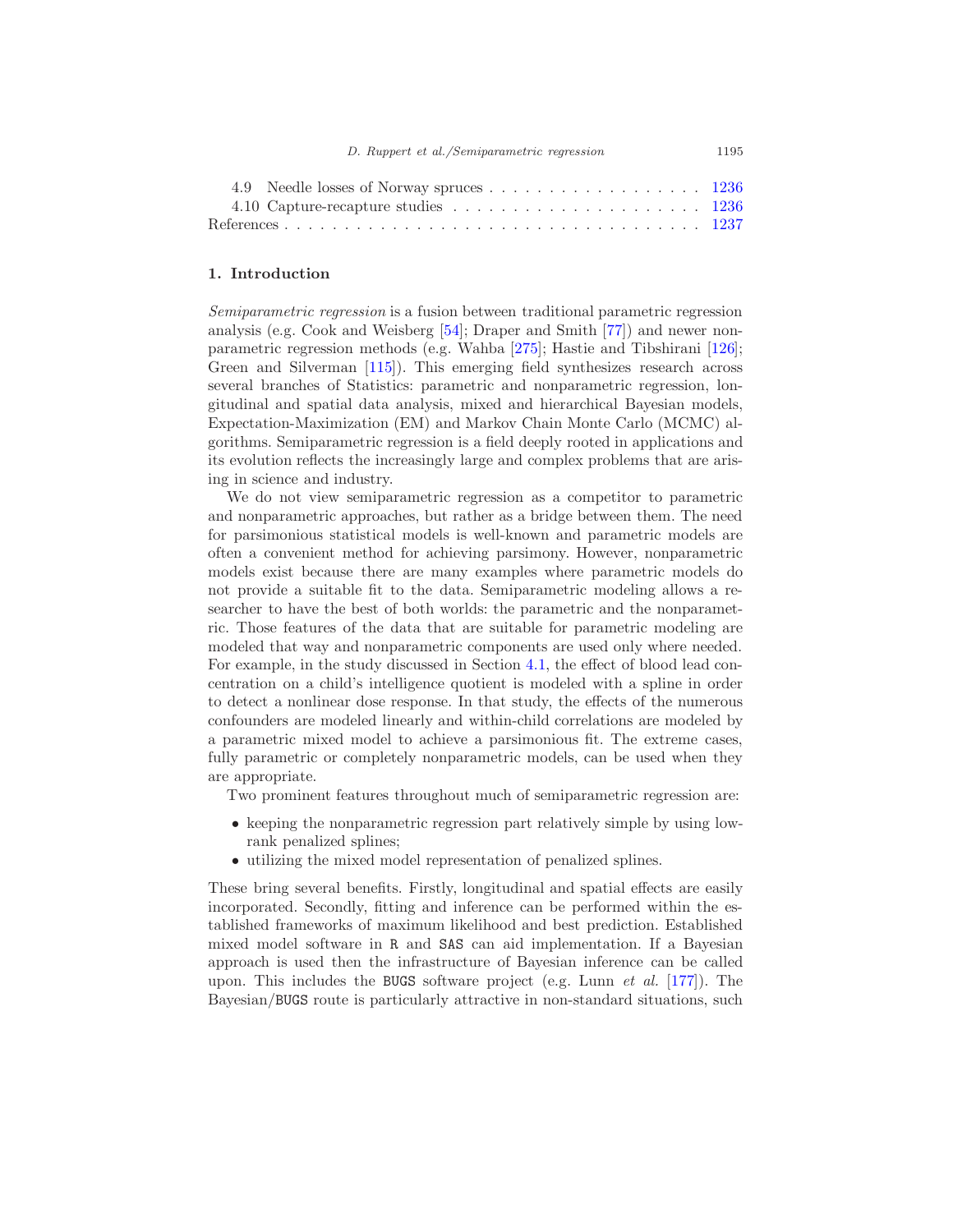as when the data are overdispersed or incomplete. An overarching benefit is extendability: the modularity of the mixed model-based penalized spline approach allows 'twists', such as missing data, to be incorporated in a straightforward manner.

Early contributions on the mixed model representations of curve fitting include Wahba [\[274](#page-61-1)], Green [\[114](#page-51-1)], Thompson [\[258\]](#page-60-0), Speed [\[246\]](#page-59-0), Verbyla [\[270\]](#page-60-1), Donnelly, Laird and Ware [\[76\]](#page-49-1), O'Connell and Wolfinger [\[204\]](#page-57-0) and Wang [\[284\]](#page-61-2). In addition, Parker & Rice [\[214\]](#page-57-1), O'Sullivan [\[209\]](#page-57-2) and Eilers & Marx [\[85\]](#page-49-2) represent early work on low-rank penalized splines in nonparametric regression.

In 2003 we published the book Semiparametric Regression (Ruppert, Wand and Carroll [\[232\]](#page-58-0)). Since it is the first book to make use of both of these ideas, its publication 6 years ago constitutes some sort of 'line in the sand' for this exciting area of research. Although Semiparametric Regression was released in April 2003, the final drafts were written in late 2002. Hence Semiparametric Regression contains a survey of the literature up until the end of 2002 (roughly).

In this review we revisit the field 5 years later and summarize the state of the field as of the end of 2007. We are pleased to report that semiparametric regression is a thriving area of research with contributions to its theory, methodology and software being continually made by research teams around the world. Especially pleasing is the rate at which semiparametric regression is being used in applications. While surveying the area over 2003–2007 we learned about applications in several fascinating and diverse areas, including on-line auctions, genomics, air pollution, agricultural soil and cosmology. A great deal of penalized splines (especially smoothing splines) research does not make use of their mixed model representation. For example, Wood [\[292\]](#page-62-0) and the accompanying R package mgcv (Wood [\[295\]](#page-62-1)) mainly uses generalized cross-validation (GCV) and a version of Akaike's Information Criterion (AIC).

There is also an enormous literature on flexible regression analysis that does not involve penalized splines. Examples include regression splines (e.g. Stone et al. 1997), local polynomials (e.g. Fan and Gijbels [\[93\]](#page-50-0)) and wavelets (e.g. Ogden, [\[205\]](#page-57-3)). Ruppert et al. [\[232\]](#page-58-0) discuss each of these choices but promote the mixed model-based penalized spline approach to semiparametric regression. Largely because of time and space limitations, we will stay mainly with this approach throughout the review.

#### <span id="page-3-0"></span>1.1. Summary of mixed model-based penalized spline approach

In this section we provide a summary of the mixed model-based penalized spline approach to semiparametric regression that is adopted by many of the papers in this review.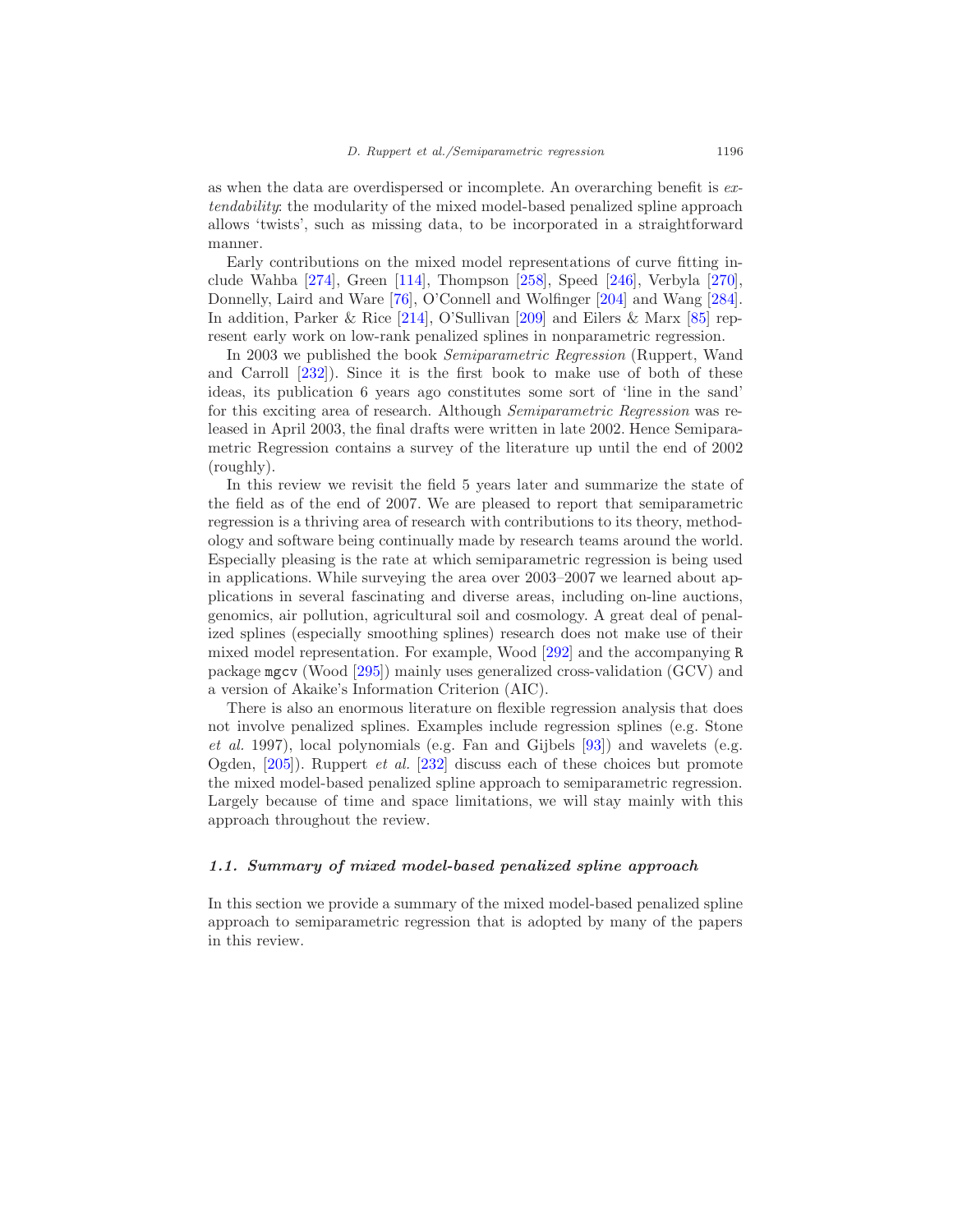<span id="page-4-0"></span>We begin with some examples of semiparametric regression models:

$$
y_i \stackrel{\text{ind.}}{\sim} \text{Poisson}[\exp\{\beta_1 x_{1i} + f_2(x_{2i}) + f_{34}(x_{3i}, x_{4i})\}], \quad 1 \le i \le n,
$$
 (1)

$$
y_i \stackrel{\text{ind.}}{\sim} \text{Binomial}[n_i, \text{logit}^{-1}\{\beta_0(x_{1i}) + \beta_1(x_{1i})x_{2i}\}], \quad 1 \le i \le n,
$$
 (2)

$$
y_{ij}|u_{i,\text{sbj}} \stackrel{\text{ind.}}{\sim} N(u_{i,\text{sbj}} + f_1(x_{1i}) + \boldsymbol{\beta}_2^{\top} \mathbf{x}_{2i}, \sigma_{\varepsilon}^2), u_{i,\text{sbj}} \stackrel{\text{ind.}}{\sim} N(0, \sigma_{\text{sbj}}^2),
$$
  

$$
1 \leq j \leq n_i, 1 \leq i \leq m.
$$
 (3)

Here  $x_{1i}, \ldots, x_{4i}$  are scalar predictors corresponding to the response variable  $y_i$ ,  $\mathbf{x}_{2i}$  is a vector of predictors and  $u_{i, s_{ij}}$  is a random subject intercept with variance  $\sigma_{\text{sbj}}^2$ . The term  $f_2(x_{2i})$  means a smooth function of  $x_{2i}$ . Other functional notation is defined similarly. Model [\(1\)](#page-4-0) is an extension of the generalised additive model paradigm that allows nonparametric bivariate components. If  $(x_{3i}, x_{4i})$ correspond to geographic position then  $(1)$  is sometimes called a *geoadditive* model (e.g. Kammann & Wand [\[140\]](#page-52-1)). In Model [\(2\)](#page-4-0),  $\beta_0$  and  $\beta_1$  are smooth functions of the  $x_1$  variable. This model is known as a varying coefficient model. Model [\(3\)](#page-4-0) is usually called an additive mixed model since it represents the fusion of an additive model and a linear mixed model.

An example data set that benefits from [\(3\)](#page-4-0) is shown in Figure [1.](#page-5-0) It consists of longitudinal measurements on the spinal bone mineral density of a cohort of young female subjects (source: Bachrach et al. [\[7](#page-44-1)]). A question of interest is how spinal bone mineral density differs among the four ethnicity groups. However, the analysis is complicated by (a) the non-linear effect of age, and (b) correlation arising from repeated measurements on the same subject. Model [\(3\)](#page-4-0) with the  $x_{1i}$ s corresponding to the age measurements and the  $x_{2i}$ s corresponding to ethnicity indicators is appropriate.

<span id="page-4-1"></span>In the mixed model approach to semiparametric regression, generic nonparametric functional relationships are handled through modelling mechanisms such as:

$$
f(x) = \beta_0 + \beta_1 x + \sum_{k=1}^{K} u_{k, \text{spl}} z_k(x), \quad u_{k, \text{spl}} \text{ i.i.d } N(0, \sigma_{\text{spl}}^2). \tag{4}
$$

Here  $z_1, \ldots, z_K$  are a set of spline basis functions. The simplest example is  $z_k(x) = (x - \kappa_k)_+$  for some knot sequence  $\kappa_1, \ldots, \kappa_K$ . Here  $u_+$  equals u for  $u \geq 0$  and equals 0 otherwise. However, more sophisticated options now exist and these are reviewed in Section [2.1.](#page-7-2) Most of the spline bases described there are in accordance with the classical nonparametric regression method known as smoothing splines (e.g. Wahba [\[275\]](#page-61-0); Eubank [\[88\]](#page-49-3)). This approach is extendable to multivariate functions using either radial basis functions (e.g. Wood [\[290\]](#page-61-3); Ruppert et al., [\[232\]](#page-58-0)) or tensor products (e.g. Wood [\[294\]](#page-62-2)).

<span id="page-4-2"></span>A consequence of [\(4\)](#page-4-1) is that many frequentist semiparametric regression models are expressible as

$$
E(\mathbf{y}|\mathbf{u}) = g(\mathbf{X}\boldsymbol{\beta} + \mathbf{Z}\mathbf{u}), \qquad \mathbf{u} \sim (\mathbf{0}, \mathbf{G}), \tag{5}
$$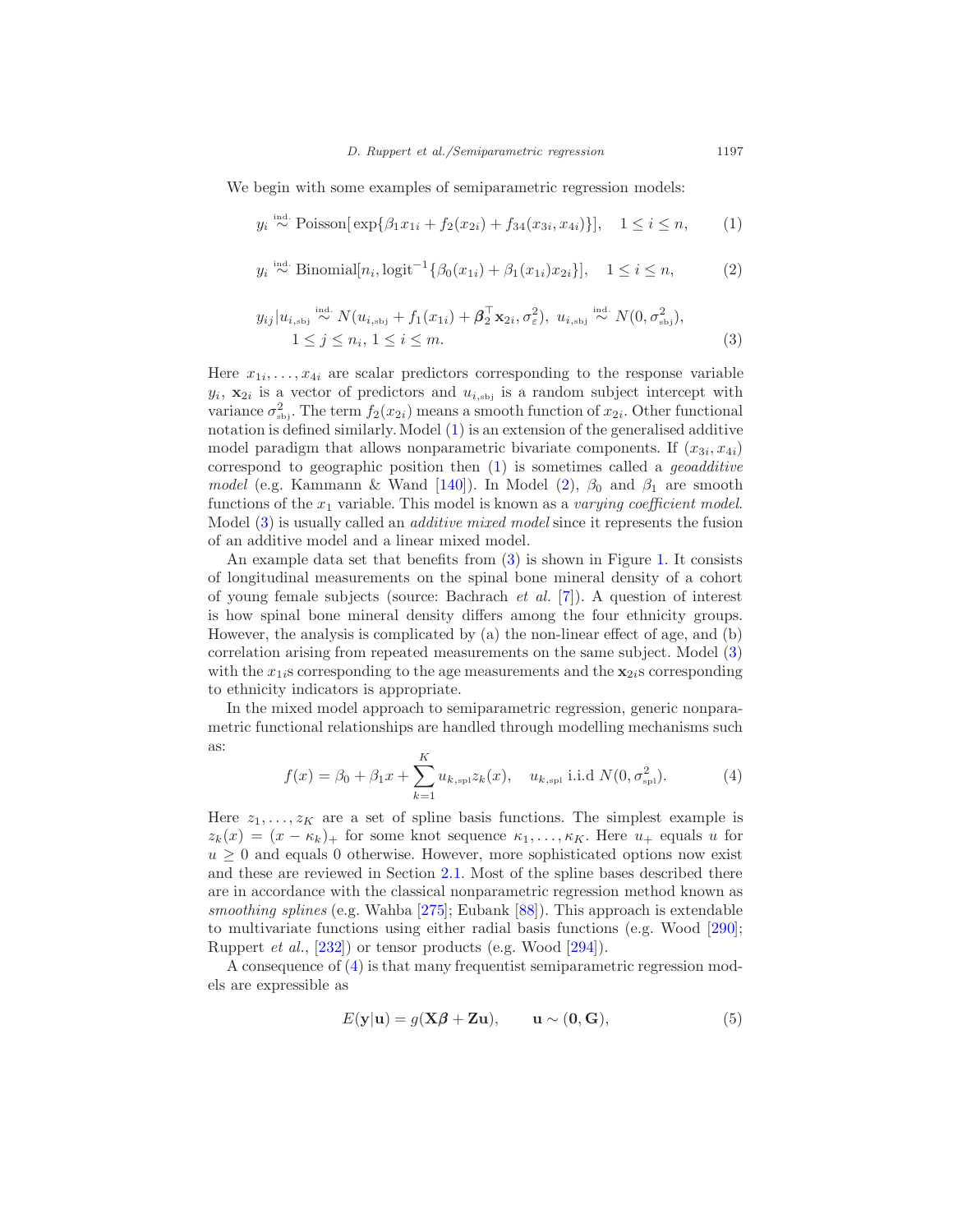

<span id="page-5-0"></span>Fig 1. Data on spinal bone mineral density versus age broken down according to ethnicity of the female subjects. Points for the same subject are connected by lines. The source of these data is Bachrach et al.  $[7]$ .

where y denotes the vector of responses, X and Z are design matrices and  $\beta$ and  $\bf{u}$  are vectors containing coefficients. Here  $g$  is a scalar 'link' function, and evaluated element-wise for vector arguments. For a general random vector  $\mathbf{v}, \mathbf{v} \sim$  $(\mu, \Sigma)$  is shorthand for  $E(\mathbf{v}) = \mu$  and  $Cov(\mathbf{v}) = \Sigma$ . The fixed effects term,  $\mathbf{X}\boldsymbol{\beta}$ , handles covariates that enter the model linearly. The random effects component Zu and corresponding covariance matrix G handles non-linear effects through spline basis functions, but may also incorporate random subject effects and spatial correlation structure in longitudinal and spatial contexts. There will often be other parameters arising, for example, in the variance structure (e.g.  $\mathbf{R} = \text{Cov}(\mathbf{v}|\mathbf{u})$  but we will ignore this in the current discussion.

Most commonly [\(5\)](#page-4-2) is embedded in a fully specified probabilistic model. This allows fitting and inference to be achieved through the paradigms:

> <span id="page-5-1"></span>Maximum Likelihood (ML) for  $\beta$ ; Restricted Maximum Likelihood (REML) for G; Best Prediction (BP) for u. (6)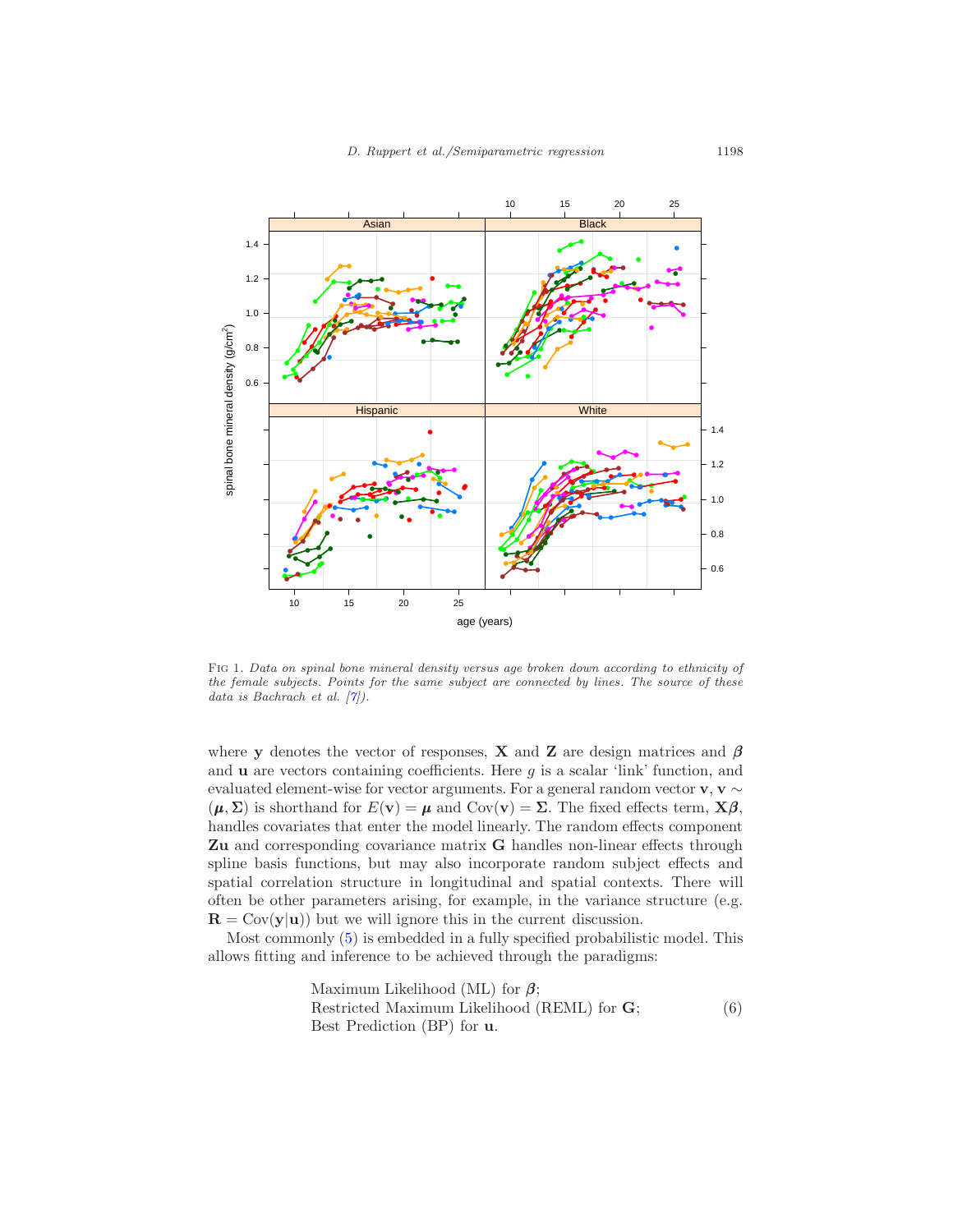BP is defined according to minimum mean squared error and has the solution  $\hat{\mathbf{u}} = E(\mathbf{u}|\mathbf{y})$  (e.g. McCulloch, Searle & Neuhaus [\[191\]](#page-56-0)). Depending on the form of the model (e.g. normal versus Poisson) execution of [\(6\)](#page-5-1) can range from easy exact calculation using standard mixed model software (e.g. lme() in the R language; R Development Core Team [\[221\]](#page-58-1)) to difficult approximation via computationally intensive algorithms such as MCMC.

The hierarchical Bayesian version of [\(5\)](#page-4-2) takes the form

<span id="page-6-1"></span>
$$
[\mathbf{y}|\boldsymbol{\beta}, \mathbf{u}] = f_1(\mathbf{y}; \mathbf{X}\boldsymbol{\beta} + \mathbf{Z}\mathbf{u}); \quad [\mathbf{u}|\mathbf{G}] = f_2(\mathbf{u}; \mathbf{G})
$$
  

$$
[\boldsymbol{\beta}] = f_3(\boldsymbol{\beta}; \mathbf{A}_{\boldsymbol{\beta}}); \quad [\mathbf{G}] = f_4(\mathbf{G}; \mathbf{A}_{\mathbf{G}})
$$
(7)

where  $A_{\beta}$  and  $A_{\beta}$  are hyper-parameters,  $f_1, \ldots, f_4$  are fixed conditional density or probability mass functions and  $[\mathbf{v}|\mathbf{w}]$  denotes the conditional density or probability mass function of v given w. Inference is based on posteriors for parameters of interest; in particular

$$
[\beta|\mathbf{y}], \quad [\mathbf{u}|\mathbf{y}] \quad \text{and} \quad [\mathbf{G}|\mathbf{y}].
$$

In semiparametric regression it is very rare that analytical solutions for these posteriors exist and approximation methods need to be employed. MCMC approximation via the BUGS software (e.g. Lunn et al. [\[177\]](#page-55-0)) often provides satisfactory solutions.

In the interests of conciseness, we will not give specific details or examples of [\(5\)](#page-4-2) and [\(7\)](#page-6-1). These can be found in the Ruppert *et al.* [\[232\]](#page-58-0), Wand [\[277\]](#page-61-4), Ngo  $\&$ Wand [\[200](#page-56-1)]), Gurrin, Scurrah & Hazelton [\[118\]](#page-51-2), Crainiceanu, Ruppert & Wand [\[63\]](#page-48-0) and Zhao, Staudenmayer, Coull & Wand [\[310\]](#page-63-0), for example.

#### <span id="page-6-0"></span>1.2. Layout of review

The rapidity with which semiparametric regression is growing as a field means that a concise and informative review of the five years since 2002 is quite challenging. For instance, we estimate that more than three hundred papers in 2003– 2007 are connected with the area. After surveying the literature we decided on the following layout for the remainder of the article:

#### Section 2: Advancement of Primitives

By primitives we mean the 'nuts and bolts' of semiparametric regression. Examples include spline basis specification, computing and asymptotic theory. Much of Ruppert et al. [\[232\]](#page-58-0) is concerned with the primitives of semiparametric regression. However, some have undergone noticeable refinement in the past five years. Section 2 summarizes these developments.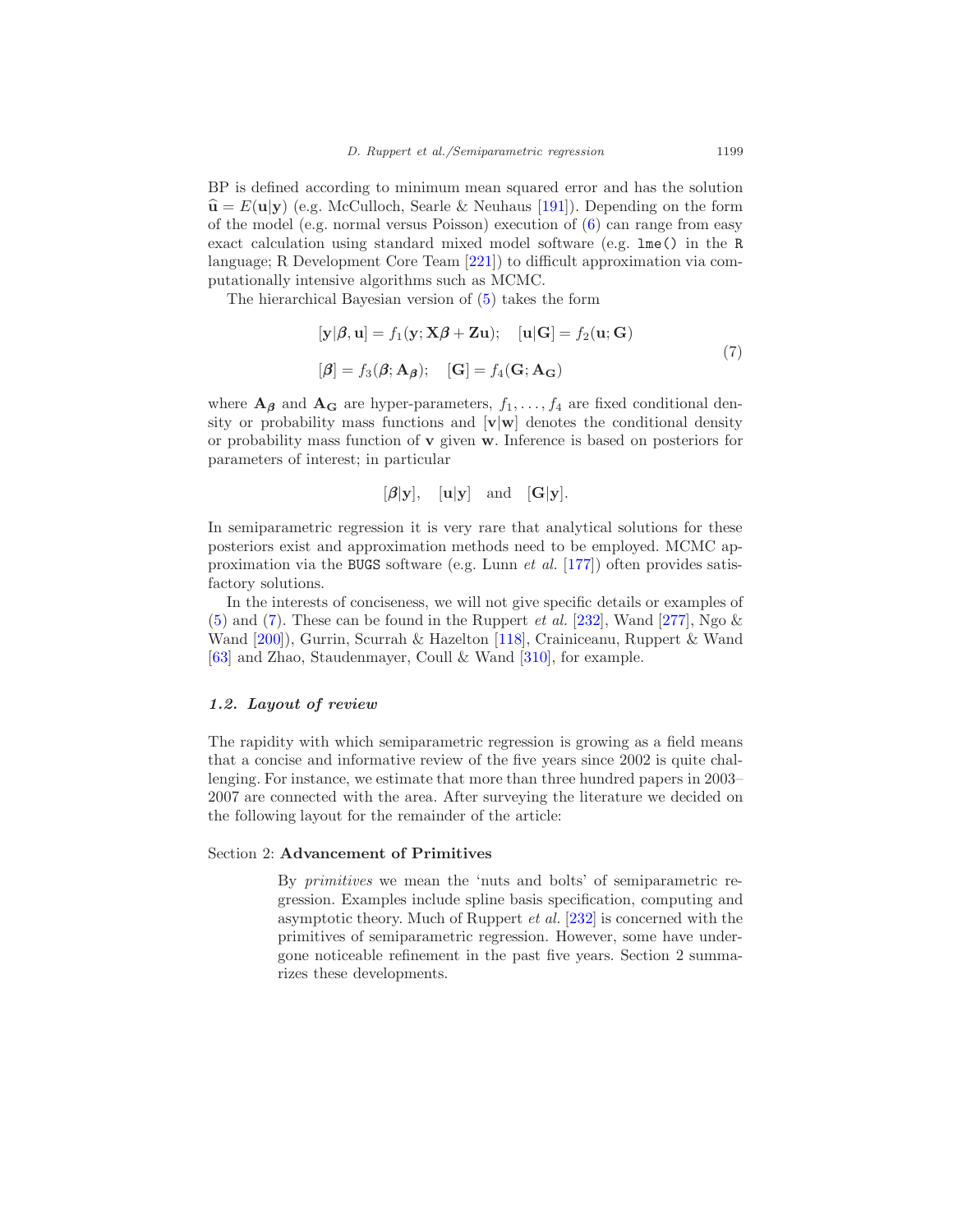#### Section 3: Advancement of Models and Methods

During 2003-2007 semiparametric regression models have continually become more sophisticated in response to the complexities of contemporary data sets and scientific questions. Section 3 reviews these advancements.

## Section 4: Applications

Semiparametric regression is very much an applications-oriented branch of Statistics. In Section 4 we highlight several case studies which have benefited from the semiparametric regression paradigm.

#### <span id="page-7-0"></span>1.3. Overlooked literature

The production of this review article has involved an immense amount of retrieval and reading over a relatively short time period. While we have tried hard to peruse all relevant contributions it is certain that some have been inadvertently overlooked. We welcome any omissions being drawn to our attention. Also, we point out that the end of 2007 cut-off for inclusion in this review is slightly fuzzy. For example, some relevant papers that we have known about for some time turned out to be 2008 or 2009 papers. These are still included.

#### <span id="page-7-1"></span>2. Advancement of primitives

In this section we summarize 2003-2007 research on the primitives of semiparametric regression with emphasis on important advancement.

#### <span id="page-7-2"></span>2.1. Univariate spline bases

All commonly used penalized spline models for a smooth real-valued function f spline can be expressed in the form

$$
f(x; p, \mathbf{z}) = \beta_0 + \dots + \beta_p x^p + \sum_{k=1}^K u_k z_k(x)
$$

where p is the degree of the polynomial component, with coefficients  $\beta_0, \ldots, \beta_p$ , and  $\{z_1(\cdot): k = 1, \ldots, K\}$  is a set of spline basis functions for handling departures from pth degree polynomials. The spline coefficients  $\mathbf{u} = (u_1, \ldots, u_K)$  are subject to penalization. In the mixed model representation u is usually taken to be random according to  $N(\mathbf{0}, \mathbf{G})$  for some **G**. Already it is clear that there are a lot of options for spline bases and the penalization. Without loss of generality, we can take  $G = \sigma_u^2 I$  since this just involves a linear transformation of the  $z<sub>k</sub>$ s. There is also a lot to be said for taking the polynomial to be linear – for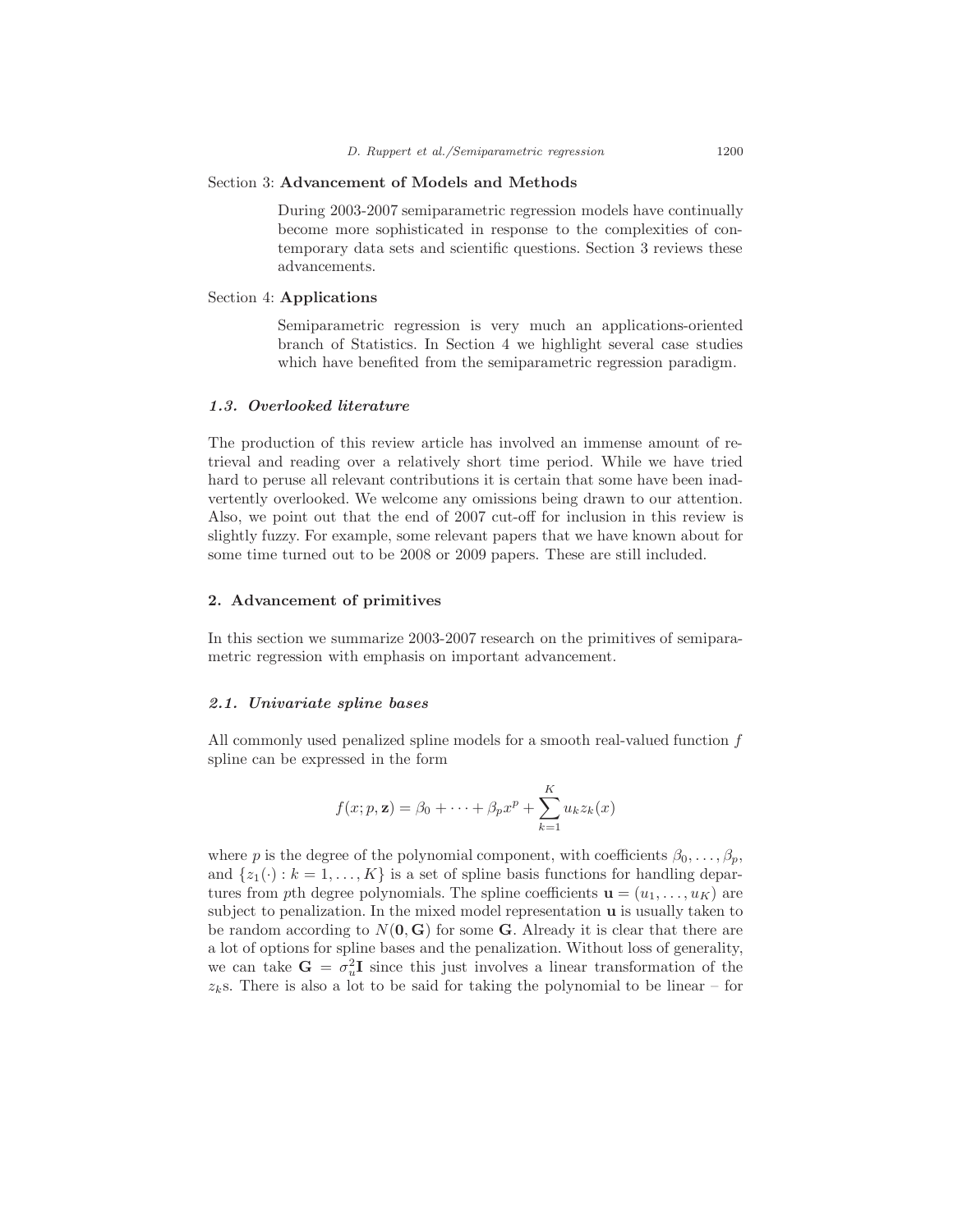example, if tests for linearity are of interest. So, while  $p > 1$  may sometimes be desirable, the  $p = 1$  canonical form

<span id="page-8-1"></span>
$$
f(x; \mathbf{z}) = \beta_0 + \beta_1 x + \sum_{k=1}^{K} u_k z_k(x), \quad \mathbf{u} \sim N(\mathbf{0}, \sigma_u^2 \mathbf{I}),
$$
 (8)

is useful for sorting out the various spline basis options. In addition, [\(8\)](#page-8-1) is convenient for implementation since it corresponds to the standard mixed model structure (with  $x_1, \ldots, x_n$  being data on the x variable):

$$
\mathbf{X}\boldsymbol{\beta} + \mathbf{Z}\mathbf{u}, \ \mathbf{u} \sim N(\mathbf{0}, \sigma_u^2 \mathbf{I}), \text{ where } \mathbf{X} = \begin{bmatrix} 1 & x_i \end{bmatrix} \begin{bmatrix} 1 \leq i \leq n \end{bmatrix} \text{ and } \mathbf{Z} = \begin{bmatrix} z_k(x_i) \end{bmatrix} \begin{bmatrix} 1 \leq i \leq n \end{bmatrix}.
$$

Ruppert *et al.* ([\[232](#page-58-0)], Chapter 2) survey options and strategies for K and the  $z<sub>k</sub>$ s up to about 2002. However, there have been some interesting developments since then. Currie and Durbán  $[65]$  show how the Eilers and Marx  $[85]$  P-splines can be expressed in mixed model forms such as [\(8\)](#page-8-1). Welham, Cullis, Kenward and Thompson [\[287\]](#page-61-5) produce a useful exposition on how the various versions of penalized splines are connected to each other. In a similar vein to [\(8\)](#page-8-1) they propose 'A general model for polynomial splines' that includes several options under one umbrella. A large-scale simulation comparison study shows no clear winner across all settings. Some practical advice about penalty choice and order of differencing is offered by Welham *et al.* [\[287\]](#page-61-5). The 'minimum worst possible change' approach of Wood [\[290\]](#page-61-3), described in Section [2.2](#page-8-0) for multivariate smoothing, also yields univariate low-rank spline bases as a special case.

Wand and Ormerod [\[280\]](#page-61-6) study the O'Sullivan [\[209](#page-57-2)] low-rank approximation of smoothing splines. The name O-splines is suggested for this exact counterpart of P-splines. Results for exact computation of the  $z_k$  are derived that allow implementation in R with only a few lines of code. A simulation study shows O-splines and P-splines to be quite close in the interior, but the former to have better extrapolation behavior, and also very close to smoothing splines even for  $K \ll n$ . Given the well-established good properties of smoothing splines, such as natural boundary behavior and asymptotic optimality (Nussbaum [\[202\]](#page-56-2)), the evidence points towards O-splines as the better option in comparison with Psplines, and as an excellent default for univariate spline bases in semiparametric regression analysis.

#### <span id="page-8-0"></span>2.2. Multivariate smoothing

In principle, all smoothing techniques can be extended to the multivariate case. In practice, though, this extension is a delicate art because of the additional complications that high-dimensional domains bring. Chapter 13 of Ruppert et al. [\[232\]](#page-58-0) summarized bivariate smoothing approaches based on kriging and splines, including low-rank extensions. General multivariate extensions were briefly described. We now summarize interesting new work in this direction from the last few years.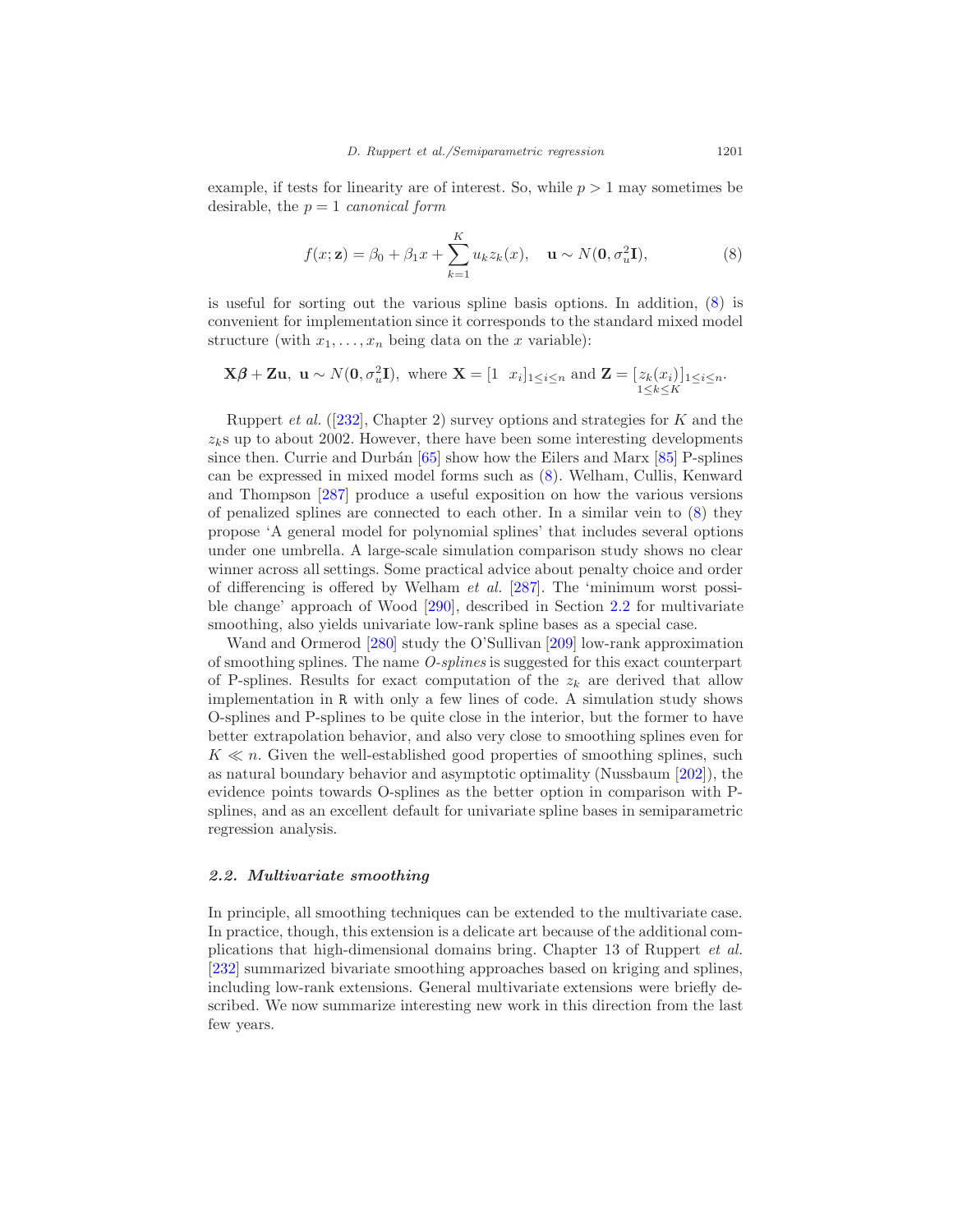Wood [\[290](#page-61-3)] develops an approach to low-rank thin plate spline smoothing that circumvents the knot placement issue. His basis reduction is based on a 'worst possible change' criterion. For small data sets, implementation involves standard linear algebra manipulations, while Lanczos iteration (e.g. Demmel [\[70\]](#page-48-2)) is suggested for larger sample sizes. In Wood [\[294](#page-62-2)] the same author opts for tensor products as a means of extending penalized splines smoothing to the multivariate situation. Scale invariance is the main mechanism for achieving this extension in an attractive way. An advantage is this version of multivariate smoothing is that each direction has its own smoothing parameter. Particular attention is also paid to the cogent incorporation of random effect structure for generalized additive mixed modeling.

Fahrmeir, Kneib & Lang [\[90](#page-49-4)]) show that common geostatistical approaches to bivariate smoothing have a representation in terms of stationary Gaussian random fields. They then point out that Gaussian random fields can be approximated by Markov random fields and that the latter has computational advantages. Markov random fields are also a common vehicle for Bayesian smoothing of spatial count data. Hence, the Markov random field approach to bivariate smoothing has the advantage of being in concert with that used for spatial count data. Kneib & Fahrmeir [\[148\]](#page-53-0) also use the Markov random field approach to bivariate smoothing and relate it to mixed models.

Currie, Durban & Eilers [\[67\]](#page-48-3) and Eilers, Currie & Durbán [\[83](#page-49-5)] treat the special case of smoothing on multidimensional grids. They develop an arithmetic that results in higher computation speed and lower storage requirements.

Paciorek [\[210](#page-57-4), [211](#page-57-5)] investigates the use of the spectral representation of stationary process structure (Wikle [\[289\]](#page-61-7)) in semiparametric regression contexts. He identifies advantages for large sample sizes and MCMC mixing in the generalized response situation.

The problem of complicated domains in bivariate smoothing is addressed by Wang & Ranalli [\[281\]](#page-61-8). Motivated by a study on mercury concentrations in estuaries, Euclidean 'as the crow files' distance is replaced by a geodesic 'as the fish swims' distance. This distance depends on the intrinsic structure of the domain and needs to be estimated. A procedure based on shortest path theory and Floyd's algorithm (Floyd [\[98\]](#page-50-1)) is described.

#### <span id="page-9-0"></span>2.3. Bayesian semiparametric regression

Bayesian semiparametric regression is progressively becoming more prevalent, and could eventually challenge the frequentist version in terms of popularity. Reasons include (1) the attractiveness of hierarchical Bayesian models for quantifying multiple sources of variability, (2) models becoming more sophisticated (e.g. dealing with complications such as missing data and measurement error) to the point that standard (likelihood-based) mixed model software cannot be used, (3) continual improvement of Monte Carlo methods for Bayesian inference, and  $(4)$  continual improvement of the BUGS computing environment (Lunn *et al.*) [\[177\]](#page-55-0)) for MCMC sampling from posterior distributions of interest. We expand on aspect (4) in Section [2.7.](#page-16-0)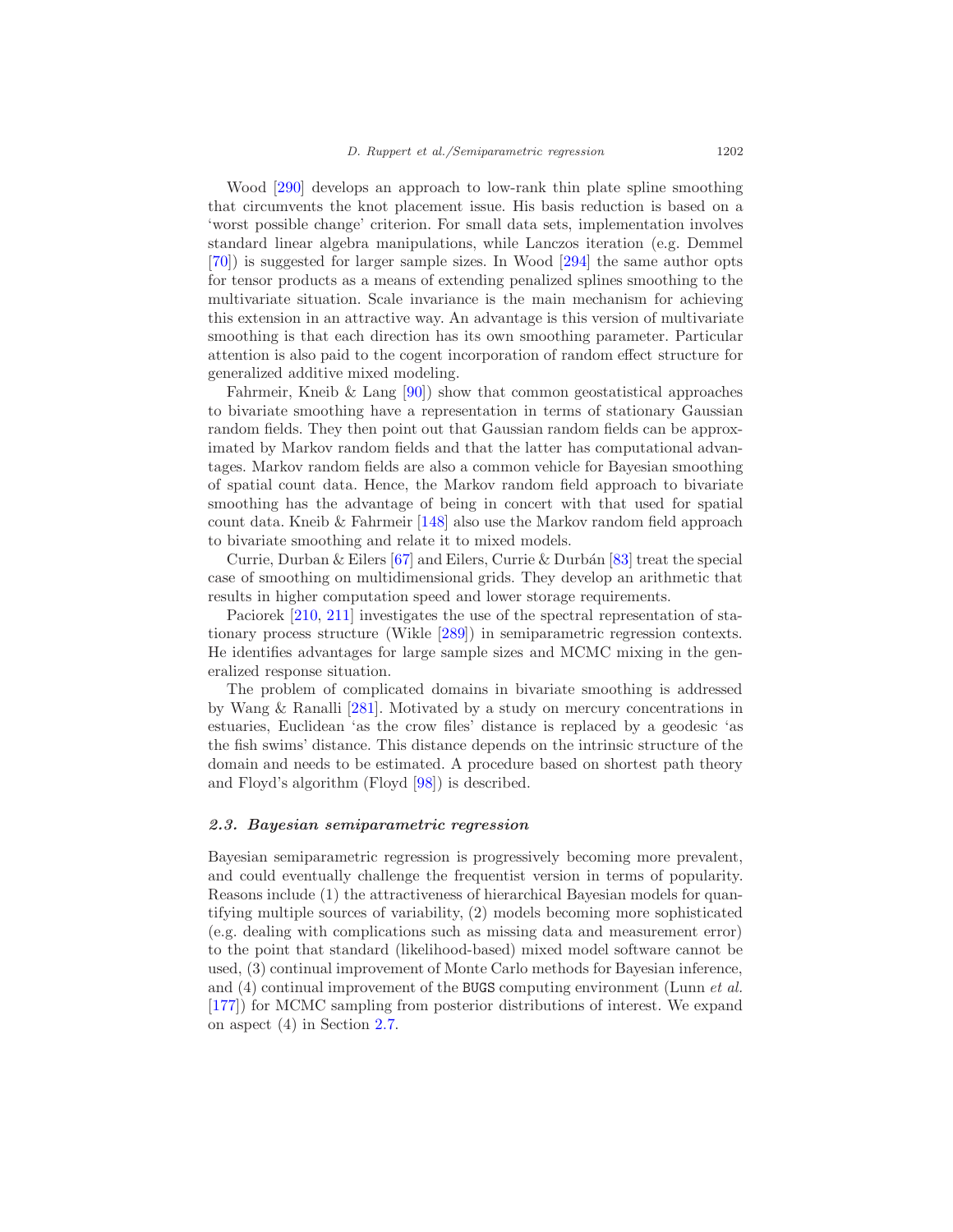Recent Bayesian modeling research has also impacted upon Bayesian semiparametric regression since 2002. A prominent example is Gelman [\[106\]](#page-50-2) which advises on non-informative prior distribution specification for variance parameters and, in particular, argues against the use of inverse Gamma distributions.

With robustness in mind, Jullion & Lambert [\[139](#page-52-2)] study prior specification for Bayesian P-splines models. The Bayesian hierarchical modeling is quite advanced and uses, for example, Dirichlet-based mixture priors.

Several other Bayesian semiparametric regression contributions, involving new models and methodology, are described in Section [3.](#page-18-0)

Bayesian methodology and software is currently an area of vigorous research activity – in both Statistics and Computer Science (see Section [2.5\)](#page-11-0). This has led to the Bayesian brand of semiparametric regression becoming more prominent in recent years, which is a trend that we expect to continue.

#### <span id="page-10-0"></span>2.4. Monte Carlo methods

Since the early 1990s Markov Chain Monte Carlo (MCMC) methods have been a mainstay of Bayesian inference. However, in the intervening years, we have noticed the emergence of new Monte Carlo methods. Some of these are more elaborate versions of MCMC, while others fall outside of the Markov chain paradigm.

Staying first within the MCMC family we note that specifically tailored Metropolis-Hastings schemes are developed by Baladandayuthapani et al. [\[8\]](#page-44-2). Paciorek & Schervish [\[213\]](#page-57-6), Gryparis et al. [\[117\]](#page-51-3) and Baladandayuthapani et al. [\[9](#page-44-3)]. The BayesX software package makes use of elaborate MCMC schemes. In each case, the goal is improved mixing for the complex semiparametric regression model at hand. This entails that inference for parameters of interest can be made with smaller MCMC samples.

The single component adaptive Metropolis algorithm of Haario, Saksman & Tamminen [\[120\]](#page-51-4) is a recent modification of the random walk Metropolis-Hastings algorithm that adapts according to what it has learnt from previous sampled iterates. The resulting chain is not Markovian, although Haario et al. [\[120\]](#page-51-4) prove that it does lead to samples from the correct posterior distributions. The adaptation aspect means that fiddly tuning runs are not required. Nott [\[201\]](#page-56-3) successfully applied Haario *et al.*'s algorithm to a semiparametric regression setting.

Quasi-Monte Carlo is a vibrant research area in the general problem of highdimensional numerical integration via importance sampling. It differs from ordinary Monte Carlo integral approximation in that random samples are replaced by cleverly chosen deterministic ones. While much of quasi-Monte Carlo research is outside of Statistics, Hickernell, Lemieux & Owen [\[132\]](#page-52-3) provides a recent survey for a statistical audience. Kuo, Dunsmuir, Sloan, Wand & Womersley [\[155\]](#page-53-1) apply state-of-the art quasi-Monte Carlo algorithms to a class of statistical problems that encompass some important semiparametric regression models.

Sequential Monte Carlo samplers are a generalization of importance sampling that produce weighted samples from the target distribution by sampling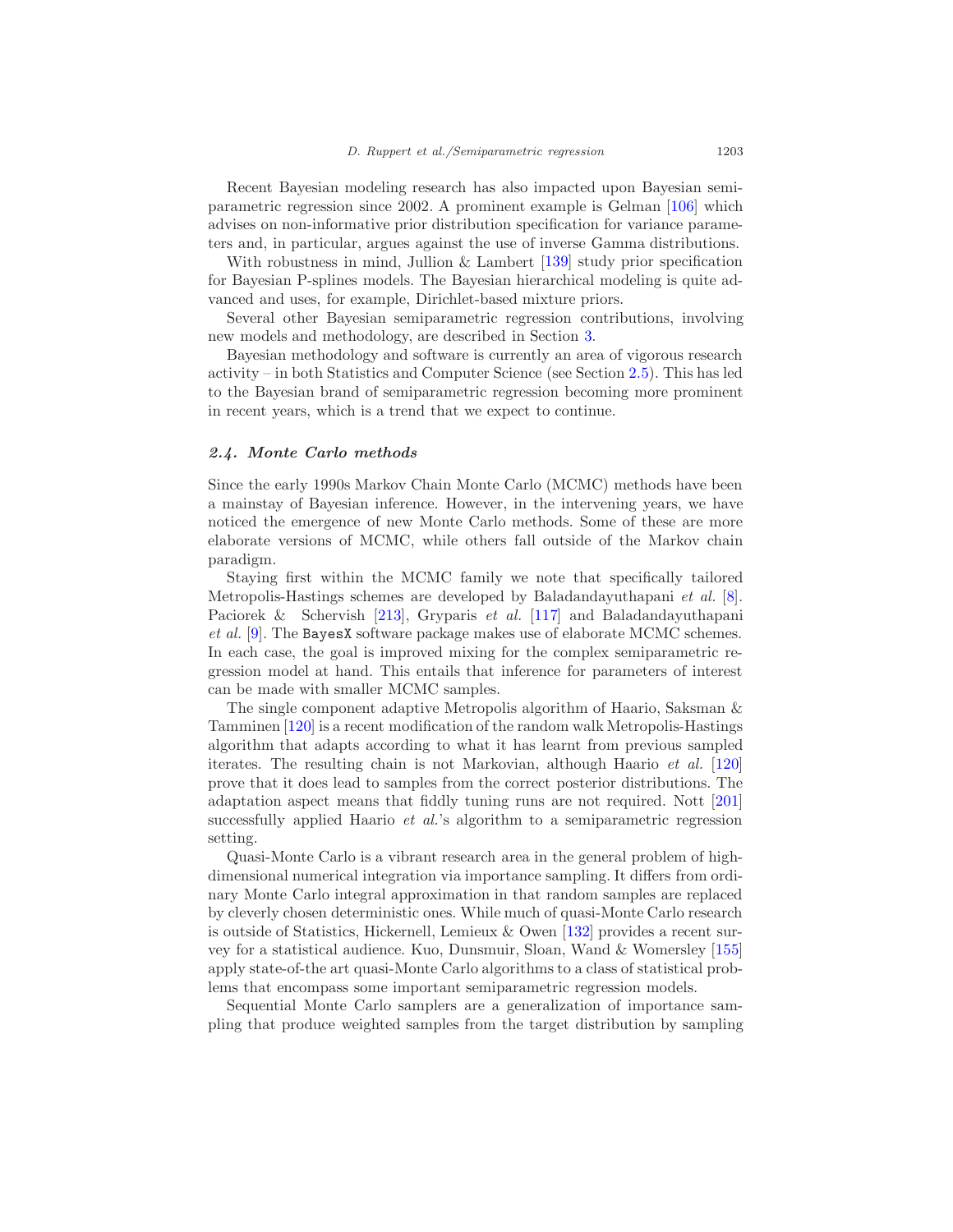sequentially from a slowly evolving set of distributions. Del Moral, Doucet & Jasra [\[69\]](#page-48-4) is the main reference for this emerging methodology. Fan, Leslie and Wand [\[95](#page-50-3)] represents early work on application of sequential Monte Carlo samplers to Bayesian semiparametric regression.

Other recent developments in Monte Carlo methods that lend themselves to semiparametric regression applications include slice sampling with 'stepping out' (Neal [\[199\]](#page-56-4)) and approximate Bayesian computation (e.g. Beaumont et al. [\[12\]](#page-45-0); Marjoram *et al.* [\[185](#page-55-1)]; Sisson *et al.* [\[240](#page-59-1)]).

# <span id="page-11-0"></span>2.5. Computer science interface

The foreword of a recent special issue of *Statistical Science* proclaimed the "the dissolving of the frontier between Statistics and Computer Science" (Casella and Robert [\[43\]](#page-47-1)). In 2006 Statistica Sinica had a special issue titled Challenges in Statistical Machine Learning. Hastie, Tibshirani and Friedman's crossdisciplinary book The Elements of Statistical Learning has had colossal impact since its publication in 2001. In keeping with this *zeitgeist*, strong connections between semiparametric regression and contemporary Computer Science are becoming apparent.

Most of the connections are concerned with methodology for classification (or supervised learning in the Computer Science world) and the sub-field of Computer Science known as Machine Learning. Support vector machines (e.g. Moguerza  $\&$  Muñoz [\[193\]](#page-56-5)) and other kernel machines share many attributes and issues with nonparametric regression (e.g. Hastie  $&$  Zhu [\[128\]](#page-52-4)). Wahba's [\[276\]](#page-61-9) comment on Moguerza  $\&$  Muñoz [\[193](#page-56-5)] describes recent convergence between support vector machine and regularization research. Pearce & Wand [\[215\]](#page-57-7) show how penalized splines and semiparametric regression structure such as additive models can be embedded within the kernel machine framework.

Boosting (Schapire [\[235\]](#page-58-2)), described in Section [3.1,](#page-18-1) is another innovation from Machine Learning that is now benefiting semiparametric regression. For example, Bühlmann  $\&$  Yu [\[32\]](#page-46-0) use smoothing spline theory and simulations to explain the interplay between the number of boosting iterations and the 'weakness' of the smoother. Tutz & Reithinger [\[266\]](#page-60-2) apply their lessons to semiparametric mixed models and derive an alternative fitting algorithm called BoostMixed.

Another area on the Computer Science interface where we see great potential for benefits to semiparametric regression is graphical models (e.g. Jordan [\[137](#page-52-5)]). Wand [\[278\]](#page-61-10) provides detailed discussion on this topic. Directed acyclic graphs have become a common way of representing hierarchical Bayesian models and, indeed, comprise the architecture on which BUGS is built (Cowell et al. [\[56](#page-47-2)]). Figure [2](#page-12-0) is a directed acyclic graph representation of the model:

<span id="page-11-1"></span>
$$
logit\{P(y_i = 1|\mathbf{u})\} = \beta_0 + \beta_1 x_i + \sum_{k=1}^{K} z_k(x_i) = (\mathbf{X}\boldsymbol{\beta} + \mathbf{Z}\mathbf{u})_i;
$$
  

$$
\mathbf{u}|\sigma_u \sim N(\mathbf{0}, \sigma_u^2 \mathbf{I});
$$
  

$$
[\beta_0, \beta_1] \sim N(\mathbf{0}, \sigma_\beta^2 \mathbf{I}); \quad [\sigma_u] = \frac{2A}{\pi(\sigma_u^2 + A^2)}, \quad \sigma_u > 0.
$$
 (9)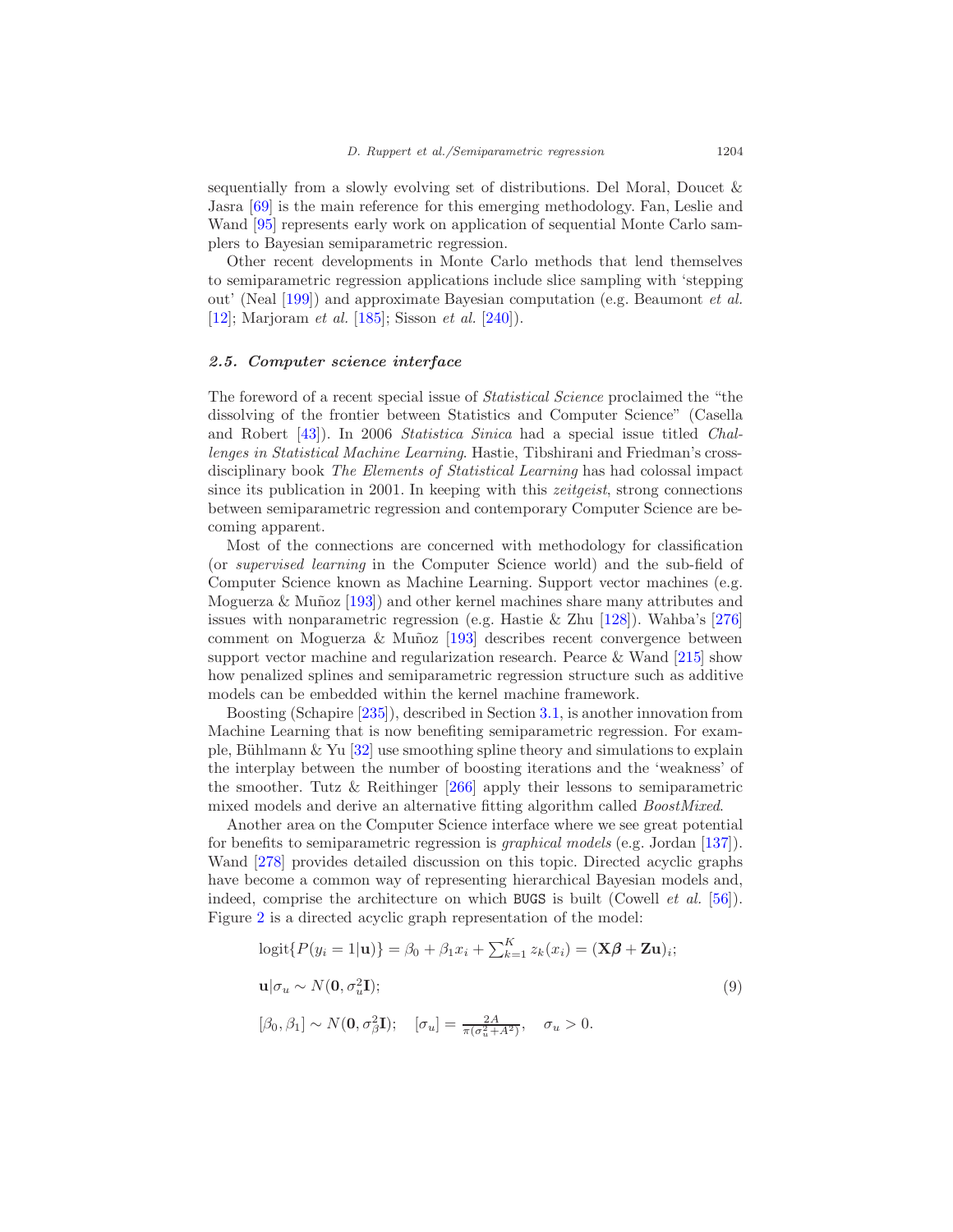

<span id="page-12-0"></span>Fig 2. Directed acyclic graph representation of model [\(9\)](#page-11-1). The shaded node corresponds to the observed data.

where the data are  $(x_i, y_i) \in \mathbb{R} \times \{0, 1\}, 1 \leq i \leq n$ , the  $z_k$  are a spline basis as described in Section [1.1,](#page-3-0) and  $\sigma_{\beta}$ ,  $A > 0$  are hyper-parameters. Nodes of the graph correspond to the components of the model, while arrows convey 'parentchild' relationships of the hierarchical structure.

Suppose we add the complication that the  $x_i$  in [\(9\)](#page-11-1) are subject to measurement error and that we instead observe  $w_i = x_i + z_i$  where the  $x_i$  are now modeled to be from a  $N(\mu_x, \sigma_x^2)$  distribution and the contaminating variable  $z_i$ is from a known fixed distribution. Then an appropriate hierarchical Bayesian model is that represented by Figure [3,](#page-13-1) a more complex graph with four additional edges and nodes.

MCMC is currently the most common mechanism for approximation of posteriors in the models depicted in Figures [2](#page-12-0) and [3.](#page-13-1) The graphical models setting allows for graph-theoretic structure, such as Markov blankets, to be exploited in the design and implementation of MCMC algorithms (Jordan [\[137](#page-52-5)]). An emerging alternative to MCMC is variational approximation (e.g. Jordan, Ghahramani, Jaakkola and Saul [\[138\]](#page-52-6)). Joint work between the second author and J.T. Ormerod is investigating variational approximations that are specific to semiparametric regression analysis.

Interplay with Computer Science is one of the most exciting recent developments in semiparametric regression. We anticipate this to be an increasingly fruitful area of research.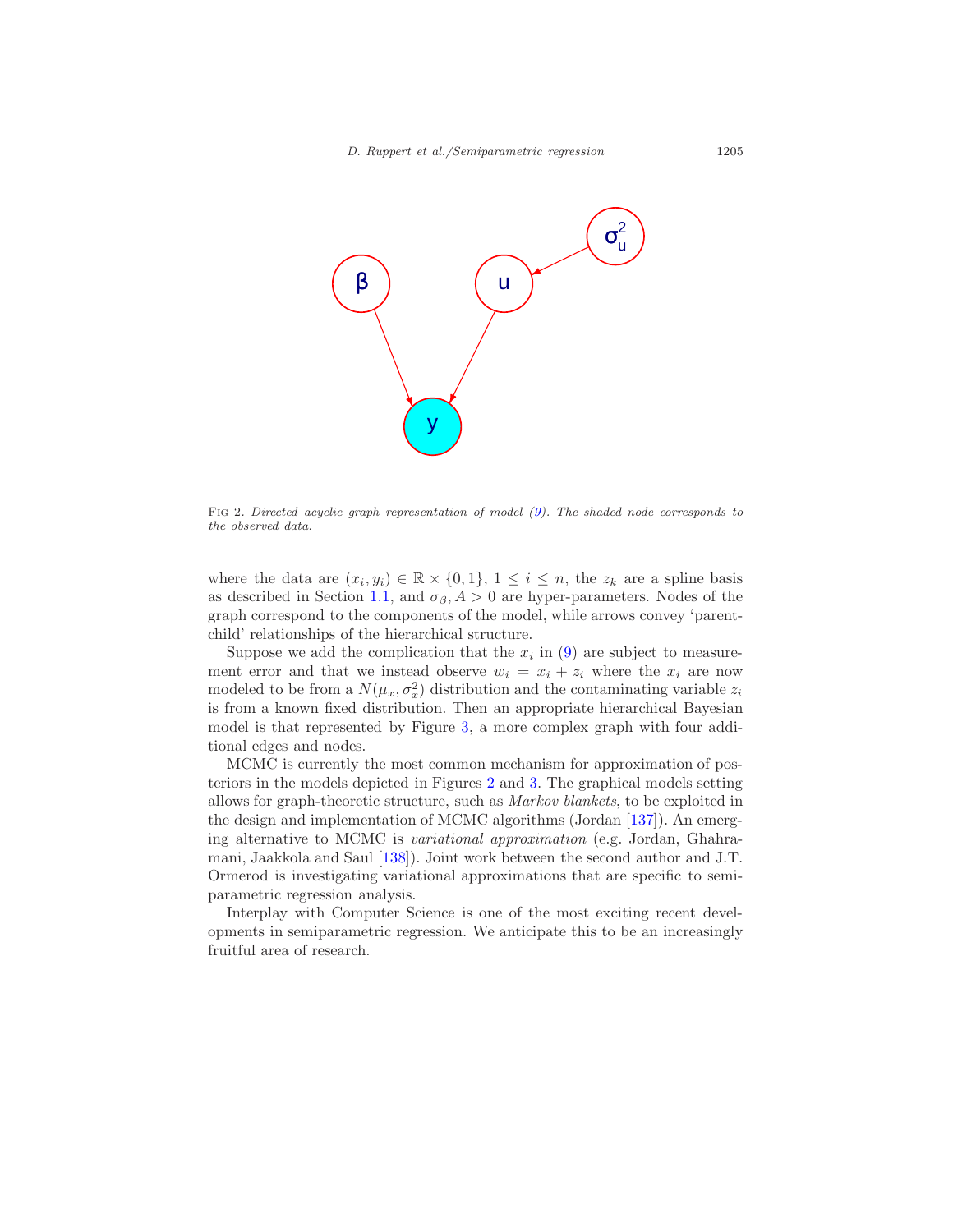

<span id="page-13-1"></span>FIG 3. Directed acyclic graph representation of model [\(9\)](#page-11-1), but with the predictor subject to measurement error. Shaded nodes correspond to the observed data.

#### <span id="page-13-0"></span>2.6. Asymptotic theory

Hall  $&$  Opsomer [\[121\]](#page-51-5) is the first paper to study the asymptotic theory of penalized splines. They replace the nonparametric regression model  $y_i = m(x_i) +$  $e_i, i = 1, \ldots, n$ , where  $x_i$  is in a compact interval  $\mathcal{I}$ , by the model  $y(t) =$  $m(t) + e(t)$ ,  $t \in \mathcal{I}$ , where  $e(t) = n^{-1/2}v(t)^{-1/2}DW(t)$  and  $DW(t)$  is the 'derivative' of standard Brownian motion in the sense that  $DW(t)dt = dW(t)$ . This white noise plus drift model is "asymptotically equivalent" to nonparametric regression meaning that the distribution of  $y_1, \ldots, y_n$  converges to that of  $y(t)$ ,  $t \in \mathcal{I}$ , in a metric due to Le Cam (Brown and Low [\[30](#page-46-1)]; Brown, Cai, Low, and Zhang [\[29\]](#page-46-2)). Hall and Opsomer [\[121\]](#page-51-5) use an idealized version of a penalized spline where there is a continuum of knots. Their spline is  $\int_I \beta(s)\rho(s)(x-s)_+^p ds$ where  $\beta(s)$  is the spline coefficient at knot s,  $\rho(s)$  is the knot density, and  $(x-s)_+^p$ is the spline basis function with knot s. In this framework, they find asymptotic expressions for the bias and the stochastic part of the penalized spline estimator. These expressions are infinite series with terms depending on the eigenvalues and eigenvectors of a certain functional operator. They show that the mean integrated squared error, which is  $\int_{\mathcal{I}} E{\{\hat{m}(x) - m(x)\}}^2 dx$ , is  $O(n\lambda^{1/(2p+2)} + \lambda)$ , where *n* is the sample size, *p* is the degree of the spline and  $\lambda$  is the penalty parameter. Therefore, if  $\lambda$  is a constant multiple of  $n^{2(p+1)/(2p+3)}$ , then the mean integrated squared error is  $O(n^{2(p+1)/(2p+3)})$ , which is the optimal rate for functions with  $p + 1$  square-integrable derivatives (Stone [\[250\]](#page-59-2)).

Penalized spline asymptotics with a finite but increasing number of knots can be divided into two cases, depending on the rate at which the number of knots K increases with the sample size  $n$ . "Small-K" asymptotics are similar to those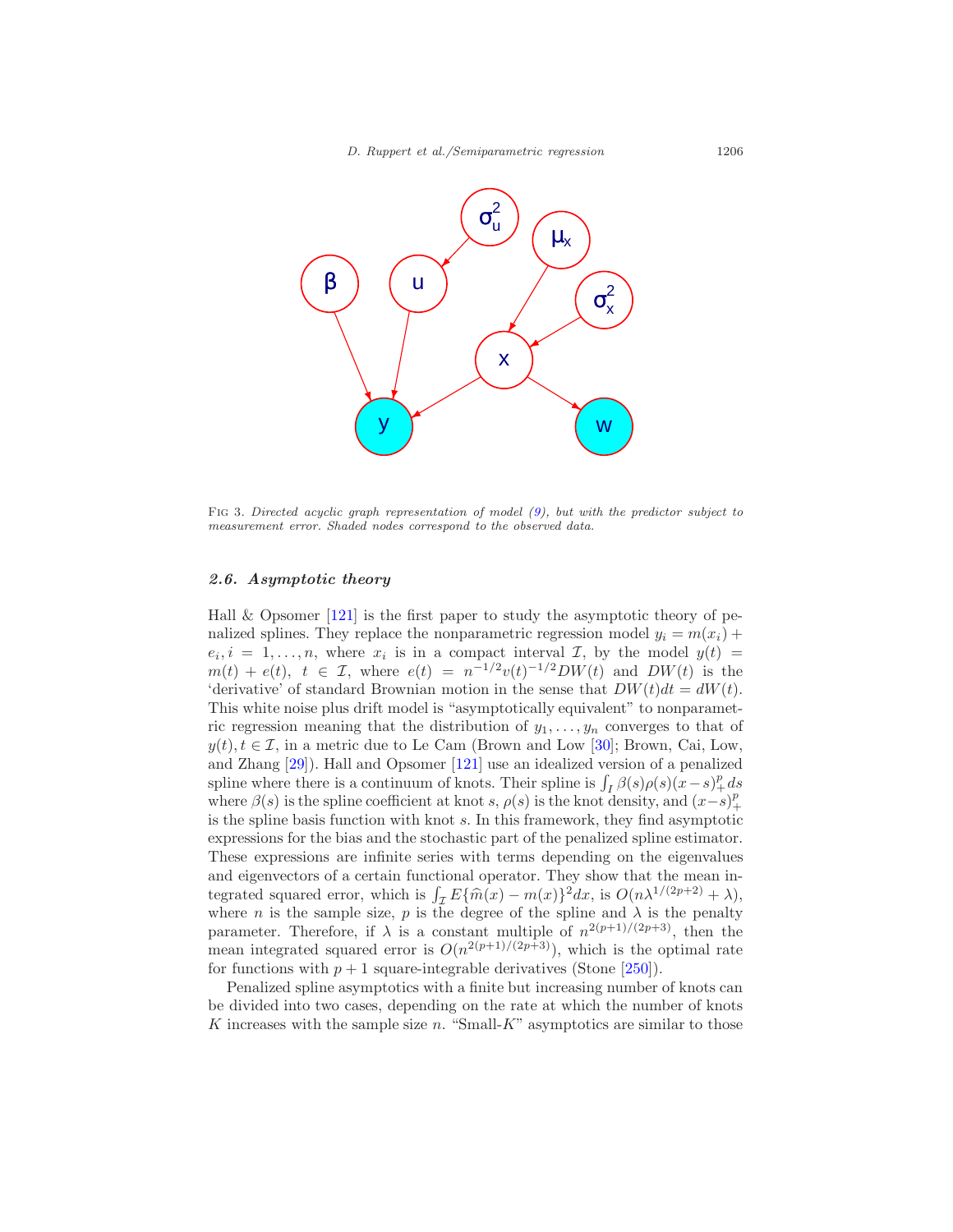of ordinary least squares regression splines, that is, splines fit by least squares without a penalty. "Large- $K$ " asymptotics are similar to that of smoothing splines. The bias of a penalized spline has two components, the approximation (or modeling) bias and the shrinkage (or smoothing) bias. Approximation bias is the bias of an ordinary least squares regression spline and is due solely to the approximation of the regression function by a spline. Shrinkage bias is the difference between the bias of the penalized spline and the approximation bias and so is the additional bias due to the penalty. Under large- $K$  asymptotics, the approximation bias is negligible compared to the shrinkage bias. Hall and Opsomer's  $[121]$  framework is an extreme case of large-K asymptotics. Under  $small-K$  asymptotics, the approximation bias converges to zero at the same rate or more slowly than the smoothing bias. The approximation bias is controlled by K, and under small-K asymptotics K is a smoothing parameter. Under large-K asymptotics, the approximation bias is negligible (or exactly zero in Hall & Opsomer's case), the exact value of  $K$  has no effect on the asymptotic distribution (provided only that K grows fast enough to be in the large- $K$  case), and the penalty parameter  $\lambda$  is the only smoothing parameter. We believe that large- $K$ asymptotics are the most relevant to current practice. The original penalized spline methodology proposed by Eilers  $\&$  Marx [\[85\]](#page-49-2) assume that the number of knots is sufficiently large that approximation bias is negligible compared to smoothing bias. Numerical evidence in Ruppert [\[230](#page-58-3)] supports this assumption, as does the current practice of using the data to carefully select the penalty parameter while using some rule of thumb applied to the sample size to select the number of knots. Moreover, under small- $K$  asymptotics, one needs to use a data-based method to select K. One might also need to be careful about the locations as well as the number of knots. These issues have not been investigated, except in the case of pure regression splines with no roughness penalty where both the number and locations of the knots are chosen (Smith & Kohn [\[244\]](#page-59-3); Denison, Mallick & Smith [\[71\]](#page-48-5); Dimatteo, Genovese & Kass, [\[73](#page-49-6)]) and the hybrid adaptive splines of Luo & Wahba [\[178\]](#page-55-2) that use both adaptive knot selection and a roughness penalty.

Li & Ruppert  $[162]$  use large-K asymptotics. They study Eilers and Marx's [\[85\]](#page-49-2) P-splines which involve B-splines and difference penalties on the spline coefficients. Li & Ruppert  $[162]$  obtain simple, explicit expressions for the asymptotic bias and variance. This allows asymptotic distributions of P-splines to be compared with those of kernel regression, local polynomial regression, and smoothing splines. Their results are restricted to the cases of zero-degree or linear splines and a first or second order difference penalty. We say that a penalty is of qth order if the penalty is on the qth derivative (O-splines) or the qth finite difference (P-splines). O-splines (Wand  $\&$  Ormerod [\[280\]](#page-61-6)) use the same penalty as used by smoothing splines, but are similar to the P-splines of Eilers & Marx [\[85\]](#page-49-2) in that a reduced set of knots is used.

In a nutshell, Li & Ruppert  $[162]$  found that P-splines with a qth order penalty are asymptotically equivalent to Nadaraya-Watson kernel regression estimators with the equivalent kernel found by Silverman [\[239](#page-59-4)] for smoothing splines with a qth order penalty. The asymptotic distribution of  $\hat{m}(x)$  at any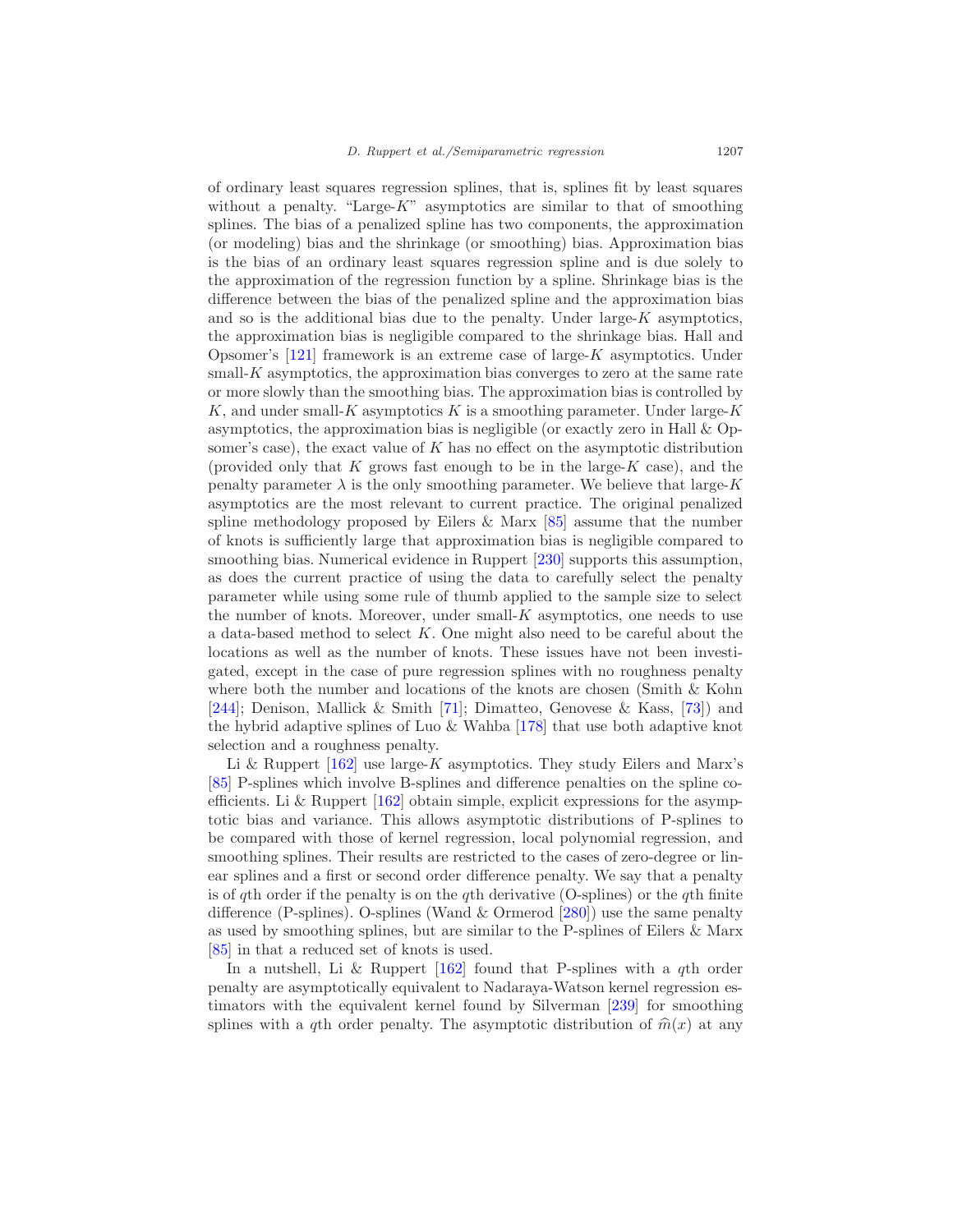fixed x does not depend on the degree  $p$ , but the minimum rate at which  $K$ must increase does depend on  $p$  and the rate is slower if higher degree splines are used. First consider the case where the xs are equally-spaced on a finite interval. For first-order penalties, the equivalent kernel for  $\widehat{m}(x)$  in the interior of I is the double-exponential kernel, which is second order. This is the equivalent kernel for smoothing splines with a first-order penalty (Silverman [\[239\]](#page-59-4)). If the penalty parameter  $\lambda$  is chosen at the optimal rate, then the equivalent bandwidth h satisfies  $\lambda \sim \{Khn^{-1/5}\}^2$ . The asymptotic bias of  $\widehat{m}(x)$  at an interior point x of  $\mathcal{I}$  is  $\mathcal{B}(x) = h^2 m^{(2)}(x)$ , the asymptotic variance is  $\mathcal{V}(x) = 4^{-1}h^{-1}\sigma^2(x)$  where  $\sigma^2(x)$ is conditional noise variance at x, and  $n^{2/5} {\hat m}(x) - m(x) \rightarrow N(\mathcal{B}(x), \mathcal{V}(x))$ in distribution as  $n \to \infty$ . In the boundary regions of *I*, which consists of the points within a multiple of  $n^{-1/5}$  of the left or right boundaries, the equivalent kernel is of first-order. At the boundaries themselves, the equivalent kernel is an exponential function. If the penalty parameter is chosen to be optimal for the interior, then in the boundary region of  $\mathcal{I}$ , bias dominates and the convergence rate is  $O(n^{-1/5})$ ; the same as for a Nadaraya-Watson kernel estimator.

For second-order penalties, Li & Ruppert [\[162\]](#page-54-0) find that the equivalent kernel in the interior is fourth-order, so takes negative as well a positive values, and is proportional to  $\exp(-|x|)\{\cos(x)+\sin(|x|)\}\, \infty \leq x \leq \infty$ , which is the equivalent kernel for cubic smoothing splines (Silverman [\[239](#page-59-4)]), which also have a secondorder penalty. The rate of convergence in the interior is  $n^{-4/9}$ , which is the same as for a Nadaraya-Watson kernel estimator with fourth-order kernel. In the boundary region the equivalent kernel is only second-order and the rate of convergence is slower.

The results so far assume equally-spaced knots. Li  $\&$  Ruppert [\[162\]](#page-54-0) also study unequally-spaced knots. In this case, the asymptotic bias of  $\hat{m}(x)$  depends on derivatives of the design density, which means that penalized splines are not "design-adaptive" in the sense of Fan [\[92\]](#page-50-4).

Penalized splines have slower convergence at the boundaries of  $\mathcal I$  than in the interior, whereas local polynomial regression with odd degree polynomials has the same rate of convergence at the boundaries as in the interior. This might seem like an advantage of local polynomial smoothing compared to penalized splines. However, if we compare the widely-used local linear regression smoother with penalized splines with the typical second-order penalty, then what we find is that the local polynomial and penalized spline smoothers have the same boundary rate of convergence. In the interior, the penalized spline has a faster rate of convergence. Thus, as typically implemented in practice, penalized splines suffer no disadvantage in rate of convergence relative to local linear estimators and, in fact, have an advantage in the interior region.

Kauermann, Krivobokova & Fahrmeir  $[144]$  study small-K asymptotics for generalized spline modeling, that is, with possibly non-Gaussian responses and a link function relating the expected response to the spline. They put an upper bound on the rate at which the smoothing parameter increases and K is required to grow at a fixed rate, rather than faster than this rate as in Li  $&$  Ruppert [\[162\]](#page-54-0). The framework is the generalized linear mixed model, and Laplace approximation is used to integrate out the random effects. The authors obtain rates of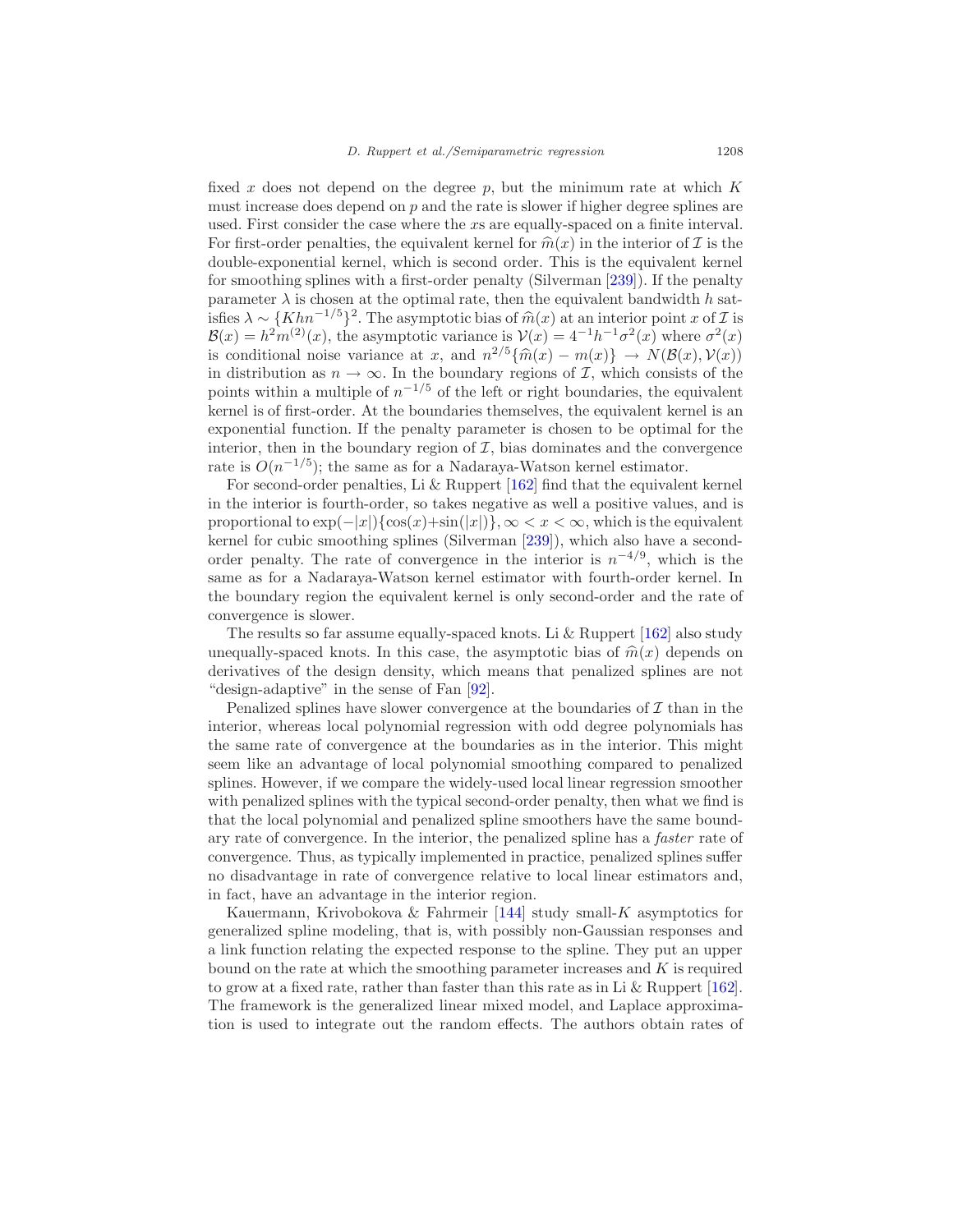convergence for the mean squared error and expressions for the asymptotic bias and variance.

Kauermann [\[142](#page-53-3)] is a comparison of REML and  $C_p$  methods of selecting the amount of smoothing for univariate penalized splines. Both asymptotic and finite-sample simulation results are presented. The asymptotics assume that  $K$ is fixed. One general conclusion is that REML tends to under-smooth in that REML leads to less smoothing than optimal for minimizing mean squared error. In contrast,  $C_p$  targets the mean squared error-optimal amount of smoothing. However, a more detailed look at Kauermann's results show that REML and  $C_p$  have very different behaviors and which one smooths most depends on the underlying regression function, the number of knots, the sample size, and the random sample itself. One advantage of REML can be seen in Kauermann's [\[142\]](#page-53-3) results: the REML choice of the amount of smoothing is less, and often far less, variable compared to that of  $C_p$ .

As described more fully in Section [3.1,](#page-18-1) Bühlmann & Yu  $[32]$  derive asymptotics for boosting in a nonparametric regression context.

Our view of asymptotic theory is that, at least at present, it is mainly of theoretical interest. Penalized spline methodology already had a well-established place in practice before the recent advances in large-sample theory and we have not yet seen cases where asymptotic theory has lead to new methodology or changes in practice. It is well-known that, in nonparametric estimation, it often takes extremely large sample sizes before the asymptotics "kick in". So to be of practical value, asymptotics must be carefully compared with finite-sample results, either exact or by simulation. Nonetheless, asymptotics are important because they show that low-rank penalized splines can achieve the same rates of convergence as full-rank estimators such as smoothing splines.

## <span id="page-16-0"></span>2.7. Software

Semiparametric regression research is now being conducted at a time of rapid change in computing technology. In particular, the Internet age now facilitates fast and convenient dissemination of code. Software for semiparametric regression is continually being added to the Comprehensive R Archive Network (CRAN) (<http://cran.r-project.org>) allowing free widespread use for anyone who 'speaks' R (R Development Core Team [\[221\]](#page-58-1)). Developments in commercial packages are also afoot. For example, SAS (SAS Institute, Incorporated [\[234\]](#page-58-4)) added PROC GAM for generalized additive model analyses in 2000.

Generalized additive model analysis in R is now well-served by the packages gam (Hastie [\[125](#page-52-7)]), mgcv (Wood [\[295\]](#page-62-1)) and VGAM (Yee [\[299\]](#page-62-3)). The mgcv package is accompanied by the book Wood [\[292\]](#page-62-0)), which contains numerous illustrations of its use. It also provides for automatic selection of degrees of freedom values via GCV. The VGAM package distinguishes itself by facilitating the 'vector' extension of generalized additive models (Yee & Wild [\[302](#page-62-4)]) and now provides for quantile regression (Yee [\[298\]](#page-62-5)). Additive semiparametric quantile regression is also available in R's quantreg package (Koenker [\[150](#page-53-4)]).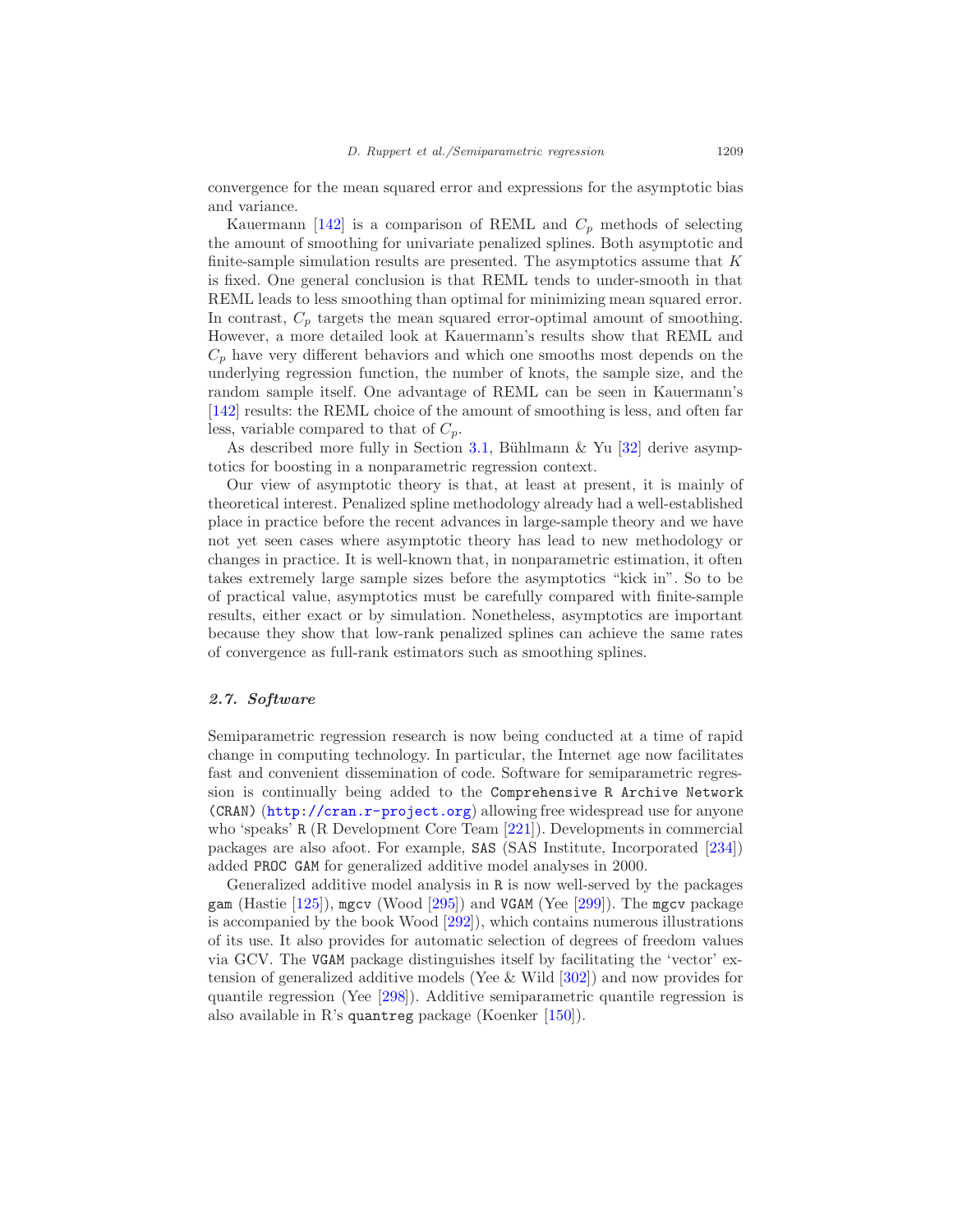In Ruppert *et al.* [\[232](#page-58-0)] we mentioned SemiPar as a suite of S-PLUS functions to accompany the book's mixed model-based methodology. It has evolved into a package on CRAN (Wand et al. [\[279](#page-61-11)]). Other packages with direct links to semiparametric regression include AdapFit (Krivobokova [\[152](#page-53-5)]) on spatial adaptive smoothing and polspline (Kooperberg [\[151\]](#page-53-6)) on regression spline fitting.

BayesX is a public domain software package that supports Bayesian semiparametric regression analysis using MCMC. It is housed in the Department of Statistics, University of Munich, Germany, and its current Internet address is [www.stat.uni-muenchen.de/](http://www.stat.uni-muenchen.de/~bayesx/)∼bayesx/. Brezger, Kneib & Lang [\[26\]](#page-46-3) provides an overview of the capabilities of BayesX. They also demonstrate superior mixing and speed of their MCMC implementations in comparison to WinBUGS.

Several other software modules indirectly benefit semiparametric regression analysis through their support of related methodology such as geostatistics, kernel machines and mixed models. While they exist in a variety of forms, we will mainly confine discussion to those available on **CRAN**.

The geostatistical packages fields (Nychka [\[203](#page-57-8)]), geoR (Ribeiro & Diggle [\[227\]](#page-58-5)), geoRglm (Christensen & Ribeiro [\[50\]](#page-47-3)) and spectralGP (Paciorek [\[210,](#page-57-4) [211\]](#page-57-5)) each support bivariate smoothing. There is also some support for smoothing in higher dimensions. For example, the Tps() function of fields allows thin plate spline smoothing of arbitrary dimension.

As we explain later in Section [3.2](#page-19-0) kernel machines have fundamental connections with semiparametric regression. The R packages e1071 (Dimitriadou et al. [\[74\]](#page-49-7)) and kernlab (Karatzoglou et al. 2007) provide for kernel machine fitting, including support vector machines.

As demonstrated by Ngo & Wand [\[200\]](#page-56-1)), mixed model software can be very useful for semiparametric regression analysis. A key feature is the support of general random effects design matrices (Zhao et al. [\[310\]](#page-63-0)). The SAS procedure PROC MIXED and the R package nlme (Pinheiro *et al.* [\[218\]](#page-57-9)), each support general design matrices. The function glmmPQL() in the package MASS (Venables & Ripley, [\[269\]](#page-60-3)) has structure similar to that of lme() and lme4() and facilitates generalized response semiparametric regression analyses via penalized quasi-likelihood. In lmeSplines (Ball, [\[10](#page-45-1)]) mixed model-based splines are the main focus. Exact likelihood ratio tests for semiparametric regression analysis, as discussed in Section [3.6,](#page-24-0) is supported by the R package RLRsim (Scheipl, [\[236](#page-58-6)]).

As we discussed in Section [2.3,](#page-9-0) practical Bayesian inference has benefited enormously from the BUGS software project (Lunn et al., 2000). The employment of BUGS is currently the fastest way to get hierarchical Bayesian models fitted – or at least proto-typed. Ruppert *et al.* [\[232\]](#page-58-0) and Crainiceanu, Ruppert  $\&$ Wand [\[63](#page-48-0)] demonstrate the use of BUGS for Bayesian semiparametric regression analysis. A brief example, which incorporates the variance component prior recommendations of Gelman [\[106](#page-50-2)], is the Bayesian logistic nonparametric regression model given at [\(9\)](#page-11-1). Figure [2](#page-12-0) provides a graphical representation of this model. Implementation in BUGS involves the model specification code: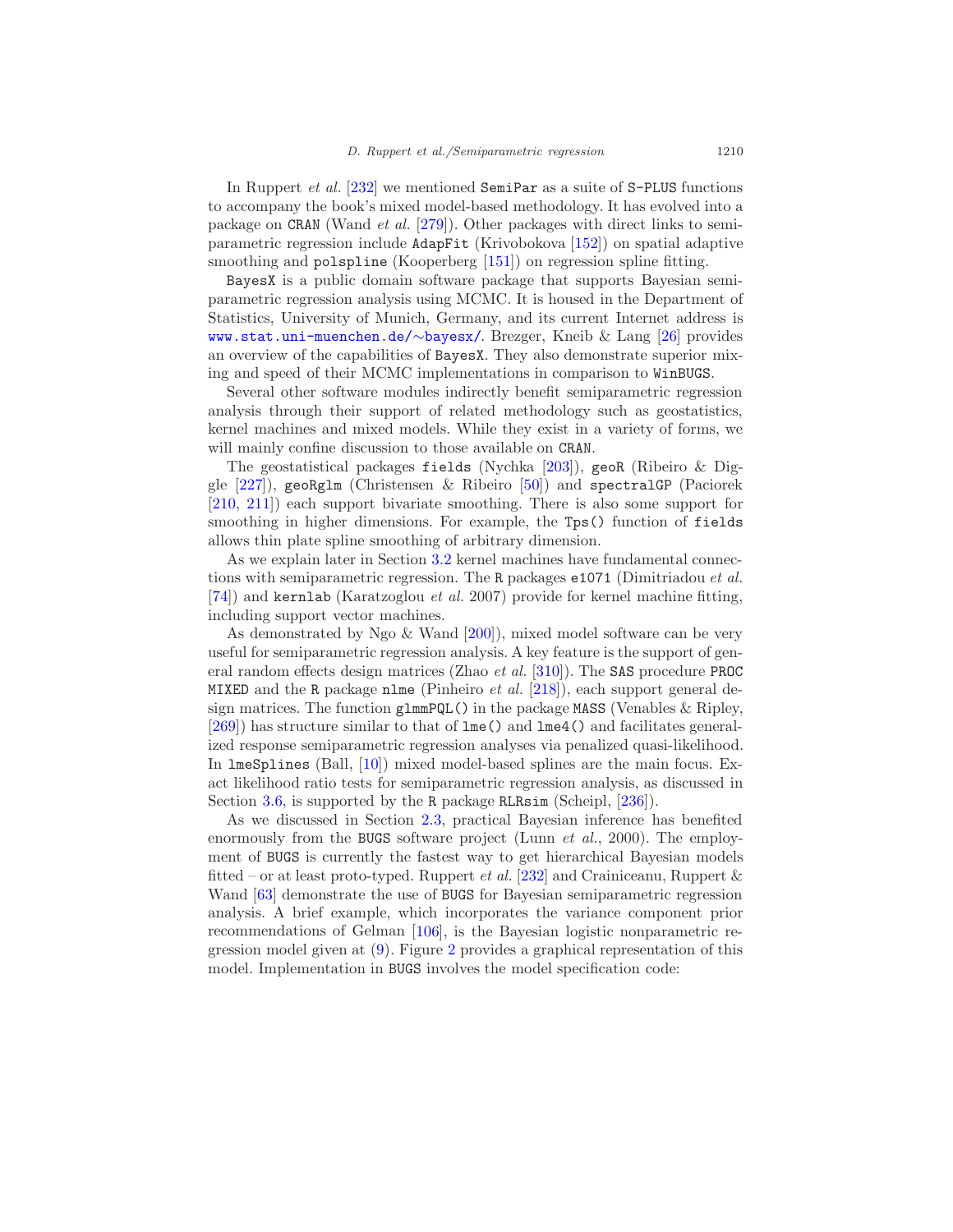```
model
{
   for(i in 1:n)
   {
      logit(mu[i]) \leftarrow beta0 + beta1*x[i] + inprod(u[], Z[i,])y[i] ~ dbern(mu[i])
   }
   for (k in 1:K)
   {
      u[k] ~ dnorm(0,tauU)
   }
   beta0 ~ dnorm(0,tauBeta) ; beta1 ~ dnorm(0,tauBeta)
   numerU ~ dnorm(0,1) ; denomU ~ dnorm(0,tauA)
   tauU <- pow(numerU/denomU,2)
}
```
where  $\tt{tauBeta}$  and  $\tt{tau}$  are the reciprocals of the hyper-parameters  $\sigma_{\beta}^2$  and  $A^2.$ WinBUGS, the most popular version BUGS, can generate samples from posteriors of interest from the above code via a graphical user interface. However, a major breakthrough for efficient and well-managed analyses is the R package BRugs (Thomas, O'Hara, Ligges and Sturtz [\[257\]](#page-60-4); Ligges et al. [\[165\]](#page-54-1)), which was first released in 2005, and its predecessor R2WinBUGS (Sturtz, Ligges and Gelman [\[254\]](#page-59-5); Sturtz et al. [\[253\]](#page-59-6)), first released in 2004. These packages allow for a single R script to (1) set up the data, spline basis functions, and various tweaking factors; (2) write a BUGS script and call BUGS; and then (3) produce summaries of interest using the vast graphical capabilities of R. These important facets are not available if WinBUGS is used alone. Crainiceanu et al. [\[63\]](#page-48-0) illustrated this approach with R2WinBUGS. However, our most recent Bayesian semiparametric regression work (as yet unpublished) has employed BRugs.

#### <span id="page-18-0"></span>3. Advancement of models and methods

After reviewing the semiparametric regression literature from 2003–2007 we then categorized the various contributions according to broad themes, with regarding to advancement of models and methods. The following subsections emerged, and are presented alphabetically.

# <span id="page-18-1"></span>3.1. Boosting

Boosting uses an ensemble of classification or regression fits as a means of improving their performance. The ensemble elements are obtained iteratively, after application of standard procedures to weighted versions of the data. Boosting began within the field of machine learning during the 1990s. Early references are Schapire  $[235]$ , Freund  $[100]$  and Freund & Schapire  $[101]$ . Far-reaching statistical connections, involving gradient descent methods and additive models, were discovered by Breiman [\[24\]](#page-45-2) and Friedman, Hastie & Tibshirani [\[102\]](#page-50-7). These acted as catalysts for a great deal of statistical research on boosting, including its interplay with smoothing techniques. Section 2.1 of Tutz & Binder [\[264\]](#page-60-5)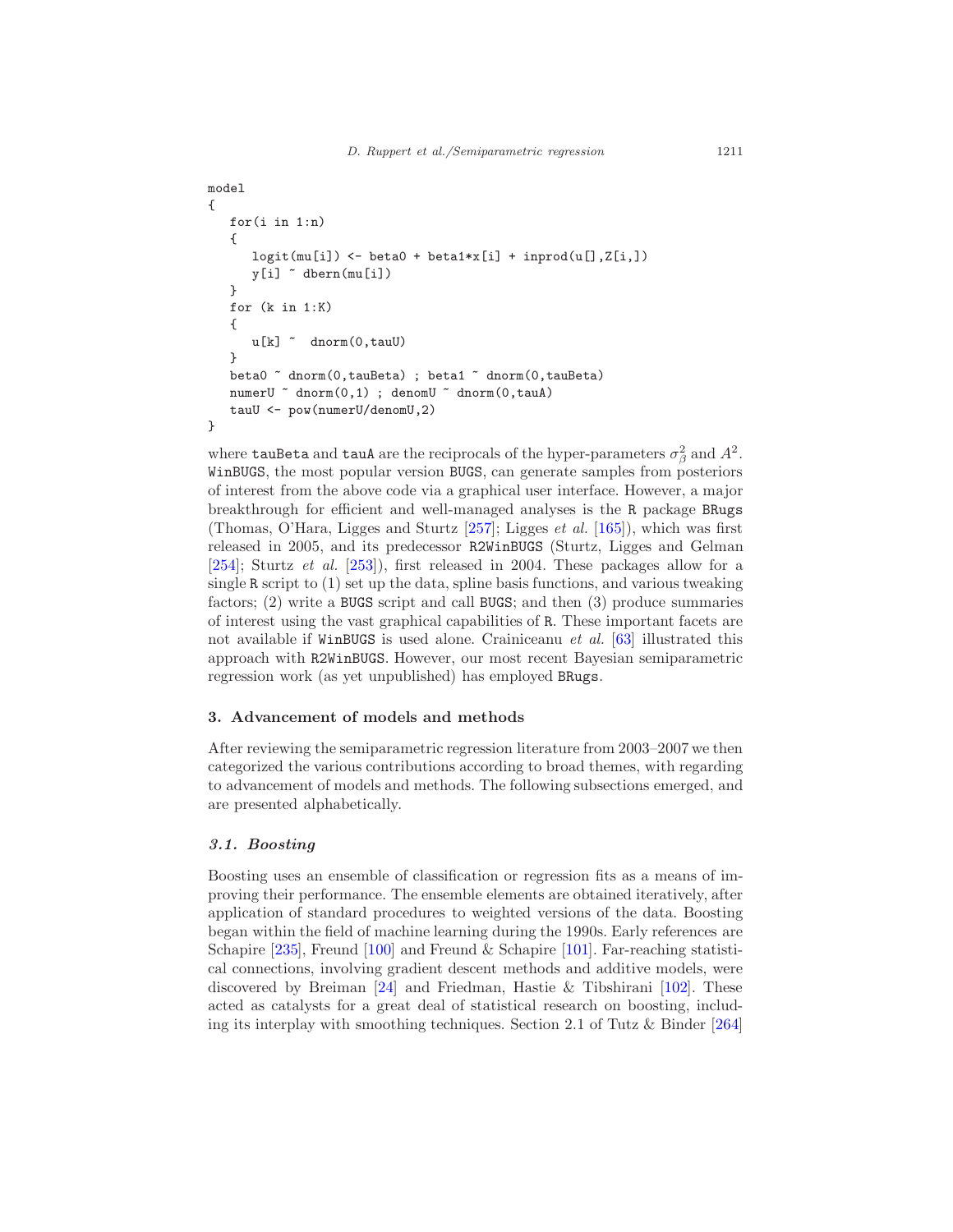describes the evolution from boosting as a means to improve classification procedures to a powerful tool for semiparametric regression analysis. We now describe some of these developments.

Bühlmann  $\&$  Yu [\[32\]](#page-46-0) provides an excellent introduction to the main ideas of boosting, by working with linear smoothers and the simplest version of boosting, known as  $L_2$  boosting. Let y be the response vector and  $\hat{y}_\lambda$  be the vector of fitted values obtained from a linear smoother (e.g. penalized spline, kernelbased local linear) with smoothing parameter  $\lambda$ . Then the smoother matrix  $S_{\lambda}$ is given by  $\hat{\mathbf{y}} = \mathbf{S}_{\lambda} \mathbf{y}$ . The  $L_2$  boosting fit at iteration m is one with fitted values  $\hat{\mathbf{y}}_{\lambda,m} = \mathbf{I} - (\mathbf{I} - \mathbf{S}_{\lambda})^{m+1}$ . The case  $m = 1$  corresponds to the 'twicing' methodology of Tukey [\[260](#page-60-6)]. Boosting, in general, involves repeated fitting of 'weak' classification or regression procedures. Bühlmann & Yu use asymptotics to explain a new type of bias-variance trade-off that arises from the interplay between m and  $\lambda$ . A very interesting result is that, for optimal values of m, the optimal smoothing parameter is larger than for the ordinary  $(m = 0)$  case. This is consistent with the boosting 'folklore' which says that iteration of weak procedures leads to better performance. For linear smoothers, 'weakness' can also be achieved by replacing  $\mathbf{S}_{\lambda}$  by  $\mathbf{S}_{\lambda,\nu} = \nu \mathbf{S}_{\lambda}$ ,  $0 < \nu \leq 1$ . Bühlmann & Yu [\[32\]](#page-46-0) provide simulations results that show very small  $\nu$  and quite large m can be optimal. One example has  $(\nu, m) = (0.01, 1691)$  as the optimal configuration, showing how slow convergence in boosting can be.

Tutz & Reithinger [\[266](#page-60-2)] integrated the ideas of boosting with semiparametric mixed models based on penalized splines. Their BoostMixed algorithm works with weak versions of the smoothers obtained by inflation of the smoothing parameters. Versions of AIC and BIC are used as stopping criteria. Leitenstorfer & Tutz [\[160\]](#page-54-2) use boosting for knot selection in a regression spline approach to smoothing.

The fitting of generalized additive models via likelihood-based boosting is developed by Tutz & Binder [\[264\]](#page-60-5), resulting in their GAMBoost algorithm. Advantages are found in the case of very many predictors. Binder & Tutz [\[16\]](#page-45-3) use a large-scale simulation study to show that GAMBoost compares favorably with other methods for fitting generalized additive models where there are many candidate predictors.

A comprehensive account of the statistical aspects of boosting is provided by Bühlmann & Hothorn  $[31]$  and accompanying discussion. Important contributions include connections to smoothing splines and the lasso, asymptotic theory, degrees of freedom and implementation in the R computing environment.

As discussed in Section [3.16,](#page-33-0) monotone smoothing with boosting is developed in Tutz & Leitenstorfer [\[265\]](#page-60-7). Leitenstorfer & Tutz [\[161\]](#page-54-3) apply this methodology to air pollution data.

#### <span id="page-19-0"></span>3.2. Connections with kernel machines

Let X be a general domain. Given data  $(\mathbf{x}_i, y_i) \in \mathcal{X} \times \mathbb{R}, 1 \leq i \leq n$ , and a convex loss function  $\mathcal{L}$ , kernel machine estimation of  $f = \operatorname{argmin}_q E\{\mathcal{L}(\mathbf{y}, g(\mathbf{x}))\}$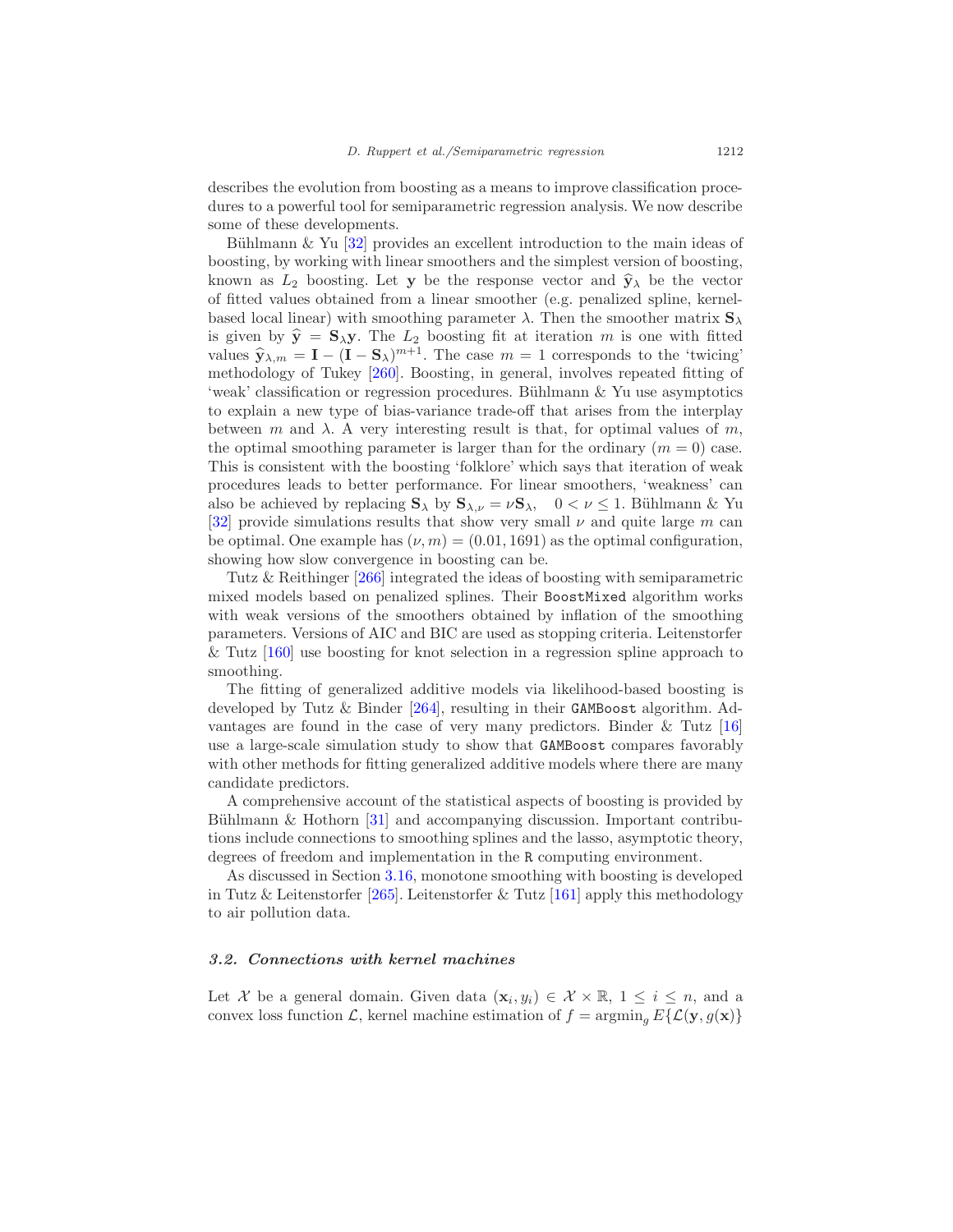<span id="page-20-1"></span>(where  $(\mathbf{x}, y)$  has the same distribution as the  $(\mathbf{x}_i, y_i)$ ) involves modeling f to be of the form  $f(\mathbf{x}) = b + \sum_{i=1}^{n} c_i K(\mathbf{x}, \mathbf{x}_i)$ . The kernel  $K(\mathbf{s}, \mathbf{t})$  is a symmetric positive definite bivariate function on  $\mathcal{X} \times \mathcal{X}$ , and the coefficients are obtained according to

$$
\min_{b,\mathbf{c}} \{ \mathcal{L}(\mathbf{y}, \mathbf{1}b + \mathbf{Kc}) + \lambda \mathbf{c}^{\mathsf{T}} \mathbf{Kc} \}.
$$
 (10)

Here **y** and **c** are the vectors containing the  $y_i$  and  $c_i$ ,  $\lambda > 0$  is the regularization parameter,  $\mathbf{K} = [K(\mathbf{x}_i, \mathbf{x}_j)]$  is the Gram matrix and 1 is a vector of ones of length n. There are several ways by which  $(10)$  can be derived; including reproducing kernel Hilbert space projection theory (e.g. Kimeldorf & Wahba [\[146\]](#page-53-7)), best linear prediction of stationary spatial processes (e.g. Stein, 1999), maximum a posterior estimation in Gaussian processes (e.g. Rasmussen & Williams [\[225\]](#page-58-7)) and Tikhonov regularization of ill-posed problems (Tarantola [\[256\]](#page-59-7)). Support vector machines (e.g. Cristianini & Shawe-Taylor [\[64\]](#page-48-6)) are a special type of kernel machine, in which  $\mathcal{L}(\mathbf{y}, g) = \sum_{i=1}^{n} (1 - y_i g_i)_+$  for vectors  $\mathbf{y} = (y_1 \dots, y_n)$ and  $g = (g_1, ..., g_n)$  such that  $y_i \in \{-1, 1\}$ .

Hastie & Zhu [\[128\]](#page-52-4) show that kernel machine methods, such as support vector machines for classification, are no different in substance from many statistical methods involving penalization. Their second section provides some revealing connections via the use of spectral decomposition of the Gram matrix of kernel machines.

Pearce & Wand [\[215](#page-57-7)] elucidate connections between the penalized spline and kernel machine literatures. Particular attention is paid to support vector machines. Computational aspects of the resulting penalized spline support vector classifiers are studied by Ormerod, Wand and Koch [\[208](#page-57-10)].

Takeuchi, Le, Sears & Smola [\[255\]](#page-59-8) exemplifies research from the machine learning community on nonparametric regression problems. They tackle the nonparametric quantile regression problem using kernel machines. Included are solutions to the quantile crossing problem and incorporation of monotonicity constraints on quantile functions.

Gianola, Fernando & Stella [\[111\]](#page-51-6) combine the ideas of linear mixed models and kernel machines to predict total genetic value for quantitative traits. Random effects are used for genetic effects, while kernel machines are used for expression of single-nucleotide polymorphisms. Liu, Lin & Ghosh [\[174\]](#page-55-3) derived similar models, with kernel machines used to handle interactions between expression of several genes. They conclude with some interesting commentary on further opportunities for the use of kernel machine methodology in biostatistical research.

# <span id="page-20-0"></span>3.3. Epidemiological aspects

In our view, epidemiology is an area for which semiparametric regression has a lot to offer and this is reflected in much of our own research. We now review recent semiparametric regression research having epidemiological aspects.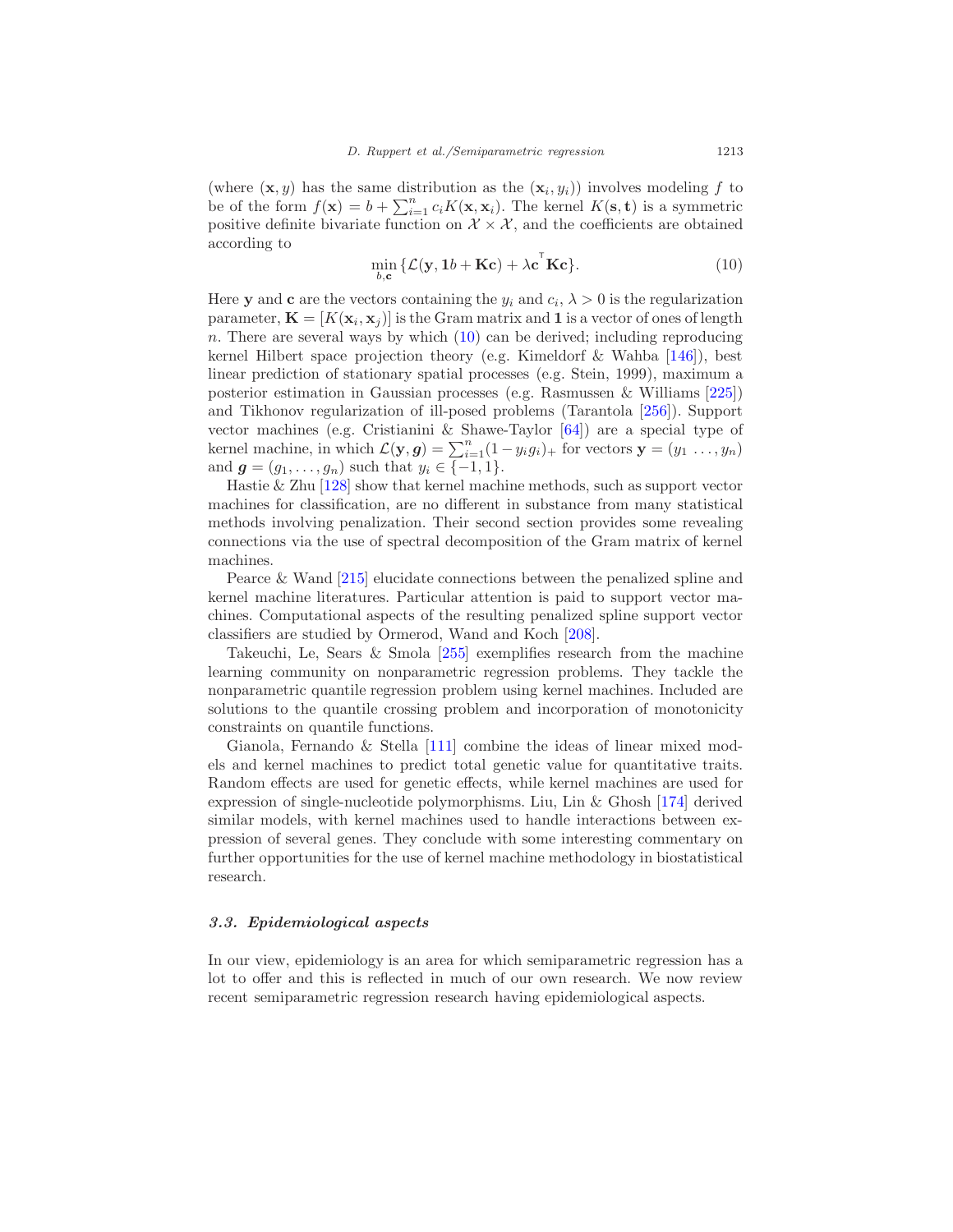Kim, Carroll & Cohen [\[145\]](#page-53-8) take a penalized spline/mixed model approach to generalized additive model analysis in matched case-control studies. They develop an approximate cross-validation scheme to choose the smoothing parameters and explored both Monte Carlo EM and Bayesian approaches to fitting.

The methodology of Carroll, Ruppert, Crainiceanu, Tosteson & Karagas [\[42\]](#page-47-4)) (see Section [3.10\)](#page-28-0) is applied to the OPEN (Observing Protein and ENergy intake) nutritional epidemiological study. Doubly labeled water, a biomarker for nutrient intake, is used as an instrument in a nonparametric regression measurement error model that relates true protein intake with that reported via a food frequency questionnaire.

Dominici, McDermott & Hastie [\[75](#page-49-8)]) work with smoothing spline-based Poisson additive models to assess the effect of particulate matter air pollution on mortality. The data are daily time series with smooth function components to account for seasonal and meteorological effects. Improved inferential techniques leads to strong evidence of association between short-term exposure to particulate matter less than 10 microns in diameter  $(PM_{10})$  and mortality.

Congdon [\[53\]](#page-47-5), MacNab [\[180\]](#page-55-4) and MacNab & Gustafson [\[181\]](#page-55-5) use semiparametric regression techniques in spatial epidemiological analyses. The first applies the methodology to spatial count data on lip cancer in Scotland and suicide data in London. The second and third of these apply the methodology to spatial count data on adverse medical events to hospitalized children, youth and elderly patients in British Columbia, Canada. Temporal and spatial trends within 84 local health areas are estimated and assessed.

The papers Figueiras, Roca-Pardinas & Cadarso-Suarez [\[96\]](#page-50-8), Cadarso-Suarez, Roca-Pardinas & Figueiras [\[33\]](#page-46-5) and Roca-Pardinas, Cadarso-Suarez, Nacher & Acuna [\[229\]](#page-58-8) are motivated by Spanish epidemiological studies and make use of semiparametric regression methodology in various ways. For example, Figueiras et al. [\[96\]](#page-50-8) uses a Poisson additive model to assess the effect of black smoke on mortality in Vigo, Spain.

#### <span id="page-21-0"></span>3.4. Functional data analysis

Functional data analysis is concerned with data that are collected at very fine gradations in time or space. It is sometimes referred to colloquially as 'curves as data' and, from the outset, has had strong connections with nonparametric regression techniques. Ramsay & Silverman [\[222,](#page-58-9) [223\]](#page-58-10) provide a solid foundation for this relatively new field. Functional data analysis is also a close relative of longitudinal data analysis. It is not surprising that some recent work in functional data analysis makes use of modern semiparametric regression methodology.

Cardot, Ferraty & Sarda [\[38\]](#page-46-6) consider functional linear models, where the predictor is a random function. They consider approaches involving penalized B-splines and smooth principal components regression and establish  $L_2$  rates of convergence for each.

Coull & Staudenmayer [\[55\]](#page-47-6)) take a linear mixed model approach to selfmodeling regression for multiple response curve data. An Expectation-Conditional Maximization algorithm (Meng  $\&$  Rubin [\[192](#page-56-6)]) is developed for fitting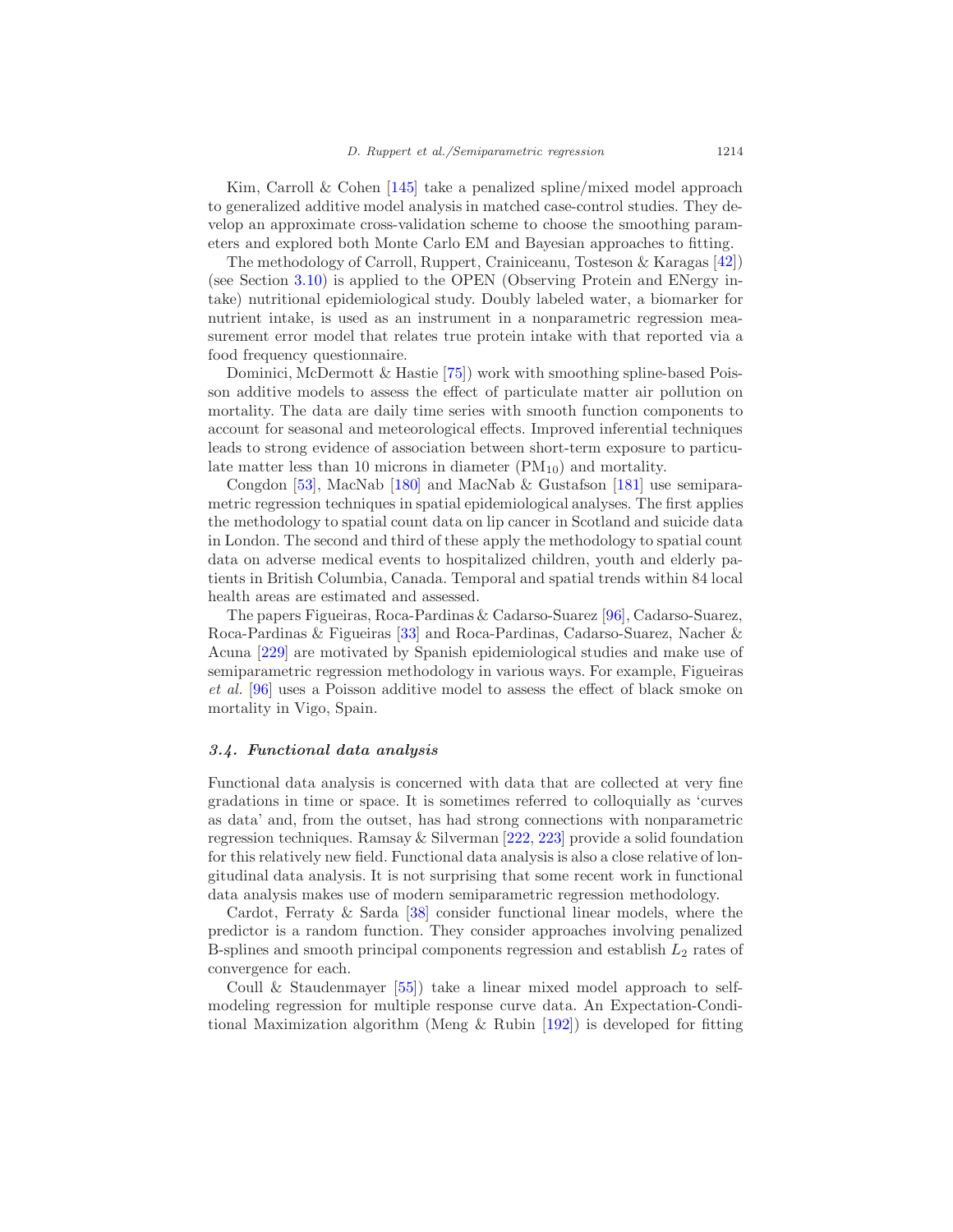and inference. Application is made to data on the respiratory effects of residual oil fly ash inhalation in humans.

Motivated by functional data on particulate matter exposure and heart-rate variability, Harezlak, Coull, Laird, Magari & Christiani [\[122\]](#page-51-7) extends historical functional linear models (Malfait & Ramsay [\[182](#page-55-6)]) in the direction of mixed model-based splines with REML smoothing parameter selection.  $L_1$  penalties, with AIC smoothing parameters selection, are considered as well.

Qin & Guo [\[219\]](#page-57-11) build periodicity into functional mixed-effects models to better model the circadian rhythms of cortisol concentrations. They develop a state space representation of periodic splines and use Kalman filtering for estimation.

Morris, Vannucci, Brown & Carroll [\[197\]](#page-56-7) make the initial step of waveletbased nonparametric modeling on hierarchical data, using Bayesian fitting methods. Morris & Carroll [\[196\]](#page-56-8) introduce the notion of wavelet-based functional mixed model. Regularization and smoothing are done within the Bayesian paradigm, with easy-to-use code available at

# [odin.mdacc.tmc.edu/](http://odin.mdacc.tmc.edu/~jeffmo/papers_files/wfmm_supplement.html)∼jeffmo/papers files/wfmm supplement.html.

Their methods are applied to functional mixed models data on the  $O<sup>6</sup>$ -methylguanine methyltransferase deoxyribonucleic acid repair enzyme in a colon carcinogenesis experiment. Morris et al. [\[194](#page-56-9)] extend this method to allow for missing response data and apply it to an accelerometer profile study. Morris, Brown, Herrick, Baggerly & Coombes [\[195\]](#page-56-10) use the wavelet-based functional mixed model to analyze mass spectronomy data. Antoniadis & Sapatinas [\[3\]](#page-44-4) also work with wavelet-based functional mixed models. Recent work on likelihood ratio testing for penalized splines (e.g. Crainiceanu et al. [\[63](#page-48-0)]; see Section [3.6\)](#page-24-0) is employed. Risk bounds are established and the methodology is applied to stepping-cycle data from an orthosis study.

Marx & Eilers [\[189\]](#page-56-11) extend their earlier work on penalized signal regression (Marx & Eilers [\[187\]](#page-55-7)) to two-dimensional signal regressors. Their example of such a regressor involves digitizations along the emission wavelength axis of curves arising from a sugar processing experiment. The second dimension arises from these digitizations being done at several excitation levels. The prediction of ash content and color is of interest. The regression fitting and modeling involves tensor product extensions of P-splines and cross-validation. These leads to an estimated coefficient surface, and an image of 't-like' statistics over the wavelength/excitation plane. In Marx & Eilers [\[188\]](#page-56-12) and Eilers & Marx [\[86\]](#page-49-9) the authors apply their general approach to other chemometrics data sets, with some tailoring to the problems at hand.

Reiss & Ogden [\[226\]](#page-58-11) also treat the signal regression problem. They start by pointing out that there two main approaches to dealing with the multicollinearity problem: smoothing (e.g. Marx & Eilers [\[187\]](#page-55-7)) and component selection (e.g. Massy [\[190\]](#page-56-13)). They develop functional versions of principal component regression and partial least squares, which combine these two approaches. Selection of the smoothing parameter is studied in depth. Both GCV and REML are considered, the latter arising from a linear mixed model representation of their procedures. Their simulation results show good performance of REML.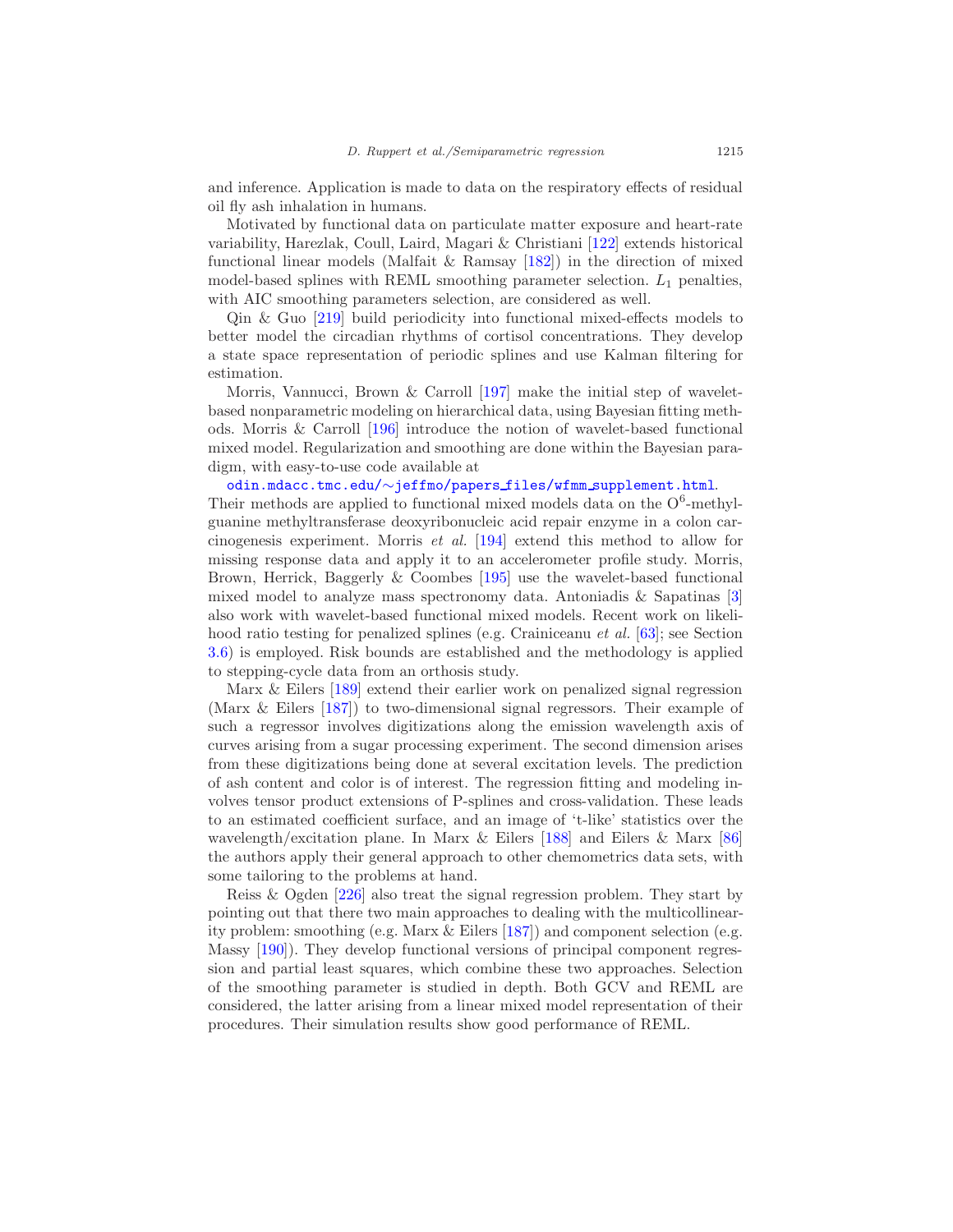Yao & Lee [\[297\]](#page-62-6) treat the functional principal component analysis problem (e.g. Ramsay & Silverman [\[222\]](#page-58-9), Chapter 8) using an iterative penalized spline procedure that addresses within-subject correlation in functional data. Consistency results are established and application is made to yeast cell cycle gene expression data. Zhou, Huang & Carroll [\[313](#page-63-1)] use a novel low-rank principal components approach to address joint modeling of bivariate functional data and show that a seemingly unrelated regression phenomenon exists.

Baladandayuthapani, Mallick, Hong, Lupton, Turner & Carroll [\[9](#page-44-3)] develop an elaborate hierarchical functional data analytic model for data arising from a colon carcinogenesis study. It is tailored to suit the colonic crypt structure of rats. Bayesian representations of penalized splines are used to model signals as a function of distance within a crypt, while the Matérn covariance family is used to model correlation of signals between the crypts.

#### <span id="page-23-0"></span>3.5. Geoadditive models

Geoadditive models combine the ideas of geostatistics and additive models. An example of a geoadditive model, with variable names as defined in Kammann & Wand  $[140]$ , is

> $E({\tt birthweight}_i) = f_1({\tt number\ of\ prenatal\ visits}_i)$  $+f_2({\tt{eigarettes\ per\ day}}_i)+f_3({\tt longitude}_i,{\tt latitude}_i).$

Kammann & Wand [\[140\]](#page-52-1) show how linear mixed models could be used for geoadditive model fitting and inference. However, several other papers (e.g. Wood [\[290\]](#page-61-3)) have treated the same structure in other ways.

Extensions of geoadditive models in the direction of generalized responses are contained in Fahrmeir & Echavarria  $[89]$  and Zhao, Staudenmayer, Coull & Wand  $[310]$ . Zhao et al.  $[310]$  deal with exponential family models, whilst Fahrmeir & Echavarría [\[89](#page-49-10)] treat over-dispersed and zero-inflated count data. Each use a Bayesian mixed model framework, with fitting via MCMC, and provide applications.

The extension of geoadditive models to survival data has seen considerable research since 2003. Hennerfeind, Brezger & Fahrmeir [\[130\]](#page-52-8) develop geoadditive survival models for both geographical point data and count data. They take a Bayesian P-spline approach and use Gaussian and Markov random fields for the spatial components. Kneib  $\&$  Fahrmeir [\[149](#page-53-9)] lays out the mathematics underpinning geoadditive hazard regression models. Kneib [\[147](#page-53-10)] extends these models to handle interval censored data. Adebayo & Fahrmeir [\[1](#page-44-5)] develop a geoadditive discrete-time survival model and use it to analyze child mortality data. Ganguli & Wand [\[105\]](#page-50-9) also deal with geo-referenced survival data, and use the low-rank radial smoothers of Kammann & Wand [\[140](#page-52-1)].

Geoadditive models have also been adapted to model space-time data. Fahrmeir, Kneib & Lang  $[90]$  and Kneib & Fahrmeir  $[148]$  use low-dimensional smooths involving time and age to model forest health data, in conjunction with Gaussian and Markov random fields for the spatial effects. Gryparis, Coull,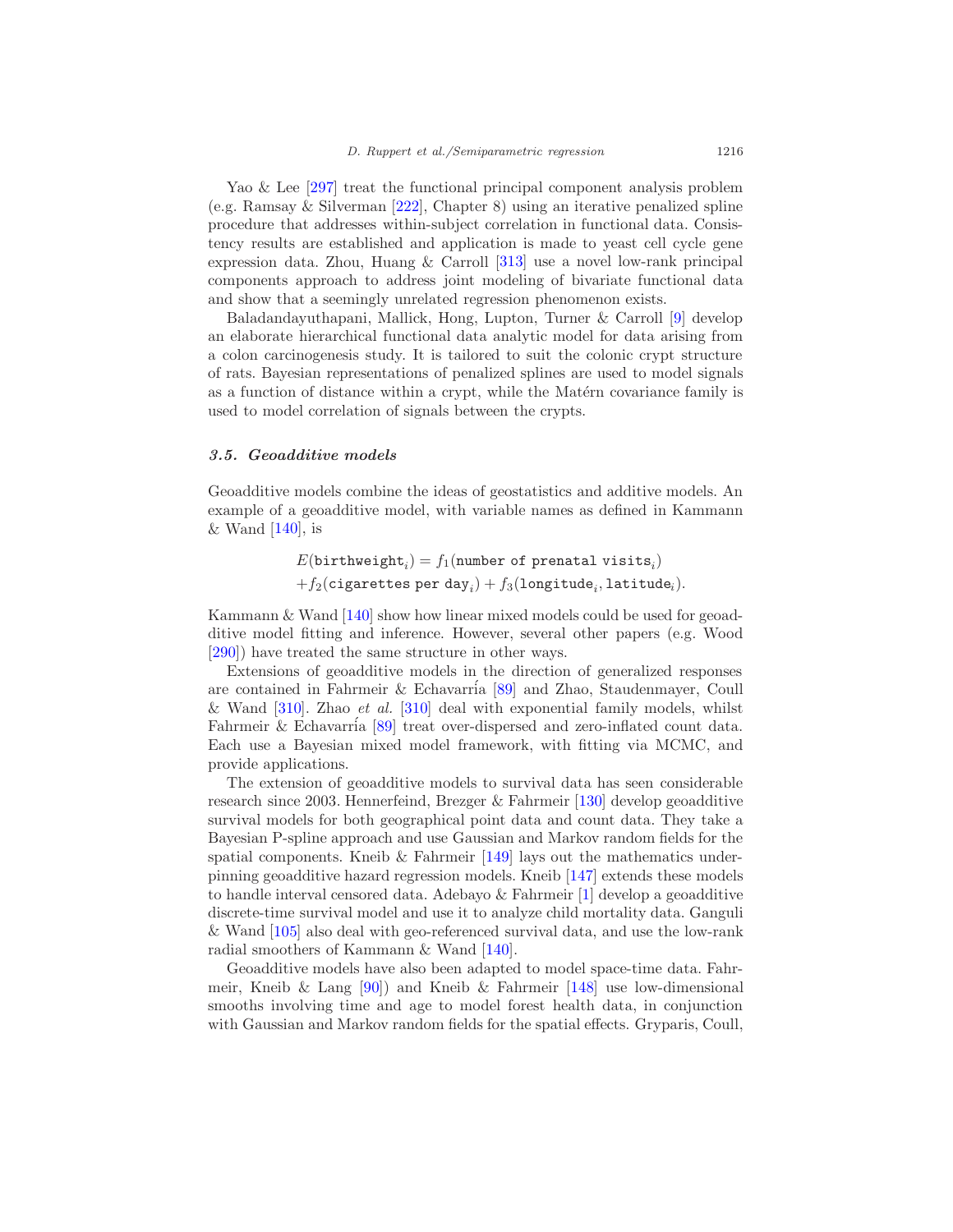Schwartz  $\&$  Suh [\[117\]](#page-51-3) also involves space-time data, but their geoadditive model is an elaborate one that includes latent variable structure for multiple exposures from mobile particulate matter.

Geoadditive models with missing data covariate data is studied by French & Wand [\[99](#page-50-10)]). Chen & Ibrahim [\[48\]](#page-47-7) extend that work to geoadditive models that allow for specification of the covariate distribution and the missing data mechanism.

Other work that contains extensions of geoadditive models includes Lang, Adebayo, Fahrmeir & Steiner [\[157\]](#page-54-4), on seemingly unrelated regression, Lang & Brezger [\[158\]](#page-54-5)) on spatial adaptation and Augustin, Lang, Musio & von Wilpert [\[5\]](#page-44-6) on ordered categorical responses.

#### <span id="page-24-0"></span>3.6. Inference

In its early years, smoothing techniques were developed with little regard to related inferential questions such as linearity versus non-linearity of a particular covariate effect. This is especially noticeable in the early kernel smoothing literature. In recent years, however, this situation has been redressed and there is now quite a large literature on inference in smoothing contexts. The mixed model representation of smoothing splines and penalized splines offers a particularly attractive framework for this endeavor. This is because the well-established tools of likelihood-based and Bayesian inference are readily available. While there is a great deal of research on inference for other approaches to smoothing since 2002, we confine discussion mainly to smoothers based on mixed models.

A significant portion of the 2003–2007 literature involves likelihood ratio tests for testing departures from linear models. This boils down to tests on variance components being different from zero. The classical reference for tests of this type, in which the null value of the parameter is on the boundary of its space, are Self & Liang  $[237]$  and Stram & Lee  $[252]$ . However, their theory assumes independence under the null and alternative hypotheses. This is not the case for many mixed model scenarios, including penalized splines and several recent papers by C. Crainiceanu and co-authors are concerned with rectifying this situation. The main smoothing paper from this body of work is Crainiceanu, Ruppert, Claeskens & Wand [\[63\]](#page-48-0). It builds upon Crainiceanu & Ruppert [\[58](#page-48-7)], where exact distribution theory for the likelihood ratio statistic in Gaussian linear mixed models is obtained. Crainiceanu et al. [\[63\]](#page-48-0) also obtain confidence intervals for the smoothing parameter by inverting likelihood ratio tests. Claeskens [\[51](#page-47-8)]) contains asymptotic results for this setting, but with the number of knots increasing with the sample size and certain restrictions on the design matrices that are not satisfied by standard penalized spline models. Crainiceanu and Ruppert [\[59\]](#page-48-8) develop likelihood ratio and restricted likelihood ratio tests of goodness-of-fit of nonlinear regression models. Liu & Wang [\[175\]](#page-55-8)) review various versions of linearity tests based on Bayesian representations of smoothing splines and conduct a simulation study to assess their frequentist properties.

The exact distribution theory used in the papers of the previous paragraph applies only to the situation where there is a single variance component. Exten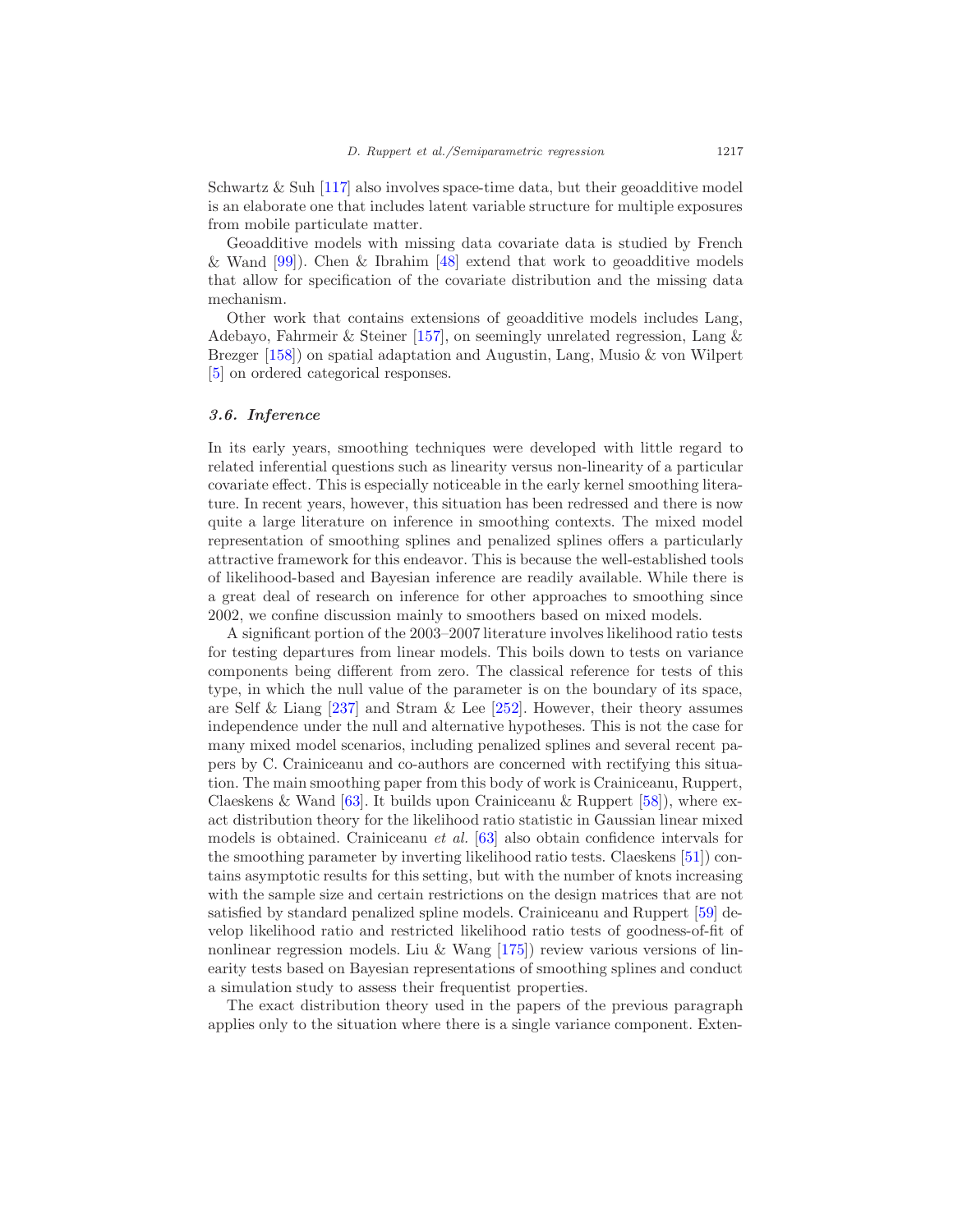sions to models with multiple covariance components is conducted by Crainiceanu & Ruppert [\[60\]](#page-48-9)) and Greven, Crainiceanu, Kuechenhoff & Peters [\[116\]](#page-51-8). For testing hypotheses involving variance components being distinct from zero, remedies to the null distribution problem include use of the parametric bootstrap and approximation of the likelihood ratio statistic by a product of independent  $\chi_1^2$  and Bernoulli random variables. Greven *et al.* [\[116\]](#page-51-8) demonstrate good performance of the second approach and also propose an approximation to the null distribution of the restricted likelihood ratio statistic using an idea similar to pseudo-likelihood estimation. Crainiceanu, Ruppert, Claeskens and Wand [\[63\]](#page-48-0) show via simulation studies that the power properties of the likelihood ratio tests compare favorably those of competing tests.

In the context of least-squares kernel machines, Liu, Lin & Ghosh [\[174\]](#page-55-3) develop a score test for non-linearity that relies on a mixed model representation. Sattherwaite's approximation is used to obtain approximate p-values.

Extension of likelihood ratio tests in the generalized response setting is challenging due to the presence of intractable integrals in the likelihoods. Lin [\[166\]](#page-54-6) and Lin & Zhang [\[171\]](#page-54-7) developed score tests for GLMM settings, the latter reference including generalized additive models through the mixed model representation of smoothing splines. This general approach has since been extended to additive mixed models (Zhang & Lin [\[308](#page-62-7)]), varying coefficient models for longitudinal data (Zhang [\[307\]](#page-62-8)) and proportional hazards models (Lin, Zhang & Davidian  $[172]$ ).

Wood [\[293](#page-62-9)] develops approximate Bayesian confidence intervals (see Section 6.4 of Ruppert *et al.* and references given there) for the estimated functions in generalized additive models. He takes advantage of the low-rank aspect of penalized splines so that the distribution theory involves the relatively small random vector of spline basis coefficients. The generalized case is dealt with by using a weight matrix approximation in the ridge regression expression. It is also explained how inference for functionals of the coefficient vector can be made without time-consuming bootstrap replications. This innovative paper finishes off with proposals on how to avoid MCMC in the 'fully Bayesian' case, in which variability due to smoothing parameter choice variance components is taken into account.

The Bayesian mixed model approach to semiparametric regression has immediate benefits regarding inference. For example, non-linearity versus linearity of covariate effects can be assessed through the posterior distributions of variance components. They are several new papers on Bayesian on semiparametric regression, scattered throughout Section [3](#page-18-0) of this review article.

Lastly, we mention contribution spline-based approaches to the scale-space approach to feature significance, sometimes known as 'SiZer' (Chaudhuri & Marron [\[44](#page-47-9)], and summarized in Section 6.9 of Ruppert et al. [\[232\]](#page-58-0). Ganguli & Wand [\[104\]](#page-50-11)) facilitates feature significance for bivariate smoothing, or geostatistics, by developing the appropriate theory for low-rank thin plate splines. Marron  $\&$  Zhang [\[186\]](#page-55-9) develop the requisite theory for a (full-rank) smoothing spline version of SiZer.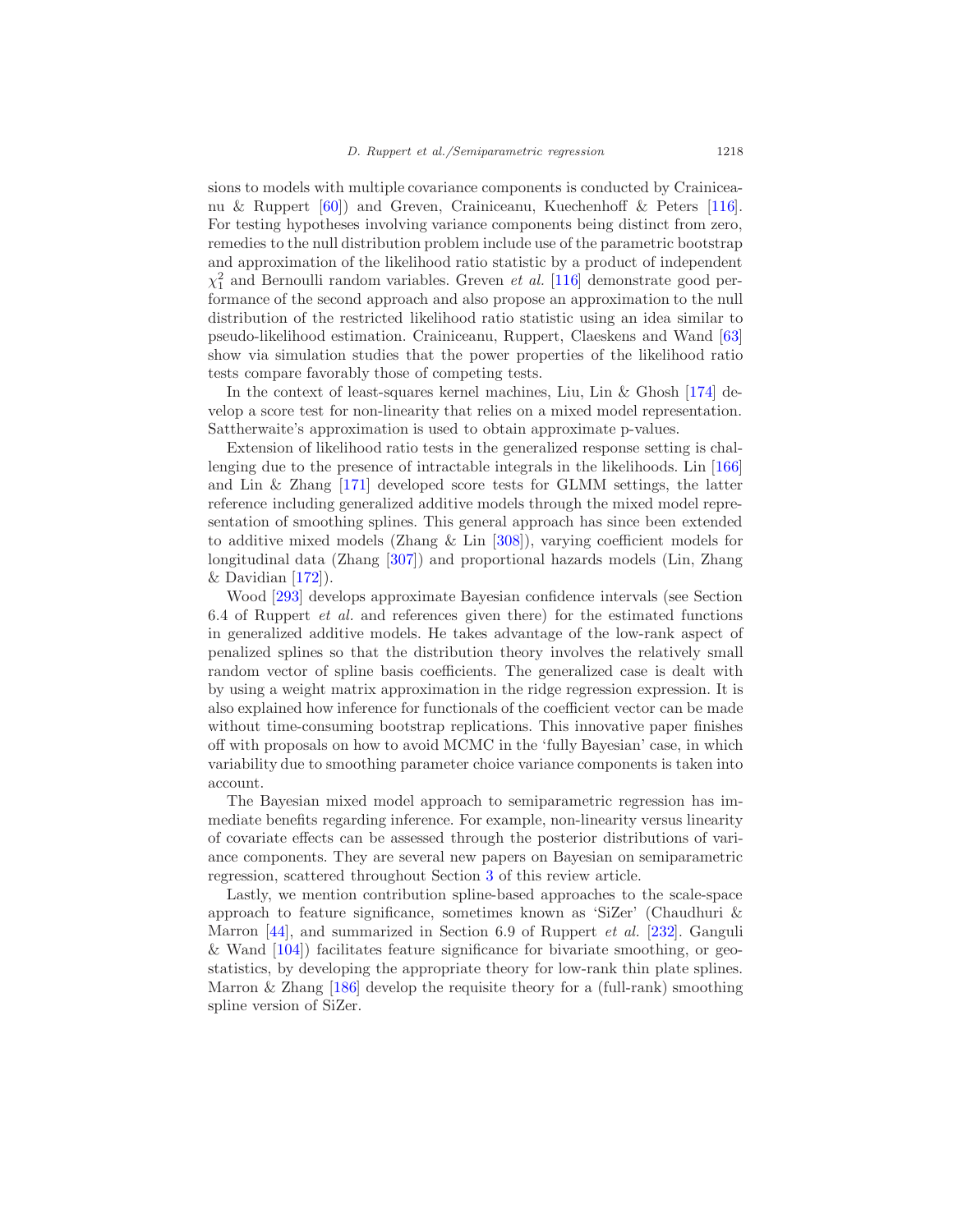#### <span id="page-26-0"></span>3.7. Latent variable models

The introduction of Skrondal & Rabe-Hesketh  $[242]$  defines a latent variable as a random variable whose realizations are hidden from the analyst and gives, as examples of their utility, data measured with error, hypothetical constructs and latent responses underlying categorical variables. Mixed models play a prominent role in latent variable modeling so, for this reason alone, have common ground with contemporary smoothing techniques. Latent variable modeling is a growth area in Statistics in general, and has had some interplay with semiparametric regression in the last five years.

Tutz & Scholz  $[267]$  use the *principle of maximum random utility* to link multi-category responses to latent utilities. They allow for dependence on covariates via additive and varying coefficient structure, aided by penalized splines. Fahrmeir & Raach [\[91\]](#page-50-12) develop Bayesian semiparametric latent variable models, including those that allow spatial effects to be incorporated. They involve measurement models for mixed continuous, binary and ordinal responses. For example, the discrete value of ordinal responses are assumed to be generated through a threshold mechanism.

Elliott [\[87\]](#page-49-11) uses smoothing splines and their mixed model representation to build flexibility into latent cluster models. These relate underlying 'clusters' of variability to measures of interest. Application is made to data on depression levels for patients recovering from myocardial infarction.

Gryparis, Coull, Schwartz & Suh [\[117\]](#page-51-3), described more fully in Section [3.5,](#page-23-0) has a latent variables aspect for handling multiple exposures.

## <span id="page-26-1"></span>3.8. Longitudinal data analysis

Mixed models have been a staple of longitudinal data analysis for the last 25 years. This partnership has resulted in a high volume of mixed model methodology and software development over the same time period. The mixed model approach to penalized spline smoothing not only allows one to take advantage of these developments, but means that longitudinal structure is easy to incorporate. Nowadays, a single linear mixed model can be used to perform an elaborate longitudinal data analysis that incorporates nonparametric estimation of several smooth functions (e.g. Zhao *et al.* [\[310](#page-63-0)].

A component of recent semiparametric longitudinal data analytic research has been concerned with marginally specified models such as [\(11\)](#page-27-1). We review this research in Section [3.9.](#page-27-0) The models covered in this subsection differ in that that are defined conditionally.

Ghidey, Lesaffre & Eilers [\[109\]](#page-51-9)) develop the penalized Gaussian mixture linear mixed model. It involves function estimation via spline basis functions that are Gaussian densities and random effects modeled as mixtures of normal distributions. Particular attention is paid to two-dimensional random effects structure.

Durb´an, Harezlak, Wand & Carroll [\[79\]](#page-49-12) describe mixed models models for fitting subject-specific curves to longitudinal data. Models of this general type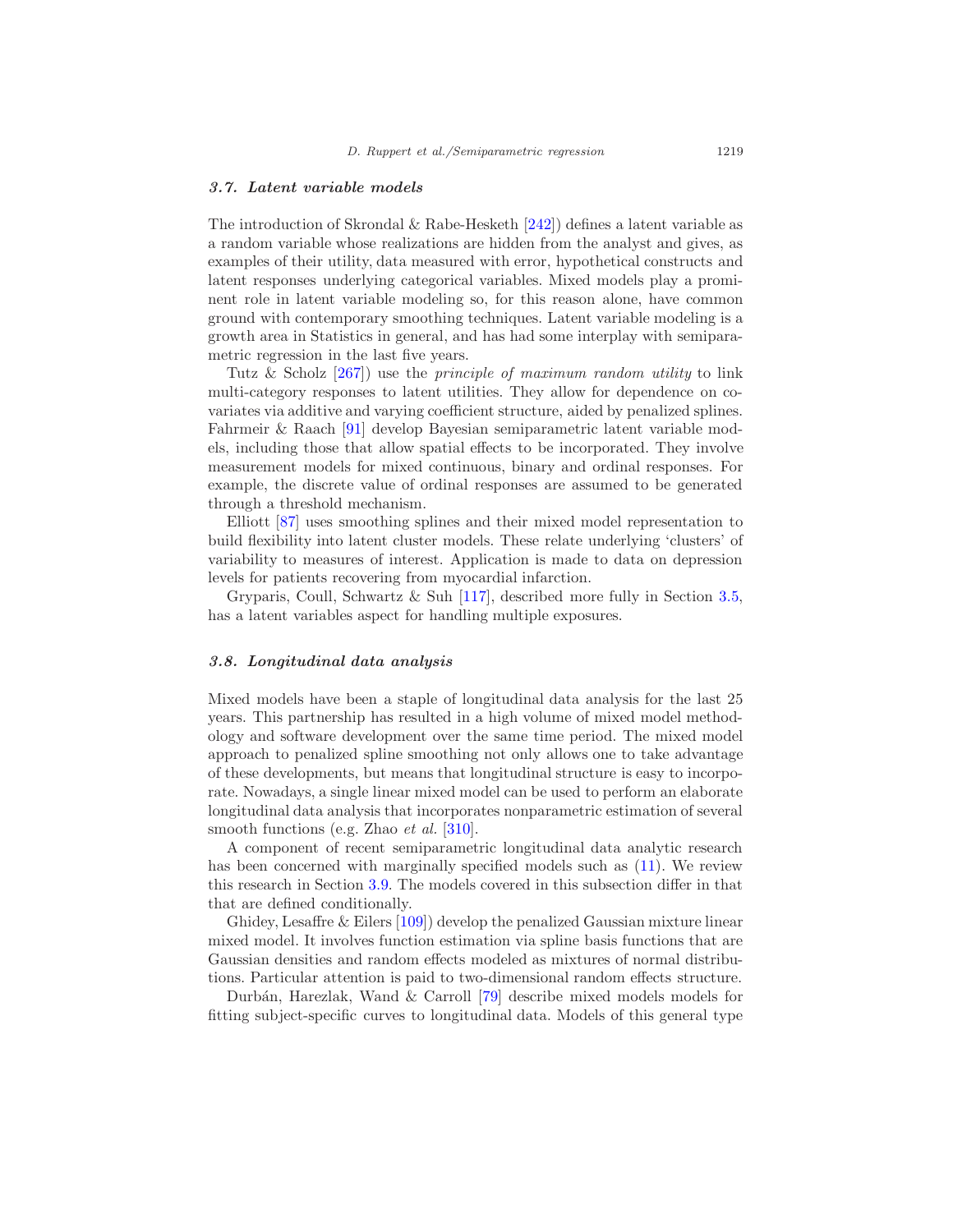have been developed by several other authors (e.g. Donnelly, Laird & Ware [\[76\]](#page-49-1); Verbyla et al.  $[271]$ . The low-rank spline approach of Durbán et al.  $[79]$  is particularly simple and has the ability to handle very large sample sizes with standard mixed model software (code is included in an appendix). Harezlak, Ryan, Giedd & Lange [\[124\]](#page-52-9) fit similar models to data from accelerated longitudinal designs where subjects enter the study at different points of their growth trajectory and are observed over a relatively short time period. Application is made to longitudinal magnetic resonance imaging data from an ongoing developmental study. Smith & Wand [\[243\]](#page-59-11) focus on the variance calculations required for inference in semiparametric mixed models. They describe streamlined algorithms that yield two orders of magnitude improvements over naive variance calculations.

Welham et al. [\[286\]](#page-61-12) and Zhang et al. [\[309\]](#page-63-2), as detailed in Section [3.16,](#page-33-0) deals with semiparametric longitudinal models under periodicity constraints. Zhao et al. [\[310\]](#page-63-0), discussed in Section [3.13,](#page-30-1) provides quite a general treatment of Bayesian generalized response models that include longitudinal models as a special case.

The likelihood ratio methodology of Crainiceanu & Ruppert [\[58\]](#page-48-7)) and Greven et al.  $[116]$  (Section [3.6\)](#page-24-0), is applied to inference in longitudinal settings. Qu & Li [\[220\]](#page-58-13) develop quadratic inference functions for fitting and inference in varying coefficient models for longitudinal data.

Harezlak, Naumova  $&$  Laird [\[123\]](#page-51-10) devise a bump hunting test for longitudinal data, based on the subject-specific curves model of Durbán *et al.* [\[79\]](#page-49-12).

Finally, we note that more extensive reviews of this subsection's general topic are provided by five chapters under the heading Nonparametric and Semiparametric Methods for Longitudinal Data in Fitzmaurice, Davidian, Verbeke & Molenberghs [\[97\]](#page-50-13). The chapters are authored by X. Lin & R.J. Carroll, H.-G. Müller, S.J. Welham and B.A. Brumback, L. Brumback & M.J. Lindstrom.

#### <span id="page-27-0"></span>3.9. Marginal longitudinal models

Research on the marginal longitudinal nonparametric regression model (see [\(11\)](#page-27-1) below) continues at a steady rate. Early contributions to this setting include Zeger & Diggle [\[306](#page-62-10)] and Lin & Carroll [\[167](#page-54-9)]. While most early research involved kernel smoothing, more recent approaches involve spline smoothing. Marginal models differ from the conditionally specified models of Section [3.8](#page-26-1) in that they do not model the within-subject correlation or the error process.

The simplest setup is as follows. For  $1 \leq i \leq m$  subjects we observe  $1 \leq$  $j \leq n \ (n \ll m)$  responses  $y_{ij}$  and predictors  $x_{ij}$ . (Somewhat annoyingly, the  $m$  and  $n$  notation alternates in the literature between their roles given here and the reversal; i.e. that where n is the number of subjects and  $m$  is the number of measurements. In this paper we stick with the notation used by Diggle, Heagarty, Liang & Zeger [\[72\]](#page-48-10) and Ruppert, Wand & Carroll [\[232](#page-58-0)].) Let  $y_i$  be the vector of responses for the *i*th subject and  $x_i$  be defined similarly. The marginal longitudinal nonparametric regression model is then

<span id="page-27-1"></span>
$$
E(y_{ij}|\mathbf{x}_i) = f(x_{ij}), \qquad \text{Cov}(\mathbf{y}_i|\mathbf{x}_i) = \Sigma, \quad 1 \le i \le m, \ 1 \le j \le n \tag{11}
$$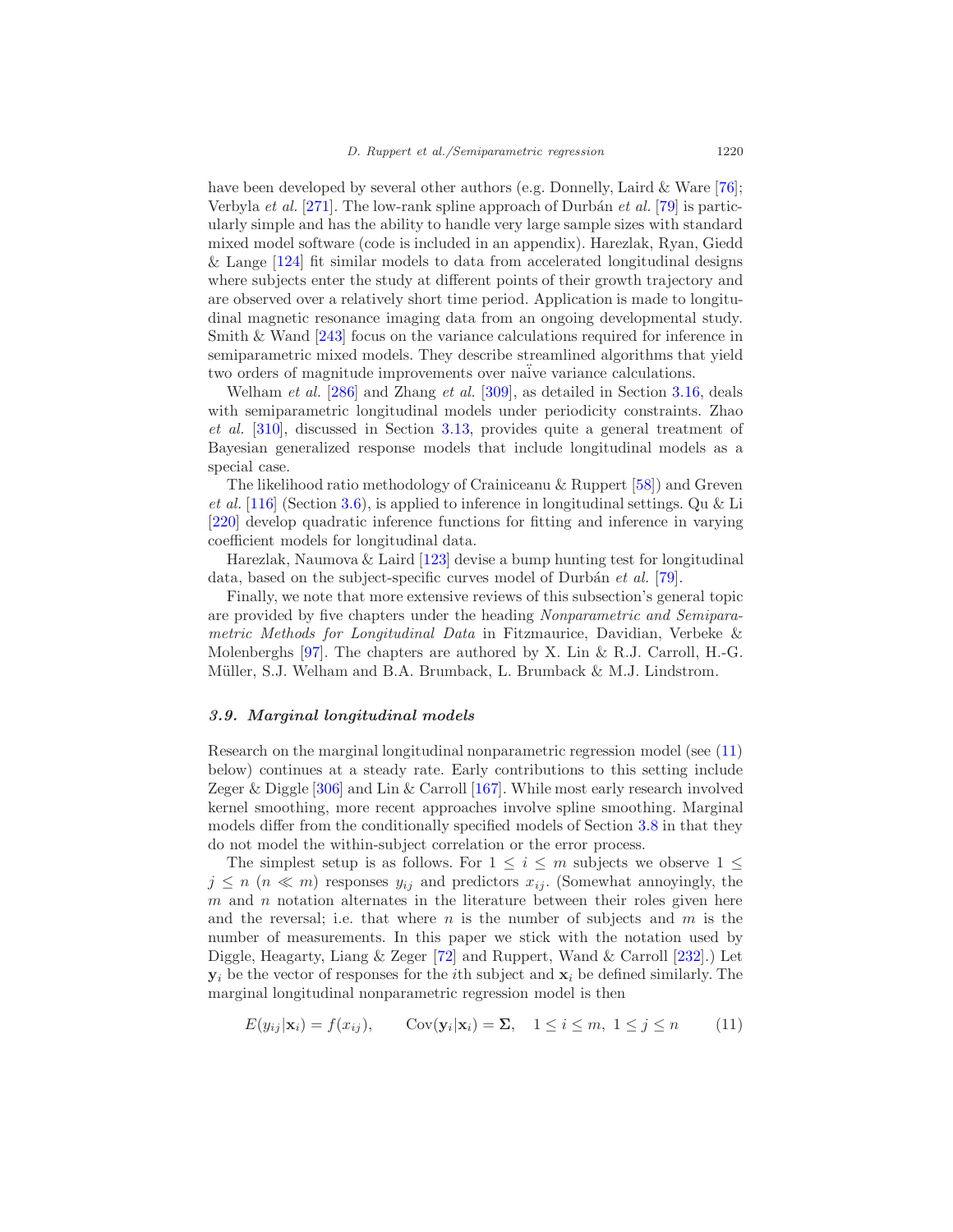for some smooth function f and  $n \times n$  covariance matrix  $\Sigma$ . A noteworthy, somewhat paradoxical, result is that ordinary kernel smoothers are more efficient if so-called working independence is assumed (Lin & Carroll [\[168\]](#page-54-10). Wang [\[282\]](#page-61-13) develops a more elaborate kernel smoothing strategy that escapes from this paradox and is uniformly more efficient.

Welsh, Lin & Carroll [\[288\]](#page-61-14) use equivalent kernel theory to demonstrate that penalized spline estimators are non-local compared with kernel smoothers. This means that the 'legality' of working independence justified by Lin & Carroll [\[167\]](#page-54-9) for ordinary kernel smoothers does not apply to penalized splines. Lin, Wang, Welsh & Carroll [\[170\]](#page-54-11)) brings together earlier papers by the authors on [\(11\)](#page-27-1). Theoretical results include asymptotic equivalence between the Wang [\[282\]](#page-61-13) kernel estimator and a smoothing spline-based estimator, and optimality of these two approaches.

Other contributions to theory and methodology for [\(11\)](#page-27-1), but primarily within the kernel smoothing realm, include Carroll, Hall, Apanasovich  $\&$  Lin [\[40](#page-47-10)]), Chen & Jin [\[49\]](#page-47-11), Hu, Wang & Carroll [\[134\]](#page-52-10)), Wang, Carroll & Lin [\[283\]](#page-61-15) and Lin & Carroll  $[169]$ . Interestingly, there is little use of low-rank spline modeling in this context. Linton, Mammen, Lin & Carroll [\[173\]](#page-55-10) and Carroll, Hall et al. [\[40\]](#page-47-10)) discuss a two-stage approach that estimates  $\Sigma$  from the residuals of an unweighted fit and then computes a penalized spline estimator, finding good efficiency. But to the best of our knowledge the low-rank spline mixed model approach has not been implemented in this context. Current research on this approach, led by the second and third authors, is under way.

#### <span id="page-28-0"></span>3.10. Measurement error models and deconvolution

Carroll, Ruppert, Stefanski & Crainiceanu [\[41\]](#page-47-12) provides a recent and comprehensive review of non-linear measurement error models. In their preface to this second edition the authors point out that, in 11 years since the book's first edition, semiparametric regression and Bayesian computation via MCMC have grown enormously. These threads run through much of the contemporary research on nonlinear measurement error models. Chapters 9, 12 and 13 of Carroll *et al.* [\[41\]](#page-47-12) summarize most of the relevant literature. We now supplement those with some recent literature that is closest to the Ruppert, Wand & Carroll [\[232\]](#page-58-0) genre.

Carroll, Ruppert, Crainiceanu, Tosteson & Karagas [\[42\]](#page-47-4)) study non-linear and nonparametric regression when there is covariate measurement error and an instrumental variable is available. They consider several approaches to estimation and, in a simulation study, a Bayesian spline estimator similar to the one in Berry, Carroll, and Ruppert [\[15\]](#page-45-4) is the most effective.

Ganguli, Staudenmayer & Wand [\[103](#page-50-14)] studied additive model fitting and inference when measurement error is present in one or more predictors. They use a maximum likelihood approach and advocate use of the Monte Carlo EM algorithm for fitting and inference.

The periodicity-constrained functional mixed models of Zhang, Lin & Sowers [\[309\]](#page-63-2) (see Section [3.16\)](#page-33-0) handle measurement error in the predictor, follicle stimulating hormone, via a two-stage approach.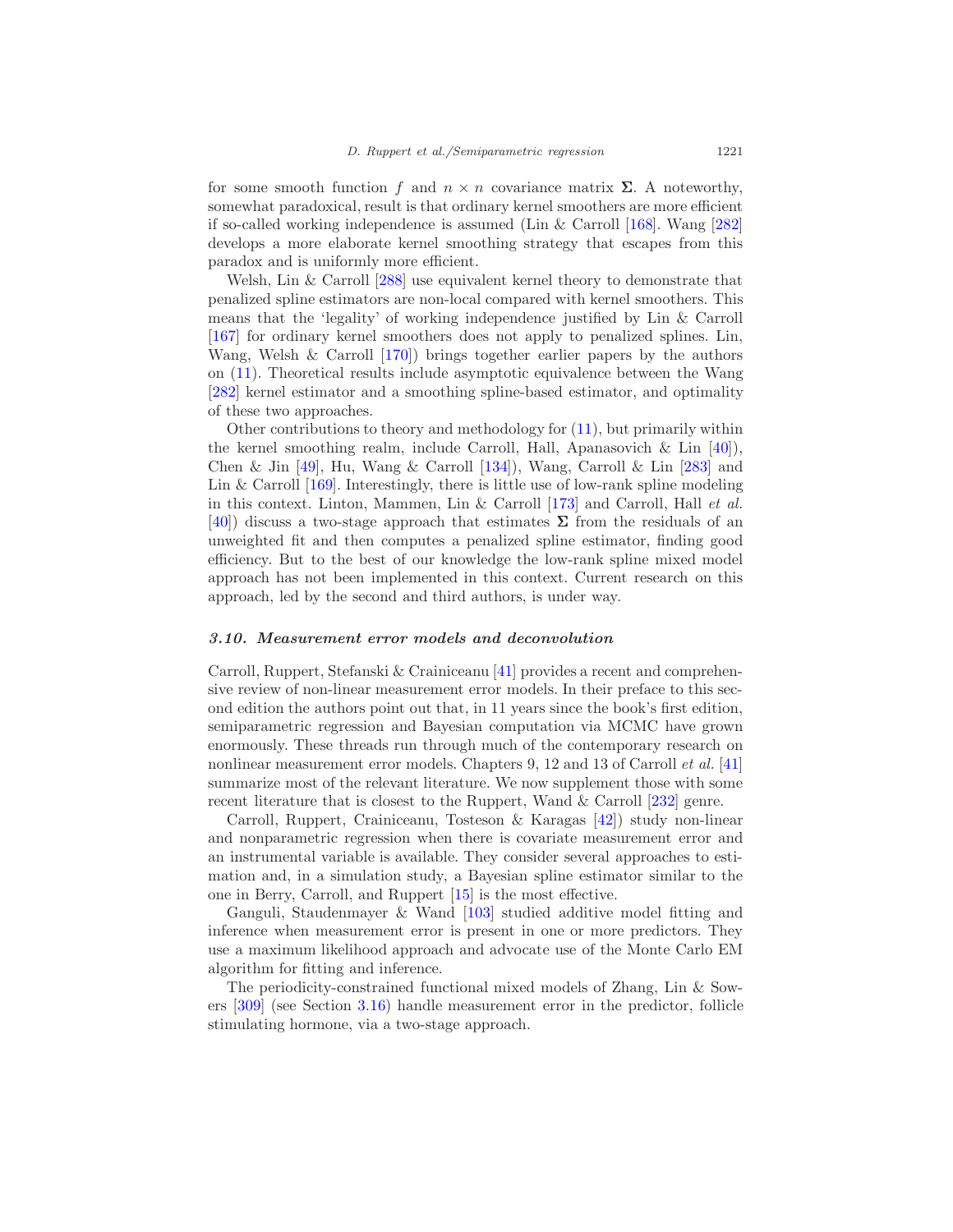Ma & Carroll [\[179](#page-55-11)] show how to estimate nonparametric functions in semiparametric models while making no assumptions about the distribution of the variables measured with error.

Mallick, Hoffman & Carroll [\[184\]](#page-55-12) use a Bayesian approach to fitting nonparametric functions when the measurement errors are mixtures of Berkson and classical types. They use a Direchlet process to estimate the distribution of the mismeasured covariate essentially nonparametrically. Their method is applied to the Nevada Test Site radiation study. Carroll, Delaigle & Hall [\[39\]](#page-46-7) use a deconvolution approach in the same context.

Liang, Wu & Carroll [\[164\]](#page-54-13) develop mixed effects varying coefficient measurement error models, applying the methods to AIDS data.

Ruppert, Nettleton & Hwang [\[231\]](#page-58-14) use penalized B-splines on a deconvolution problem from multiple testing. Assume the *i*th hypothesis is  $H_{0i}$ :  $\delta_i$  $0, 1 = 1, \ldots, n; \delta_i \geq 0$  might be a non-centrality parameter. The problem is to estimate the distribution of  $\delta_i$ , but  $\delta_i$  is not observed. To estimate this distribution,  $\pi_0$ , the proportion of true nulls and G, the distribution of  $\delta_i$  under the alternative, are estimated. The estimate  $\hat{\pi}_0$  is useful to estimate the false discovery rate (Benjamini and Hochberg  $[13]$ ) and the authors show that G can be used to estimate the expected discovery rate, the true negative rate, and the true positive rate.

Staudenmayer, Ruppert & Buonaccorsi [\[248](#page-59-12)] study density estimation under heteroskedastic measurement error. Deconvolution methods that assume homoskedasticity over (under) correct in regions where the measurement error variance is smaller (greater) than average. To remedy this problem they introduce a variance function and estimate the density and the variance function as splines.

It is our belief that penalized splines are proving to be a very effective, perhaps the most effective, method for deconvolution and correction for measurement error. The reason is that, when given a Bayesian implementation, they utilize the likelihood and achieve high efficiency. In contrast, earlier more ad hoc method extract less of the information available in the data.

#### <span id="page-29-0"></span>3.11. Missing data

Because of space and time limitations, a missing data chapter was missing from Ruppert et al. [\[232\]](#page-58-0). However, many contemporary methods for handling missing data use likelihood-based or Bayesian inference that is in keeping with our semiparametric regression methodology. While there has been a modest amount of work in this direction, which we now summarise, our feeling is that there is still room for more such research.

French & Wand [\[99\]](#page-50-10)) develop a likelihood-based model for missing covariate data in geoadditive model (Kammann & Wand [\[140\]](#page-52-1)) analyses. Monte Carlo EM and a version of penalized likelihood is used for fitting and inference. An application involving relative cancer mapping, with missingness in smoking status, is presented.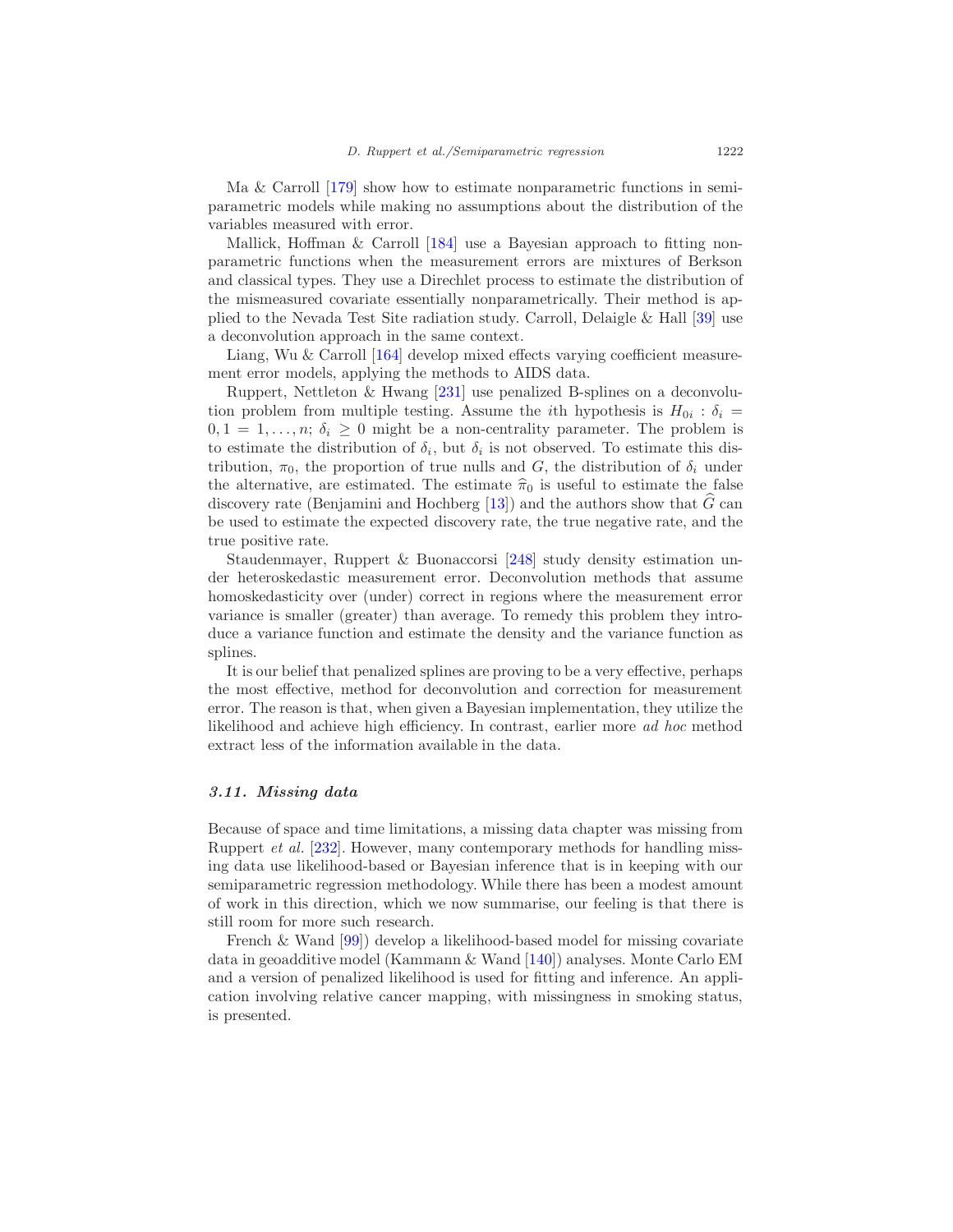Chen & Ibrahim [\[48\]](#page-47-7) develop likelihood-based semiparametric regression models, including those with bivariate smoothing, for specifying the covariate distribution and the missing data mechanism. The EM algorithm is recommended for fitting, and application is made to data from a melanoma clinical trial.

Bivariate smoothing is also considered by Geraci & Bottai [\[108\]](#page-51-11). They treat the incorporation of auxiliary data when there are non-ignorable missing responses. Mixed model-based low-rank kriging is used for bivariate smoothing, and Monte Carlo EM for fitting. Application is made to mapping of phytoplankton data.

Penalized splines are used in a missing data situation with clustering by Yuan & Little [\[305\]](#page-62-11). Several missing data mechanisms are entertained. Hierarchical Bayesian models are used and Gibbs sampling employed for fitting. Application is made to a childhood obesity study.

#### <span id="page-30-0"></span>3.12. Model selection

In Ruppert, Wand & Carroll [\[232\]](#page-58-0) we noted (Section 8.6) that model selection for semiparametric regression was still in its infancy, and provided a handful of references – particularly in the special case of additive models with several candidate predictors. There have been a few developments since 2003 on this problem.

Wager, Vaida & Kauermann [\[273\]](#page-60-10) use the mixed model representation of penalized spline semiparametric regression models and versions of AIC to obtain a model selection algorithm for the continuous response case. The smoothing parameters of the fitted models are estimated from the data using (restricted) maximum likelihood.

Avalos, Grandvalet & Ambroise [\[6\]](#page-44-7) work with smoothing splines and the lasso (Tibshirani, 1996) to choose among additive models. The lasso has the feature of annihilating coefficients rather than shrinking them, resulting in better parsimony. An approximation of the generalized cross-validation is used for smoothing parameter selection. Vandenhende, Eilers, Ledent & Renard [\[268\]](#page-60-11) make use of penalized splines, GCV and the lasso to sift through candidate biomarkers in drug development applications.

Model selection via boosting is studied by Tutz & Binder [\[264\]](#page-60-5), Tutz & Reithinger [\[266\]](#page-60-2) and Binder & Tutz [\[16](#page-45-3)]. Further details are given in Section [3.1.](#page-18-1)

Hens, Aerts & Molenberghs [\[131\]](#page-52-11) is on model selection for incomplete and design-based samples based on a weighted AIC. While it is mainly concerned with parametric regression model, the approach is extendable to semiparametric regression.

## <span id="page-30-1"></span>3.13. Non-Gaussian response models

Fitting and inference for semiparametric regression models when the response is non-Gaussian usually entails an extra layer of complexity due to the non-explicit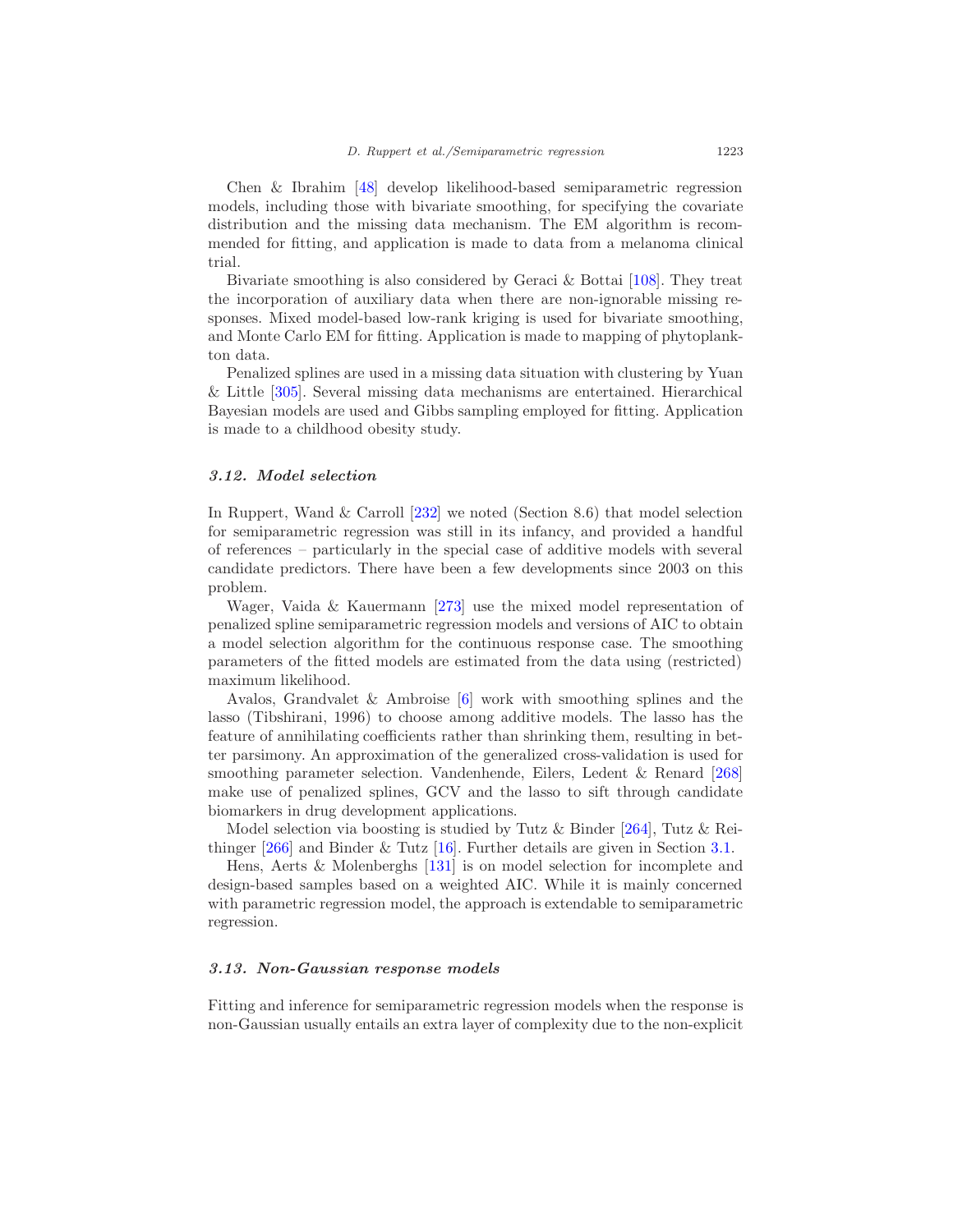forms that arise. Research on this front roughly parallels that of generalized linear mixed models, where analytic approximations and MCMC are the main combatants.

Wood's [\[292](#page-62-0)] book is a contemporary account of generalized additive model fitting and analysis – accompanied by the R package mgcv [\[295\]](#page-62-1). Generalized additive mixed models are also treated. Smoothing parameter selection is achieved through generalized cross-validation, AIC and penalized quasi-likelihood. Zhao, Staudenmayer, Coull & Wand [\[310\]](#page-63-0) work with a general form of the generalized linear mixed model that includes most exponential family semiparametric regression models as a special case. They adopt a Bayesian approach and describe MCMC fitting and inference using BUGS (e.g. Lunn et al. [\[177\]](#page-55-0)) software. Skaug & Fournier [\[241\]](#page-59-13) investigate the use of automatic differentiation in a general GLMM framework. A semiparametric regression example is included.

The past few years has seen several extensions of semiparametric regression beyond the one-parameter exponential family situation. Nott [\[201](#page-56-3)] works with the double exponential family (Efron [\[80](#page-49-13)]) and shows it to be a good vehicle for handling both mean and variance functions. He calls upon the Single Component Adaptive Metropolis algorithm of Haario, Saksman & Tamminen [\[120\]](#page-51-4) to perform fitting. Branscum, Johnson & Thurmond [\[19\]](#page-45-6) extend the Bayesian semiparametric regression approach to responses from the Beta family of distributions. The paper revolves around two applications on household expenditure and foot-and-mouth disease. Houseman, Coull & Shine [\[133](#page-52-12)] and Skaug  $&$  Fournier  $[241]$  each include models with negative binomial responses. Tutz [\[261\]](#page-60-12) and Tutz & Scholz [\[267\]](#page-60-8)) develop semiparametric regression models for, respectively, ordinal and multinomial responses.

Another area of recent activity for non-Gaussian semiparametric regression is modeling of sample extremes. Chavez-Demoulin & Davison [\[45\]](#page-47-13) develop smoothing spline-based generalized additive models for exceedances-above-threshold data. The penalized likelihood corresponds to the generalized Pareto distribution because of its role as a limiting distribution in this context. Yee & Stephenson [\[301\]](#page-62-12) work with sample maxima data and the generalized extreme value distribution and develop vector generalized additive models in this context.

Several other papers, published since 2003, deal with semiparametric regression with non-Gaussian response – but are discussed elsewhere in this review article. Non-Gaussian spatial models are dealt with by Fahrmeir  $&$  Echavarria [\[89\]](#page-49-10), Augustin, Lang, Musio & von Wilpert [\[5\]](#page-44-6), Paciorek [\[212\]](#page-57-12) and Crainiceanu, Diggle & Rowlingson [\[57](#page-48-11)], Zhang & Lin [\[308\]](#page-62-7) and Zhang [\[307\]](#page-62-8)) describe hypothesis testing for variance components in GLMM smoothing contexts. Tutz & Binder [\[264](#page-60-5)] and Binder & Tutz [\[16](#page-45-3)] provide boosting-type procedures for fitting generalized additive models.

#### <span id="page-31-0"></span>3.14. Quantile regression

There have been a few new approaches to semiparametric regression that target quantiles, rather than means and variances. None of these use mixed models or hierarchical Bayesian approaches.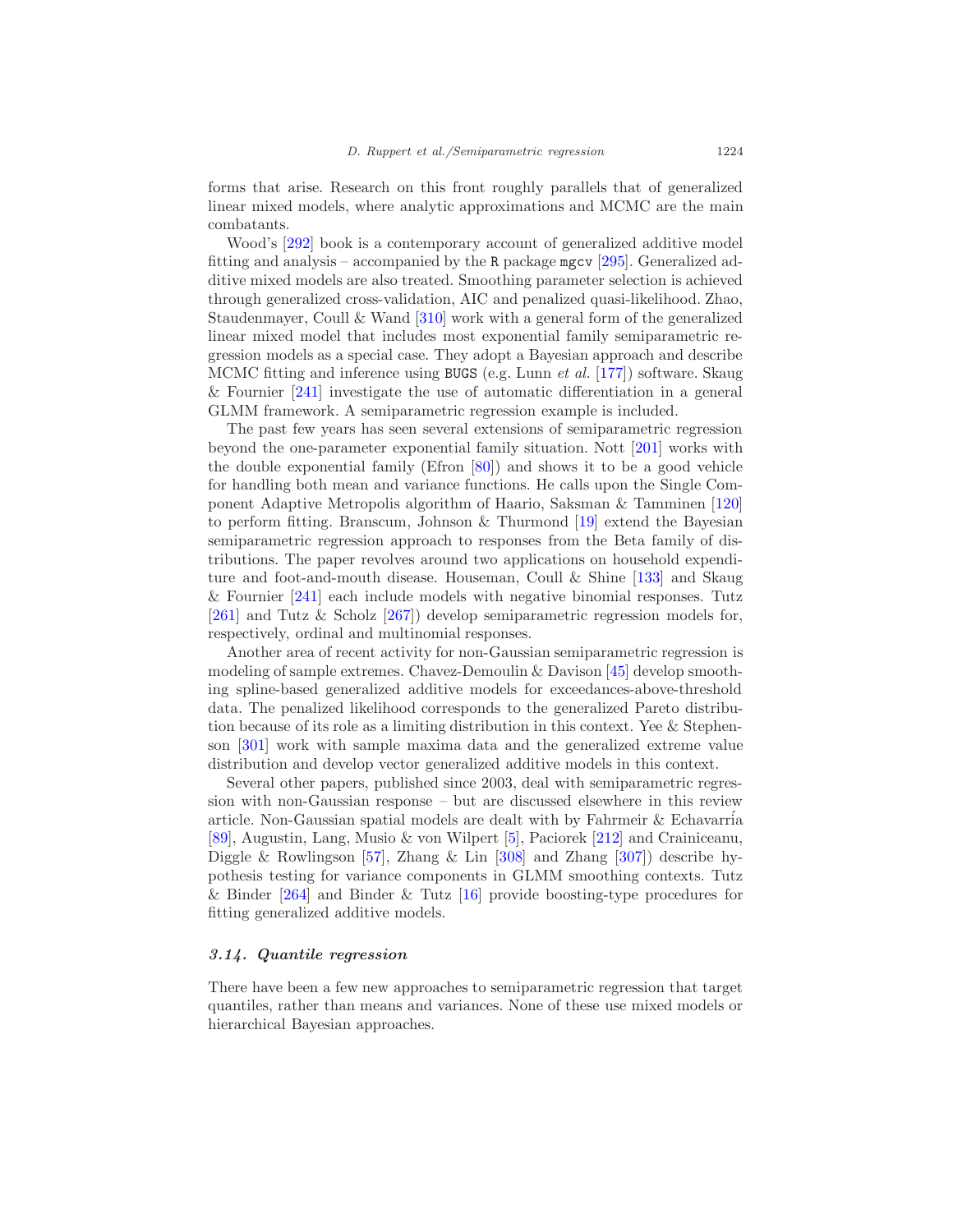Yee [\[298\]](#page-62-5) embeds the LMS (i.e.  $\lambda, \mu, \sigma$ ) quantile regression method of Cole & Green [\[52\]](#page-47-14) in the vector generalized additive models (VGAM) framework. An improvement to the LMS method, based on the Yeo-Johnson transformation is developed. Non-Gaussian responses, such as those from the Gamma family, are also treated.

Bollaerts, Eilers & Aerts [\[17\]](#page-45-7) and Takeuchi, Le, Sears & Smola [\[255](#page-59-8)] each use the ideas of constrained smoothing and 'pinball' loss functions to impose noncrossing in quantile regression. Bollaerts et al. [\[17\]](#page-45-7) uses P-splines, making it more in keeping with traditional semiparametric regression. Takeuchi et al. [\[255\]](#page-59-8) use the kernel machine approach which, as mentioned in Sections [2.5](#page-11-0) and [3.2,](#page-19-0) is becoming increasingly intertwined with semiparametric regression research.

Choudhary [\[46](#page-47-15)] used Bayesian penalized splines to estimate a quantile function for the problem of assessing agreement between two measurement methods.

#### <span id="page-32-0"></span>3.15. Sample survey aspects

An interesting development in recent survey sampling estimation research, led by F.J. Breidt and J.D. Opsomer, is the incorporation of nonparametric regression methodology. An early reference is Breidt & Opsomer [\[22](#page-45-8)] on the use of local polynomial regression. However, some more recent contributions have used penalized splines. The first of these is Breidt, Claeskens & Opsomer [\[20\]](#page-45-9) where it is stated that, unlike for local polynomial regression, the theory for penalized splines closely follows the established survey linear regression theory. Breidt et al. [\[20](#page-45-9)] is concerned with the incorporation of auxiliary covariate information in the design-based estimation of finite population totals in complex surveys. Theorems on design root-n consistency of the penalized spline regression estimator are provided.

The previous article uses the fixed-penalty formulation of the penalized spline and primarily considers inference with respect to the sampling design, as is most commonly done in survey estimation. Other work uses the penalized spline's mixed-model representation to develop model-based estimators for survey data. Zheng and Little [\[311\]](#page-63-3) estimate a finite population total by predicting the unobserved part of the population based on a model for the relationship between the variable of interest and the inclusion probabilities. This is extended to the two-stage sampling context in Zheng and Little [\[312\]](#page-63-4)), and further incorporates a random item response model in Yuan and Little [\[305\]](#page-62-11). Opsomer, Claeskens, Ranalli, Kauermann & Breidt [\[207\]](#page-57-13) consider spline-based small area estimation, a type of modeling widely used for survey estimation problems but relying almost exclusively on linear mean model specifications (Rao [\[224\]](#page-58-15)). Opsomer et al. [\[207\]](#page-57-13) combine univariate and bivariate penalized splines with the commonly used small area random effects model, and they establish a theorem on the predicted mean squared error properties of the resulting REML- based predictor of the small area means.

Opsomer, Breidt, Moisen & Kauermann [\[206\]](#page-57-14) is at the applied end of the spectrum. They describe how design-based estimation of quantities, such as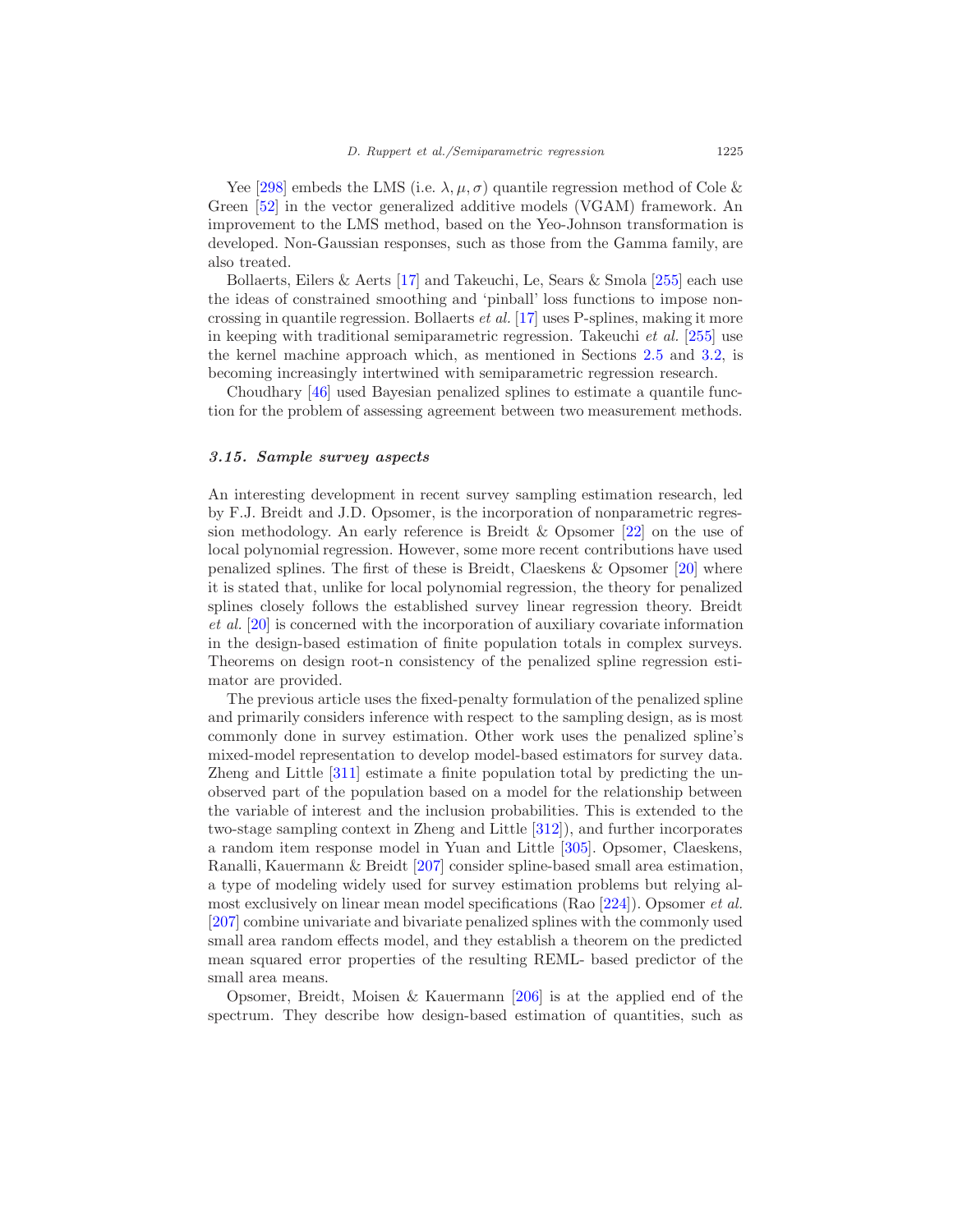forested area or total wood volume over large regions, can be enhanced through the incorporation of geographic auxiliary information such as elevation and slope and of satellite-derived measurements. Generalized additive models are used to incorporate the auxiliary variables.

A recent review article (Breidt and Opsomer [\[23\]](#page-45-10)) on nonparametric and semiparametric estimation methods in complex surveys discusses these methodological developments in more detail, and provides further information on the design-based and model-based modes of inference for surveys.

#### <span id="page-33-0"></span>3.16. Smoothing under constraints

Another area of semiparametric regression that has seen vigorous activity during 2003-2007 is smoothing subject to constraints on mean and quantile functions. The predominant types of constraints in this work are monotonicity and periodicity of regression functions and non-crossing of quantile functions.

Bollaerts, Eilers  $\&$  van Mechelen [\[18](#page-45-11)] explain how to build several shape constraints into univariate and multivariate P-spline quantile regression. Ghosh [\[110\]](#page-51-12) focus on monotonicity in the binary response regression problem, making use of mixed models and the pooled adjacent violators algorithm, geared towards biomarker evaluation. Tutz & Leitenstorfer  $[265]$  take a boosting approach to enforcing monotonicity. They arrive at two algorithms: MonBoost for continuous responses and GMonBoost for generalized responses.

Driven by data from longitudinal studies, Welham, Cullis, Kenward & Thompson [\[286\]](#page-61-12) and Zhang, Lin & Sowers [\[309](#page-63-2)] impose periodicity constraints on their fitting curves. Welham et al. [\[286](#page-61-12)] use the notion of L-splines (e.g. Kimeldorf & Wahba [\[146\]](#page-53-7); Ansley, Kohn & Wong [\[2\]](#page-44-8) in the penalized spline/mixed model set-up, using specifically designed differential operators that annihilate sine and cosine functions. Zhang et al. [\[309\]](#page-63-2) work with smoothing splines, and also account for measurement error, in work motivated by a hormone study. Eilers, Gampe, Marx & Rau [\[84\]](#page-49-14) build periodicity-type constraints into models for data from seasonal incidence tables.

The quantile regression articles of Bollaerts, Eilers, and Aerts [\[17\]](#page-45-7) and Takeuchi et al. [\[255\]](#page-59-8), outlined in Section [3.14,](#page-31-0) allow for the imposition of monotonicity.

Other constrained smoothing research includes Eilers [\[81\]](#page-49-15), in which unimodality is the focus, and Gluhovsky & Vengerov [\[113\]](#page-51-13) in which penalized splines are used to do multivariate constrained extrapolation.

# <span id="page-33-1"></span>3.17. Spatial adaptivity

Each of the main smoothing techniques (e.g. local polynomials, smoothing splines, wavelets) have an accompanying literature on methods by which improved spatial adaptivity can be achieved. The idea is to perform differing amounts of smoothing at different locations and better recover spatially heterogeneous signals. Chapter 17 of Ruppert, Wand & Carroll [\[232](#page-58-0)] describes spatially adaptive extensions of penalized splines. However, there has been some further work in this area.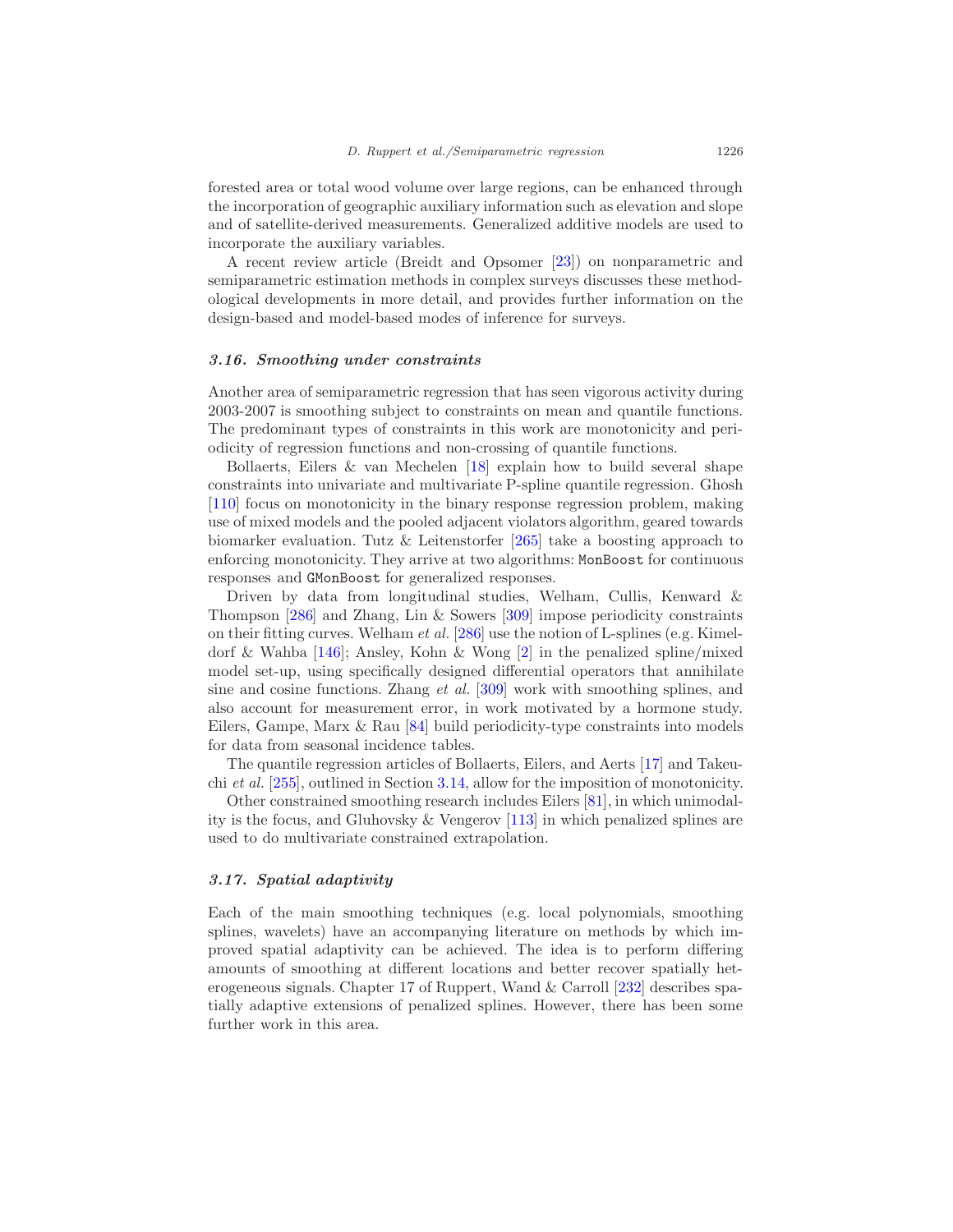Lang & Brezger [\[158](#page-54-5)]) develop spatially adaptive Bayesian penalized splines for univariate and bivariate smoothing by allowing smoothing parameters to be locally adaptive. Baladandayuthapani, Mallick & Carroll [\[8\]](#page-44-2) take a different approach that involves incorporation of a penalized spline estimate of the variance function into the penalty. Extension is made to additive models. Crainiceanu, Ruppert, Carroll, Joshi & Goodner [\[61\]](#page-48-12) develop a Bayesian approach to spatially-adaptive penalized splines in the presence of heteroscedastic errors. They combine three spline models: one for the regression function, a second for the logarithm of the locally varying penalty on the regression function, and a third for the logarithm of the variance function. The authors also generalize their model to multivariate smoothing using low-rank thin-plate splines. In Baladandayuthapani et al. [\[8\]](#page-44-2) and Crainiceanu et al. [\[61\]](#page-48-12), special Metropolis-Hastings schemes are developed for implementation. Particular attention paid to improved mixing via innocuous model modifications.

Krivobokova, Crainiceanu & Kauermann [\[153](#page-53-11)] use similar models to those used by Baladandayuthapani et al.  $[8]$  $[8]$  and Crainiceanu et al.  $[61]$ . However, they use Laplace approximation rather MCMC and thereby obtain big speed improvements. Non-normal response is also treated. An R package named AdaptFit accompanies the paper.

Leitenstorfer & Tutz [\[160](#page-54-2)] also achieve spatial adaptive via model selection on the knots and a version of boosting.

Paciorek & Schervish [\[213](#page-57-6)] introduce a new class of non-stationary covariance functions for spatial smoothing via Gaussian processes. Non-stationarity essentially equates to spatial adaptivity.

#### <span id="page-34-0"></span>3.18. Spatial and other high-dimensional data

Section [2.2](#page-8-0) covers advancement of fundamental principles for multivariate smoothing. In this section we review new semiparametric regression models and methodology that have a multivariate smoothing component. Excluded, however, are geoadditive models, which are treated in Section [3.5.](#page-23-0)

Wager, Coull & Lange [\[272\]](#page-60-13)) develop an approach labeled "mixed model intensity kriging" based on inhomogeneous Poisson spatial processes. A lowrank version of kriging is achieved through Voronoi tessellation of the plane. Application is made to spatial data arising from brain imaging studies.

Sain, Jagtap, Mearns & Nychka [\[233\]](#page-58-16) develop a new multivariate spatial model, utilizing splines and mixed models, for soil water profiles. A particularly novel aspect is bivariate smoothing of the *soil-texture triangle* – where the relative proportions of sand, silt and clay are plotted.

Brezger, Fahrmeir & Hennerfeind [\[25\]](#page-46-8) use the ideas of Bayesian semiparametric regression in the analysis of functional magnetic resonance imaging data. Space-varying coefficient models are developed, with the goal of improving upon the voxel-by-voxel approaches of earlier functional magnetic resonance imaging papers. Heim, Fahrmeir, Eilers & Marx [\[129\]](#page-52-13) apply the same class of models to diffusion tensor images, also arising from magnetic resonance techniques. Pe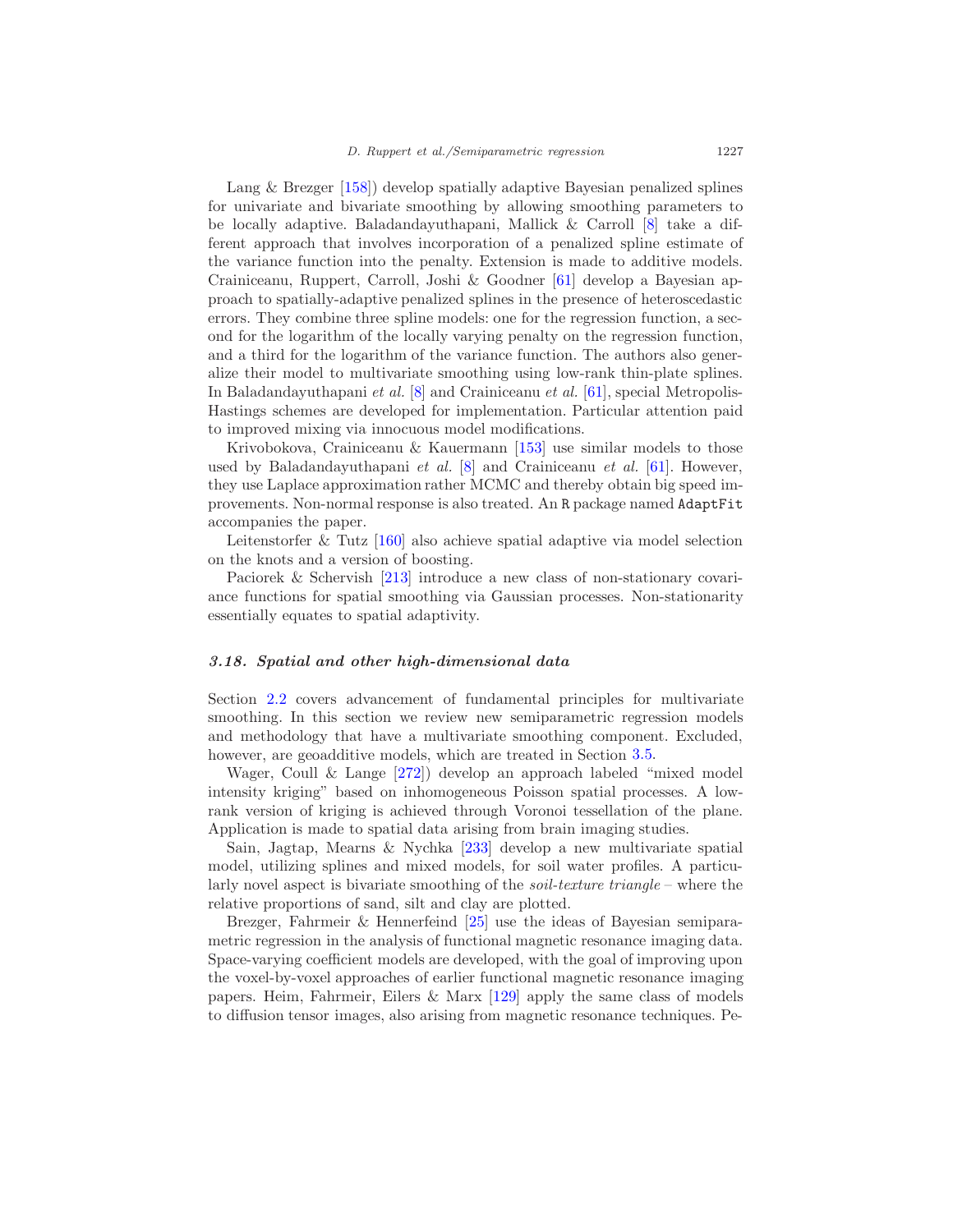nalized splines are used at all stages of a three-step cascade of data processing: voxel-wise regression, smoothing and interpolation.

Dean, Nathoo & Nielsen [\[68\]](#page-48-13) use penalized splines as a component of multistate models for longitudinal panel count data, where the processes corresponding to different subjects may be spatially correlated. Application is made to weevil infestation in white spruce trees.

Crainiceanu, Diggle  $&$  Rowlingson [\[57\]](#page-48-11) use the binary response version of penalized bivariate splines binary response to model Loa loa prevalence in tropical Africa. A Bayesian/MCMC approach to fitting and inference is adopted. A fast method for approximate predictive inference, based on a calibration model, is developed.

Apanasovich et al. [\[4](#page-44-9)] investigate low-rank spline smoothing in a spatial context. They use penalized regression splines and develop a novel method for smoothing parameter selection that overcomes the well-known biases of crossvalidation with correlated data. Li et al. [\[163](#page-54-14)] show how to estimate a correlation function in longitudinal and spatial data. Both papers give applications to colon carcinogenesis experiments.

Several other papers involving spatial data appear elsewhere in this review: Lang & Brezger [\[158](#page-54-5)]) and Crainiceanu et al. [\[61\]](#page-48-12) (Section [3.17\)](#page-33-1), Eilers et al. [\[84\]](#page-49-14) (Section [3.16\)](#page-33-0), Geraci & Bottai [\[108\]](#page-51-11) (Section [3.11\)](#page-29-0), Jank & Shmueli [\[136\]](#page-52-14) (Section [3.20\)](#page-36-0) and Currie *et al.*  $[66]$  $[66]$ ) (Section [3.19\)](#page-35-0)

#### <span id="page-35-0"></span>3.19. Survival analysis

The extension of parametric survival models for survival data to accommodate non-linear covariate and geographical effects continues to be a vibrant area of semiparametric regression research.

Cai, Hyndman & Wand [\[35\]](#page-46-9) show how Poisson mixed models and penalized splines facilitate natural and convenient hazard function estimators. Cai & Betensky [\[34\]](#page-46-10) extended this approach to hazard regression with interval censored survival data. Time-varying coefficient models of this general type are developed by Tutz & Binder [\[263](#page-60-14)]), Lambert & Eilers [\[156\]](#page-53-12), Kauermann & Khomski [\[143\]](#page-53-13) and Brown, Kauermann & Ford [\[28](#page-46-11)].

A variety of methods for fitting, inference and smoothing parameter type are proposed. For example, Lambert  $&$  Eilers [\[156\]](#page-53-12) call upon the Langevin-Hastings algorithm, while Brown et al. [\[28\]](#page-46-11) develop a hybrid smoothing parameter selector, based on AIC and penalized quasi-likelihood.

Lin, Zhang & Davidian [\[172](#page-54-8)] work with mixed model and spline-based extensions of the proportional hazard model. Score-test tests for the proportional hazards assumption and covariate effects are developed.

Namata et al. [\[198](#page-56-14)] develop GLMM-based methodology for current status data, geared towards an infectious diseases application.

Another interesting development is the integration of penalized spline smoothing into actuarial science – as exemplified by Currie, Durbán & Eilers  $[66]$ ). In this case, the data take the form of mortality tables. The raw mortality table data used here, obtained from a United Kingdom insurance and pensions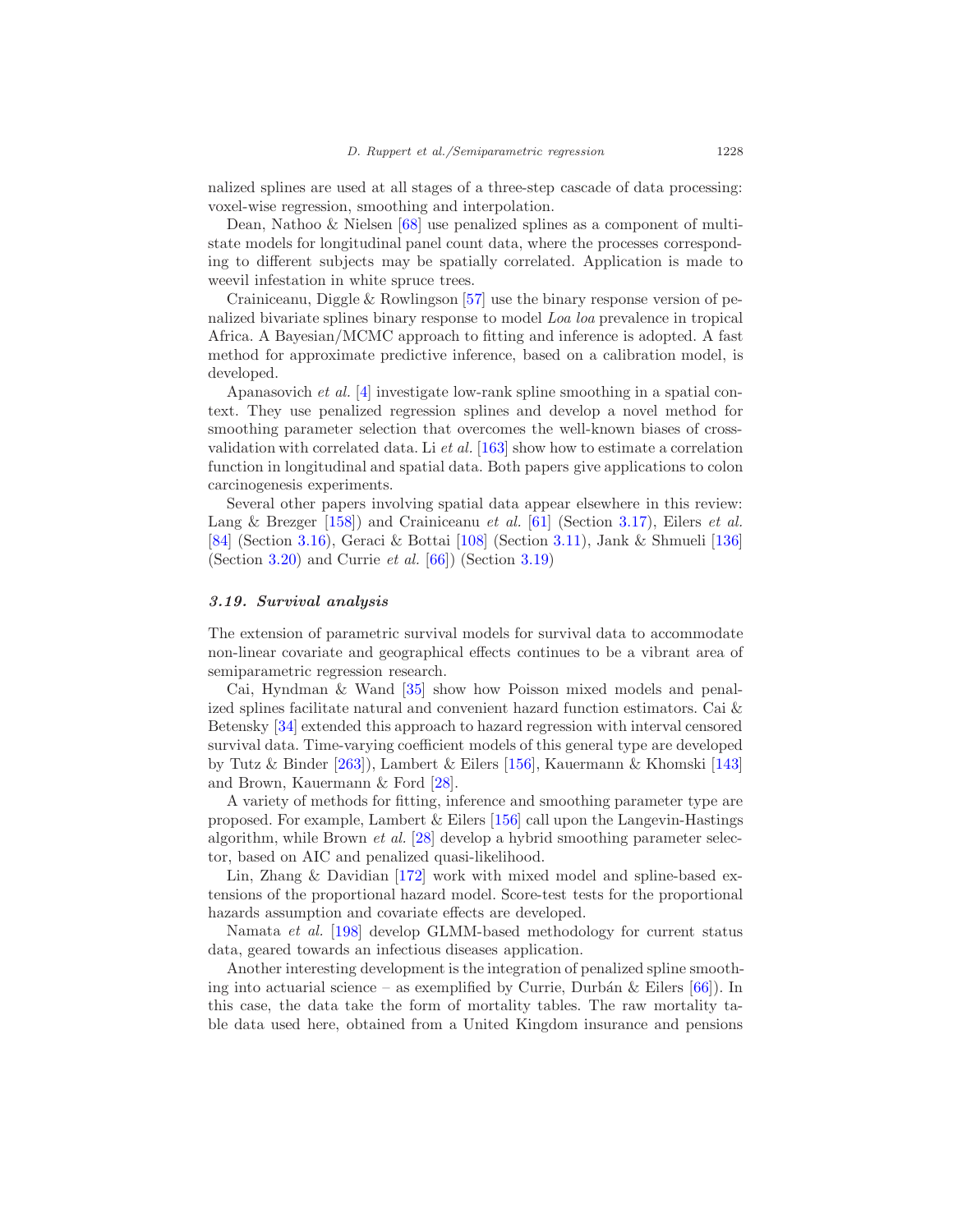database, takes the form of two  $53 \times 90$  matrices corresponding to the calendar years 1947–1999 and males between 11 and 100 years of age. One matrix is number of deaths; the other is number of years lived. The raw hazards matrix is the ratio of the first matrix to the second. Univariate and bivariate penalized spline smoothing is applied to the raw hazards to arrive at forecasts of mortality rates up to 2050.

As detailed in Section [3.5](#page-23-0) geoadditive models for survival data are developed by Adebayo & Fahrmeir [\[1\]](#page-44-5), Hennerfeind, Brezger & Fahrmeir [\[130\]](#page-52-8), Kneib [\[147\]](#page-53-10), Kneib & Fahrmeir [\[149\]](#page-53-9) and Ganguli & Wand [\[105\]](#page-50-9).

# <span id="page-36-0"></span>3.20. Temporal data

The use of smoothing techniques in the analysis of temporal (time series) data has flourished in the past two decades – see, for example, Fan  $\&$  Yao [\[94\]](#page-50-15). However, most of this work has involved local polynomial kernel smoothing. The permeation of these ideas to spline-based semiparametric regression is still quite mild.

Houseman, Coull & Shine [\[133\]](#page-52-12) develop negative binomial time series models for modeling enterococcus counts in Boston Harbor, utilizing penalized splines and mixed model representations. Jank & Shmueli [\[136\]](#page-52-14) use the same general approach to model concurrency of events in on-line auctions.

General correlation structures for mixed model-based smoothing are consid-ered by Durbán & Currie [\[78\]](#page-49-16) and Krivobokova & Kauermann [\[154\]](#page-53-14). The latter reference contains asymptotic theory for the smoothing parameter chosen via AIC and REML, and application to finance time series data.

As discussed in Section [3.5](#page-23-0) Fahrmeir, Kneib & Lang [\[90\]](#page-49-4)) and Kneib & Fahrmeir [\[148\]](#page-53-0) use geoadditive models to handle temporal and spatial effects.

As mentioned in Section [3.3,](#page-20-0) Dominici et al. [\[75](#page-49-8)]) use and modify generalized additive model technology for air pollution time series data. Gryparis et al. [\[117\]](#page-51-3), discussed in Sections [3.5](#page-23-0) and [3.7,](#page-26-0) has a temporal data aspect.

# <span id="page-36-1"></span>3.21. Miscellanea

A few 2003-2007 papers involving semiparametric regression do not fall into any of the categories corresponding to the previous subsections.

Yee & Hastie [\[300](#page-62-13)] extends reduced-rank regression (e.g. Izenman [\[135\]](#page-52-15)) to the class of vector generalized linear models. While this work is mainly parametric, some non-linear modeling based on regression splines is used.

Yu & Ruppert [\[304\]](#page-62-14)) build on their earlier work (Yu & Ruppert [\[303](#page-62-15)]) on partially linear single-index models using penalized splines. In particular, they remove the assumption of compactness and establish root- $n$  consistency of the regression coefficients.

Wood [\[291\]](#page-62-16)) is a rare instance of a semiparametric regression contribution that delves deeply into numerical issues. For example, pivoted QR decomposition is used to make GCV parameter choice in generalized additive (mixed) models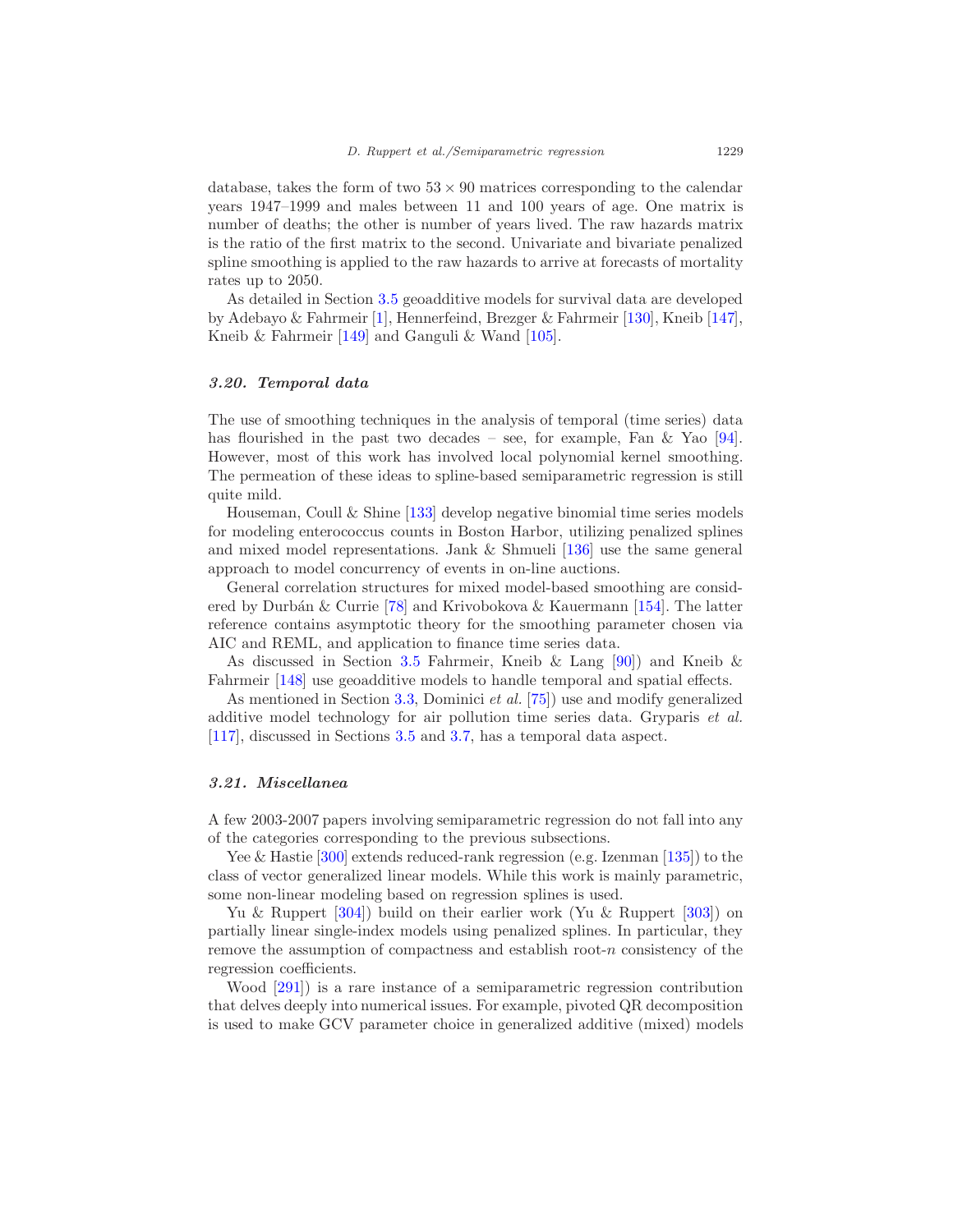more stable and efficient. Later releases of the author's R package, mgcv (Wood [\[295\]](#page-62-1)), make use of this methodology.

Banerjee, Maiti  $\&$  Mukhopadhyay [\[11\]](#page-45-12) use penalized splines to build classification rules for the pathological state of prostate cancer patients. In Choudhary & Ng  $[47]$ , penalized spline estimates of both mean and variance functions are employed assess agreement between two methods of measurement.

Piepho & Ogutu [\[217\]](#page-57-15) explains how simple state-space models can be expressed as linear mixed models. Estimation via REML as an alternative to the Kalman filter is investigated and some advantages are found. It is also explained how smoothing is achieved via integration of state-space components and how the class of covariance structures for modeling serial correlation is broadened via state-space representations.

Lee & Oh [\[159\]](#page-54-15) develop robust of semiparametric regression procedures based on M-type penalized spline smoothers. Extension is made to additive mixed models, with a robust modification of REML for variance component estimation.

Eilers [\[82\]](#page-49-17) uses the discrete Whittaker smoother in meta-analysis. His approach includes nonparametric estimation of the latent distribution of event probabilities in control and treatment groups, and a smoothed EM algorithm with improved convergence to maximum likelihood estimates of the parameters in the latent distribution model.

## <span id="page-37-0"></span>3.22. Review articles

A few articles have reviewed aspects of semiparametric regression in the last few years. We briefly mention some of them here.

Tutz [\[262](#page-60-15)]) reviews semiparametric mixed models in the case of generalized responses. Generalized linear mixed models are shown to play a central role. Maximum likelihood is the main fitting tool. Techniques for dealing with the intractable integrals, such as Gauss-Hermite quadrature and the EM algorithm, are described. Similar structures, although within the Bayesian framework and MCMC are treated by Zhao et al. [\[310\]](#page-63-0).

Brezger & Lang [\[27\]](#page-46-12) reviews Bayesian penalized spline approaches to generalized additive models. Pointers to implementation in the authors' BayesX package are included.

In Section [3.8](#page-26-1) we mentioned the five-chapter component of Fitzmaurice *et al.* [\[97\]](#page-50-13). Together, these provide a detailed account of recent semiparametric regression research involving longitudinal data.

Finally, we mention two books from the last few years that have strong semiparametric regression themes. Wood [\[292](#page-62-0)] presents a thorough account of generalized additive models, with emphasis on implementation in R. Wu & Zhang [\[296\]](#page-62-17) focuses on semiparametric regression for longitudinal data, with emphasis on mixed model approaches.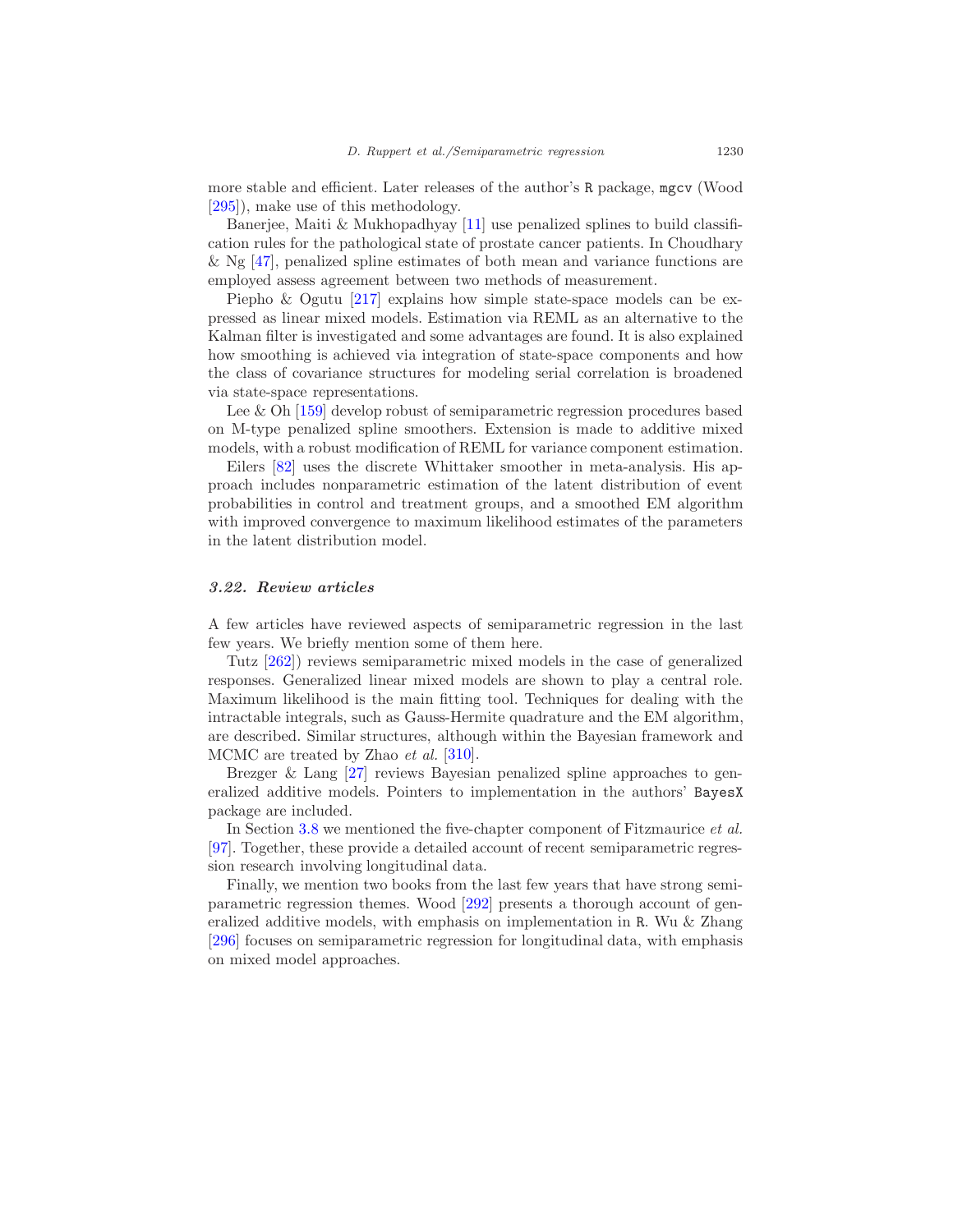#### <span id="page-38-0"></span>4. Applications

Ruppert et al. [\[232\]](#page-58-0) emphasize the modularity of low-rank spline smoothers; a spline can be embedded as a nonparametric module into a larger model with parametric components. This type of use of such splines in applications has become increasingly sophisticated, as the following selection of applied papers show.

#### <span id="page-38-1"></span>4.1. Blood lead exposure on intellectual impairment

Canfield et al. [\[36\]](#page-46-13) present an interesting application of semiparametric modeling to an important health problem. The authors study the intellectual impairment in children due to blood lead concentrations below 10  $\mu$ g per deciliter, the "level of concern" as defined by the Centers for Disease Control and the World Health Organization. They measured blood lead concentration in 172 children at 6, 12, 18, 24, 36, 48, and 60 months of age and modeled longitudinal effects with a mixed model. Maternal intelligence quotient (IQ), quality of the home environment, and other potential confounders are adjusted linearly. Preliminary data analysis suggest that the dose-response curve for IQ might be steeper, that is, IQ decreases more rapidly, in the  $0-10 \mu$ g per deciliter range compared to blood lead concentrations above 10  $\mu$ g per deciliter. To model the nonlinear dose-response, the authors used a penalized spline. This semiparametric analysis corroborates the preliminary finding that IQ declines more rapidly with blood lead concentration at low doses compared to dose above 10  $\mu$ g per deciliter. This result is in disagreement with the previous belief that  $10 \mu$ g per deciliter is the "level of concern," and the authors suggest that considerably more children are adversely affected by lead exposure than previously believed.

#### <span id="page-38-2"></span>4.2. Spatial and temporal distribution of particulate air pollution

Gryparis, Coull, Schwartz & Suh [\[117](#page-51-3)] model the spatial and temporal distribution of particulate air pollution in the greater Boston area. Data are available mostly from three Boston area monitoring studies, and there are two surrogates of mobile source pollution, black carbon (BC) and elemental carbon. The authors use a semiparametric latent variable model for combining these multiple surrogates for a common mobile source of pollution. The measurement error model is  $y_{ij} = g(\Lambda_i, \eta_{ij}) + \varepsilon_{ij}^y$ , where  $y_{ij}$  is a vector of measurements at location *i* and day *j*, **g** is a known function,  $\Lambda_i$  is an unknown matrix of factor loadings,  $\eta_{ij}$  is a latent variable and  $\varepsilon_{ij}^y$  is an error vector. The loadings matrix  $\Lambda_i$  is modeled as having a linear regression on known covariates. Interest centers on the latent variable  $\eta_{ij}$ , and a geoadditive model is used to express  $\eta_{ij}$  as the sum of a linear function of certain covariates, univariate functions of other covariates, a bivariate function of longitude and latitude, and error. As is typical of factor models, constraints are needed to achieve identifiability. The model is fit separately to summer and winter data. The authors performed a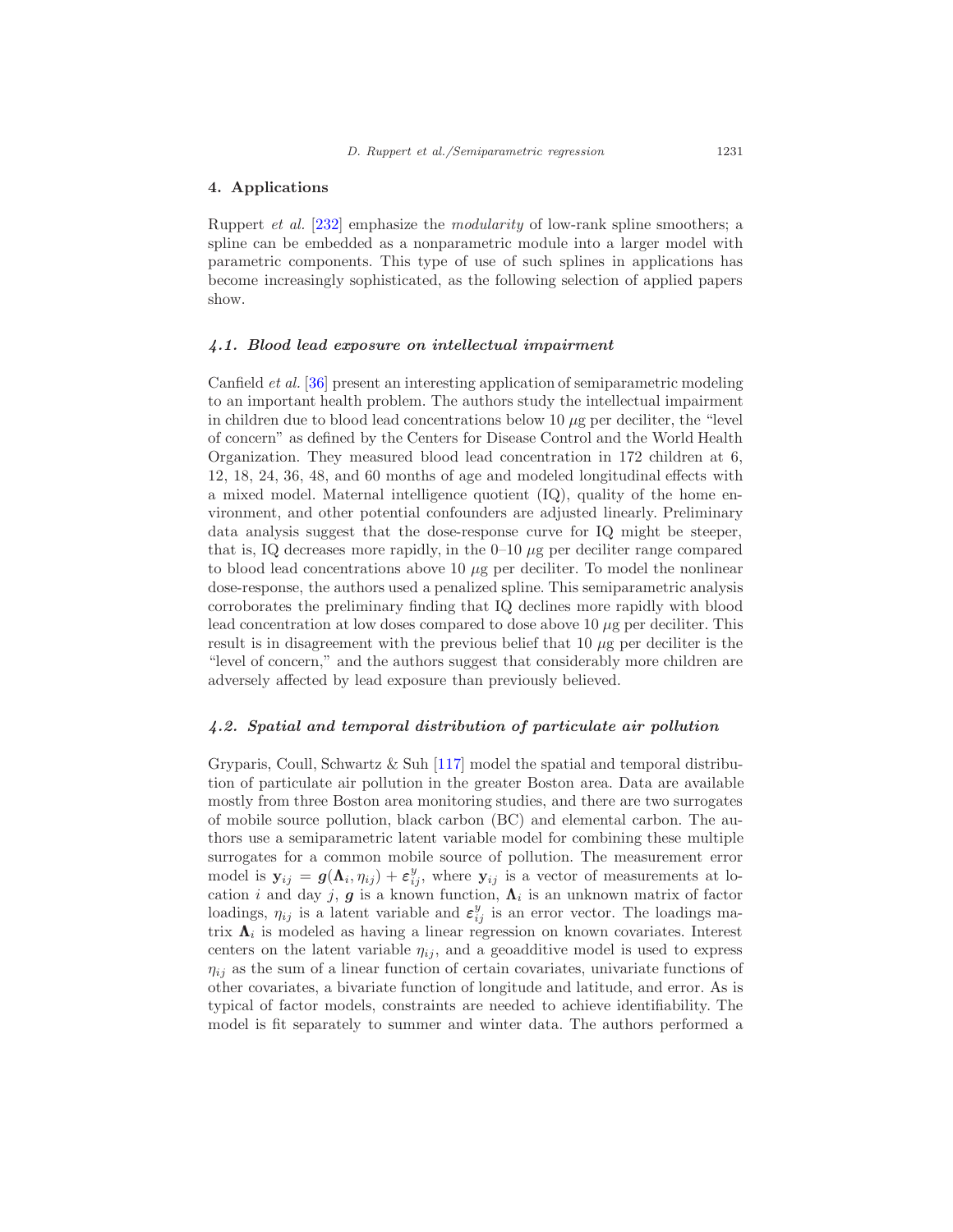Bayesian analysis and use a Gibbs sampler with Metropolis-Hastings steps. The geoadditive model facilitates visual presentation of the results. There is an obvious non-linear day of the year effect on particulate pollution. Maps of median predicted log-BC show the distribution of mobile source pollution in the greater Boston area during the summer and winter seasons.

#### <span id="page-39-0"></span>4.3. Time series of enterococcus counts in a harbor

Houseman, Coull and Shine [\[133\]](#page-52-12) use semiparametric regression methods to develop a new type of model that was particularly suited for their application: enterococcus counts in Boston Harbor. A noteworthy aspect of their model is that it handles a non-stationary time series of counts. The aim of their research was to understand the effects of changes in sewage treatment that were initiated to improve water quality. The authors assume that counts,  $y_t$ , are observed on a finite set of time points in an interval  $\mathcal{T}$ , and they depend on random effects  $Q_t$  and fixed covariate effects  $\mu_t$  so that  $y_t|Q_t$  is Poisson( $Q_t\mu_t$ ). Here the  $Q_t$ are independent Gamma with shape and rate parameters both  $\sigma^{-1}$  and induce overdispersion, while  $\mu_t$  models covariate effects and time effects. Specifically,  $\mu_t$ is equal to  $\exp\{\mathbf{x}_t^{\mathsf{T}}\boldsymbol{\beta}+f(t)\}\$  where  $\mathbf{x}_t^{\mathsf{T}}\boldsymbol{\beta}$  is a parametric model for covariate effects, and  $f(t)$  is a nonparametric penalized spline model for possibly non-stationary time trends. Because the covariates are time dependent, this semiparametric model is non-identifiable without constraints that are carefully explained by the authors. The time-varying covariates includes four variables that characterized sewage flows, temperature, tide height, salinity, and a sinusoidal seasonal effect. This model is fit separately at each spatial location. Then the authors use a geoadditive fit (Kammann & Wand  $[140]$ ) to create a spatial summary of the effects of major interest, those of flows from the Nut Island and Deer Island Treatment Plants.

#### <span id="page-39-1"></span>4.4. Concurrency of events in on-line auctions

On-line auctioning is a relatively new and rich source of challenging statistical problems. Jank & Shmueli [\[136\]](#page-52-14) investigate concurrency in on-line auctions. They define concurrency as the effect upon an event of the same or similar events at or near the same time. The on-line auction web-site eBay conducts hundreds of simultaneous auctions for similar items. In addition, eBay makes available information on auctions that have closed in the last 15 days. It is expected that both types of information will affect the final price of an item being auctioned. To study these effects, Jank & Shmueli [\[136](#page-52-14)] use the model  $y_t = g_{AC}(\mathbf{x}_t)$  +  $g_{\rm SC}(\mathbf{x}_t)+g_{\rm TC}(\mathbf{x}_{t:(t-1)})+\varepsilon_t$ , where  $y_t$  is the log-price of an item sold at time  $t, \mathbf{x}_t$ is covariate information available at time t, and  $\mathbf{x}_{t:(t-1)}$  is covariate information over the time period from  $t - 1$  to t. Time is modeled continuously since a auction can close at any time. The three components of the model are:  $q_{AC}$ , the "auction component";  $q_{SC}$ , the "spatial component"; and  $q_{TC}$ , the "temporal component". In their example, they use the prices of laptop computers. The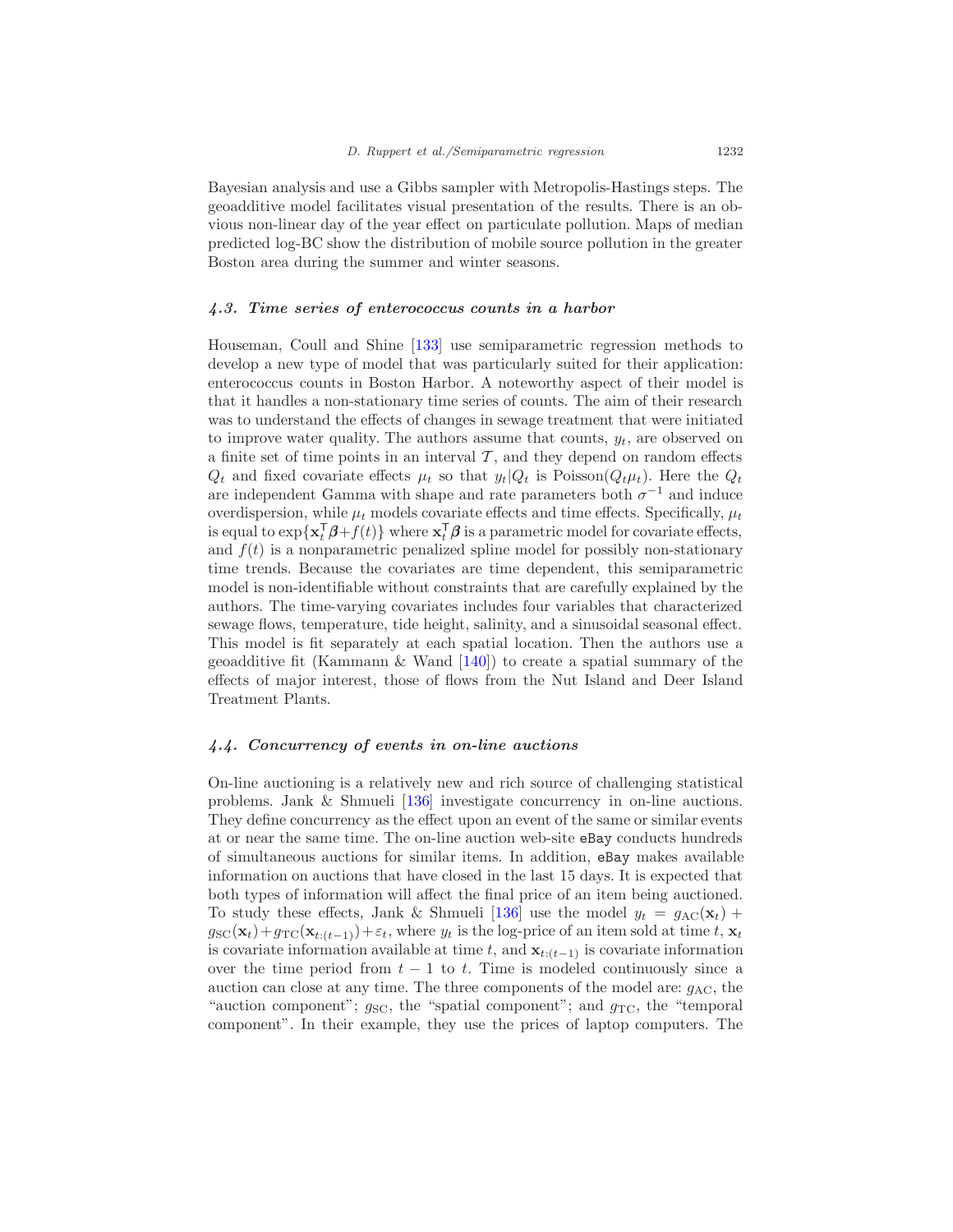auction component is modeled linearly, but the other components are modeling nonparametrically. "Spatial" refers to a feature space where distance measures similarly between laptops in terms of their features, e.g., screen size, memory size, and presence of a DvD drive. Therefore, the authors estimate  $g_{\rm SC}$  using a radial penalized spline in 7-dimensional space. The temporal component requires a more complex model than the other two components. The covariates are the prices from time t−1 to t and the features of those laptops. Various functions of the prices, e.g., mean, median, minimum, maximum, and slope of the time trend, are computed for laptops most similar, least similar, and of average similarity to the laptop sold at time  $t$ . The result is 18 time-lag variables which are reduced to three principal components. The temporal component is an additive spline model in these principal components. Jank & Shmueli [\[136\]](#page-52-14) test their model on a hold-out sample of 30% of the laptops sold, with the remaining 70% used to train the model. They compared the performance of their model with that of linear parametric models and totally nonparametric models that use regression trees. They find that the nonparametric models outperform the linear models, but that their semiparametric model outperforms the nonparametric models.

#### <span id="page-40-0"></span>4.5. Genomic-assisted prediction of genetic value

Gianola, Fernando & Stella [\[111\]](#page-51-6) use a semiparametric model for the genetic value of single nucleotide polymorphisms (SNP) and other genetic markers. Let  $y_i$  be a measurement, such as height of a plant or milk production of a cow, and let  $x_i$  be a vector of dummy genetic marker variables, e.g., the indicators of the presence of SNP or microsatellite covariates. Gianola et al. [\[111\]](#page-51-6) use the model

<span id="page-40-1"></span>
$$
y_i = \mathbf{w}_i^{\mathsf{T}} \boldsymbol{\beta} + \mathbf{z}_i^{\mathsf{T}} \mathbf{u} + g(\mathbf{x}_i) + \varepsilon_i,
$$
 (12)

where  $\mathbf{w}_i$  and  $\mathbf{z}_i$  are known incidence vectors,  $\boldsymbol{\beta}$  is a vector of nuisance location effects, **u** is a  $q \times 1$  vector of additive genetic effects of q individuals, which are modeled as random effects, and  $q$  is an unknown function. They present several estimation methods for this model. One of these methods converts [\(12\)](#page-40-1) into a mixed model by using a type of radial basis function model for  $g(x)$ . Specifically, they follow Mallick, Ghosh & Ghosh [\[183\]](#page-55-13) and use a reproducing kernel mixed model that assumes that

$$
g(\mathbf{x}) = \sum_{j=1}^{n} \alpha_j \exp\{-\|\mathbf{x} - \mathbf{x}_i\|^2/h\}
$$

where the  $\alpha_j$  are iid  $N(0, \sigma_{\alpha}^2)$  and h is a non-negative smoothing parameter. Their model has one knot at each  $x_j$ , but it should be possible to use only a subset of these knots, say, chosen by a space-filling design. The authors use a simulation experiment to compare the reproducing kernel mixed model method with a parametric mixed model approach. They find that the two estimators have nearly equal performance when the parametric model holds and that the semiparametric method outperforms the parametric method when the linear model does not hold.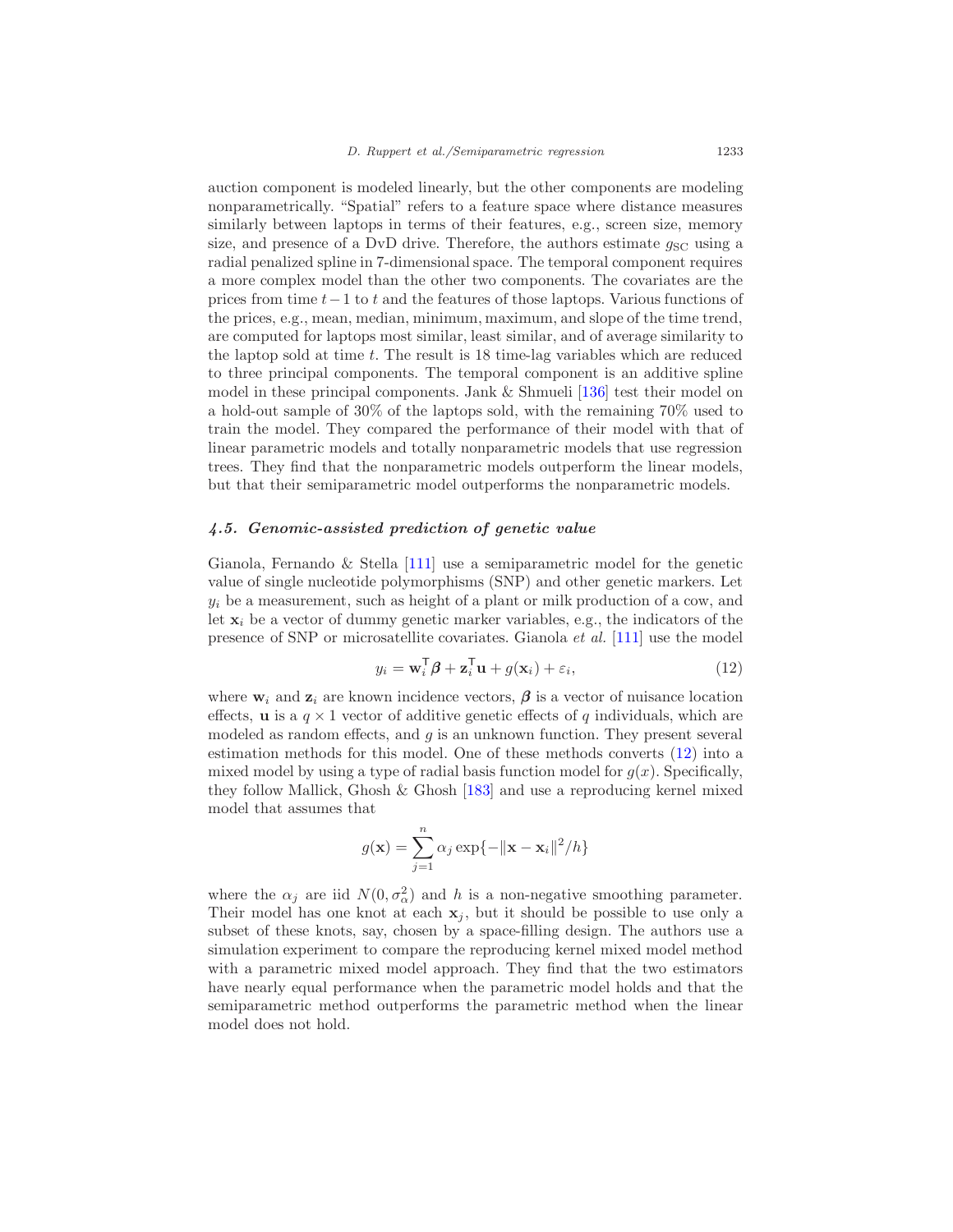#### <span id="page-41-0"></span>4.6. Carbon sequestration in agricultural soils

Sequestration of carbon in soils has the potential to reduce greenhouse gases. This was the motivation for a study by Breidt, Hsu, and Ogle [\[21\]](#page-45-13) who use a semiparametric mixed model to compare carbon sequestering under no-till and traditional tillage. Their main conclusion is that more carbon is sequestered under no-tillage than under traditional tillage, especially in wet climates but also in dry climates. Their data come from soil cores. A core is divided into increments, e.g., from 0 to 15cm depth, and total carbon is measured in each increment. They use 63 paired (no-till versus traditional tillage) studies, with 211 increments in total. The boundaries of the increments varied from study to study, making increment-wise comparisons impossible. Therefore, the authors used a varying coefficient penalized spline model for the concentration of carbon as a function of depth, so that the total carbon in any increment is the integral of this function over the increment. These "instantaneous" carbon sequestration functions can be estimated from the increment data and then compared between the two types of tillage. A varying coefficient model of the instantaneous function is needed to accommodate the effects of covariates such as soil type, climate factors, and the number of years since change to no-till. More specially, the model for difference between no-till and traditional tillage in carbon concentration at soil depth  $t$  in the *i*th study is

<span id="page-41-2"></span>
$$
\sum_{\ell=1}^{q} \alpha_{\ell}(t) w_{i\ell} \tag{13}
$$

where  $\alpha_{\ell}(t)$  is a spline,  $w_{\ell,i}$  is the value of the  $\ell$ th covariate in the *i*th study, and  $q$  is the number of covariates. Several choices of covariates are considered and the final choice was to use the indicator of wet climate and the number of years since the change in soil management. Two models are considered for covariance function within a core. The first has i.i.d. random intercepts, which implies a correlation matrix with compound symmetry. The second, which uses a non-homogeneous Ornstein-Uhlenbeck model, allowed heteroscedasticity and a more general type of correlation. The second model fit significantly better than the first and is used by the authors. By plotting the fitted models given by [\(13\)](#page-41-2) for different values of the covariates, the authors show the effects of no-tillage. Under no-tillage, there is more sequestered carbon in the upper soil layers and less in the lower layers compared to traditional tillage, but the former effect is dominant so that overall more carbon is sequestered under no-tillage. This suggests that a change to no-till, which has a number of other advantages, also has the beneficial effect of reducing the amount of  $CO<sub>2</sub>$  in the atmosphere.

# <span id="page-41-1"></span>4.7. Time series of air pollution and mortality

In studies of the effects of air pollution on mortality, confounders that are unmeasured, and perhaps even unknown, can bias the estimates. To circumvent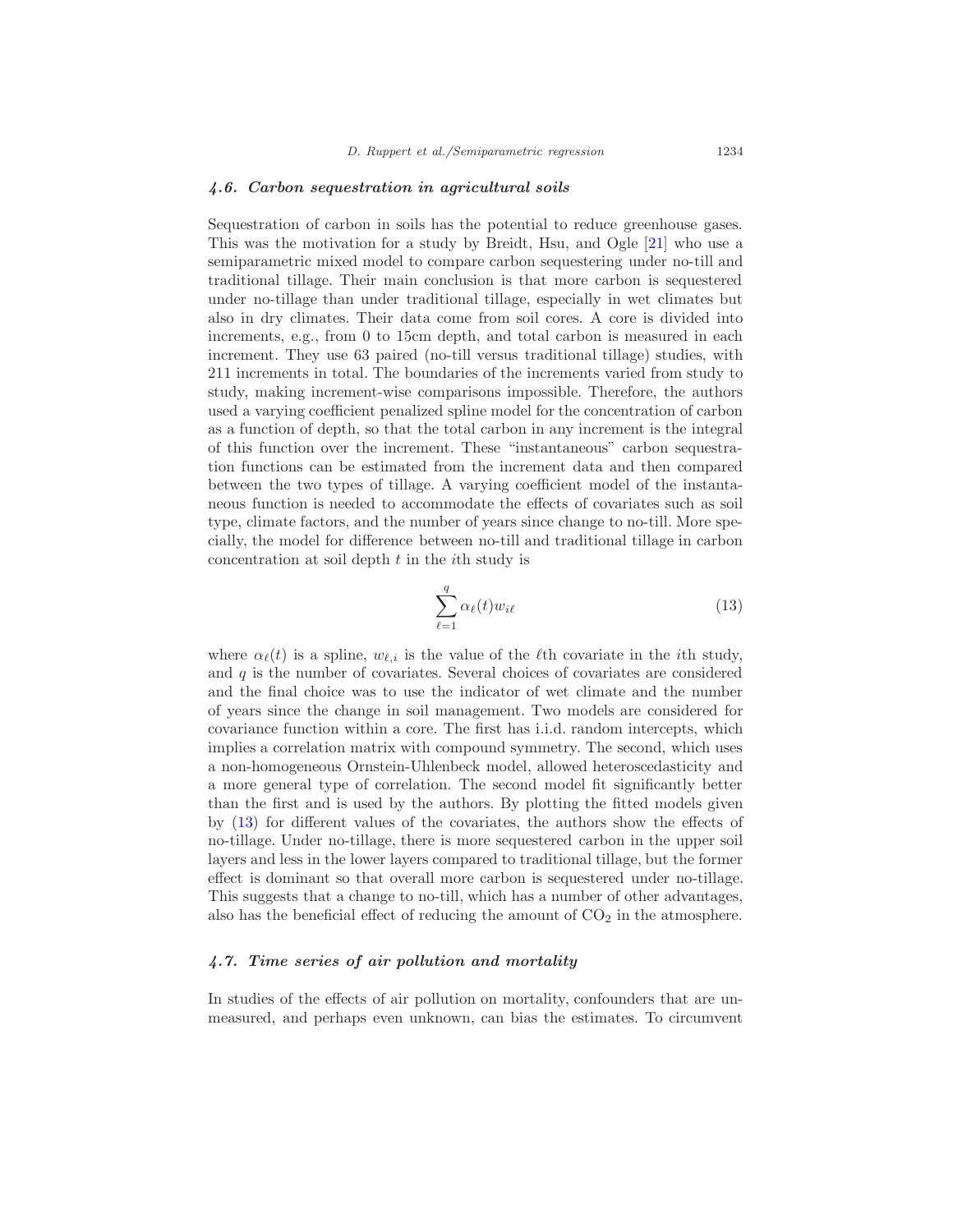this problem, analysts often include in the model a smooth function  $f(t)$  of time  $(t)$  to capture the effects of confounders that vary smoothly in time. An example, the Milan study of air pollution and mortality, can be found in Ruppert et al. [\[232\]](#page-58-0). The technique of including  $f(t)$  in the model is given careful study by Peng, Dominici & Louis  $[216]$ . An issue of primary concern is selecting the degrees of freedom for estimation of  $f(t)$ . Peng et al. [\[216\]](#page-57-16) find that the estimator of  $f(t)$  should be undersmoothed to reduce the bias in the estimate of the effect of pollution, which is modeled linearly with coefficient  $\beta$ . This finding agrees with asymptotic theory for partially linear models (Rice [\[228](#page-58-17)]; Speckman [\[245\]](#page-59-14)). The authors find that the method for selecting the degrees of freedom for  $\hat{f}(t)$  that is most accurate for estimating  $\beta$  is to use GCV to find the degrees of freedom that best predicts the pollution series. Then ones estimates  $f(t)$  with the same degrees of freedom. The function  $f(t)$  can be estimated by either an ordinary least squares fit with a natural cubic spline basis or by a penalized spline. The later requires more degrees of freedom for  $\widehat{f}(t)$  to achieve approximate unbiasedness of  $\hat{\beta}$ . Peng *et al.* [\[216\]](#page-57-16) include an interesting example involving a 100-city study of the effect of suspended particulate matter on mortality. Data are available from 1987 to 2000. They use an over-dispersed Poisson model with a log link for the daily number of deaths. Known confounders are accounted for explicitly: there are age-specific intercepts, a day of week effect, and smooth functions of temperature and dewpoint. Particulate matter enters the model linearly and the estimate of its coefficient  $\beta$  is studied as the degrees of freedom for  $f(t)$  varies. The ordinary least squares natural cubic spline needs about 9 degrees of freedom per year before  $\widehat{\beta}$  stabilizes. For the penalized spline about 15 degrees of freedom are needed.

# <span id="page-42-0"></span>4.8. The cosmic microwave background

Genovese, Miller, Nichol, Arjunwadkar & Wasserman [\[107\]](#page-50-16)) address an important problem in cosmology. They study the peaks in the temperature power spectrum of the cosmic microwave background radiation. Let  $y_{\ell}$  be the estimated spectrum at multipole index  $\ell$ . The model is  $y_{\ell} = f(x_{\ell}) + \epsilon_{\ell}$  where  $x_{\ell} = \ell / \max(\ell)$ . A parametric model for f has three peaks and the existence of the third (rightmost) peak would provide the clearest support for the existence of dark matter. The response  $y_{\ell}$  is highly heteroscedastic with its variance increasing rapidly in  $\ell$ . This complicates inference, especially for higher values of  $x_{\ell}$  which is precisely where the third peak should be located. Genovese et al.  $[107]$  $[107]$ ) estimate f by a truncated cosine expansion. To construct a uniform confidence set, they extend the methodology of Beran and Dümbgen [\[14\]](#page-45-14) to accommodate the heteroscedasticity. The result is a 900-dimensional confidence ball which is, of course, difficult to visualize. To explore the ball, they create targeted "probes" which are functionals of interest. Using the probes they can, for example, find 95% confidence intervals for the heights and widths of the first two peaks. The nonparametric fit is compared with the so-called concordance model, which maximizes the joint likelihood under the parametric model of five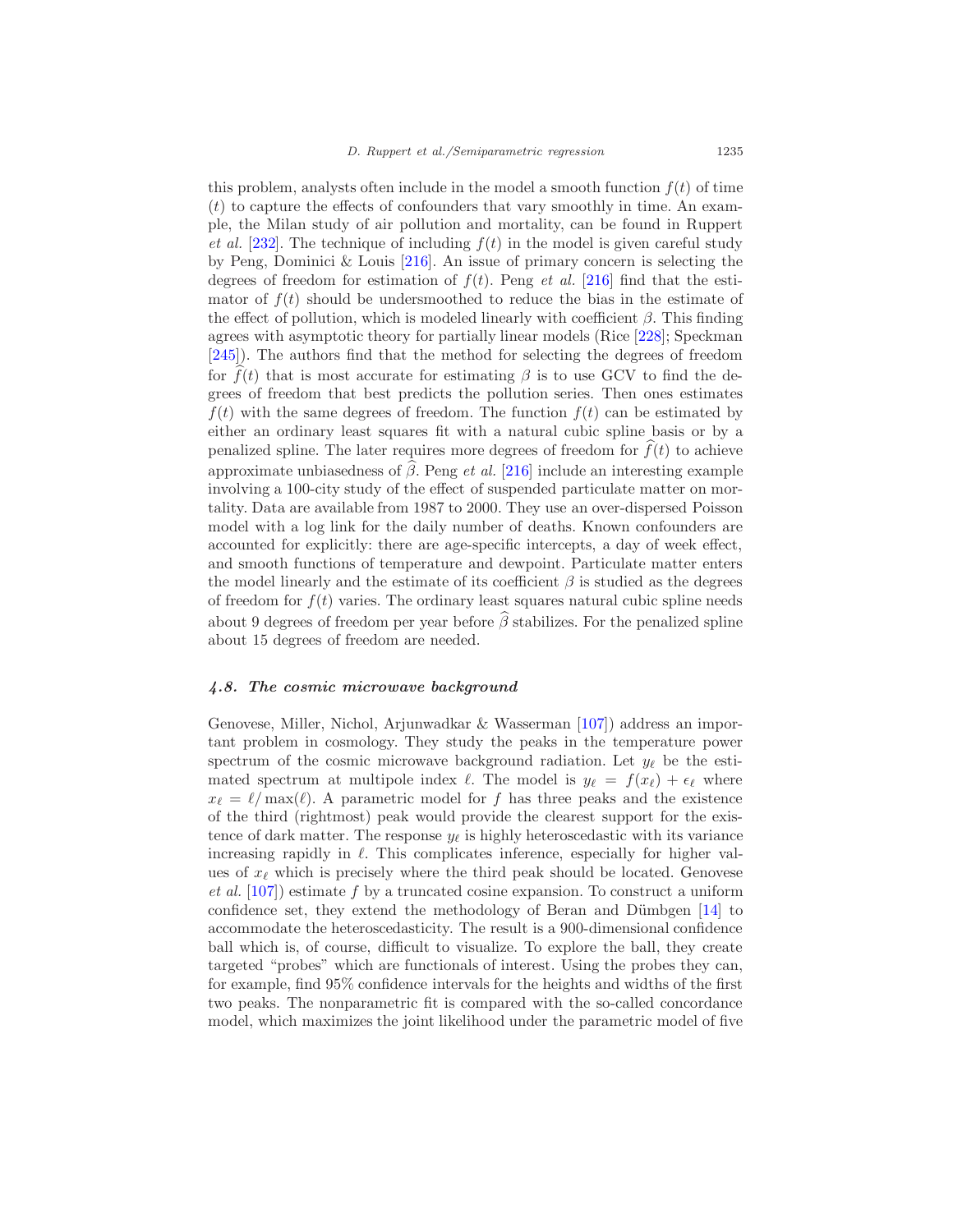independent data sets. The nonparametric fit does not have the third peak although the concordance model does, since the third peak is an intrinsic part of the parametric model. The lack of the third peak in the nonparametric fit does not mean that the third peak does not exist. Rather, more precise data would be needed in order to establish its existence. This paper is noteworthy both for addressing a very interesting scientific question and for its novel use of simultaneous inference.

#### <span id="page-43-0"></span>4.9. Needle losses of Norway spruces

Augustin, Lang, Musio & von Wilpert [\[5\]](#page-44-6) study needle loss which is an indicator of tree vitality. They work with survey data on Norway spruces (Picea abies) in the southwestern region of Germany. One novel aspect of the paper is that the response is ordered categorical. The categories are healthy, intermediate, or damaged, defined, respectively, as less than  $10\%$ ,  $10-25\%$ , or more than  $25\%$ needle loss. Augustin et al. use a geoadditive model for a latent continuous variable  $U$  such that

$$
U = f_1(x_1) + \dots + f_P(x_P) + f_{\text{spat}}(c_1, c_2) + \mathbf{w}^\mathsf{T} \gamma + \varepsilon
$$

where  $x_1, \ldots, x_P$  are continuous covariates,  $(c_1, c_2)$  is spatial location, w is a vector of covariates that enter linearly, and  $\varepsilon$  is  $N(0, 1)$ . The categorical response is a discretized version of U with cutoffs  $\theta_1 < \theta_2$ . Univariate P-splines are used to model  $f_1, \ldots, f_P$  and a tensor product of B-splines to model  $f_{\text{snat}}$ . Including  $f<sub>spat</sub>$  in the model accommodates unknown covariates, but also acts as a partial surrogate for known covariates and reduces the size of their effects. The analysis is Bayesian using MCMC. One important problem is prediction of needle loss at locations not covered by the surveys. The model can be used for prediction, but a complication is that some covariates are also unknown at these locations. To circumvent this problem, the authors use a spatial model for these covariates and draw multiple imputations from their posterior distributions.

#### <span id="page-43-1"></span>4.10. Capture-recapture studies

Mark-recapture studies are a common means of assessing animal abundances and survival probabilities. Frequently, survival probabilities depend on covariates. For example, Gimenez, Crainiceanu, Barbraud, Jenouvrier & Morgan [\[112\]](#page-51-14) describe a case study where the survival probabilities of snow petrels nesting at Petrels Island, Terre Adélie, Antarctica, depend upon the Southern Oscillation Index (SOI). SOI is negatively related to temperature and can be used as an index of overall climate condition. Gimenez *et al.* [\[112](#page-51-14)] assume that there are  $I + 1$  sampling occasions at times  $t_1, \ldots, t_{I+1}$ . They define  $\phi_i$  to be the probability that an animal survives to time  $t_{i+1}$  given that it is alive at time  $t_i$ . The data consist of the number of animals captured, marked, and released at each sampling occasion and the number marked at time  $t_i$  and recaptured for the first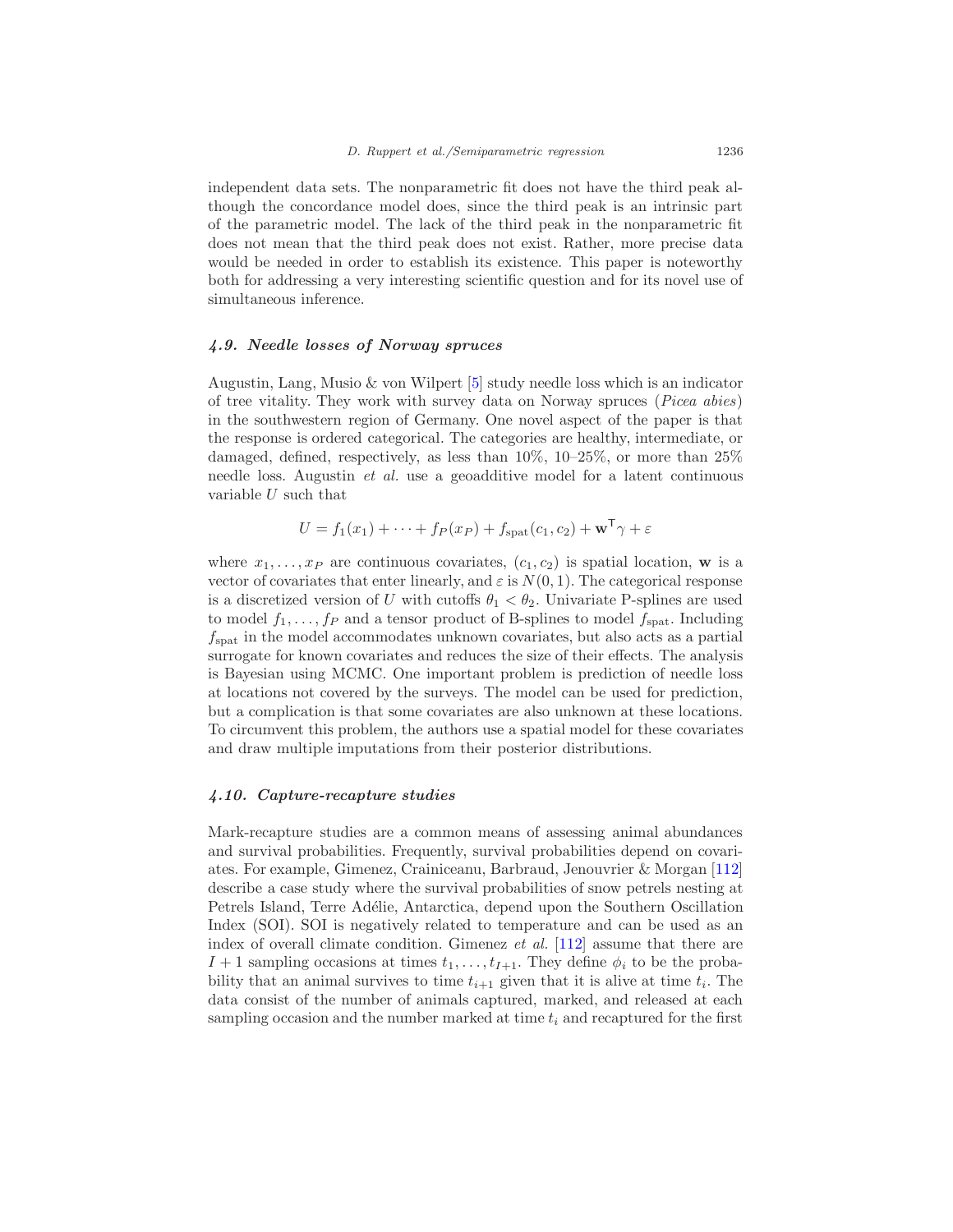time at  $t_i$ . The authors begin with the Cormack-Jolly-Seber model, which has among its parameters  $\phi_1, \ldots, \phi_I$ . Then they use a semiparametric model with a logit link function for the dependence of  $\phi_i$  upon covariates. The nonparametric dependencies are modeled by splines. They propose a Bayesian analysis with computations by MCMC. In the snow petrel case study, they use WinBUGS. They find that survival probabilities of snow petrels decrease, possibly in a nonlinear way, with increasing values of the SOI. The estimated rate of decrease is high at low values of the SOI but diminishes at higher values of the SOI. Because the data are sparse, there is too much uncertainty to conclude that the effect of SOI is nonlinear. However, Gimenez et al. [\[112\]](#page-51-14) note that a nonlinear effect of SOI is biologically plausible; lower values of SOI might increase access to prey but prey abundance may increase with higher values of SOI (Loeb et al. [\[176](#page-55-14)]).

## <span id="page-44-5"></span><span id="page-44-0"></span>References

- [1] Adebayo, S.B. and Fahrmeir, L. (2005). Analysing child mortality in Nigeria with geoadditive discrete-time survival models. Statistics in Medicine, 24, 709–728. [MR2134535](http://www.ams.org/mathscinet-getitem?mr=2134535)
- <span id="page-44-8"></span>[2] ANSLEY, C.F., KOHN, R. and WONG, C.-M. (1993). Nonparametric spline regression with prior information. Biometrika, 80, 75–88. [MR1225215](http://www.ams.org/mathscinet-getitem?mr=1225215)
- <span id="page-44-4"></span>[3] Antoniadis, A. and Sapatinas, T. (2007). Estimation and inference in functional mixed-effects models. Computational Statistics and Data Analysis, 51, 4793–4813. [MR2364541](http://www.ams.org/mathscinet-getitem?mr=2364541)
- <span id="page-44-9"></span>[4] APANASOVICH, T.V., RUPPERT, D., LUPTON, J.R., POPOVIC, N., Turner, N.D., Chapkin, R.S. and Carroll, R. J. (2008). Semiparametric longitudinal-spatial binary regression, with application to colon carcinogenesis. Biometrics, 64, 490–500. [MR2432419](http://www.ams.org/mathscinet-getitem?mr=2432419)
- <span id="page-44-6"></span>[5] Augustin, N.H., Lang, S., Musio, M. and von Wilpert, K. (2007). A spatial model for the needle losses of pine-trees in the forests of Baden-Wurttemberg: an application of Bayesian structured additive regression. Applied Statistics, 56, 29–50. [MR2339161](http://www.ams.org/mathscinet-getitem?mr=2339161)
- <span id="page-44-7"></span>[6] AVALOS, M., GRANDVALET, Y. and AMBROISE, C. (2007). Parsimonious additive models. Computational Statistics and Data Analysis, 51, 2851– 2870. [MR2345610](http://www.ams.org/mathscinet-getitem?mr=2345610)
- <span id="page-44-1"></span>[7] Bachrach, L.K., Hastie, T., Wang, M.-C., Narasimhan, B. and Marcus, R. (1999). Bone mineral acquisition in healthy Asian, Hispanic, Black and Caucasian youth. A longitudinal study. J. Clin. Endocrin. Metab. 84, 4702–12.
- <span id="page-44-2"></span>[8] Baladandayuthapani, V., Mallick, B.K. and Carroll, R.J. (2005). Spatially adaptive Bayesian regression splines. Journal of Computational and Graphical Statistics, 14, 378–394. [MR2160820](http://www.ams.org/mathscinet-getitem?mr=2160820)
- <span id="page-44-3"></span>[9] Baladandayuthapani, V., Mallick, B.K., Hong, M.Y., Lupton, J.R., TURNER, N.D. and CARROLL, R.J. (2008). Bayesian hierarchical spatially correlated functional data analysis with application to colon carcinogenesis. Biometrics, 64, 64–73. [MR2422820](http://www.ams.org/mathscinet-getitem?mr=2422820)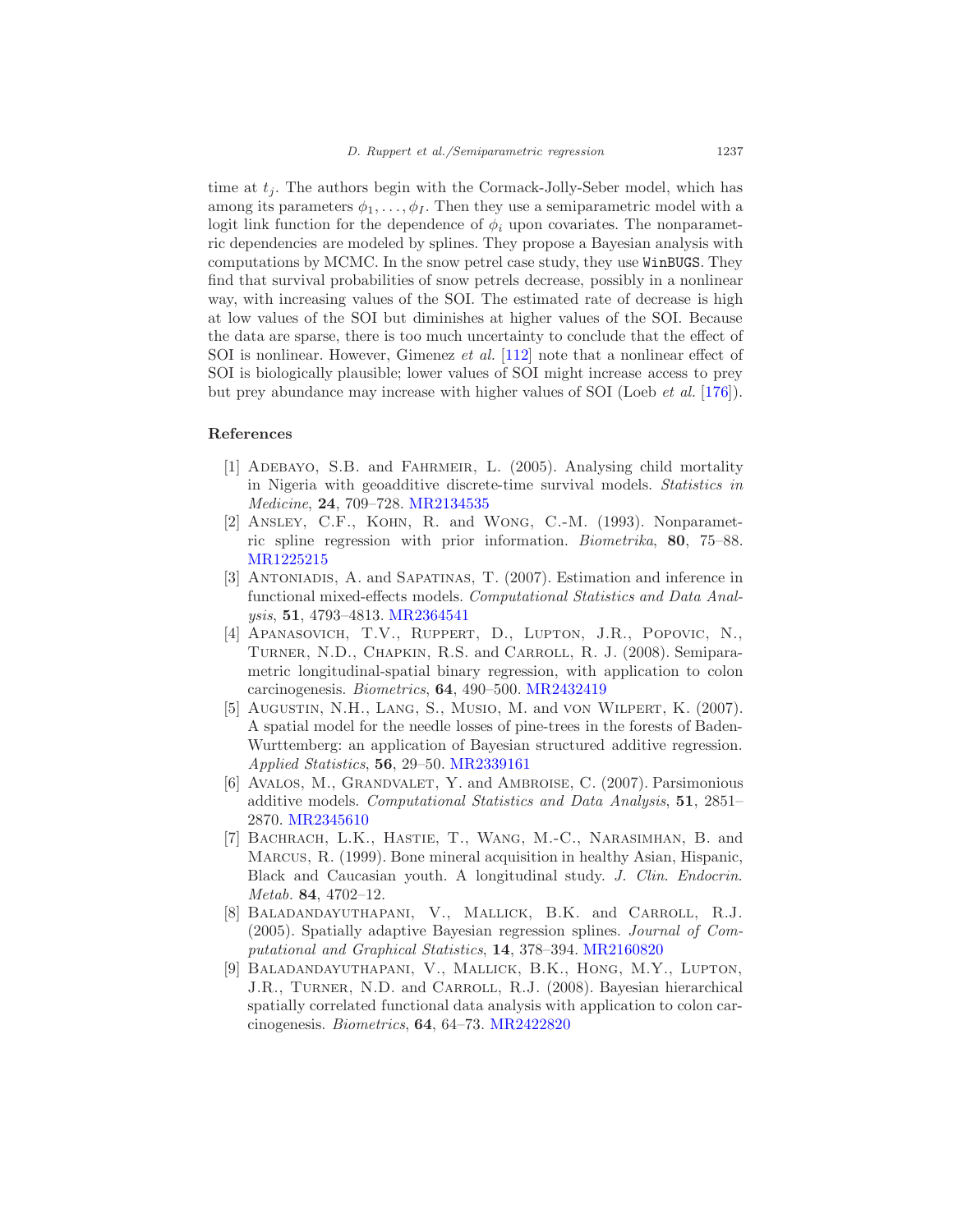- <span id="page-45-1"></span>[10] Ball, R. (2009) lmeSplines 1.0-1. R package. [http://cran.](http://cran.r-project.org) [r-project.org](http://cran.r-project.org).
- <span id="page-45-12"></span>[11] Banerjee, T., Maiti, T. and Mukhopadhyay, P. (2006). Classification of pathological stage of prostate cancer patients using penalized splines. Computational Statistics and Data Analysis, 51, 1147–1155. [MR2297513](http://www.ams.org/mathscinet-getitem?mr=2297513)
- <span id="page-45-0"></span>[12] Beaumont, M.A., Zhang, W. and Balding, D.J. (2002). Approximate Bayesian computation in population genetics. Genetics, 162, 2025–2035.
- <span id="page-45-5"></span>[13] BENJAMINI, Y., and HOCHBERG, Y. (1995). Controlling false discovery rate: a practical and powerful approach to multiple testing. Journal of the Royal Statistical Society, Series B, 57, 289–300. [MR1325392](http://www.ams.org/mathscinet-getitem?mr=1325392)
- <span id="page-45-14"></span>[14] BERAN, R., and DÜMBGEN, L. (1998). Modulation of estimators and confidence sets. The Annals of Statistics, 26, 1826–1856. [MR1673280](http://www.ams.org/mathscinet-getitem?mr=1673280)
- <span id="page-45-4"></span>[15] BERRY, S.A., CARROLL, R.J. and RUPPERT, D. (2002). Bayesian smoothing and regression splines for measurement error problems. *Journal* of the American Statistical Association, 97, 160–169. [MR1947277](http://www.ams.org/mathscinet-getitem?mr=1947277)
- <span id="page-45-3"></span>[16] BINDER, H. and TUTZ, G. (2008). A comparison of methods for the fitting of generalized additive models. Statistics and Computing, 18, 87– 99. [MR2416441](http://www.ams.org/mathscinet-getitem?mr=2416441)
- <span id="page-45-7"></span>[17] Bollaerts, K., Eilers, P.H.C. and Aerts, M. (2006). Quantile regression with monotonicity restrictions using P-splines and the  $L_1$  norm. Statistical Modelling, 6, 189–207. [MR2252359](http://www.ams.org/mathscinet-getitem?mr=2252359)
- <span id="page-45-11"></span>[18] Bollaerts, K., Eilers, P.H.C. and van Mechelen, I. (2006). Simple and multiple P-splines regression with shape constraints. British Journal of Mathematical and Statistical Psychology, 59, 451–469. [MR2282224](http://www.ams.org/mathscinet-getitem?mr=2282224)
- <span id="page-45-6"></span>[19] Branscum, A. J., Johnson, W.O. and Thurmond, M.C. (2007). Bayesian beta regression: Applications to household expenditure data and genetic distance between foot-and-mouth disease viruses. Australian and New Zealand Journal of Statistics, 49, 287–301. [MR2405396](http://www.ams.org/mathscinet-getitem?mr=2405396)
- <span id="page-45-9"></span>[20] BREIDT, F.J., CLAESKENS, G. and OPSOMER, J.D. (2005). Modelassisted estimation for complex surveys using penalised splines. Biometrika, 92, 831–846. [MR2234189](http://www.ams.org/mathscinet-getitem?mr=2234189)
- <span id="page-45-13"></span>[21] BREIDT, F.J., HSU, N.J. and OGLE, S. (2007). Semiparametric mixed models for increment-averaged data with application to carbon sequestration in agricultural soils. Journal of the American Statistical Association, 102, 803–812. [MR2411645](http://www.ams.org/mathscinet-getitem?mr=2411645)
- <span id="page-45-8"></span>[22] BREIDT, F.J. and OPSOMER, J.D. (2000). Local polynomial regression estimators in survey sampling. The Annals of Statistics, 28, 1026–1053. [MR1810918](http://www.ams.org/mathscinet-getitem?mr=1810918)
- <span id="page-45-10"></span>[23] BREIDT, F.J. and OPSOMER, J.D. (2009). Nonparametric and semiparametric estimation in complex surveys. In: Sample Surveys: Theory, Methods and Inference, Handbook of Statistics, Vol. 29, C.R. Rao and D. Pfeffermann (Editors), North Holland.
- <span id="page-45-2"></span>[24] BREIMAN, L.  $(1998)$ . Arcing classifiers. The Annals of Statistics, 26, 801– 824. [MR1635406](http://www.ams.org/mathscinet-getitem?mr=1635406)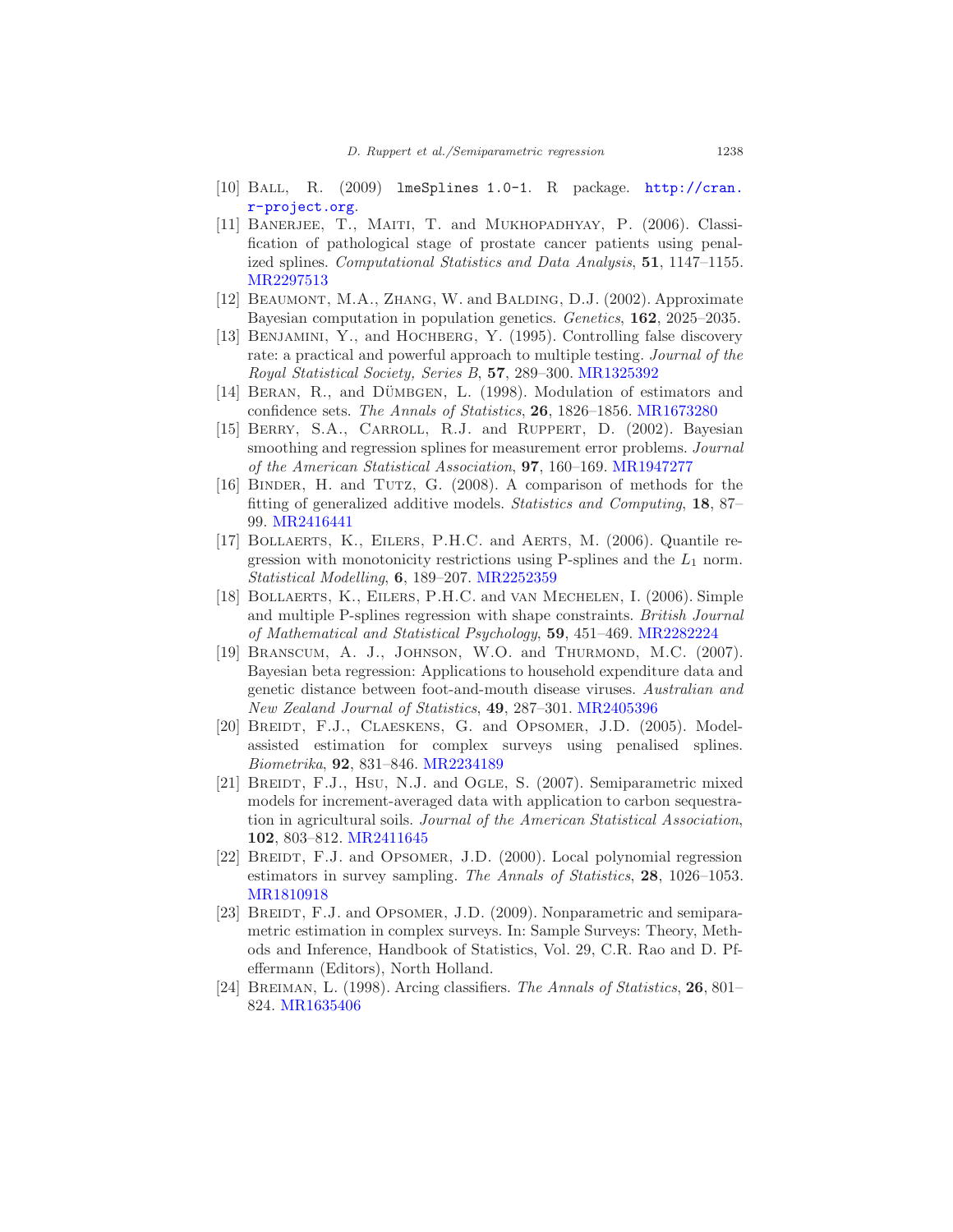- <span id="page-46-8"></span>[25] BREZGER, A., FAHRMEIR, L. and HENNERFEIND, A. (2007). Adaptive Gaussian Markov random fields with applications in human brain mapping. Applied Statistics, 56, 327–345. [MR2370993](http://www.ams.org/mathscinet-getitem?mr=2370993)
- <span id="page-46-3"></span>[26] Brezger, A., Kneib, T. and Lang, S. (2005). BayesX: Analyzing Bayesian structured additive regression models. Journal of Statistical Software, Volume 14, Issue 11.
- <span id="page-46-12"></span>[27] Brezger, A. and Lang, S. (2006). Generalized structured additive regression based on Bayesian P-splines. Computational Statistics and Data Analysis, 50, 967–991. [MR2210741](http://www.ams.org/mathscinet-getitem?mr=2210741)
- <span id="page-46-11"></span>[28] BROWN, D., KAUERMANN, G. and FORD, I. (2007). A partial likelihood approach to smooth estimation of dynamic covariate effects using penalised splines. Biometrical Journal, 49, 441–452. [MR2380524](http://www.ams.org/mathscinet-getitem?mr=2380524)
- <span id="page-46-2"></span>[29] BROWN, L.D., CAI, T.T., LOW, M.G. and ZHANG, C.-H. (2002). Asymptotic equivalence theory for nonparametric regression with random design. The Annals of Statistics, 30, 688–707. [MR1922538](http://www.ams.org/mathscinet-getitem?mr=1922538)
- <span id="page-46-1"></span>[30] Brown, L.D. and Low, M.G. (1996). Asymptotic equivalence of nonparametric regression and white noise. The Annals of Statistics, 24, 2384– 2398. [MR1425958](http://www.ams.org/mathscinet-getitem?mr=1425958)
- <span id="page-46-4"></span>[31] BÜHLMANN, P. and HOTHORN, T. (2007). Boosting algorithms: regularization, prediction and model fitting (with discussion). *Statistical Science*, 22, 477–522. [MR2420454](http://www.ams.org/mathscinet-getitem?mr=2420454)
- <span id="page-46-0"></span>[32] BÜHLMANN, P. and YU, B. (2003). Boosting with the  $L_2$  loss: regression and classification. Journal of the American Statistical Association, 98, 324–339. [MR1995709](http://www.ams.org/mathscinet-getitem?mr=1995709)
- <span id="page-46-5"></span>[33] CADARSO-SUAREZ, C., ROCA-PARDINAS, J. and FIGUEIRAS, A. (2006). Effect measures in non-parametric regression with interactions between continuous exposures. Statistics in Medicine, 25, 603–621. [MR2222117](http://www.ams.org/mathscinet-getitem?mr=2222117)
- <span id="page-46-10"></span>[34] CAI, T. and BETENSKY, R.A. (2003). Hazard regression for intervalcensored data with penalized spline. Biometrics, 59, 570–579. [MR2004262](http://www.ams.org/mathscinet-getitem?mr=2004262)
- <span id="page-46-9"></span>[35] CAI, T., HYNDMAN, R.J. and WAND, M.P. (2002). Mixed model-based hazard estimation. Journal of Computational and Graphical Statistics, 11, 784–798. [MR1944263](http://www.ams.org/mathscinet-getitem?mr=1944263)
- <span id="page-46-13"></span>[36] Canfield, R.L., Henderson, C.R., Cory-Slechta, D.A., Cox, C., Jusko, T.A. and Lanphear, B.P. (2003). Intellectual impairment in children with blood lead concentrations below 10  $\mu$ g per deciliter. The New England Journal of Medicine, 348, 1517–1526.
- [37] CANTET, R.J.C., BIRCHMEIER, A.N., CAYO, A.W.C. and FIORETTI, C. (2005). Semiparametric animal models via penalized splines as alternatives to models with contemporary groups. *Journal of Animal Science*, 83, 2482–2494.
- <span id="page-46-6"></span>[38] CARDOT, H., FERRATY, F. and SARDA, P. (2003). Spline estimators for the functional linear model. Statistica Sinica, 13, 571–591. [MR1997162](http://www.ams.org/mathscinet-getitem?mr=1997162)
- <span id="page-46-7"></span>[39] CARROLL, R.J., DELAIGLE, A. and HALL, P. (2008). Nonparametric regression estimation from data contaminated by a mixture of Berkson and classical errors. Journal of the Royal Statistical Society, Series B, 69, 859–878. [MR2368574](http://www.ams.org/mathscinet-getitem?mr=2368574)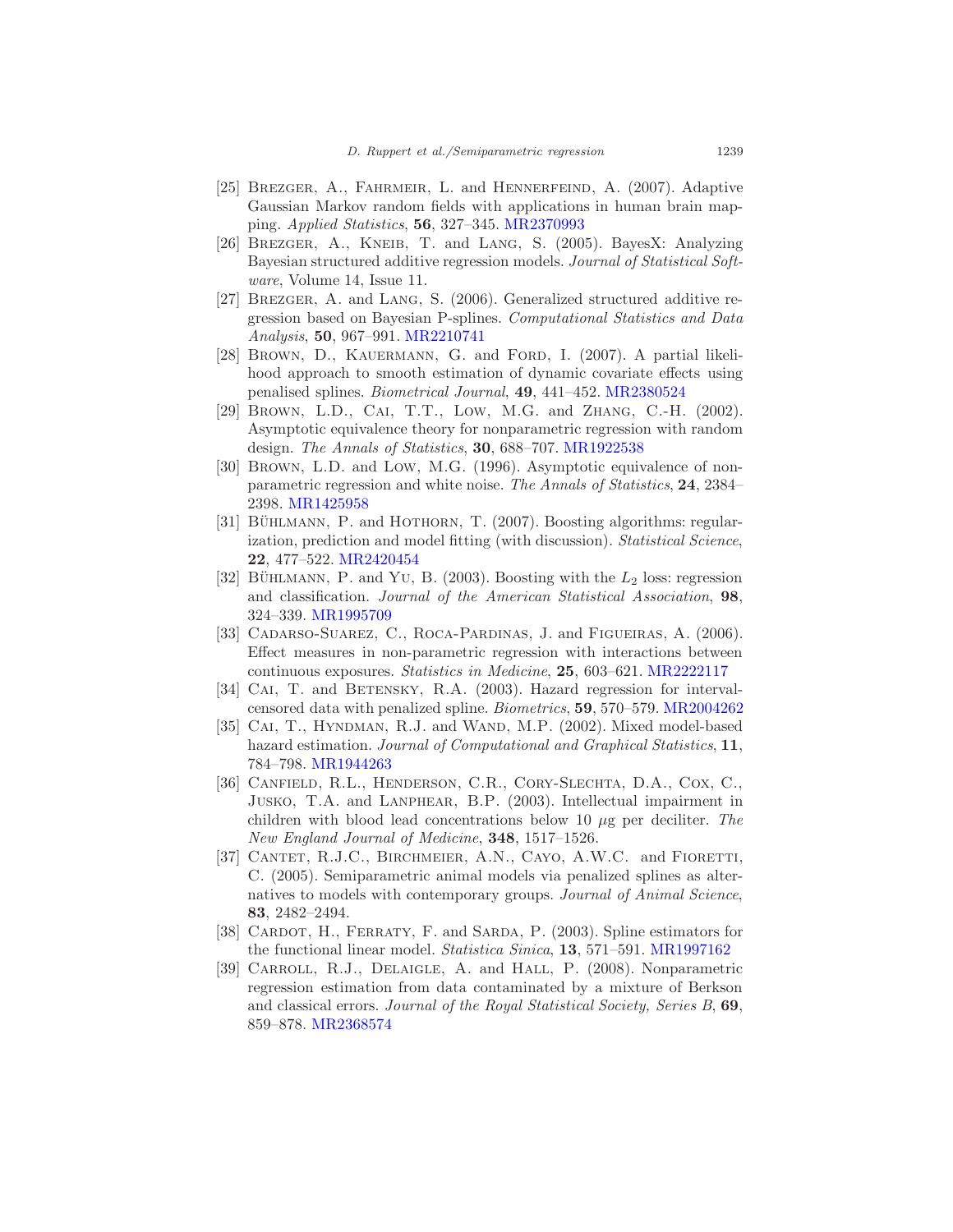- <span id="page-47-10"></span>[40] CARROLL, R.J., HALL, P., APANASOVICH, T.V. AND LIN, X. (2004). Histospline method in nonparametric regression models with application to clustered/longitudinal data. Statistica Sinica, 14, 649–674. [MR2087967](http://www.ams.org/mathscinet-getitem?mr=2087967)
- <span id="page-47-12"></span>[41] Carroll, R.J., Ruppert, D., Stefanski, L.A. and Crainiceanu, C.M. (2006). Measurement Error in Nonlinear Models (Second Edition). Boca Raton, Florida: Chapman & Hall/CRC. [MR2243417](http://www.ams.org/mathscinet-getitem?mr=2243417)
- <span id="page-47-4"></span>[42] Carroll, R.J., Ruppert, D., Tosteson, T.D., Crainiceanu, C. and Karagas, M.R. (2004). Nonparametric regression and instrumental variables. Journal of the American Statistical Association, 99, 736–750. [MR2090907](http://www.ams.org/mathscinet-getitem?mr=2090907)
- <span id="page-47-1"></span>[43] CASELLA, G. AND ROBERT, C. (2004). Introduction to the special issue: Bayes then and now. Statistical Science, 19, 1-2. [MR2082144](http://www.ams.org/mathscinet-getitem?mr=2082144)
- <span id="page-47-9"></span>[44] CHAUDHURI, P. and MARRON, J.S. (1999). SiZer for exploration of structures in curves. Journal of the American Statistical Association, 94, 807– 823. [MR1723347](http://www.ams.org/mathscinet-getitem?mr=1723347)
- <span id="page-47-13"></span>[45] Chavez-Demoulin, V. and Davison, A.C. (2005). Generalized additive modelling of sample extremes. Applied Statistics, 54, 207–222. [MR2134607](http://www.ams.org/mathscinet-getitem?mr=2134607)
- <span id="page-47-15"></span>[46] CHOUDHARY, P.K. (2007). Semiparametric regression for assessing agreement using tolerance bands. Computational Statistics and Data Analysis, 51, 6229–6241. [MR2408590](http://www.ams.org/mathscinet-getitem?mr=2408590)
- <span id="page-47-16"></span>[47] CHOUDHARY, P.K. and NG, H.K.T. (2006). Assessment of agreement under nonstandard conditions using regression models for mean and variance. Biometrics, 62, 288–296. [MR2226584](http://www.ams.org/mathscinet-getitem?mr=2226584)
- <span id="page-47-7"></span>[48] CHEN, Q.X. and IBRAHIM, J.G. (2006). Semiparametric models for missing covariate and response data in regression models. Biometrics, 62, 177– 184. [MR2226571](http://www.ams.org/mathscinet-getitem?mr=2226571)
- <span id="page-47-11"></span>[49] Chen, K. and Jin, Z. (2005). Local polynomial regression analysis of clustered data. Biometrika, 92, 59–74. [MR2158610](http://www.ams.org/mathscinet-getitem?mr=2158610)
- <span id="page-47-3"></span>[50] CHRISTENSEN, O.F. and RIBEIRO, P.J. (2008) geoRglm 0.8. R package. <http://cran.r-project.org>.
- <span id="page-47-8"></span>[51] Claeskens, G. (2004). Restricted likelihood ratio lack-of-fit tests using mixed spline models. Journal of the Royal Statistical Society, Series B, 66, 909–926. [MR2102472](http://www.ams.org/mathscinet-getitem?mr=2102472)
- <span id="page-47-14"></span>[52] Cole, T.J. and Green, P.J. (1992). Smooth reference centile cuves: the LMS method and penalized likelihood. Statistics in Medicine, 11, 1305– 1319.
- <span id="page-47-5"></span>[53] Congdon, P. (2006). A model for non-parametric spatially varying regression effects. Computational Statistics and Data Analysis, 50, 422–445. [MR2201871](http://www.ams.org/mathscinet-getitem?mr=2201871)
- <span id="page-47-0"></span>[54] COOK, R.D. and WEISBERG, S. (1982). Residuals and Influence in Regression. New York: Chapman & Hall. [MR0675263](http://www.ams.org/mathscinet-getitem?mr=0675263)
- <span id="page-47-6"></span>[55] COULL, B.A. and STAUDENMAYER, J. (2004). Self-modeling regression for multivariate curve data. Statistica Sinica, 14, 695–711. [MR2087969](http://www.ams.org/mathscinet-getitem?mr=2087969)
- <span id="page-47-2"></span>[56] Cowell, R.G., Dawid, A.P., Lauritzen, S.L. and Spiegelhal-TER, D.J. (1999). Probabilistic Networks and Expert Systems. New York: Springer. [MR1697175](http://www.ams.org/mathscinet-getitem?mr=1697175)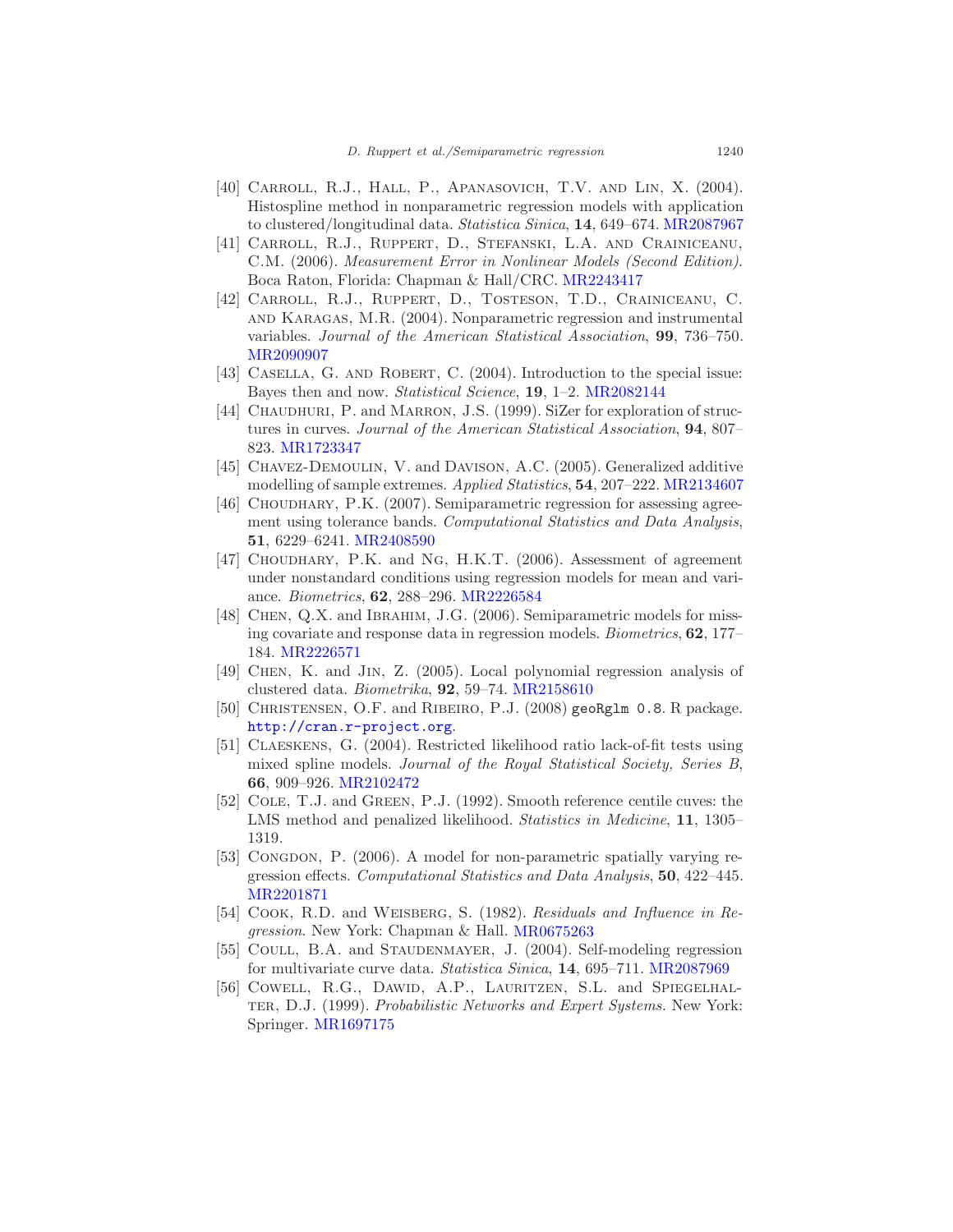- <span id="page-48-11"></span>[57] CRAINICEANU, C.M., DIGGLE, P.J. and ROWLINGSON, B. (2008). Bivariate binomial spatial modelling Loa loa prevalence in tropical Africa (with discussion). Journal of the American Statistical Association, 103, 21–43. [MR2420211](http://www.ams.org/mathscinet-getitem?mr=2420211)
- <span id="page-48-7"></span>[58] Crainiceanu, C. and Ruppert, D. (2004a). Likelihood ratio tests in linear mixed models with one variance component. Journal of the Royal Statistical Society, Series B, 66, 165–185. [MR2035765](http://www.ams.org/mathscinet-getitem?mr=2035765)
- <span id="page-48-8"></span>[59] CRAINICEANU, C. and RUPPERT, D. (2004b). Restricted likelihood ratio tests for longitudinal models. Statistica Sinica, 14, 713–729. [MR2087970](http://www.ams.org/mathscinet-getitem?mr=2087970)
- <span id="page-48-9"></span>[60] CRAINICEANU, C. and RUPPERT, D. (2004c). Likelihood ratio tests for goodness-of-fit of a nonlinear regression model. Journal of Multivariate Analysis, 91, 35–42. [MR2083903](http://www.ams.org/mathscinet-getitem?mr=2083903)
- <span id="page-48-12"></span>[61] CRAINICEANU, C.M., RUPPERT, D., CARROLL, R.J., JOSHI, A. and Goodner, B. (2007). Spatially adaptive Bayesian penalized splines with heteroscedastic errors. Journal of Computational Graphical Statistics, 16, 265–288. [MR2370943](http://www.ams.org/mathscinet-getitem?mr=2370943)
- [62] Crainiceanu, C., Ruppert, D., Claeskens, G. and Wand, M.P. (2005). Exact likelihood ratio tests for penalised splines. Biometrika, 92, 91–103. [MR2158612](http://www.ams.org/mathscinet-getitem?mr=2158612)
- <span id="page-48-0"></span>[63] CRAINICEANU, C., RUPPERT, D. and WAND, M.P. (2005). Bayesian analysis for penalized spline regression using WinBUGS. Journal of Statistical Software, Volume 14, Article 14.
- <span id="page-48-6"></span>[64] CRISTIANINI, N. and SHAWE-TAYLOR, J. (2000). An Introduction to Support Vector Machines and Other Kernel-Based Learning Methods. Cambridge: Cambridge University Press.
- <span id="page-48-1"></span> $[65]$  CURRIE, I.D. and DURBÁN, M.  $(2002)$ . Flexible smoothing with Psplines: a unified approach. *Statistical Modelling*, 4, 333–349. [MR1951589](http://www.ams.org/mathscinet-getitem?mr=1951589)
- <span id="page-48-14"></span>[66] CURRIE, I.D., DURBAN, M. and EILERS, P.H.C.  $(2004)$ . Smoothing and forecasting mortality rates. Statistical Modelling, 4, 279–298. [MR2086492](http://www.ams.org/mathscinet-getitem?mr=2086492)
- <span id="page-48-3"></span>[67] CURRIE, I.D., DURBÁN, M. and EILERS, P.H.C. (2006). Generalized linear array models with applications to multidimensional smoothing. Journal of the Royal Statistical Society, Series B, 68, 259–280. [MR2188985](http://www.ams.org/mathscinet-getitem?mr=2188985)
- <span id="page-48-13"></span>[68] Dean, C.B., Nathoo, F. and Nielsen, J.D. (2007). Spatial and mixture models for recurrent event processes. Environmetrics, 18, 713–725. [MR2408940](http://www.ams.org/mathscinet-getitem?mr=2408940)
- <span id="page-48-4"></span>[69] DEL MORAL, P., DOUCET, A. AND JASRA, A. (2006). Sequential Monte Carlo samplers. Journal of the Royal Statistical Society, Series B, 68, 411–436. [MR2278333](http://www.ams.org/mathscinet-getitem?mr=2278333)
- <span id="page-48-2"></span>[70] Demmel, J. (1997). Applied Numerical Linear Algebra. Philadelphia: Society for Industrial and Applied Mathematics. [MR1463942](http://www.ams.org/mathscinet-getitem?mr=1463942)
- <span id="page-48-5"></span>[71] Denison, D. G. T., Mallick, B. K., and Smith, A. F. M. (1998). Automatic Bayesian curve fitting. Journal of the Royal Statistical Society, Series B, 60, 333–350. [MR1616029](http://www.ams.org/mathscinet-getitem?mr=1616029)
- <span id="page-48-10"></span>[72] Diggle, P.J., Heagerty, P., Liang, K.-L. and Zeger, S. (2002). Analysis of Longitudinal Data (Second Edition). Oxford: Oxford University Press. [MR2049007](http://www.ams.org/mathscinet-getitem?mr=2049007)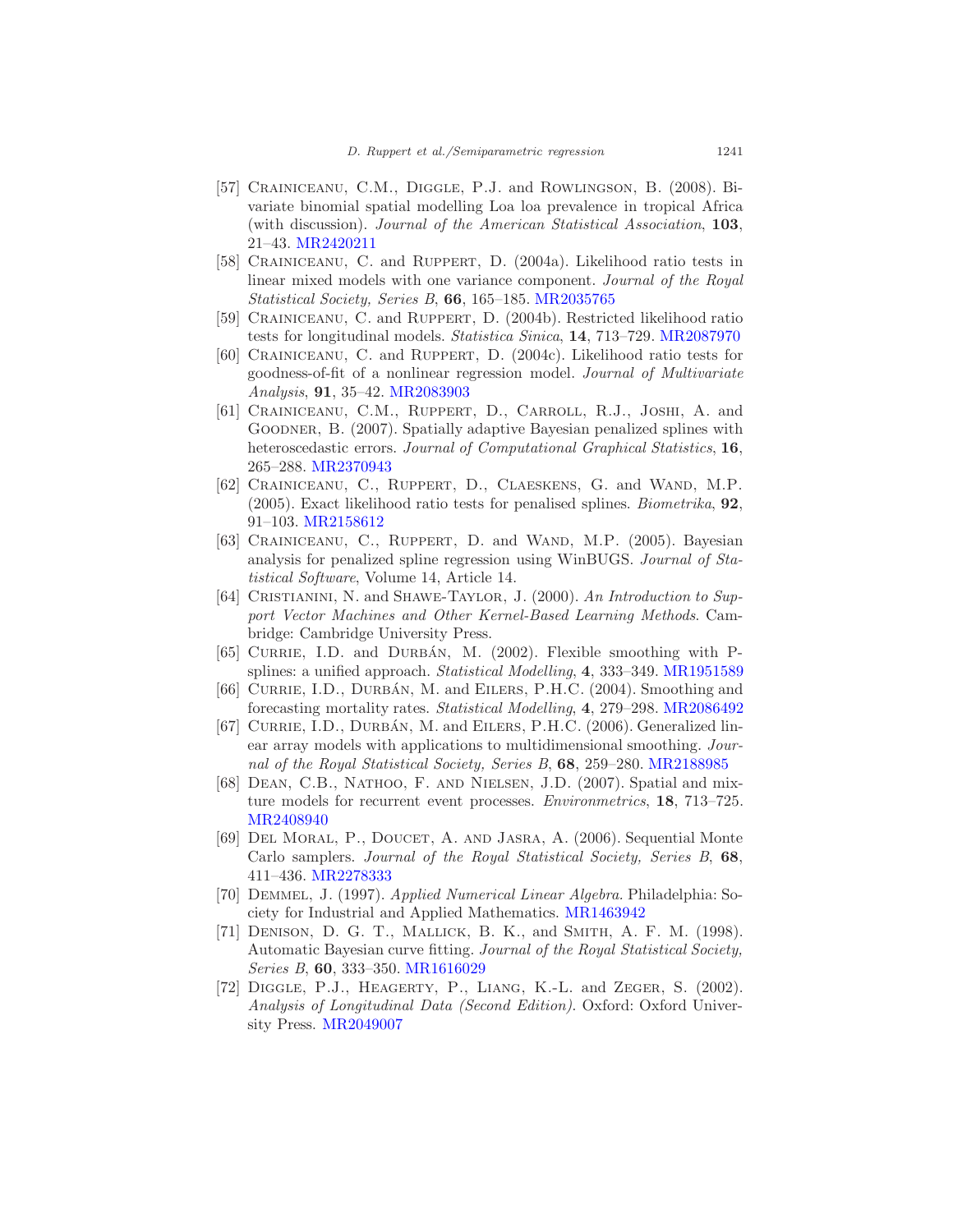- <span id="page-49-6"></span>[73] DIMATTEO, I., GENOVESE, C.R. and KASS, R.E. (2001). Bayesian curvefitting with free-knot splines. Biometrika, 88, 1055–1071. [MR1872219](http://www.ams.org/mathscinet-getitem?mr=1872219)
- <span id="page-49-7"></span>[74] Dimitriadou, E., Hornik, K., Leisch, F., Mayers, D. and Weingessel, A. (2008). e1071 1.5 R package. <http://cran.r-project.org>
- <span id="page-49-8"></span>[75] DOMINICI, F., MCDERMOTT, A. and HASTIE, T. (2004). Improved semiparametric time series models of air pollution and mortality. Journal of the American Statistical Association, 99, 938–948. [MR2113312](http://www.ams.org/mathscinet-getitem?mr=2113312)
- <span id="page-49-1"></span>[76] DONNELLY, C.A., LAIRD, N.M. and WARE, J.H. (1995). Prediction and creation of smooth curves for temporally correlated longitudinal data. Journal of the American Statistical Association, 90, 984–989.
- <span id="page-49-0"></span>[77] Draper, N.R. and Smith, H. (1998). Applied Regression Analysis (Third Edition). New York: John Wiley & Sons. [MR1614335](http://www.ams.org/mathscinet-getitem?mr=1614335)
- <span id="page-49-16"></span>[78] DURBÁN, M. and CURRIE, I.  $(2003)$ . A note on P-spline additive models with correlated errors. Computational Statistics, 18, 251-262. [MR1994651](http://www.ams.org/mathscinet-getitem?mr=1994651)
- <span id="page-49-12"></span>[79] DURBÁN, M., HAREZLAK, J., WAND, M.P. and CARROLL, R.J. (2005). Simple fitting of subject-specific curves for longitudinal data. Statistics in Medicine, 24, 1153–1167. [MR2134571](http://www.ams.org/mathscinet-getitem?mr=2134571)
- <span id="page-49-13"></span>[80] EFRON, B. (1986). Double exponential families and their use in generalized linear regression. 81, 709–721. [MR0860505](http://www.ams.org/mathscinet-getitem?mr=0860505)
- <span id="page-49-15"></span>[81] Eilers, P.H.C. (2005). Unimodal smoothing. Journal of Chemometrics, 19, 317–328.
- <span id="page-49-17"></span>[82] Eilers, P.H.C. (2007). Data exploration in meta-analysis with smooth latent distributions. Statistics in Medicine, 26, 3358–3368. [MR2380586](http://www.ams.org/mathscinet-getitem?mr=2380586)
- <span id="page-49-5"></span>[83] EILERS, P.H.C., CURRIE, I.D. and DURBÁN, M. (2006). Fast and compact smoothing on large multidimensional grids. Computational Statistics and Data Analysis, 50, 61–76. [MR2196222](http://www.ams.org/mathscinet-getitem?mr=2196222)
- <span id="page-49-14"></span>[84] Eilers, P.H.C., Gampe, J., Marx, B.D. and Rau, R. (2008). Modulation models for seasonal incidence tables. Statistics in Medicine, NA, NA–NA.
- <span id="page-49-2"></span>[85] Eilers, P.H.C. and Marx, B.D. (1996). Flexible smoothing with Bsplines and penalties (with discussion). Statistical Science, 11, 89–121. [MR1435485](http://www.ams.org/mathscinet-getitem?mr=1435485)
- <span id="page-49-9"></span>[86] Eilers, P.H.C. and Marx, B.D. (2003). Multivariate calibration with temperature interaction using two-dimensional penalized signal regression. Chemometrics and Intelligent Laboratory Systems, 66, 159–174.
- <span id="page-49-11"></span>[87] ELLIOTT, M.R. (2007). Identifying latent clusters of variability in longitudinal data. Biostatistics, 8, 756–771.
- <span id="page-49-3"></span>[88] Eubank, R. (1999) Nonparametric Regression and Spline Smoothing, New York: Marcel Dekker. [MR1680784](http://www.ams.org/mathscinet-getitem?mr=1680784)
- <span id="page-49-10"></span>[89] FAHRMEIR L. and ECHAVARRÍA, L.O. (2006). Structured additive regression for overdispersed and zero-inflated count data. Applied Stochastic Models in Business and Industry, 22, 351–369. [MR2324068](http://www.ams.org/mathscinet-getitem?mr=2324068)
- <span id="page-49-4"></span>[90] Fahrmeir, L., Kneib, T. and Lang, S. (2004). Penalized structured additive regression for space-time data: a Bayesian perspective. Statistica Sinica, 14, 715–745. [MR2087971](http://www.ams.org/mathscinet-getitem?mr=2087971)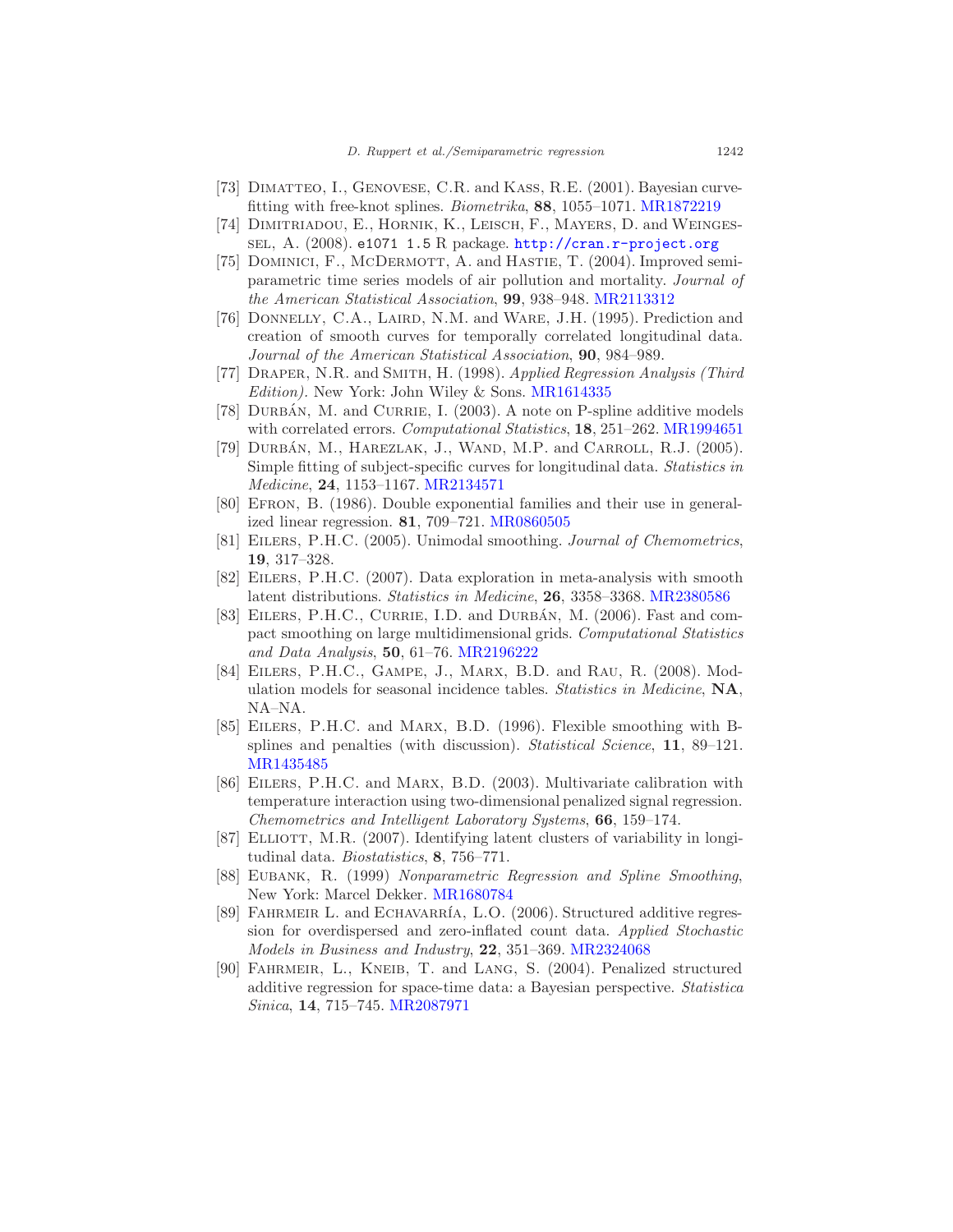- <span id="page-50-12"></span>[91] FAHRMEIR, L. and RAACH, A. (2007). A Bayesian semiparametric latent variable model for mixed responses. Psychometrika, 72, 327-346. [MR2361960](http://www.ams.org/mathscinet-getitem?mr=2361960)
- <span id="page-50-4"></span>[92] Fan, J. (1992). Design-adaptive nonparametric regression. Journal of the American Statistical Association, 87, 998–1004. [MR1209561](http://www.ams.org/mathscinet-getitem?mr=1209561)
- <span id="page-50-0"></span>[93] FAN, J. and GIJBELS, I. (1995). Local Polynomial Modelling and Its Applications. London: Chapman and Hall. [MR1383587](http://www.ams.org/mathscinet-getitem?mr=1383587)
- <span id="page-50-15"></span>[94] Fan, J. and Yao, Q. (2003). Nonlinear Time Series: Nonparametric and Parametric Methods. New York: Springer. [MR1964455](http://www.ams.org/mathscinet-getitem?mr=1964455)
- <span id="page-50-3"></span>[95] FAN, Y., LESLIE, D.S. and WAND, M.P. (2006). Comment on paper by Del Moral, Doucet and Jasra. Bayesian Statistics 8, Oxford University Press.
- <span id="page-50-8"></span>[96] FIGUEIRAS, A., ROCA-PARDINAS, J. and CADARSO-SUAREZ, C. (2005). A bootstrap method to avoid the effect of concurvity in generalised additive models in time series studies of air pollution. Journal of Epidemiology and Community Health. 59, 881–884.
- <span id="page-50-13"></span>[97] FITZMAURICE, G., DAVIDIAN, M., VERBEKE, G. and MOLENBERGHS, G. (EDS.) (2008). Longitudinal Data Analysis: A Handbook of Modern Statistical Methods. Boca Raton, Florida: Chapman & Hall/CRC.
- <span id="page-50-1"></span>[98] Floyd, R.W. (1962). Algorithm 97: shortest path. Communications of the Association for Computing Machinery, 5, 345.
- <span id="page-50-10"></span>[99] French, J.L. and Wand, M.P. (2004). Generalized additive models for cancer mapping with incomplete covariates. Biostatistics, 5, 177–191.
- <span id="page-50-5"></span>[100] Freund, Y. (1995). Boosting a weak learning algorithm by majority. Information and Computation, 121, 256–285. [MR1348530](http://www.ams.org/mathscinet-getitem?mr=1348530)
- <span id="page-50-6"></span>[101] FREUND, Y. and SCHAPIRE, R.E. (1996). Experiments with a new boosting algorithm. In Machine Learning: Proceedings of the Thirteenth International Conference, San Francisco: Morgan Kauffman, pp. 148–156.
- <span id="page-50-7"></span>[102] FRIEDMAN, J., HASTIE, T. and TIBSHIRANI, R. (2000). Additive logistic regression: a statistical view of boosting (with discussion). The Annals of Statistics, 28, 337–407. [MR1790002](http://www.ams.org/mathscinet-getitem?mr=1790002)
- <span id="page-50-14"></span>[103] GANGULI, B., STAUDENMAYER, J. and WAND, M.P. (2005). Additive models with predictors subject to measurement error. Australia and New Zealand Journal of Statistics, 47, 193–202. [MR2155119](http://www.ams.org/mathscinet-getitem?mr=2155119)
- <span id="page-50-11"></span>[104] GANGULI, B. and WAND, M.P. (2004). Feature significance in geostatistics. Journal of Computational and Graphical Statistics, 13, 954–973. [MR2109060](http://www.ams.org/mathscinet-getitem?mr=2109060)
- <span id="page-50-9"></span>[105] GANGULI, B. and WAND, M.P. (2006). Additive models for georeferenced failure time data. Statistics in Medicine, 25, 2469–2482. [MR2240949](http://www.ams.org/mathscinet-getitem?mr=2240949)
- <span id="page-50-2"></span>[106] GELMAN, A. (2006). Prior distributions for variance parameters in hierarchical models. Bayesian Analysis, 1, 515–533. [MR2221284](http://www.ams.org/mathscinet-getitem?mr=2221284)
- <span id="page-50-16"></span>[107] Genovese, C.R., Miller, C.J., Nichol, R.C., Arjunwadkar, M. and Wasserman, L. (2004). Nonparametric inference for the cosmic microwave background. Statistical Science, 19, 308–321. [MR2146946](http://www.ams.org/mathscinet-getitem?mr=2146946)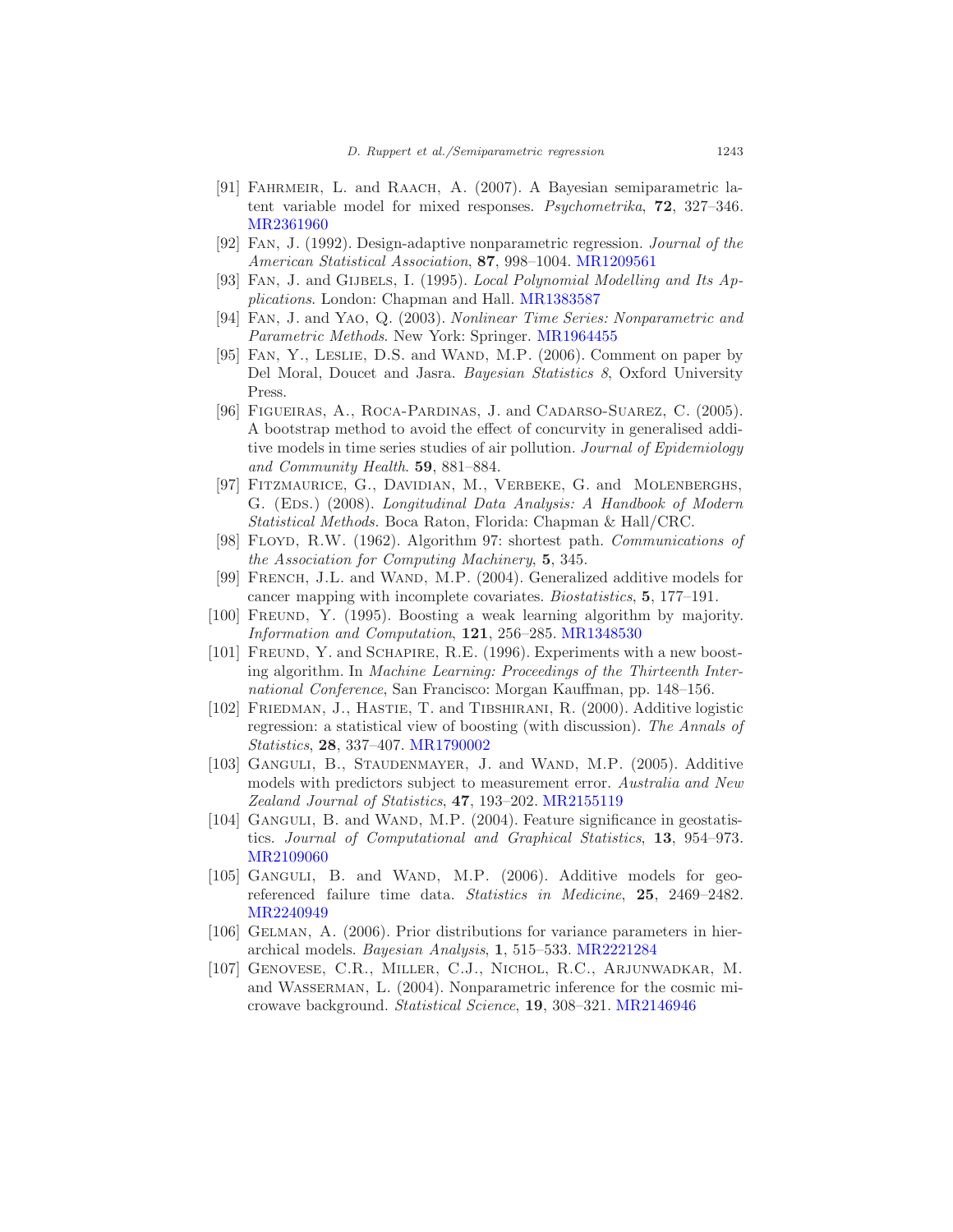- <span id="page-51-11"></span>[108] GERACI, M. and BOTTAI, M. (2006). Use of auxiliary data in semiparametric spatial regression with nonignorable missing responses. Statistical Modelling, 6, 321–336. [MR2345743](http://www.ams.org/mathscinet-getitem?mr=2345743)
- <span id="page-51-9"></span>[109] Ghidey, W., Lesaffre, E. and Eilers, P. (2004). Smooth random effects distribution in a linear mixed model. Biometrics, 60, 945–953. [MR2133547](http://www.ams.org/mathscinet-getitem?mr=2133547)
- <span id="page-51-12"></span>[110] Ghosh, D. (2007). Incorporating monotonicity into the evaluation of a biomarker. Biostatistics, 8, 402–413.
- <span id="page-51-6"></span>[111] GIANOLA, D., FERNANDO, R.L. and STELLA, A. (2006). Genomicassisted prediction of genetic value with semiparametric procedures. Genetics, 173, 1761–1776.
- <span id="page-51-14"></span>[112] Gimenez, O., Crainiceanu, C., Barbraud, C., Jenouvrier, S. and Morgan, B.J.T. (2006). Semiparametric regression in capture-recapture modeling. Biometrics, 62, 691–698. [MR2247195](http://www.ams.org/mathscinet-getitem?mr=2247195)
- <span id="page-51-13"></span>[113] Gluhovsky, I. and Vengerov, D. (2007). Constrained multivariate extrapolation models with application to computer cache rates. Technometrics, 49, 129–137. [MR2380529](http://www.ams.org/mathscinet-getitem?mr=2380529)
- <span id="page-51-1"></span>[114] GREEN, P.J. (1985). Linear models for field trials, smoothing and crossvalidation. Biometrika, 72, 523–537. [MR0817566](http://www.ams.org/mathscinet-getitem?mr=0817566)
- <span id="page-51-0"></span>[115] Green, P.J. and Silverman, B.W. (1994). Nonparametric Regression and Generalized Linear Models. London: Chapman and Hall. [MR1270012](http://www.ams.org/mathscinet-getitem?mr=1270012)
- <span id="page-51-8"></span>[116] Greven, S., Crainiceanu, C.M., Kuechenhoff, H. and Peters, A. (2008). Restricted likelihood ratio testing for zero variance components in linear mixed models. Journal of Computational and Graphical Statistics, 17, 8700-891.
- <span id="page-51-3"></span>[117] GRYPARIS, A., COULL, B.A., SCHWARTZ, J. and SUH, H.H. (2007). Semiparametric latent variable regression models for spatiotemporal modelling of mobile source particles in the greater Boston area. Applied Statistics, 56, 183–209. [MR2359241](http://www.ams.org/mathscinet-getitem?mr=2359241)
- <span id="page-51-2"></span>[118] GURRIN, L.C., SCURRAH, K.J. and HAZELTON, M.L. (2005). Tutorial in biostatistics: spline smoothing with linear mixed models. Statistics in Medicine, 24, 3361–3381. [MR2208694](http://www.ams.org/mathscinet-getitem?mr=2208694)
- [119] Hampel, F. R. (1974). The influence curve and its role in robust estimation. Journal of the American Statistical Association, 69, 383–393. [MR0362657](http://www.ams.org/mathscinet-getitem?mr=0362657)
- <span id="page-51-4"></span>[120] Haario, H., Saksman, E., Tamminen, J. (2005). Componentwise adaptation for high dimensional MCMC. *Computational Statistics*, **20**, 265– 273. [MR2323976](http://www.ams.org/mathscinet-getitem?mr=2323976)
- <span id="page-51-5"></span>[121] HALL, P. and OPSOMER, J.D. (2005). Theory for penalised spline regression, Biometrika, 92, 105–118. [MR2158613](http://www.ams.org/mathscinet-getitem?mr=2158613)
- <span id="page-51-7"></span>[122] HAREZLAK, J., COULL, B.A., LAIRD, N.M., MAGARI, S.R. and CHRIStiani, D.C. (2006). Penalized solutions to functional regression problems. Computational Statistics and Data Analysis, 51, 4911–4925. [MR2364549](http://www.ams.org/mathscinet-getitem?mr=2364549)
- <span id="page-51-10"></span>[123] HAREZLAK, J., NAUMOVA, E. and LAIRD, N.M. (2007). LongCrisp: A test for bump hunting in longitudinal data. Statistics in Medicine, 26, 1383–1397. [MR2345727](http://www.ams.org/mathscinet-getitem?mr=2345727)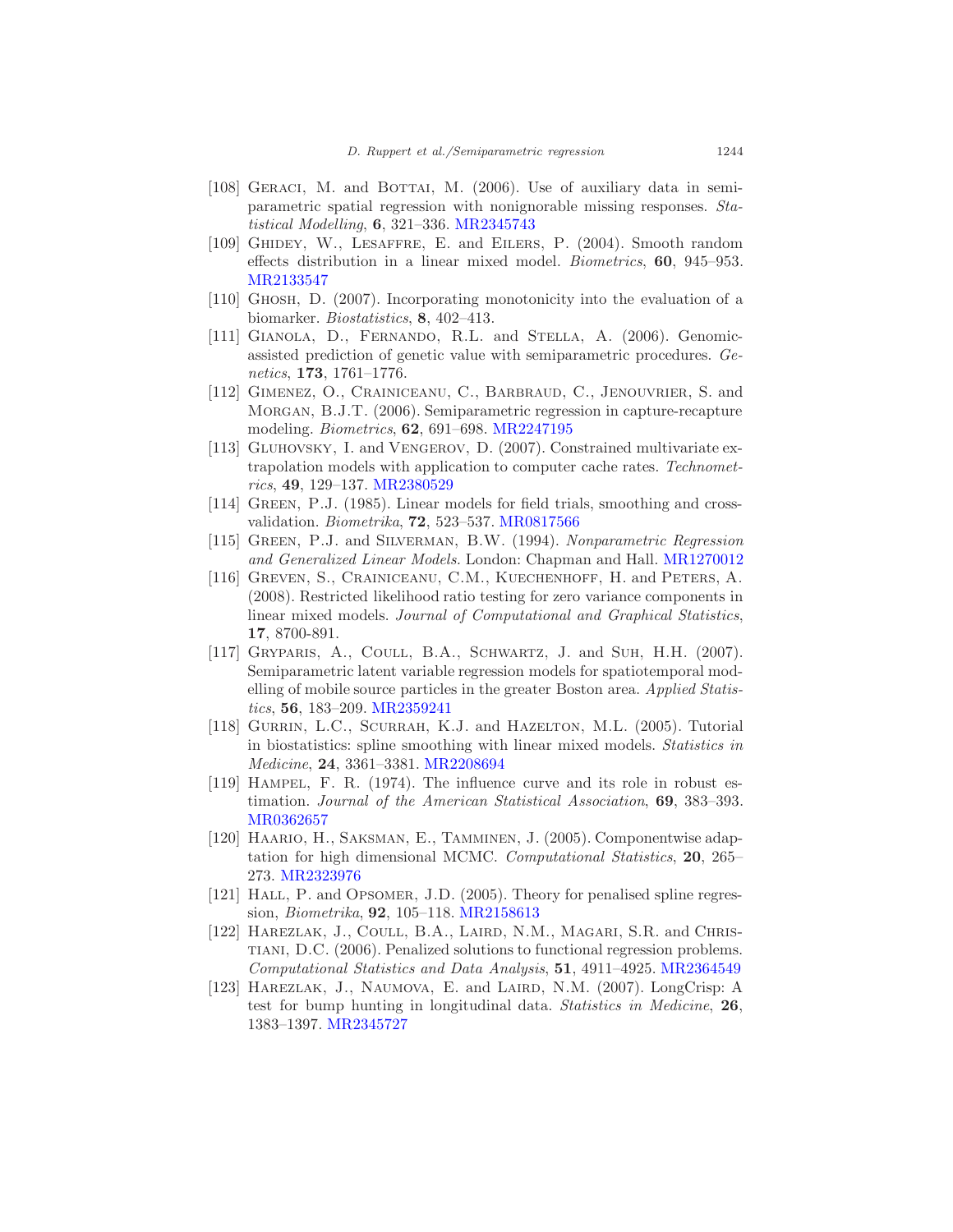- <span id="page-52-9"></span>[124] HAREZLAK, J., RYAN, L.M., GIEDD, J.N. and LANGE, N. (2005). Individual and population penalized regression splines for accelerated longitudinal designs. Biometrics, 61, 1037–1048. [MR2216197](http://www.ams.org/mathscinet-getitem?mr=2216197)
- <span id="page-52-7"></span><span id="page-52-0"></span>[125] HASTIE, T. (2006). gam 0.98. R package. <http://cran.r-project.org>.
- [126] HASTIE, T.J. and TIBSHIRANI, R.J. (1990). *Generalized Additive Models*. London: Chapman and Hall. [MR1082147](http://www.ams.org/mathscinet-getitem?mr=1082147)
- [127] HASTIE, T., TIBSHIRANI, R. and FRIEDMAN, J. (2001). The Elements of Statistical Learning. New York: Springer-Verlag. [MR1851606](http://www.ams.org/mathscinet-getitem?mr=1851606)
- <span id="page-52-4"></span>[128] Hastie, T. and Zhu, J. (2006). Comment on paper by Moguerza and Muñoz. Statistical Science, 21, 352-357. [MR2339134](http://www.ams.org/mathscinet-getitem?mr=2339134)
- <span id="page-52-13"></span>[129] Heim, S., Fahrmeir, L., Eilers, P.H.C. and Marx, B.D. (2007). 3D space-varying coefficient models with application to diffusion tensor imaging. Computational Statistics and Data Analysis, 51, 6212–6228. [MR2407709](http://www.ams.org/mathscinet-getitem?mr=2407709)
- <span id="page-52-8"></span>[130] Hennerfeind, A., Brezger, A. and Fahrmeir, L. (2006). Geoadditive survival models. Journal of the American Statistical Association, 101, 1065–1075. [MR2324146](http://www.ams.org/mathscinet-getitem?mr=2324146)
- <span id="page-52-11"></span>[131] HENS, N., AERTS, M. and MOLENBERGHS, G. (2006). Model selection for incomplete and design-based samples. Statistics in Medicine, 25, 2502-2520. [MR2240951](http://www.ams.org/mathscinet-getitem?mr=2240951)
- <span id="page-52-3"></span>[132] HICKERNELL, F.J., LEMIEUX, C. and OWEN, A.B. (2005). Control variates for quasi-Monte Carlo. Statistical Science, 20, 1–31. [MR2182985](http://www.ams.org/mathscinet-getitem?mr=2182985)
- <span id="page-52-12"></span>[133] HOUSEMAN, E.A., COULL, B.A. and SHINE, J.P. (2006). A nonstationary negative binomial time series with time-dependent covariates: enterococcus counts in Boston Harbor. Journal of the American Statistical Association, 101, 1365–1376. [MR2307571](http://www.ams.org/mathscinet-getitem?mr=2307571)
- <span id="page-52-10"></span>[134] Hu, Z.H., Wang, N. and Carroll, R.J. (2004). Profile-kernel versus backfitting in the partially linear models for longitudinal/clustered data. Biometrika, 91, 251–262. [MR2081299](http://www.ams.org/mathscinet-getitem?mr=2081299)
- <span id="page-52-15"></span>[135] Izenman, A.J. (1975). Reduced-rank regression for the multivariate linear model. Journal of Multivariate Analysis, 5, 248–264. [MR0373179](http://www.ams.org/mathscinet-getitem?mr=0373179)
- <span id="page-52-14"></span>[136] JANK, W. and SHMUELI, G. (2007). Modelling concurrency of events in on-line auctions via spatiotemporal semiparametric models. Applied Statistics, 56, 1–27. [MR2339160](http://www.ams.org/mathscinet-getitem?mr=2339160)
- <span id="page-52-5"></span>[137] JORDAN, M.I. (2004). Graphical models. Statistical Science, 19, 140-155. [MR2082153](http://www.ams.org/mathscinet-getitem?mr=2082153)
- <span id="page-52-6"></span>[138] Jordan, M.I., Ghahramani, Z., Jaakkola, T.S. and Saul, L.K. (1999). An introduction to variational methods for graphical models. Machine Learning, 37, 183–233.
- <span id="page-52-2"></span>[139] JULLION, A. and LAMBERT, P. (2007). Robust specification of the roughness penalty prior distribution in spatially adaptive Bayesian Psplines models. Computational Statistics and Data Analysis, 51, 2542– 2558. [MR2338987](http://www.ams.org/mathscinet-getitem?mr=2338987)
- <span id="page-52-1"></span>[140] KAMMANN, E.E. and WAND, M.P. (2003). Geoadditive models. Applied Statistics, 52, 1–18. [MR1963210](http://www.ams.org/mathscinet-getitem?mr=1963210)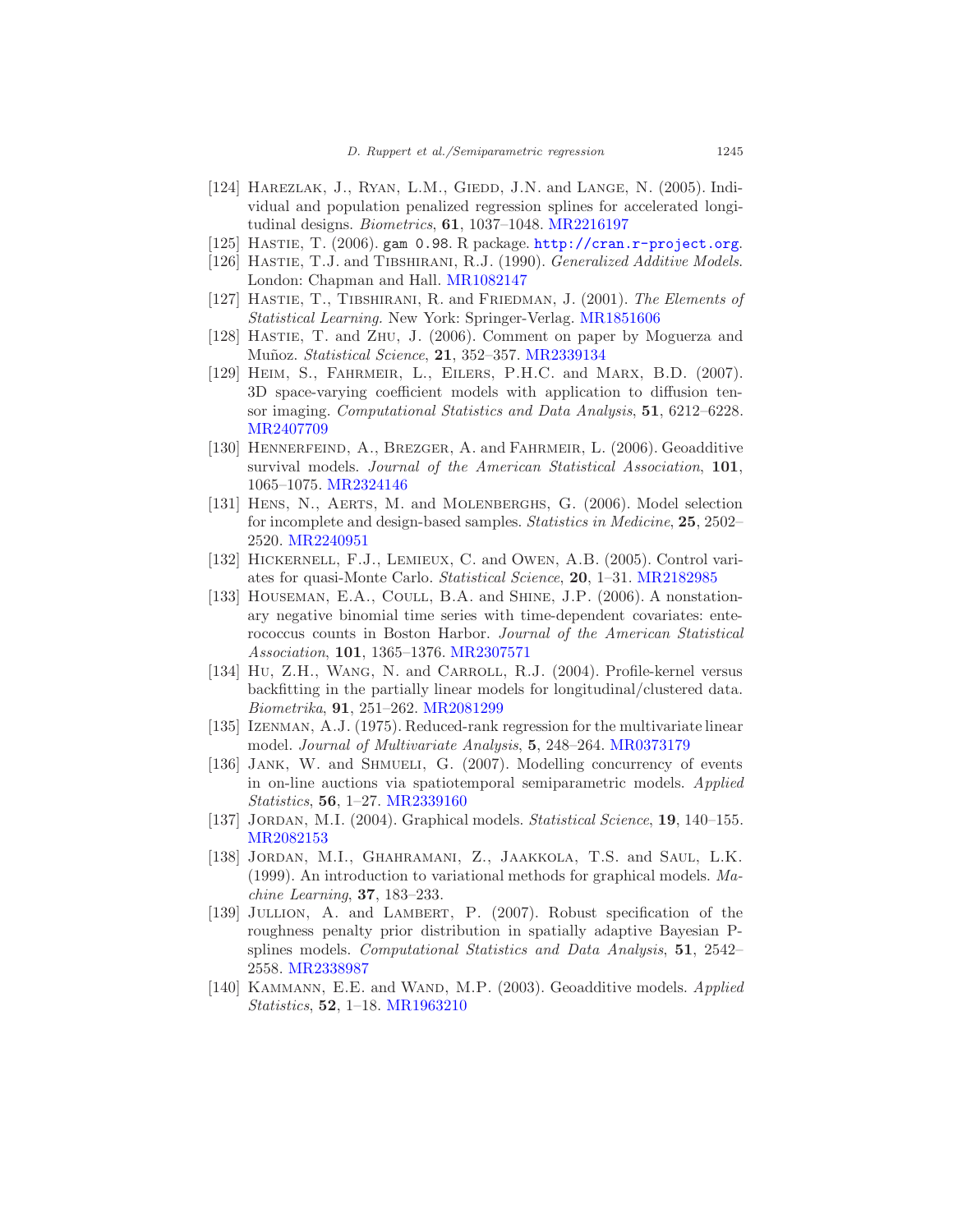- [141] KARATZOGLOU, A., SMOLA, A. and HORNIK, K. (2007). kernlab 0.9. R package. <http://cran.r-project.org>
- <span id="page-53-3"></span>[142] KAUERMANN, G. (2005). A note on smoothing parameter selection for penalized spline smoothing. Journal of Statistical Planning Inference, 127, 53–69. [MR2102704](http://www.ams.org/mathscinet-getitem?mr=2102704)
- <span id="page-53-13"></span>[143] KAUERMANN, G. and KHOMSKI, P. (2006). Additive two-way hazards model with varying coefficients. Computational Statistics and Data Analysis, 51, 1944–1956. [MR2307554](http://www.ams.org/mathscinet-getitem?mr=2307554)
- <span id="page-53-2"></span>[144] KAUERMANN, G., KRIVOBOKOVA, T. and FAHRMEIR, L. (2009). Some asymptotic results on generalized penalized spline smoothing. Journal of the Royal Statistical Society, Series B, 71, 487–503.
- <span id="page-53-8"></span>[145] KIM, I., CARROLL, R.J. and COHEN, N.D. (2003). Semiparametric regression splines in matched case-control studies. Biometrics, 59, 1158– 1169. [MR2025701](http://www.ams.org/mathscinet-getitem?mr=2025701)
- <span id="page-53-7"></span>[146] KIMELDORF, G.S. and WAHBA, G. (1971). Some results on Tchebycheffian spline functions. Journal of Mathematical Analysis and Its Application, 33, 82–95. [MR0290013](http://www.ams.org/mathscinet-getitem?mr=0290013)
- <span id="page-53-10"></span>[147] KNEIB, T. (2006). Mixed model-based inference in geoadditive hazard regression for interval-censored survival times. Computational Statistics and Data Analysis, 51, 777–792. [MR2297486](http://www.ams.org/mathscinet-getitem?mr=2297486)
- <span id="page-53-0"></span>[148] KNEIB, T. and FAHRMEIR, L. (2006). Structured additive regression for categorical space-time data: a mixed model approach. Biometrics, 62, 109–118. [MR2226563](http://www.ams.org/mathscinet-getitem?mr=2226563)
- <span id="page-53-9"></span>[149] KNEIB, T. and FAHRMEIR, L. (2007). A mixed model approach for geoadditive hazard regression. Scandinavian Journal of Statistics, 34, 207-228. [MR2325251](http://www.ams.org/mathscinet-getitem?mr=2325251)
- <span id="page-53-4"></span>[150] Koenker, R. (2008). Quantile regression in R: a vignette. [http://cran.](http://cran.r-project.org/web/packages/quantreg/vignettes/rq.pdf) [r-project.org/web/packages/quantreg/vignettes/rq.pdf](http://cran.r-project.org/web/packages/quantreg/vignettes/rq.pdf)
- <span id="page-53-6"></span>[151] KOOPERBERG, C. (2007). polspline 1.0 R package. [http://cran.](http://cran.r-project.org) [r-project.org](http://cran.r-project.org)
- <span id="page-53-5"></span>[152] KRIVOBOKOVA, T. (2007). AdaptFit 0.2 R package. [http://cran.](http://cran.r-project.org) [r-project.org](http://cran.r-project.org)
- <span id="page-53-11"></span>[153] Krivobokova, T., Crainiceanu, C.M. and Kauermann, G. (2008). Fast adaptive penalized splines. Journal of Computational and Graphical Statistics, 17, 1–20. [MR2424792](http://www.ams.org/mathscinet-getitem?mr=2424792)
- <span id="page-53-14"></span>[154] KRIVOBOKOVA, T. and KAUERMANN, G. (2007). A note on penalized spline smoothing with correlated errors. Journal of the American Statistical Association, 102, 1328–1337. [MR2412553](http://www.ams.org/mathscinet-getitem?mr=2412553)
- <span id="page-53-1"></span>[155] Kuo, F., DUNSMUIR, W.T.M., SLOAN, I.H., WAND, M.P. and WOMersley, R.S. (2008). Quasi-Monte Carlo for highly structured generalised response models. Methodology and Computing in Applied Probability, 10, 239–275. [MR2399683](http://www.ams.org/mathscinet-getitem?mr=2399683)
- <span id="page-53-12"></span>[156] Lambert, P. and Eilers, P.H.C. (2005). Bayesian proportional hazards model with time-varying regression coefficients: a penalized Poisson regression approach. Statistics in Medicine, 24, 3977–3989. [MR2221979](http://www.ams.org/mathscinet-getitem?mr=2221979)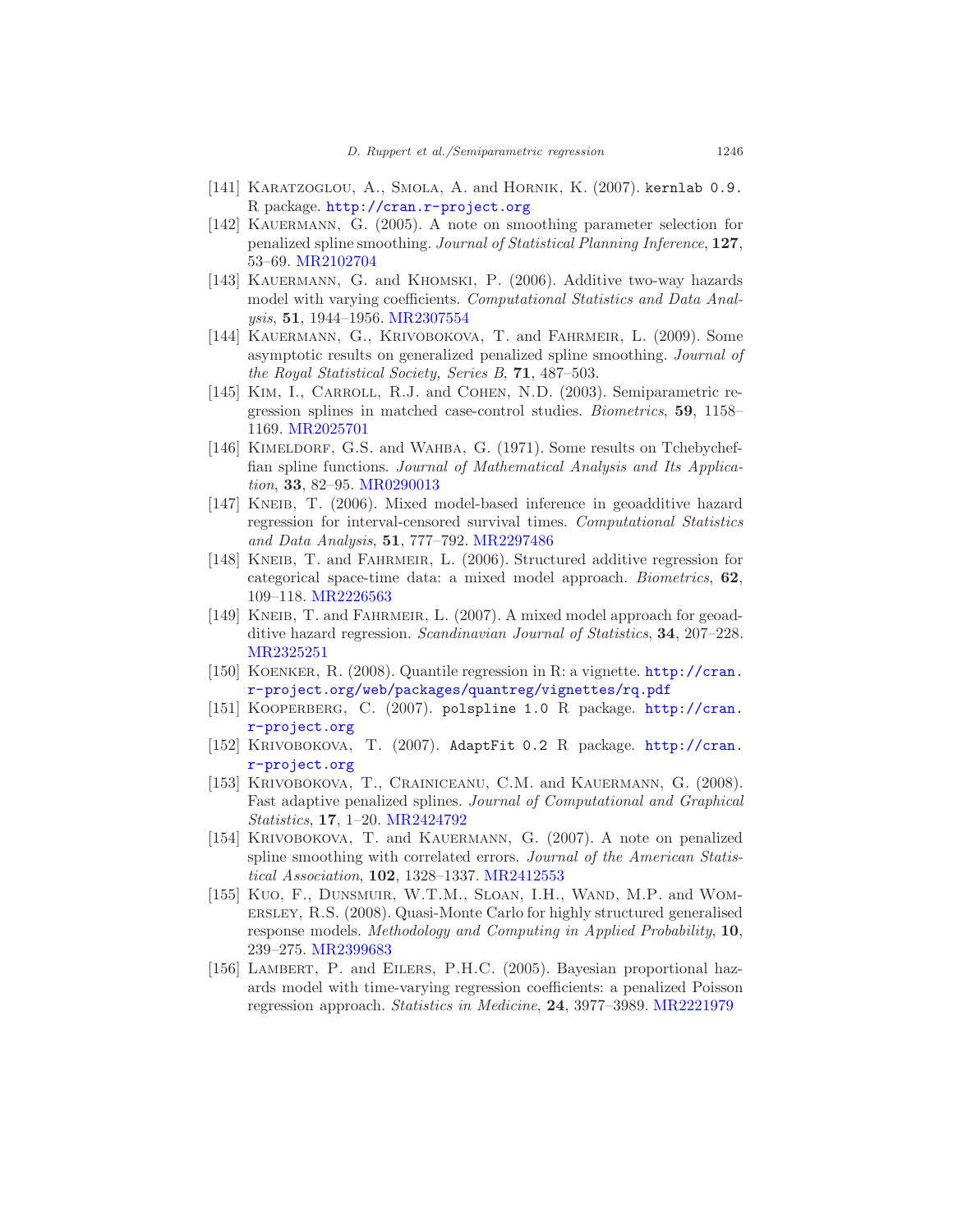- <span id="page-54-4"></span>[157] LANG, S., ADEBAYO, S.B., FAHRMEIR, L. and STEINER, W.J. (2003). Bayesian geoadditive seemingly unrelated regression. Computational Statistics, 18, 163–192. [MR1994652](http://www.ams.org/mathscinet-getitem?mr=1994652)
- <span id="page-54-5"></span>[158] LANG, S. and BREZGER, A. (2004). Bayesian P-splines. Journal of Computational and Graphical Statistics, 13, 183–212. [MR2044877](http://www.ams.org/mathscinet-getitem?mr=2044877)
- <span id="page-54-15"></span>[159] Lee, T.C.M. and Oh, H.S. (2007). Robust penalized regression spline fitting with application to additive mixed modeling. Computational Statistics, 22, 159–171. [MR2299253](http://www.ams.org/mathscinet-getitem?mr=2299253)
- <span id="page-54-2"></span>[160] LEITENSTORFER, F. and TUTZ, G. (2007a). Knot selection by boosting techniques. Computational Statistics and Data Analysis. 51, 4605–4621. [MR2364468](http://www.ams.org/mathscinet-getitem?mr=2364468)
- <span id="page-54-3"></span>[161] LEITENSTORFER, F. and TUTZ, G. (2007b). Generalized monotonic regression based on B-splines with an application to air pollution data. Biostatistics, 8, 654–673.
- <span id="page-54-0"></span>[162] Li, Y. and Ruppert, D. (2008). On the asymptotics of penalized splines. Biometrika, 95, 415–436.
- <span id="page-54-14"></span>[163] LI, Y., WANG, N., HONG, M., TURNER, N.D., LUPTON, J.R. and CAR-ROLL, R.J. (2007). Nonparametric estimation of correlation functions in longitudinal and spatial data, with application to colon carcinogenesis experiments. The Annals of Statistics, 35, 1608–1643. [MR2351099](http://www.ams.org/mathscinet-getitem?mr=2351099)
- <span id="page-54-13"></span>[164] LIANG, H., WU, H. and CARROLL, R.J. (2003). The relationship between virologic and immunologic responses in AIDS clinical research using mixed-effects varying-coefficient semiparametric models with measurement error. *Biostatistics*, 4, 297-312.
- <span id="page-54-1"></span>[165] LIGGES, U., THOMAS, A., SPIEGELHALTER, D., BEST, N., LUNN, D., RICE, K. and STURTZ, S. (2007). BRugs 0.4. R package.
- <span id="page-54-6"></span>[166] Lin, X. (1997). Variance component testing in generalised linear models with random effects. *Biometrika*, **84**, 309-326. [MR1467049](http://www.ams.org/mathscinet-getitem?mr=1467049)
- <span id="page-54-9"></span>[167] LIN, X. and CARROLL, R.J. (2000). Nonparametric function estimation for clustered data when the predictor is measured without/with error. Journal of the American Statistical Association, 95, 520–534. [MR1803170](http://www.ams.org/mathscinet-getitem?mr=1803170)
- <span id="page-54-10"></span>[168] LIN, X. and CARROLL, R.J. (2001). Semiparametric regression for clustered data using generalized estimating equations. Journal of the American Statistical Association, 96, 1045–1056. [MR1947252](http://www.ams.org/mathscinet-getitem?mr=1947252)
- <span id="page-54-12"></span>[169] LIN, X. and CARROLL, R.J. (2006). Semiparametric estimation in general repeated measures problems. Journal of the Royal Statistical Society, Series B, 68, 68–88. [MR2212575](http://www.ams.org/mathscinet-getitem?mr=2212575)
- <span id="page-54-11"></span>[170] LIN, X., WANG, N., WELSH, A.H. and CARROLL, R.J. (2004). Equivalent kernels of smoothing splines in nonparametric regression for clus-tered/longitudinal data. Biometrika, 91, 177-193. [MR2050468](http://www.ams.org/mathscinet-getitem?mr=2050468)
- <span id="page-54-7"></span>[171] Lin, X. and Zhang, D. (1999). Inference in generalized additive mixed models by using smoothing splines. Journal of the Royal Statistical Society, Series B, 61, 381–400. [MR1680318](http://www.ams.org/mathscinet-getitem?mr=1680318)
- <span id="page-54-8"></span>[172] LIN, J., ZHANG, D.W. and DAVIDIAN, M. (2006). Smoothing splinebased score tests for proportional hazards models. Biometrics, 62, 803– 812. [MR2247209](http://www.ams.org/mathscinet-getitem?mr=2247209)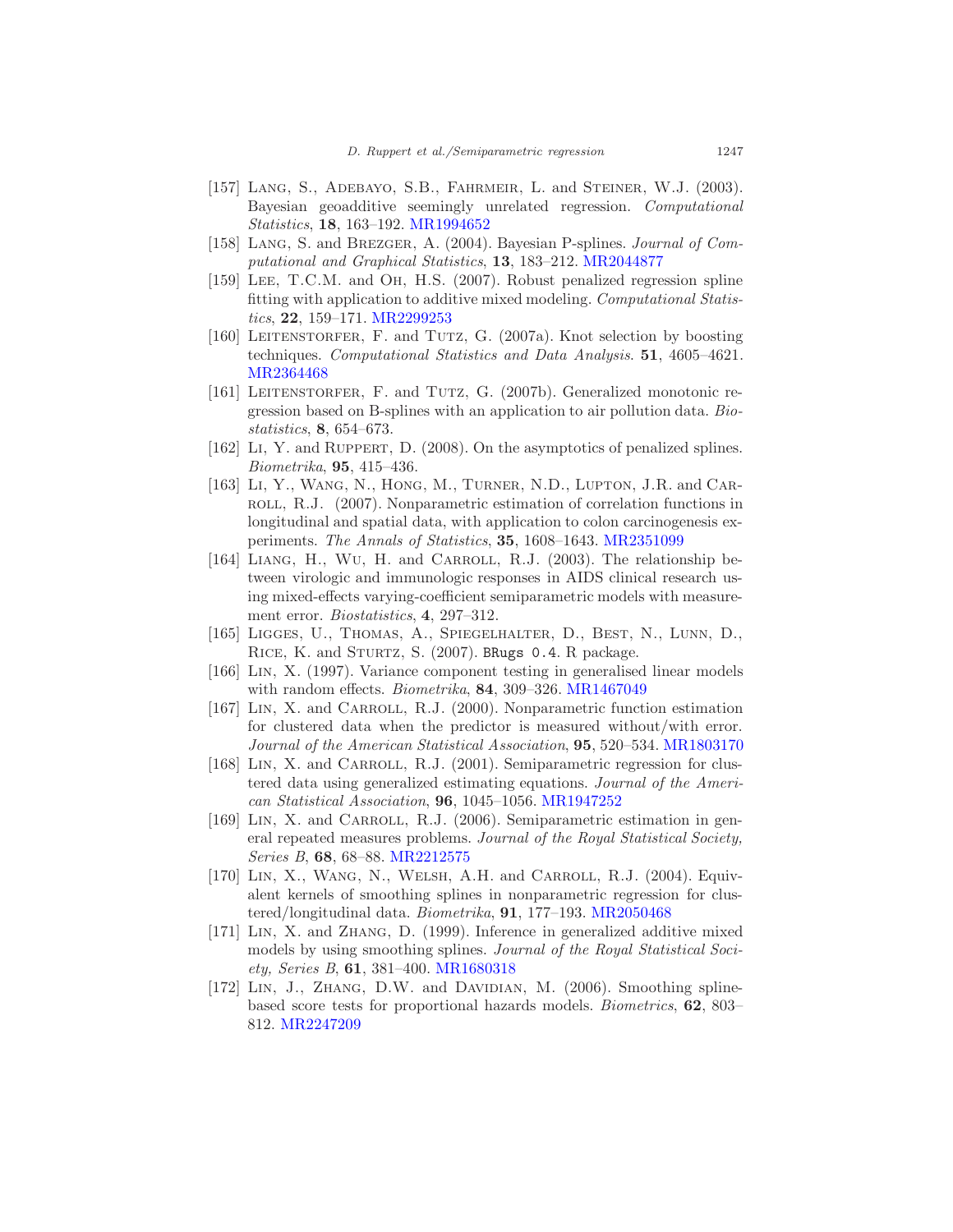- <span id="page-55-10"></span>[173] LINTON, O.B., MAMMEN, E., LIN, X. and CARROLL, R.J. (2003). Correlation in marginal longitudinal nonparametric regression. In Proceedings of the Second Seattle Symposium in Biostatistics: Analysis of Correlated Data, Eds. D. Y. Lin and P. J. Heagerty, pp. 23-33, New York: Springer. [MR2129393](http://www.ams.org/mathscinet-getitem?mr=2129393)
- <span id="page-55-3"></span>[174] LIU, D., LIN, X. and GHOSH, D. (2007). Semiparametric regression of multidimensional genetic pathway data: least-squares kernel machines and linear mixed models. Biometrics, 63, 1079–1088. [MR2414585](http://www.ams.org/mathscinet-getitem?mr=2414585)
- <span id="page-55-8"></span>[175] Liu, A. and Wang, Y.D. (2004). Hypothesis testing in smoothing spline models. Journal of Statistical Computing and Simulation, 74, 581–597. [MR2074614](http://www.ams.org/mathscinet-getitem?mr=2074614)
- <span id="page-55-14"></span>[176] LOEB, V., SIEGEL, V., HOLM-HANSEN, O., HEWITT, R., FRASER, W., Trivelpiece, W., and Trivelpiece, S. (1997). 'Effects of sea-ice extent and krill or salp dominance on the Antarctic food web. Nature, 387, 897– 900.
- <span id="page-55-0"></span>[177] LUNN, D.J., THOMAS, A., BEST, N. SPIEGELHALTER, D. (2000). Win-BUGS – a Bayesian modelling framework: concepts, structure, and extensibility. Statistics and Computing, 10, 325–337.
- <span id="page-55-2"></span>[178] Luo, Z. and WAHBA, G. (1997). Hybrid adaptive splines. Journal of the American Statistical Association, **92**, 107–115. [MR1436101](http://www.ams.org/mathscinet-getitem?mr=1436101)
- <span id="page-55-11"></span>[179] MA, Y. and CARROLL, R.J. (2006). Locally efficient estimators for semiparametric models with measurement error. Journal of the American Statistical Association, 101, 1465–1474. [MR2279472](http://www.ams.org/mathscinet-getitem?mr=2279472)
- <span id="page-55-4"></span>[180] MacNab, Y.C. (2007). Spline smoothing in Bayesian disease mapping. Environmetrics, 18, 727–744. [MR2408941](http://www.ams.org/mathscinet-getitem?mr=2408941)
- <span id="page-55-5"></span>[181] MacNab, Y.C. and Gustafson, P. (2007). Regression B-spline smoothing in Bayesian disease mapping: with an application to patient safety surveillance. Statistics in Medicine, 26, 4455-4474. [MR2410054](http://www.ams.org/mathscinet-getitem?mr=2410054)
- <span id="page-55-6"></span>[182] Malfait, N. and Ramsay, J.O. (2003). The historical functional linear model. The Canadian Journal of Statistics, 31, 115–128. [MR2016223](http://www.ams.org/mathscinet-getitem?mr=2016223)
- <span id="page-55-13"></span>[183] MALLICK, B. K., GHOSH, D. and GHOSH, M. (2005). Bayesian classification of tumours by using gene expression data. Journal of the Royal Statistics Society, Series B, 67, 219–234. [MR2137322](http://www.ams.org/mathscinet-getitem?mr=2137322)
- <span id="page-55-12"></span>[184] MALLICK, B., HOFFMAN, F.O. and CARROLL, R.J. (2002). Semiparametric regression modeling with mixtures of Berkson and classical error, with application to fallout from the Nevada Test Site. Biometrics, 58, 13–20. [MR1891038](http://www.ams.org/mathscinet-getitem?mr=1891038)
- <span id="page-55-1"></span>[185] MARJORAM, P. MOLITOR, J., PLAGNOL, V. and TAVARÉ, S. (2003). Markov chain Monte Carlo without likelihoods. Proceedindgs of the National Academy of Sciences in the United States of America, 100, 15324– 15328.
- <span id="page-55-9"></span>[186] MARRON, J.S. and ZHANG, J.-T. (2005). SiZer for smoothing splines. Computational Statistics, 20, 481–502. [MR2236619](http://www.ams.org/mathscinet-getitem?mr=2236619)
- <span id="page-55-7"></span>[187] Marx, B.D. and Eilers, P.H.C. (1999). Generalized linear regression on sampled signals and curves: a P-spline approach. Technometrics, 41, 1–13.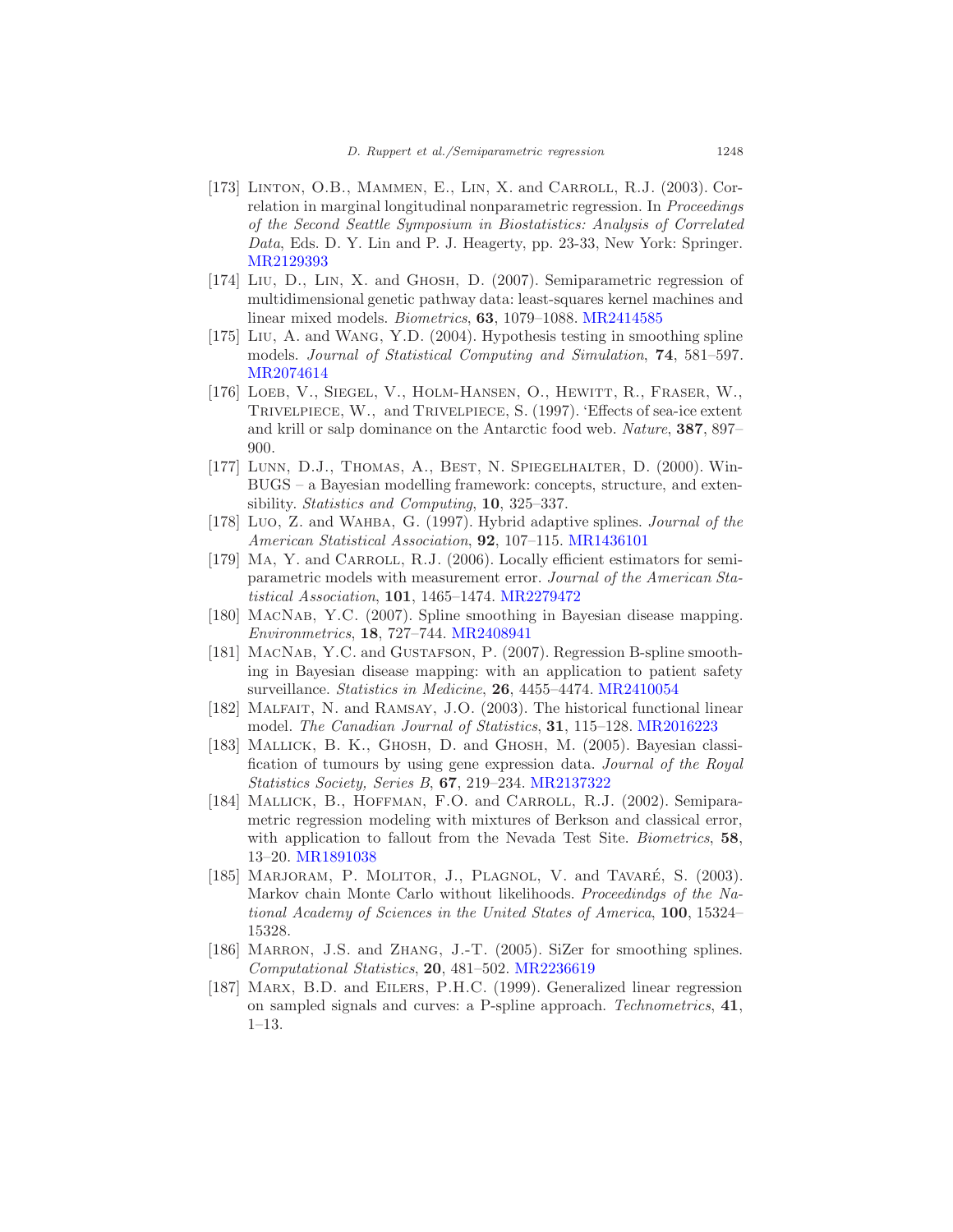- <span id="page-56-12"></span>[188] MARX, B.D. and EILERS, P.H.C. (2002). Multivariate calibration stability: a comparison of methods. Journal of Chemometrics, 16, 129–140.
- <span id="page-56-11"></span>[189] Marx, B.D. and Eilers, P.H.C. (2005). Multidimensional penalized signal regression. Technometrics, 47, 13–22. [MR2135789](http://www.ams.org/mathscinet-getitem?mr=2135789)
- <span id="page-56-13"></span>[190] Massy, W.F. (1965). Principal components regression in exploratory statistical research. Journal of the American Statistical Association, 60, 234– 256.
- <span id="page-56-0"></span>[191] McCulloch, C.E., SEARLE, S.R. and Neuhaus, J.M. (2008). Generalized, Linear, and Mixed Models, Second Edition. New York: John Wiley & Sons. [MR2431553](http://www.ams.org/mathscinet-getitem?mr=2431553)
- <span id="page-56-6"></span>[192] Meng, X.-L., Rubin, D.B. (1993). Maximum likelihood estimation via the ECM algorithm: a general framework. Biometrika, 80, 267–278. [MR1243503](http://www.ams.org/mathscinet-getitem?mr=1243503)
- <span id="page-56-5"></span>[193] MOGUERZA, J.M. and MUÑOZ, A. (2006). Support vector machines with applications (with discussion). Statistical Science, 21, 322–362. [MR2339130](http://www.ams.org/mathscinet-getitem?mr=2339130)
- <span id="page-56-9"></span>[194] MORRIS, J.S., ARROYO, C., COULL, B., RYAN, L.M., HERRICK, R. and GORTMAKER, S.L. (2006). Using wavelet-based functional mixed models to characterize population heterogeneity in accelerometer profiles: a case study. Journal of the American Statistical Association, 101, 1352–1364. [MR2307570](http://www.ams.org/mathscinet-getitem?mr=2307570)
- <span id="page-56-10"></span>[195] Morris, J.S., Brown, P.J., Herrick, R.C., Baggerly, K.A. and Coombes, K.R. (2007). Bayesian analysis of mass spectrometry data using wavelet based functional mixed models. Biometrics, 64, 479–489. [MR2432418](http://www.ams.org/mathscinet-getitem?mr=2432418)
- <span id="page-56-8"></span>[196] Morris, J. S. and Carroll, R. J. (2006). Wavelet-based functional mixed models. Journal of the Royal Statistical Society, Series B, 68, 179– 199. [MR2188981](http://www.ams.org/mathscinet-getitem?mr=2188981)
- <span id="page-56-7"></span>[197] MORRIS, J.S., VANNUCCI, M., BROWN, P.J. and CARROLL, R.J. (2003). Wavelet-based nonparametric modeling of hierarchical functions in colon carcinogenesis. Journal of the American Statistical Association, 98, 573– 597. [MR2011673](http://www.ams.org/mathscinet-getitem?mr=2011673)
- <span id="page-56-14"></span>[198] Namata, H., Shkedy, Z., Faes, C., Aerts, M., Molenberghs, G., Theeten, H., Van Damme, P. and Beutels, Ph. (2007). Estimation of the force of infection from current status data using generalized linear mixed models. Journal of Applied Statistics, 34, 923–939. [MR2413443](http://www.ams.org/mathscinet-getitem?mr=2413443)
- <span id="page-56-4"></span>[199] Neal, R. M. (2003). Slice sampling (with discussion) Annals of Statistics, 31, 705–767. [MR1994729](http://www.ams.org/mathscinet-getitem?mr=1994729)
- <span id="page-56-1"></span>[200] Ngo, L. and WAND, M.P. (2004). Smoothing with mixed model software. Journal of Statistical Software, Volume 9, Article 1.
- <span id="page-56-3"></span>[201] NOTT, D. (2006). Semiparametric estimation of mean and variance functions for non-Gaussian data. Computational Statistics, 21, 603-620. [MR2312636](http://www.ams.org/mathscinet-getitem?mr=2312636)
- <span id="page-56-2"></span>[202] Nussbaum, M. (1985). Spline smoothing in regression models and asymptotic efficiency in  $L_2$ . The Annals of Statistics, 13, 984–997. [MR0803753](http://www.ams.org/mathscinet-getitem?mr=0803753)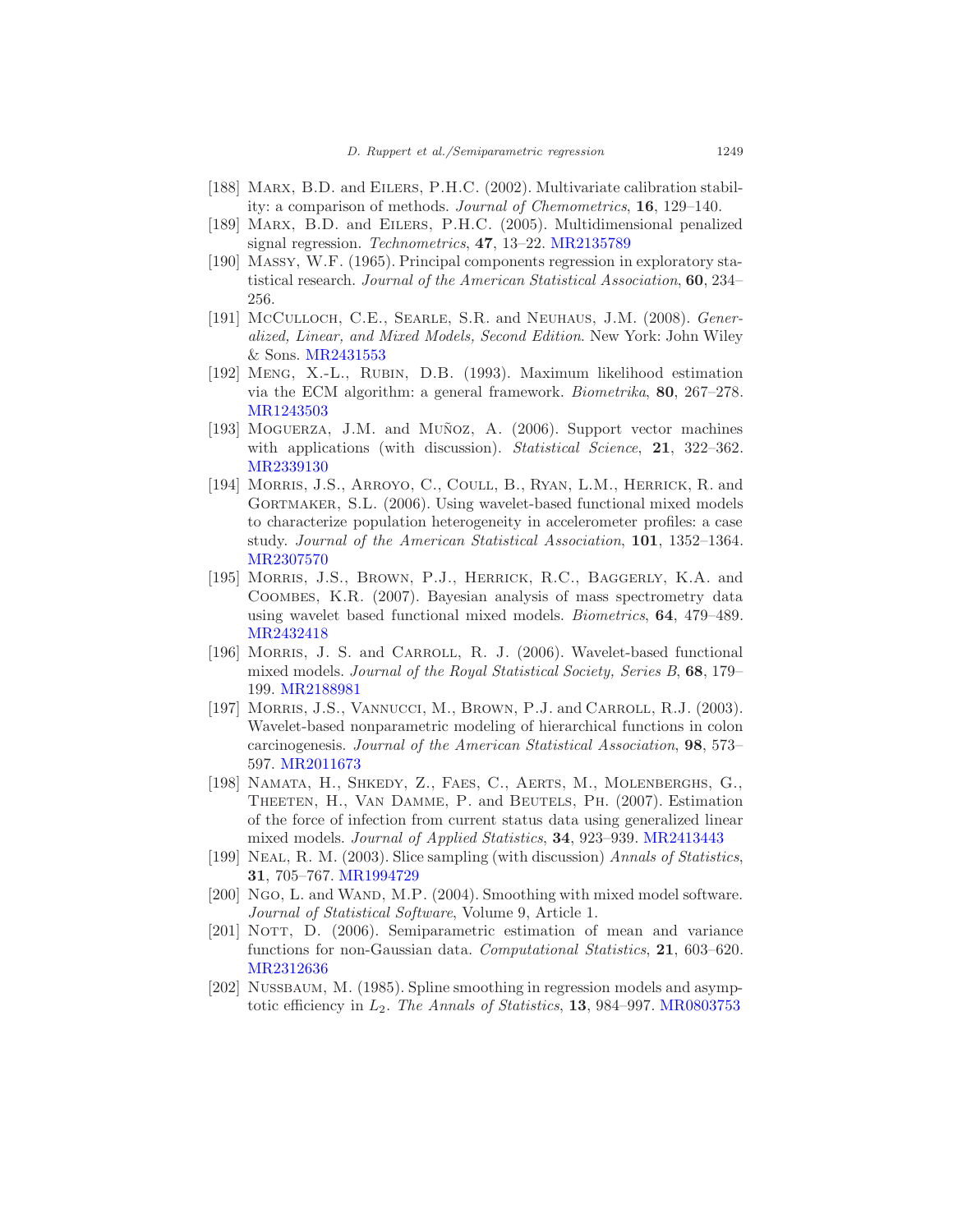- <span id="page-57-8"></span>[203] Nychka, D. (2007). fields 4.1. R package. [http://cran.r-project.](http://cran.r-project.org) [org](http://cran.r-project.org).
- <span id="page-57-0"></span>[204] O'CONNELL, M.A. and WOLFINGER, R.D. (1997). Spatial regression models, response surfaces, and process optimization. Journal of Computational and Graphical Statistics, 6, 224–241.
- <span id="page-57-3"></span>[205] Ogden, R.T. (1996). Essential Wavelets for Statistical Applications and Data Analysis. Boston: Birkhauser. [MR1420193](http://www.ams.org/mathscinet-getitem?mr=1420193)
- <span id="page-57-14"></span>[206] OPSOMER, J.D., BREIDT, F.J., MOISEN, G.G. and KAUERMANN, G. (2007). Model-assisted estimation of forest resources with generalized additive models (with discussion). Journal of the American Statistical Association, 102, 400–416. [MR2370838](http://www.ams.org/mathscinet-getitem?mr=2370838)
- <span id="page-57-13"></span>[207] Opsomer, J.D., Claeskens, G., Ranalli, M.G., Kauermann, G. and BREIDT, F.J. (2008). Nonparametric small area estimation using penalized spline regression. Journal of the Royal Statistical Society, Series B, 70, 265–286. [MR2412642](http://www.ams.org/mathscinet-getitem?mr=2412642)
- <span id="page-57-10"></span>[208] ORMEROD, J.T., WAND, M.P. and KOCH, I. (2008). Penalised spline support vector classifiers: computational issues. Computational Statistics, <http://dx.doi.org/10.1007/s00180-007-0102-8>.
- <span id="page-57-2"></span>[209] O'Sullivan, F. (1986). A statistical perspective on ill-posed inverse problems (with discussion). Statistical Science, 1, 505–527. [MR0874480](http://www.ams.org/mathscinet-getitem?mr=0874480)
- <span id="page-57-4"></span>[210] PACIOREK, C.J. (2007a). Bayesian smoothing with Gaussian processes using Fourier basis functions in the spectralGP package. Journal of Statistical Software, Volume 19, Issue 2.
- <span id="page-57-5"></span>[211] PACIOREK, C.J. (2007b). spectralGP 1.1. R package. [http://cran.](http://cran.r-project.org) [r-project.org](http://cran.r-project.org).
- <span id="page-57-12"></span>[212] PACIOREK, C.J. (2007c). Computational techniques for spatial logistic regression with large data sets. Computational Statistics and Data Analysis, 51, 3631–3653. [MR2364480](http://www.ams.org/mathscinet-getitem?mr=2364480)
- <span id="page-57-6"></span>[213] PACIOREK, C.J. and SCHERVISH, M.J. (2006). Spatial modelling using a new class of nonstationary covariance functions. Environmetrics, 17, 483–506. [MR2240939](http://www.ams.org/mathscinet-getitem?mr=2240939)
- <span id="page-57-1"></span>[214] Parker, R.L. and Rice, J.A. (1985). Comment on paper by Silverman. Journal of the Royal Statistical Society, Series B, 47, 40-42.
- <span id="page-57-7"></span>[215] PEARCE, N.D. and WAND, M.P. (2006). Penalized splines and reproducing kernel methods. The American Statistician, 60, 233–240. [MR2246756](http://www.ams.org/mathscinet-getitem?mr=2246756)
- <span id="page-57-16"></span>[216] PENG, R.D., DOMINICI, F. and LOUIS, T.A. (2006). Model choice in time series studies of air pollution and mortality. Journal of the Royal Statistic Society, Series A, 169, 179–203. [MR2225539](http://www.ams.org/mathscinet-getitem?mr=2225539)
- <span id="page-57-15"></span>[217] PIEPHO, H.P. and OGUTU, J.O. (2007). Simple state-space models in a mixed model framework. The American Statistician, 61, 224–232. [MR2393732](http://www.ams.org/mathscinet-getitem?mr=2393732)
- <span id="page-57-9"></span>[218] PINHEIRO, J., BATES, D., DEBROY, S., SARKAR, D. and THE R CORE TEAM. (2008). nlme 3.1. R package. <http://cran.r-project.org>.
- <span id="page-57-11"></span>[219] Qin, L. and Guo, W.S. (2006). Functional mixed-effects model for periodic data. Biostatistics, 7, 225–234.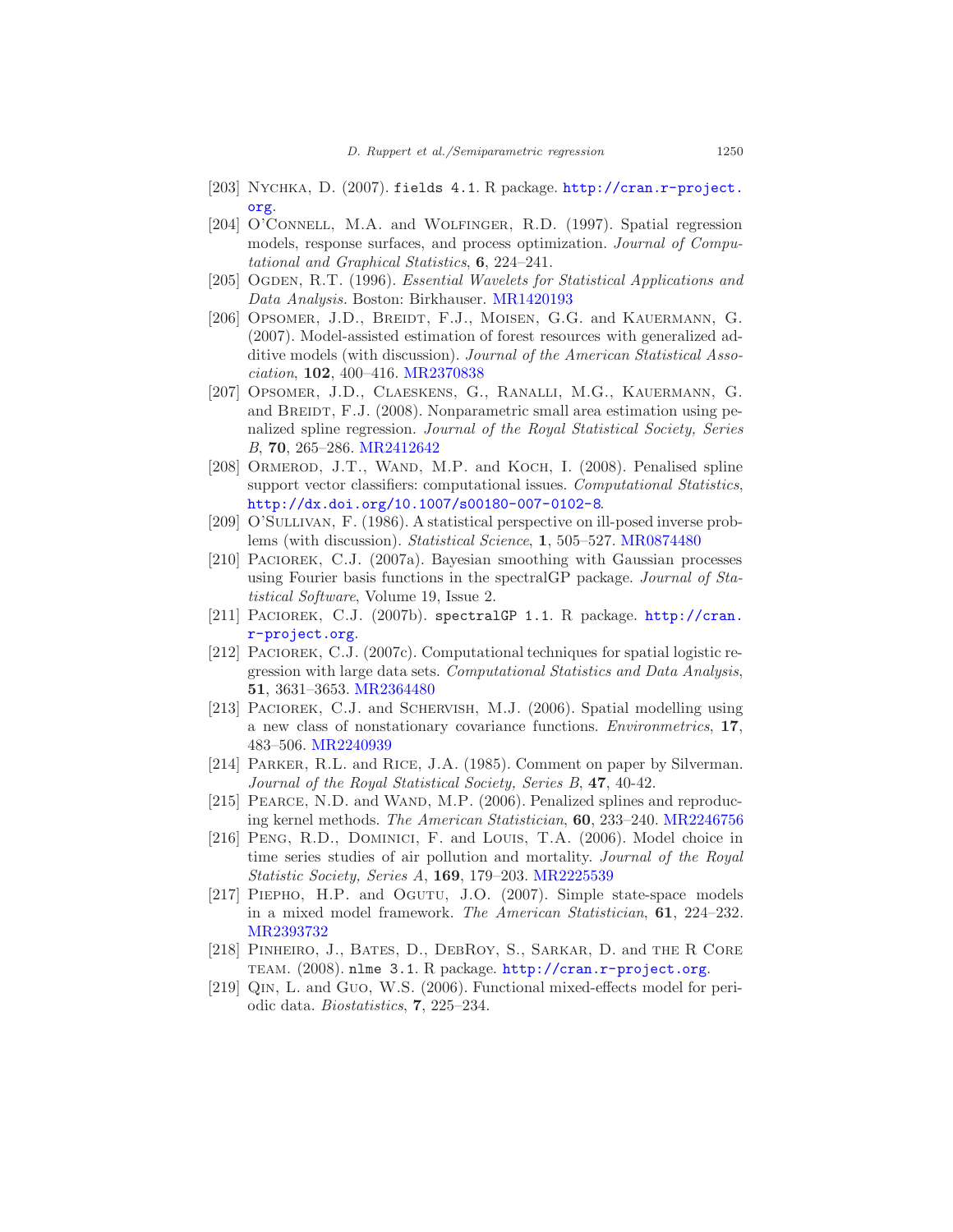- <span id="page-58-13"></span>[220] Qu, A. and Li, R.Z. (2006). Quadratic inference functions for varyingcoefficient models with longitudinal data. Biometrics, 62, 379–391. [MR2227487](http://www.ams.org/mathscinet-getitem?mr=2227487)
- <span id="page-58-1"></span>[221] R DEVELOPMENT CORE TEAM (2008). R: A language and environment for statistical computing. R Foundation for Statistical Computing, Vienna, Austria. ISBN 3-900051-07-0. <http://www.R-project.org>.
- <span id="page-58-9"></span>[222] RAMSAY, J.O. and SILVERMAN, B. W. (1997). Functional Data Analysis. New York: Springer-Verlag. [MR2168993](http://www.ams.org/mathscinet-getitem?mr=2168993)
- <span id="page-58-10"></span>[223] RAMSAY, J.O. and SILVERMAN, B. W. (2002). Applied Functional Data Analysis. New York: Springer-Verlag. [MR1910407](http://www.ams.org/mathscinet-getitem?mr=1910407)
- <span id="page-58-15"></span>[224] Rao, J.N.K. (2003) Small Area Estimation, New York: Wiley. [MR1953089](http://www.ams.org/mathscinet-getitem?mr=1953089)
- <span id="page-58-7"></span>[225] Rasmussen, C.E. & Williams, K.I. (2006). Gaussian Processes for Machine Learning, The MIT Press. [MR2514435](http://www.ams.org/mathscinet-getitem?mr=2514435)
- <span id="page-58-11"></span>[226] REISS, P.T. and OGDEN, P.T. (2007). Functional principal component regression and functional partial least squares. Journal of the American Statistical Association, 102, 984–996. [MR2411660](http://www.ams.org/mathscinet-getitem?mr=2411660)
- <span id="page-58-5"></span>[227] Ribeiro, P.J. and Diggle, P.J. (2008). geoR 1.6. R package. [http://](http://cran.r-project.org) [cran.r-project.org](http://cran.r-project.org).
- <span id="page-58-17"></span>[228] Rice, J. (1986). Convergence rates for partially splined models. Statistical and Probability Letters, 4, 203–208. [MR0848718](http://www.ams.org/mathscinet-getitem?mr=0848718)
- <span id="page-58-8"></span>[229] Roca-Pardinas, J., Cadarso-Suarez, C., Nacher, V. and Acuna, C. (2006). Bootstrap-based methods for testing factor-by-curve interactions in generalized additive models: assessing prefrontal cortex neural activity related to decision-making. Statistics in Medicine, 25, 2483–2501. [MR2240950](http://www.ams.org/mathscinet-getitem?mr=2240950)
- <span id="page-58-3"></span>[230] Ruppert, D. (2002) Selecting the number of knots for penalized splines, J. Computational and Graphical Statistics, 11, 735–757. [MR1944261](http://www.ams.org/mathscinet-getitem?mr=1944261)
- <span id="page-58-14"></span>[231] RUPPERT, D., NETTLETON, D., and HWANG, J. T. G. (2007). Exploring the information in p-values for the analysis and planning of multiple-test experiments, Biometrics, 63, 483–495. [MR2370807](http://www.ams.org/mathscinet-getitem?mr=2370807)
- <span id="page-58-0"></span>[232] RUPPERT, D., WAND, M. P. and CARROLL, R.J. (2003). Semiparametric Regression. New York: Cambridge University Press. [MR1998720](http://www.ams.org/mathscinet-getitem?mr=1998720)
- <span id="page-58-16"></span>[233] SAIN, S.R., JAGTAP, S., MEARNS, L. and NYCHKA, D. (2006). A multivariate spatial model for soil water profiles. Journal of Agricultural, Biological and Environmental Statistics, 11, 462–480.
- <span id="page-58-4"></span>[234] SAS Institute, Incorporated (2008). Cary, North Carolina, USA.
- <span id="page-58-2"></span>[235] SCHAPIRE, R.E. (1990). The strength of weak learnability. *Machine* Learning, 5, 197–227.
- <span id="page-58-6"></span>[236] Scheipl, F. (2007). RLRsim 1.0 R package. [http://cran.r-project.](http://cran.r-project.org) [org](http://cran.r-project.org)
- <span id="page-58-12"></span>[237] SELF, S.G. and LIANG, K.-Y. (1987). Asymptotic properties of maximum likelihood estimators and likelihood ratio tests under nonstandard conditions. Journal of the American Statistical Association, 82, 605–610. [MR0898365](http://www.ams.org/mathscinet-getitem?mr=0898365)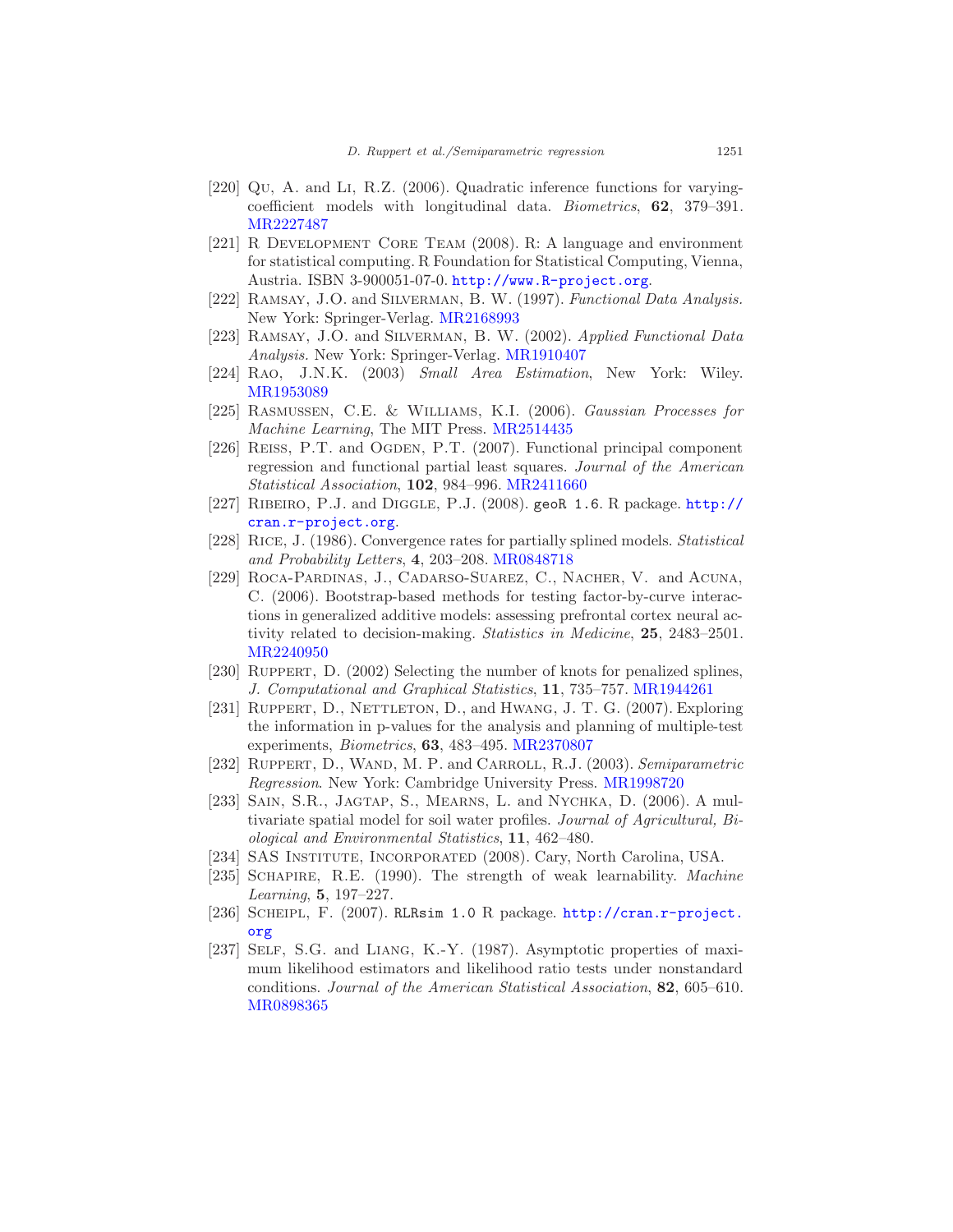- [238] SERGEANT, J.C. and FIRTH, D. (2006). Relative index of inequality: definition, estimation, and inference. Biostatistics, 7, 213–224.
- <span id="page-59-4"></span>[239] Silverman, B.W. (1984). Spline smoothing: The equivalent variable kernel method. The Annals of Statistics, 12, 898–916. [MR0751281](http://www.ams.org/mathscinet-getitem?mr=0751281)
- <span id="page-59-1"></span>[240] Sisson, S.A., Fan, Y. and Tanaka, M.M. (2007). Sequential Monte Carlo without likelihoods. Proceedindgs of the National Academy of Sciences in the United States of America, 104, 1760–1765. [MR2301870](http://www.ams.org/mathscinet-getitem?mr=2301870)
- <span id="page-59-13"></span>[241] SKAUG, H.J. and FOURNIER, D.A. (2006). Automatic approximation of the marginal likelihood in non-Gaussian hierarchical models. Computational Statistics and Data Analysis, 51, 699–709. [MR2297480](http://www.ams.org/mathscinet-getitem?mr=2297480)
- <span id="page-59-10"></span>[242] Skrondal, A. and Rabe-Hesketh, S. (2004). Generalized Latent Variable Modeling: Multilevel, Longitudinal and Structural Equation Models. Boca Raton, Florida: Chapman & Hall. [MR2059021](http://www.ams.org/mathscinet-getitem?mr=2059021)
- <span id="page-59-11"></span>[243] SMITH, A.D.A.C. and WAND, M.P. (2008). Streamlined variance calculations for semiparametric mixed models. Statistics in Medicine, 27, 435–448. [MR2418454](http://www.ams.org/mathscinet-getitem?mr=2418454)
- <span id="page-59-3"></span>[244] SMITH, M. AND KOHN, R. (1996). Nonparametric regression using Bayesian variable selection. Journal of Econometrics, 75, 317–344.
- <span id="page-59-14"></span>[245] Speckman, P. (1988). Kernel smoothing in partial linear models. Journal of the Royal Statistics Society, Series B. 50, 413–436. [MR0970977](http://www.ams.org/mathscinet-getitem?mr=0970977)
- <span id="page-59-0"></span>[246] SPEED, T. (1991). Comment on paper by Robinson. *Statistical Science*, 6, 42–44.
- [247] STATACORP LP (2008). College Station, Texas, USA.
- <span id="page-59-12"></span>[248] STAUDENMAYER, J., RUPPERT, D., and BUONACCORSI, J. P. (2008). Density estimation in the presence of heteroskedastic measurement error. Journal of the American Statistical Association, 103, 726–736.
- [249] Stein, M.L. (1999). Interpolation of Spatial Data: Some Theory for Kriging. New York: Springer. [MR1697409](http://www.ams.org/mathscinet-getitem?mr=1697409)
- <span id="page-59-2"></span>[250] Stone, C.J. (1982). Optimal rate of convergence for nonparametric regression. The Annals of Statistics, 10, 1040–1053. [MR0673642](http://www.ams.org/mathscinet-getitem?mr=0673642)
- [251] STONE, C.J., HANSEN, M.H., KOOPERBERG, C. and TRUONG, Y.K. (1997). Polynomial splines and their tensor products in extended linear modeling. The Annals of Statistics, 25, 1371–1425. [MR1463561](http://www.ams.org/mathscinet-getitem?mr=1463561)
- <span id="page-59-9"></span>[252] Stram, D.O. and Lee, J.W. (1994). Variance components testing in the longitudinal mixed effects model. Biometrics, 50, 1171–1177.
- <span id="page-59-6"></span>[253] Sturtz, S., Gelman, A., Ligges, U., Gorjanc, G. and Kerman, J. (2007). R2WinBUGS 2.1. R package. <http://cran.r-project.org>.
- <span id="page-59-5"></span>[254] STURTZ, S., LIGGES, U. and GELMAN, A. (2005). R2WinBUGS: A packages for running WinBUGS from R. Journal of Statistical Software Volume 12, Issue 3.
- <span id="page-59-8"></span>[255] TAKEUCHI, I., LE, Q. V., SEARS, T. D. and SMOLA, A.J. (2006). Nonparametric quantile estimation. Journal of Machine Learning Research, 7, 1231–1264. [MR2274404](http://www.ams.org/mathscinet-getitem?mr=2274404)
- <span id="page-59-7"></span>[256] Tarantola, A. (2005). Inverse Problem Theory and Methods for Model Parameter Estimation. Philadelphia: Society of Industrial and Applied Mathematics. [MR2130010](http://www.ams.org/mathscinet-getitem?mr=2130010)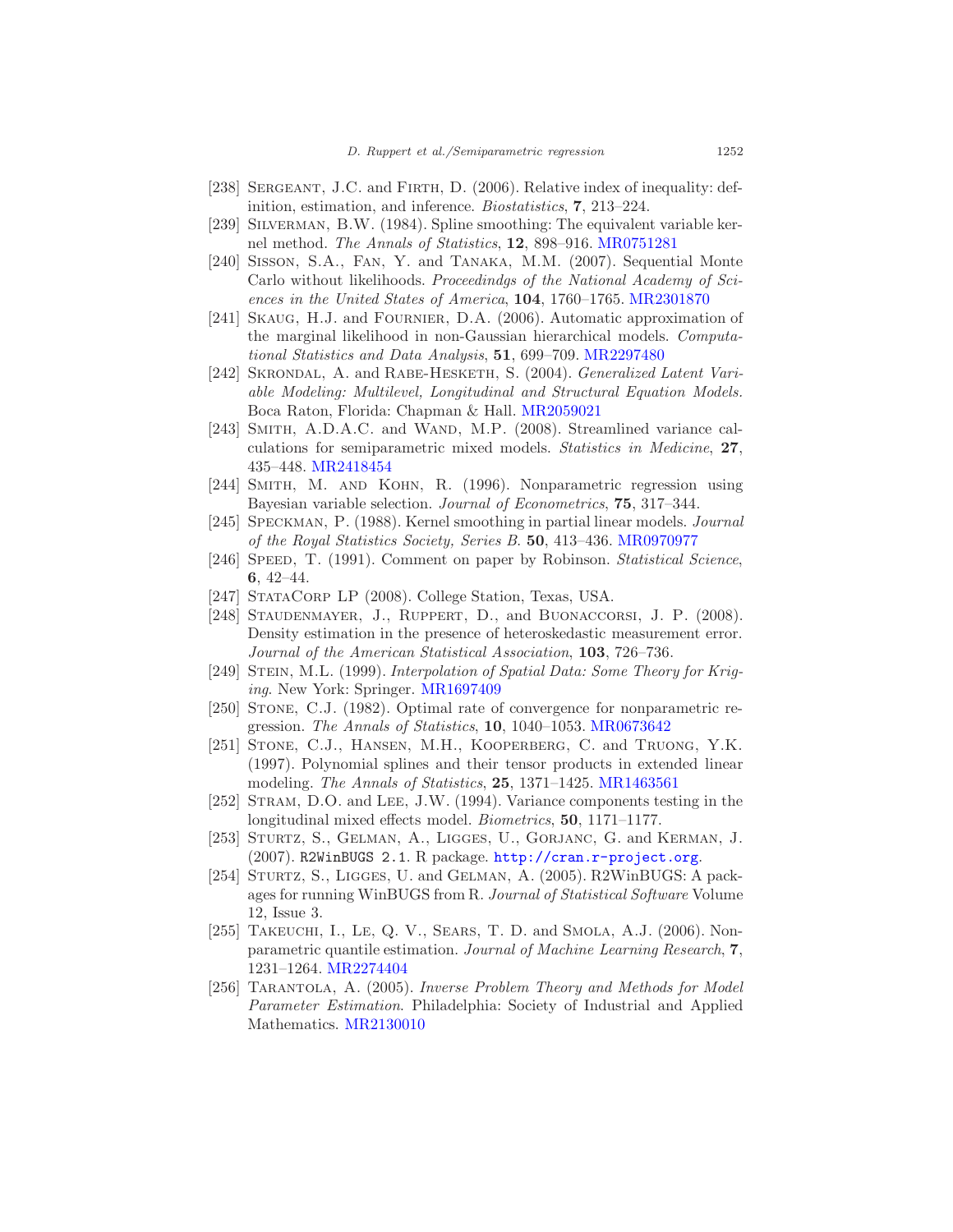- <span id="page-60-4"></span>[257] THOMAS, A., O'HARA, B., LIGGES, U. and STURTZ, S. (2006). Making BUGS open. R News, Volume 6/1. 12–17.
- <span id="page-60-0"></span>[258] Thompson, R. (1985). Comment on paper by Silverman. Journal of the Royal Statistical Society, Series B, 47, 43–44. [MR0828316](http://www.ams.org/mathscinet-getitem?mr=0828316)
- [259] Tibshirani, R. (1996). Regression shrinkage and selection via the lasso. Journal of the Royal Statistical Society, Series B, Methodological, 58, 267– 288. [MR1379242](http://www.ams.org/mathscinet-getitem?mr=1379242)
- <span id="page-60-6"></span>[260] Tukey, J.W. (1977). Exploratory Data Analysis, Reading, Massachusetts: Addison-Wesley.
- <span id="page-60-12"></span>[261] TUTZ, G. (2003). Generalized semiparametrically structured ordinal models. Biometrics, 59, 263–273. [MR1987393](http://www.ams.org/mathscinet-getitem?mr=1987393)
- <span id="page-60-15"></span>[262] TUTZ, G. (2004). Generalized semiparametrically structured mixed models. Computational Statistics and Data Analysis, 46, 777–800. [MR2084143](http://www.ams.org/mathscinet-getitem?mr=2084143)
- <span id="page-60-14"></span>[263] TUTZ, G. and BINDER, H. (2004). Flexible modelling of discrete failure time including time-varying smooth effects. *Statistics in Medicine*, 23, 2445–2461.
- <span id="page-60-5"></span>[264] TUTZ, G. and BINDER, H. (2006). Generalized additive modelling with implicit variable selection by likelihood based boosting. Biometrics, 62, 961–971. [MR2297666](http://www.ams.org/mathscinet-getitem?mr=2297666)
- <span id="page-60-7"></span>[265] TUTZ, G. and LEITENSTORFER, F. (2007). Generalized smooth monotonic regression in additive modeling. Journal of Computational and Graphical Statistics, 16, 165–188. [MR2345751](http://www.ams.org/mathscinet-getitem?mr=2345751)
- <span id="page-60-2"></span>[266] TUTZ, G. and REITHINGER, F. (2007). A boosting approach to flexible semiparametric mixed models. Statistics in Medicine. 26, 2872–2900. [MR2370942](http://www.ams.org/mathscinet-getitem?mr=2370942)
- <span id="page-60-8"></span>[267] TUTZ, G. and SCHOLZ, T. (2004). Semiparametric modelling of multicategorical data. Journal of Statistical Computation and Simulation, 74, 183–200. [MR2043381](http://www.ams.org/mathscinet-getitem?mr=2043381)
- <span id="page-60-11"></span>[268] VANDENHENDE, F., EILERS, P., LEDENT, E. and RENARD, D. (2007). Joint detection of important biomarkers and optimal dose-response model using penalties. Statistics in Medicine, 26, 4876–4888. [MR2405485](http://www.ams.org/mathscinet-getitem?mr=2405485)
- <span id="page-60-3"></span>[269] Venables, W. and Ripley, B. (2009) MASS 7.3-3. R package. [http://](http://cran.r-project.org) [cran.r-project.org](http://cran.r-project.org).
- <span id="page-60-1"></span>[270] VERBYLA, A.P. (1994). Testing linearity in generalized linear models. Contributed Paper, 17th International Biometrics Conference, Hamilton, Canada., 177.
- <span id="page-60-9"></span>[271] Verbyla, A.P., Cullis, B.R., Kenward, M.G. and Welham, S.J. (1999). The analysis of designed experiments and longitudinal data by using smoothing splines (with discussion). Applied Statistics, 48, 269–312.
- <span id="page-60-13"></span>[272] WAGER, C.G., COULL, B.A. and LANGE, N. (2004). Modelling spatial intensity for replicated inhomogeneous point patterns in brain imaging. J. Royal Statistical Soc. Series B-statistical Methodology, 66, 429–446. [MR2062386](http://www.ams.org/mathscinet-getitem?mr=2062386)
- <span id="page-60-10"></span>[273] WAGER, C., VAIDA, F. and KAUERMANN, G. (2007). Model selection for penalized spline smoothing using Akaike information criteria. Australian and New Zealand Journal of Statistics, 49, 173–190. [MR2392369](http://www.ams.org/mathscinet-getitem?mr=2392369)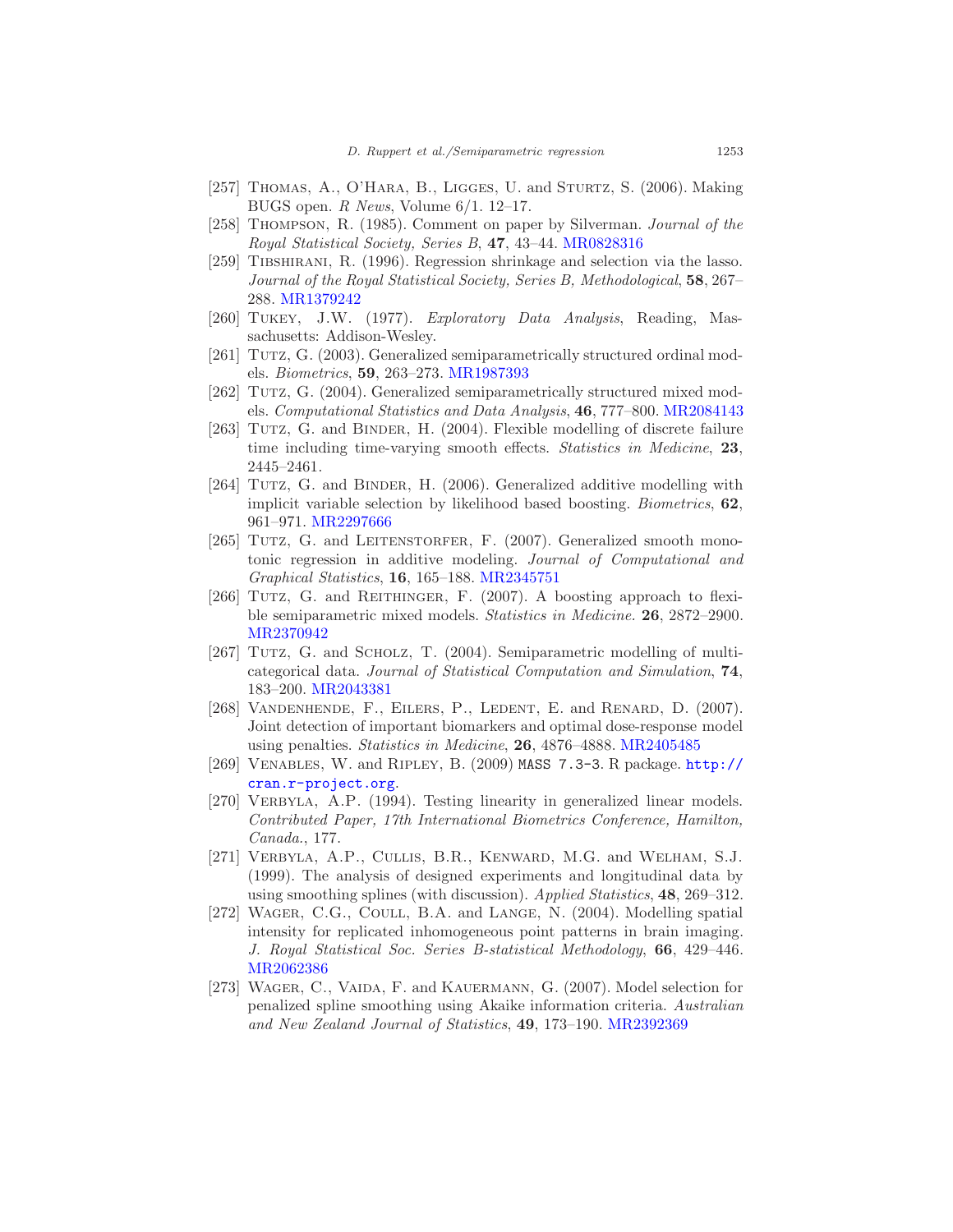- <span id="page-61-1"></span>[274] WAHBA, G. (1978). Improper priors, spline smoothing and the problem of guarding against model errors in regression. Journal of the Royal Statistical Society, Series B, 40, 364-372. [MR0522220](http://www.ams.org/mathscinet-getitem?mr=0522220)
- <span id="page-61-0"></span>[275] WAHBA, G. (1990). Spline Models for Observational Data. Philadelphia: SIAM. [MR1045442](http://www.ams.org/mathscinet-getitem?mr=1045442)
- <span id="page-61-9"></span>[276] WAHBA, G. (2006). Comment on paper by Moguerza and Muñoz. Statistical Science, 21, 347–351. [MR2339133](http://www.ams.org/mathscinet-getitem?mr=2339133)
- <span id="page-61-4"></span>[277] WAND, M. P. (2003). Smoothing and mixed models. Computational Statistics, 18, 223–249.
- <span id="page-61-10"></span>[278] WAND, M. P. (2009). Semiparametric regression and graphical models. Australian and New Zealand Journal of Statistics, 51, 9–41. [MR2504101](http://www.ams.org/mathscinet-getitem?mr=2504101)
- <span id="page-61-11"></span>[279] WAND, M.P., COULL, B.A., FRENCH, J.L., GANGULI, B., KAMMANN, E.E., STAUDENMAYER, J. and ZANOBETTI, A. (2007). SemiPar 1.0. R package. <http://cran.r-project.org>
- <span id="page-61-6"></span>[280] WAND, M.P. and ORMEROD, J.T. (2008). On O'Sullivan penalised splines and semiparametric regression. Australian and New Zealand Journal of Statistics, 50, 179–198. [MR2431193](http://www.ams.org/mathscinet-getitem?mr=2431193)
- <span id="page-61-8"></span>[281] WANG, H.N. and RANALLI, M.G. (2007). Low-rank smoothing splines on complicated domains. Biometrics, 63, 209–217. [MR2345591](http://www.ams.org/mathscinet-getitem?mr=2345591)
- <span id="page-61-13"></span>[282] Wang, N. (2003). Marginal nonparametric kernel regression accounting for within-subject correlation. **90**, *Biometrika*, 43–52. [MR1966549](http://www.ams.org/mathscinet-getitem?mr=1966549)
- <span id="page-61-15"></span>[283] Wang, N., Carroll, R.J. and Lin, X. (2005). Efficient semiparametric marginal estimation for longitudinal/clustered data. Journal of the American Statistical Association, 100, 147–157. [MR2156825](http://www.ams.org/mathscinet-getitem?mr=2156825)
- <span id="page-61-2"></span>[284] Wang, Y. (1998). Mixed effects smoothing spline analysis of variance. Journal of the Royal Statistical Society, Series B, 60, 159–174. [MR1625640](http://www.ams.org/mathscinet-getitem?mr=1625640)
- [285] Welham, S.J. (2008). Smoothing spline models for longitudinal data. In Fitzmaurice, G., Davidian, M., Verbeke, G. and Molenberghs, G. (Eds.) (2008). Longitudinal Data Analysis: A Handbook of Modern Statistical Methods. Boca Raton, Florida: Chapman & Hall/CRC. [MR1500121](http://www.ams.org/mathscinet-getitem?mr=1500121)
- <span id="page-61-12"></span>[286] WELHAM, S.J., CULLIS, B.R., KENWARD, M.G. and THOMPSON, R. (2006). The analysis of longitudinal data using mixed model L-splines. Biometrics, 62, 392–401. [MR2236846](http://www.ams.org/mathscinet-getitem?mr=2236846)
- <span id="page-61-5"></span>[287] Welham, S.J., Cullis, B.R., Kenward, M.G. and Thompson, R. (2007). A comparison of mixed model splines for curve fitting. Australian and New Zealand Journal of Statistics, 49, 1–23. [MR2345406](http://www.ams.org/mathscinet-getitem?mr=2345406)
- <span id="page-61-14"></span>[288] WELSH, A. H., LIN, X. and CARROLL, R.J. (2002). Marginal longitudinal nonparametric regression: locality and efficiency of spline and kernel methods. Journal of the American Statistical Association, **97**, 482–493. [MR1941465](http://www.ams.org/mathscinet-getitem?mr=1941465)
- <span id="page-61-7"></span>[289] Wikle, C. (2002). Spatial modeling of count data: a case study in modeling breeding bird survey data on large spatial domains. In A. Lawson, D. Denison (eds.) Spatial Cluster Modelling, pp. 199–209. Chapman & Hall. [MR2015038](http://www.ams.org/mathscinet-getitem?mr=2015038)
- <span id="page-61-3"></span>[290] Wood, S.N. (2003). Thin plate regression splines. Journal of the Royal Statistical Society, Series B, 65, 95–114. [MR1959095](http://www.ams.org/mathscinet-getitem?mr=1959095)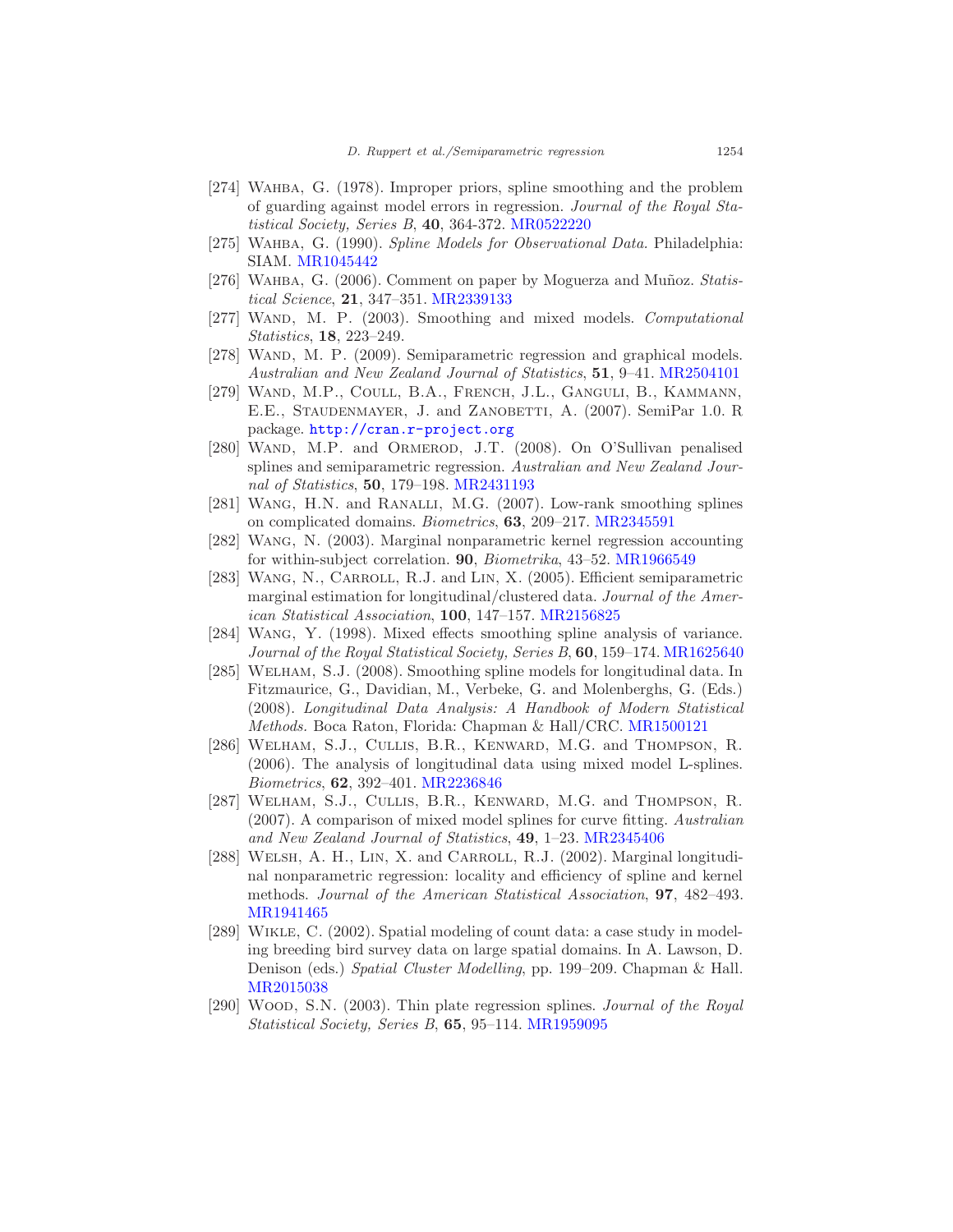- <span id="page-62-16"></span>[291] WOOD, S.N. (2004). Stable and efficient multiple smoothing parameter estimation for generalized additive models. Journal of the American Statistical Association, 99, 673–686. [MR2090902](http://www.ams.org/mathscinet-getitem?mr=2090902)
- <span id="page-62-0"></span>[292] Wood, S.N. (2006a). Generalized Additive Models: An Introduction with R. Boca Raton, Florida: Chapman & Hall/CRC. [MR2206355](http://www.ams.org/mathscinet-getitem?mr=2206355)
- <span id="page-62-9"></span>[293] WOOD, S.N. (2006b). On confidence intervals for generalized additive models based on penalized regression splines. Australian and New Zealand Journal of Statistics, 48, 445–464. [MR2329279](http://www.ams.org/mathscinet-getitem?mr=2329279)
- <span id="page-62-2"></span>[294] Wood, S.N. (2006c). Low-Rank scale-invariant tensor product smooths for generalized additive mixed models. *Biometrics*, **62**, 1025-1036. [MR2297673](http://www.ams.org/mathscinet-getitem?mr=2297673)
- <span id="page-62-1"></span>[295] WOOD, S.N. (2008). mgcv 1.3. R package. [http://cran.r-project.](http://cran.r-project.org) [org](http://cran.r-project.org).
- <span id="page-62-17"></span>[296] Wu, H. and Zhang, J.-T. (2006). Nonparametric Regression Methods for Longitudinal Data Analysis: Mixed-Effects Modeling Approaches. Hoboken, New Jersey: Wiley. [MR2216899](http://www.ams.org/mathscinet-getitem?mr=2216899)
- <span id="page-62-6"></span>[297] YAO, F. and LEE, T.C.M. (2006). Penalized spline models for functional principal component analysis. Journal of the Royal Statistical Society, Series B, 68, 3–25. [MR2212572](http://www.ams.org/mathscinet-getitem?mr=2212572)
- <span id="page-62-5"></span>[298] Yee, T.W. (2004). Quantile regression via vector generalized additive models. Statistics in Medicine, 23, 2295–2315.
- <span id="page-62-3"></span>[299] Yee, T.W. (2008). VGAM 0.7 R package. <http://cran.r-project.org>
- <span id="page-62-13"></span>[300] YEE, T.W. and HASTIE, T.J. (2003). Reduced-rank vector generalized linear models. Statistical Modelling, 3, 15–41. [MR1977163](http://www.ams.org/mathscinet-getitem?mr=1977163)
- <span id="page-62-12"></span>[301] YEE, T.W. and STEPHENSON, A.G. (2007). Vector generalized linear and additive extreme value models. Extremes, 10, 1–19. [MR2407639](http://www.ams.org/mathscinet-getitem?mr=2407639)
- <span id="page-62-4"></span>[302] YEE, T.W. and WILD, C.J. (1996). Vector generalized additive models. Journal of the Royal Statistical Society, Series B, 58, 481–493. [MR1394361](http://www.ams.org/mathscinet-getitem?mr=1394361)
- <span id="page-62-15"></span>[303] YU, Y. and RUPPERT, D. (2002). Penalized spline estimation for partially linear single-index models. Journal of the American Statistical Association, 97, 1042–1054. [MR1951258](http://www.ams.org/mathscinet-getitem?mr=1951258)
- <span id="page-62-14"></span>[304] Yu, Y. and Ruppert, D. (2004). Root-n consistency of penalized spline estimator for partially linear single-index models under general Euclidean space. Statistica Sinica, 14, 449–456. [MR2059291](http://www.ams.org/mathscinet-getitem?mr=2059291)
- <span id="page-62-11"></span>[305] YUAN, Y. and LITTLE, R.J.A. (2007). Parametric and semiparametric model-based estimates of the finite population mean for two-stage cluster samples with item nonresponse. *Biometrics*, **63**, 1172–1180. [MR2414595](http://www.ams.org/mathscinet-getitem?mr=2414595)
- <span id="page-62-10"></span>[306] ZEGER, S. and DIGGLE, P.J. (1994). Semiparametric models for longitudinal data with application to CD4 cell numbers in HIV seroconverters. Biometrics, 50, 689–699.
- <span id="page-62-8"></span>[307] Zhang, D. (2004). Generalized linear mixed models with varying coefficients for longitudinal data. Biometrics, 60, 8–15. [MR2043613](http://www.ams.org/mathscinet-getitem?mr=2043613)
- <span id="page-62-7"></span>[308] Zhang, D. and Lin, X. (2003). Hypothesis testing in semiparametric additive mixed models. Biostatistics, 4, 57–74.